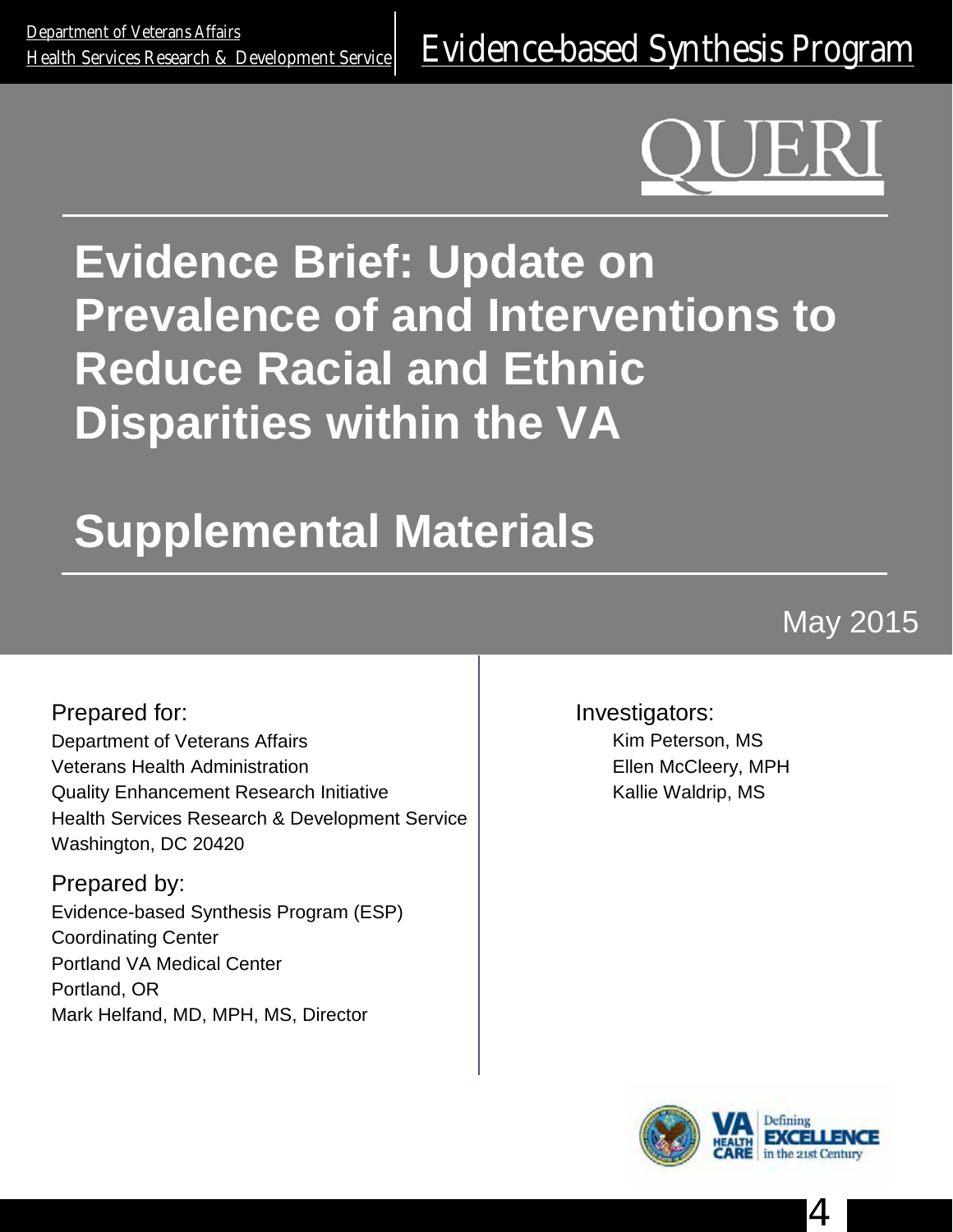$M \sim$ 

 $\blacktriangleright$ 

# **TABLE OF CONTENTS**

| Data Abstraction: Morbidity/Mortality Multisite Studies Addressing KQ1 10   |  |
|-----------------------------------------------------------------------------|--|
|                                                                             |  |
|                                                                             |  |
| Quality Assessment: Included Morbidity/Mortality Studies Addressing KQ1  25 |  |
|                                                                             |  |
|                                                                             |  |
|                                                                             |  |
|                                                                             |  |
|                                                                             |  |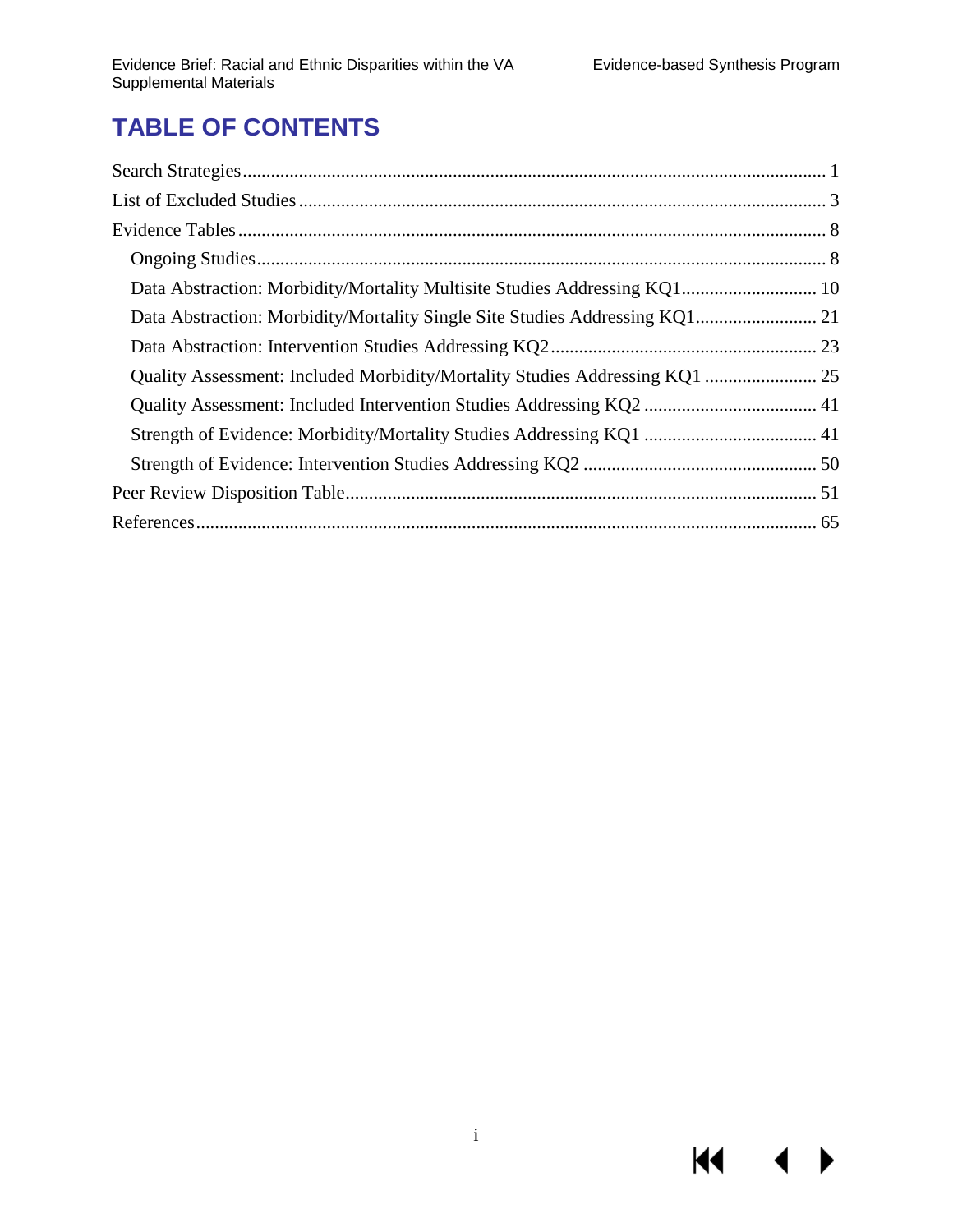KI I

◀

# **SEARCH STRATEGIES**

| Concept                 | Search                                                | <b>Notes</b>                        |
|-------------------------|-------------------------------------------------------|-------------------------------------|
| Racial                  | ((("Population Groups"[Mesh]) OR "Race                | MeSH                                |
| Groups                  | Relations"[Mesh]) OR "Minority Groups"[Mesh])         | N=217784                            |
|                         | <b>OR</b>                                             |                                     |
|                         | (ethnic*[Title/Abstract] OR race[Title/Abstract] OR   | Keywords in title or abstract       |
|                         | racial[Title/Abstract] OR black[Title/Abstract] OR    | $N = 219558$                        |
|                         | blacks[Title/Abstract] OR Hispanic*[Title/Abstract]   |                                     |
|                         | OR minority[Title/Abstract] OR                        |                                     |
|                         | minorities[Title/Abstract] OR "African                |                                     |
|                         | American"[Title/Abstract])                            |                                     |
|                         |                                                       | Keyword OR Mesh                     |
|                         |                                                       | N=534596                            |
| Disparities             | (("Health Services Accessibility"[Mesh]) OR           | <b>MeSH</b>                         |
|                         | "Healthcare Disparities"[Mesh]) OR "Health Status     | N=95682                             |
|                         | Disparities"[Mesh]                                    |                                     |
|                         | <b>OR</b>                                             |                                     |
|                         | (disparity[Title/Abstract] OR                         | Keywords in title or abstract       |
|                         | disparities[Title/Abstract] OR equity[Title/Abstract] | $N = 865937$                        |
|                         | OR difference*[Title/Abstract] OR differ              |                                     |
|                         | [Title/Abstract] OR differs [title/abstract] OR       |                                     |
|                         | discrimination[Title/Abstract])                       |                                     |
|                         |                                                       | Keywords OR Mesh                    |
|                         |                                                       | N=949493                            |
| Race and<br>Disparities |                                                       | Race AND Disparities<br>$N = 47650$ |
| Date limits             | ("2006/10/09"[Date - Entrez]: "3000"[Date -           | Entrez refers to the date the       |
|                         | Entrez])                                              | citation was added to the           |
|                         |                                                       | database and is preferable to       |
|                         |                                                       | publication date                    |
|                         |                                                       | N=7309156                           |
|                         |                                                       | Combined with above search          |
|                         |                                                       | $N = 28063$                         |
| VA limits               | (("Veterans Health"[Mesh])) OR (((VA OR Veteran)      | N=179429                            |
|                         | OR VAMC OR Veterans)) OR ("Veterans"[Mesh]            | Combined with above search          |
|                         | OR "United States Department of Veterans              | $N = 1481$                          |
|                         | Affairs"[Mesh] OR "Hospitals, Veterans"[Mesh]))       |                                     |

#### **MEDLINE® searched via PubMed® on February 13, 2015**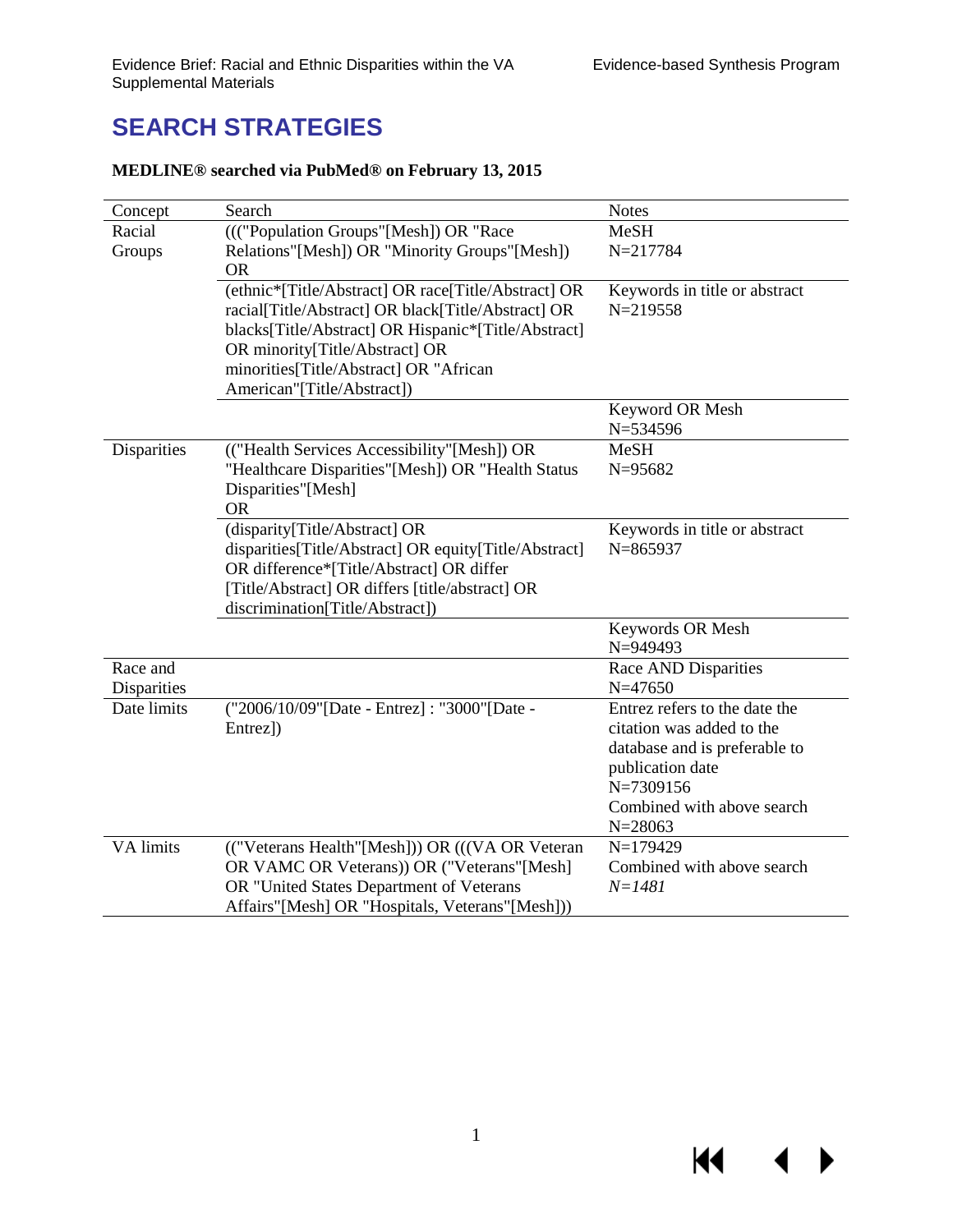KI

#### **Cochrane Central Register of Controlled Trials via OVID searched on December 19, 2014 Database: EBM Reviews - Cochrane Central Register of Controlled Trials <November 2014> Search Strategy:**

- 1 exp Population Groups/ (5103)
- 2 exp Race Relations/ (29)
- 3 exp Minority Groups/ (203)

4 (ethnic\* or race or racial or black or blacks or hispanic\* or minority or minorities or "african american").mp. [mp=title, original title, abstract, mesh headings, heading words, keyword] (11359)

- 5 1 or 2 or 3 or 4 (13362)
- 6 exp Health Services Accessibility/ (608)
- 7 exp Healthcare Disparities/ or exp Health Status Disparities/ (121)
- 8 (disparity or disparities or equity or difference or discrimination).mp. [mp=title, original title, abstract, mesh headings, heading words, keyword] (108768)

9 6 or 7 or 8 (109262)

- 10 5 and 9 (2547)
- 11 limit 10 to yr="2006 -Current" (1624)

12 exp "United States Department of Veterans Affairs"/ or exp Veterans Health/ or exp Hospitals, Veterans/ or exp Veterans/ (763)

13 (va or veteran or veterans or VAMC).mp. [mp=title, original title, abstract, mesh headings, heading words, keyword] (3697)

- 14 12 or 13 (3697)
- *15 11 and 14 (17) = VA citations*

#### **On January 6, 2015 ClinicalTrials.gov [http://www.clinicaltrials.gov](http://www.clinicaltrials.gov/) was searched.**

Search String:

Healthcare Disparities OR Health Status Disparities | received on or after 10/09/2006 145 Results

#### **On January 6, 2015, HSRProj Database [http://wwwcf.nlm.nih.gov/hsr\\_project/home\\_proj.cfm](http://wwwcf.nlm.nih.gov/hsr_project/home_proj.cfm) was searched**

Search String:

VA disparity OR disparities OR equity gt\_initialYear:2006 status:Completed OR status:Ongoing country:"United States" Result: 129 Projects

2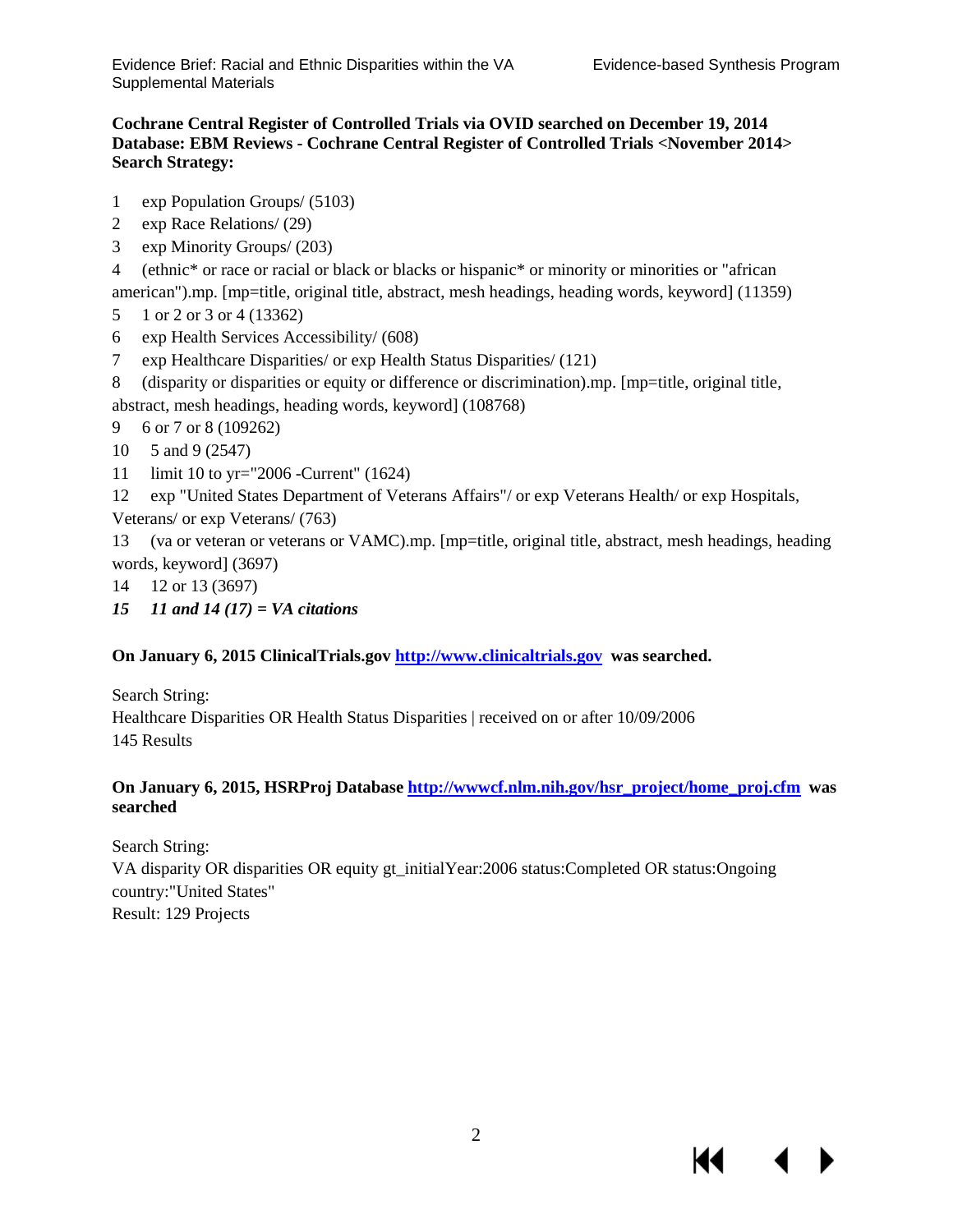# <span id="page-4-0"></span>**LIST OF EXCLUDED STUDIES**

#### **INELIGIBLE COMPARATOR OR NO COMPARISON**

Burgess DJ, Grill J, Noorbaloochi S, et al. The effect of perceived racial discrimination on bodily pain among older African American men. *Pain Med.* 2009;10(8):1341-1352.

Hunt KJ, Gebregziabher M, Lynch CP, Echols C, Mauldin PD, Egede LE. Impact of diabetes control on mortality by race in a national cohort of veterans. *Ann Epidemiol.* 2013;23(2):74-79.

Nahleh ZA, Srikantiah R, Safa M, Jazieh AR, Muhleman A, Komrokji R. Male breast cancer in the veterans affairs population: a comparative analysis. *Cancer.* 2007;109(8):1471-1477.

Rabadi MH, Aston C. Complications and urologic risks of neurogenic bladder in veterans with traumatic spinal cord injury. *Spinal Cord.* 2014.

Villa VM, Harada ND, Huynh-Hohnbaum AL. Health and ambulatory care use among Native American veterans. *Home Health Care Serv Q.* 2010;29(4):195-215.

### **DIFFERENTIAL TREATMENT EFFECTS**

Allott EH, Howard LE, Cooperberg MR, et al. Postoperative statin use and risk of biochemical recurrence following radical prostatectomy: results from the Shared Equal Access Regional Cancer Hospital (SEARCH) database. *BJU Int.* 2014;114(5):661-666.

Govani SM, Higgins PD, Stidham RW, Montain SJ, Waljee AK. Increased Ultraviolet Light Exposure is Associated With Reduced Risk of Inpatient Surgery Among Patients With Crohn's Disease. *J Crohns Colitis.* 2015;9(1):77-81.

Vidal AC, Williams CD, Allott EH, et al. Carbohydrate intake, glycemic index and prostate cancer risk. *Prostate.*  2015;75(4):430-439.

#### **INELIGIBLE INTERVENTION**

Burgess DJ, Phelan S, Workman M, et al. The effect of cognitive load and patient race on physicians' decisions to prescribe opioids for chronic low back pain: A randomized trial. *Pain Medicine (United States).* 2014;15(6):965- 974.

Jackson GL, Oddone EZ, Olsen MK, et al. Racial differences in the effect of a telephone-delivered hypertension disease management program. *J Gen Intern Med.* 2012;27(12):1682-1689.

#### **INELIGIBLE OUTCOME**

Arora P, Rajagopalan S, Patel N, Nainani N, Venuto RC, Lohr JW. The MDRD equation underestimates the prevalence of CKD among blacks and overestimates the prevalence of CKD among whites compared to the CKD-EPI equation: a retrospective cohort study. *BMC Nephrol.* 2012;13:4.

Axon RN, Gebregziabher M, Echols C, Msph GG, Egede LE. Racial and ethnic differences in longitudinal blood pressure control in veterans with type 2 diabetes mellitus. *J Gen Intern Med.* 2011;26(11):1278-1283.

Bosworth HB, Dudley T, Olsen MK, et al. Racial differences in blood pressure control: potential explanatory factors. *Am J Med.* 2006;119(1):70 e79-15.

Burgess DJ, Taylor BC, Phelan S, et al. A brief self-affirmation study to improve the experience of minority patients. *Appl Psychol Health Well Being.* 2014;6(2):135-150.

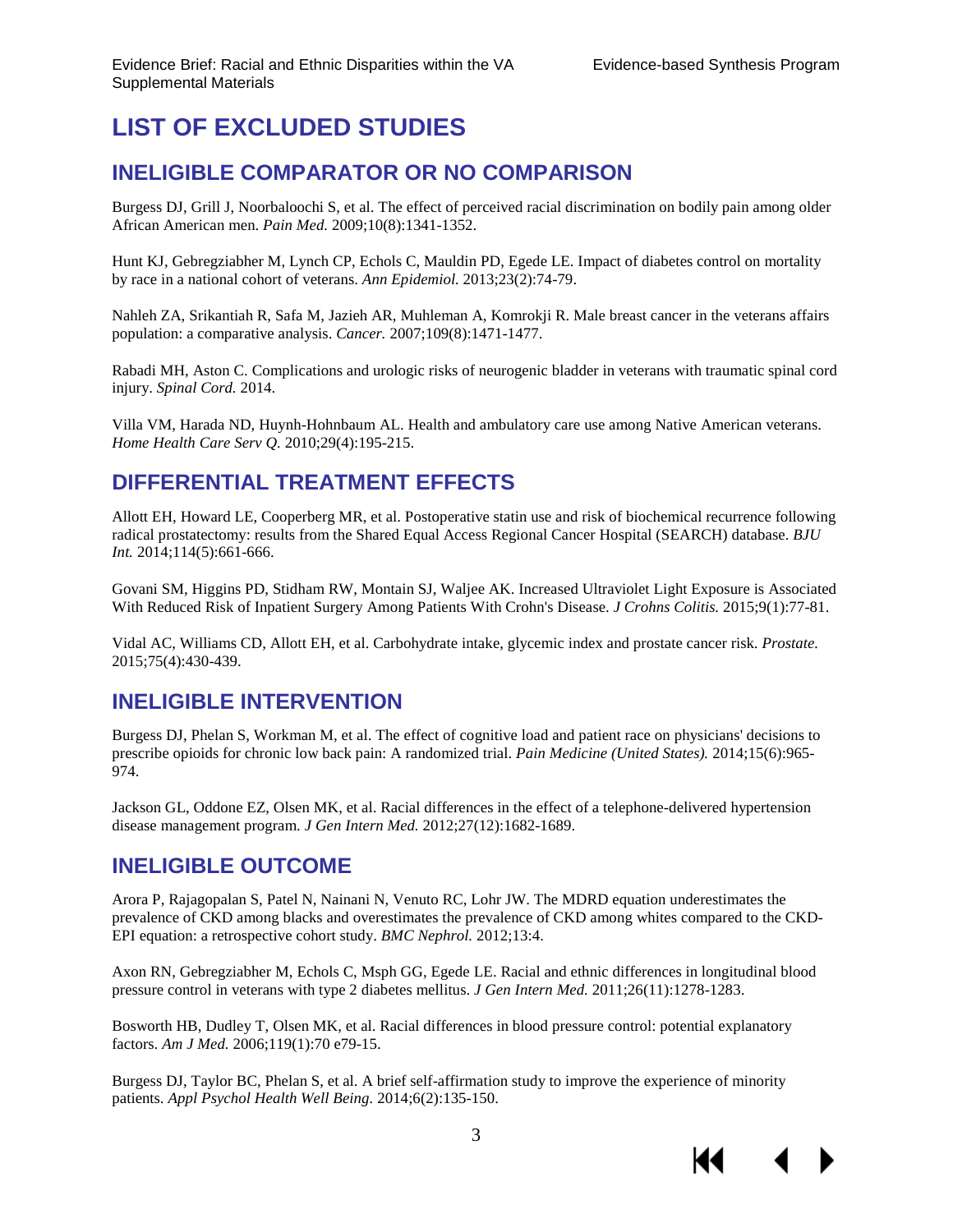К€

Egede LE, Gebregziabher M, Hunt KJ, et al. Regional, geographic, and racial/ethnic variation in glycemic control in a national sample of veterans with diabetes. *Diabetes Care.* 2011;34(4):938-943.

Egede LE, Mueller M, Echols CL, Gebregziabher M. Longitudinal differences in glycemic control by race/ethnicity among veterans with type 2 diabetes. *Med Care.* 2010;48(6):527-533.

Goldstein KM, Melnyk SD, Zullig LL, et al. Heart matters: Gender and racial differences cardiovascular disease risk factor control among veterans. *Womens Health Issues.* 2014;24(5):477-483.

Hamilton NS, Edelman D, Weinberger M, Jackson GL. Concordance between self-reported race/ethnicity and that recorded in a Veteran Affairs electronic medical record. *N C Med J.* 2009;70(4):296-300.

Hausmann LR, Gao S, Mor MK, Schaefer JH, Jr., Fine MJ. Patterns of sex and racial/ethnic differences in patient health care experiences in US Veterans Affairs hospitals. *Med Care.* 2014;52(4):328-335.

Hausmann LR, Hannon MJ, Kresevic DM, Hanusa BH, Kwoh CK, Ibrahim SA. Impact of perceived discrimination in healthcare on patient-provider communication. *Med Care.* 2011;49(7):626-633.

Hausmann LR, Hanusa BH, Kresevic DM, et al. Orthopedic communication about osteoarthritis treatment: Does patient race matter? *Arthritis Care Res (Hoboken).* 2011;63(5):635-642.

Hausmann LR, Jeong K, Bost JE, Kressin NR, Ibrahim SA. Perceived racial discrimination in health care: a comparison of Veterans Affairs and other patients. *Am J Public Health.* 2009;99 Suppl 3:S718-724.

Hayes J, Kalantar-Zadeh K, Lu JL, Turban S, Anderson JE, Kovesdy CP. Association of hypo- and hyperkalemia with disease progression and mortality in males with chronic kidney disease: the role of race. *Nephron Clin Pract.*  2012;120(1):c8-16.

Hebenstreit C, Madden E, Maguen S. Latent classes of PTSD symptoms in Iraq and Afghanistan female veterans. *J Affect Disord.* 2014;166:132-138.

Humphreys M, Costanzo P, Haynie KL, et al. Racial disparities in diabetes a century ago: evidence from the pension files of US Civil War veterans. *Soc Sci Med.* 2007;64(8):1766-1775.

Ivins BJ, Lange RT, Cole WR, Kane R, Schwab KA, Iverson GL. Using Base Rates of Low Scores to Interpret the ANAM4 TBI-MIL Battery Following Mild Traumatic Brain Injury. *Arch Clin Neuropsychol.* 2015;30(1):26-38.

Kramer BJ, Jouldjian S, Wang M, et al. Do correlates of dual use by American Indian and Alaska Native Veterans operate uniformly across the Veterans Health Administration and the Indian Health Service? *J Gen Intern Med.*  2011;26 Suppl 2:662-668.

Luncheon C, Zack M. Health-related quality of life among US veterans and civilians by race and ethnicity. *Prev Chronic Dis.* 2012;9:E108.

Noe TD, Kaufman CE, Kaufmann LJ, Brooks E, Shore JH. Providing culturally competent services for American Indian and Alaska Native veterans to reduce health care disparities. *Am J Public Health.* 2014;104 Suppl 4:S548- 554.

Rao SR, Reisman JI, Kressin NR, et al. Explaining Racial Disparities in Anticoagulation Control: Results From a Study of Patients at the Veterans Administration. *Am J Med Qual.* 2014.

Rose DE, Farmer MM, Yano EM, Washington DL. Racial/ethnic differences in cardiovascular risk factors among women veterans. *J Gen Intern Med.* 2013;28 Suppl 2:S524-528.

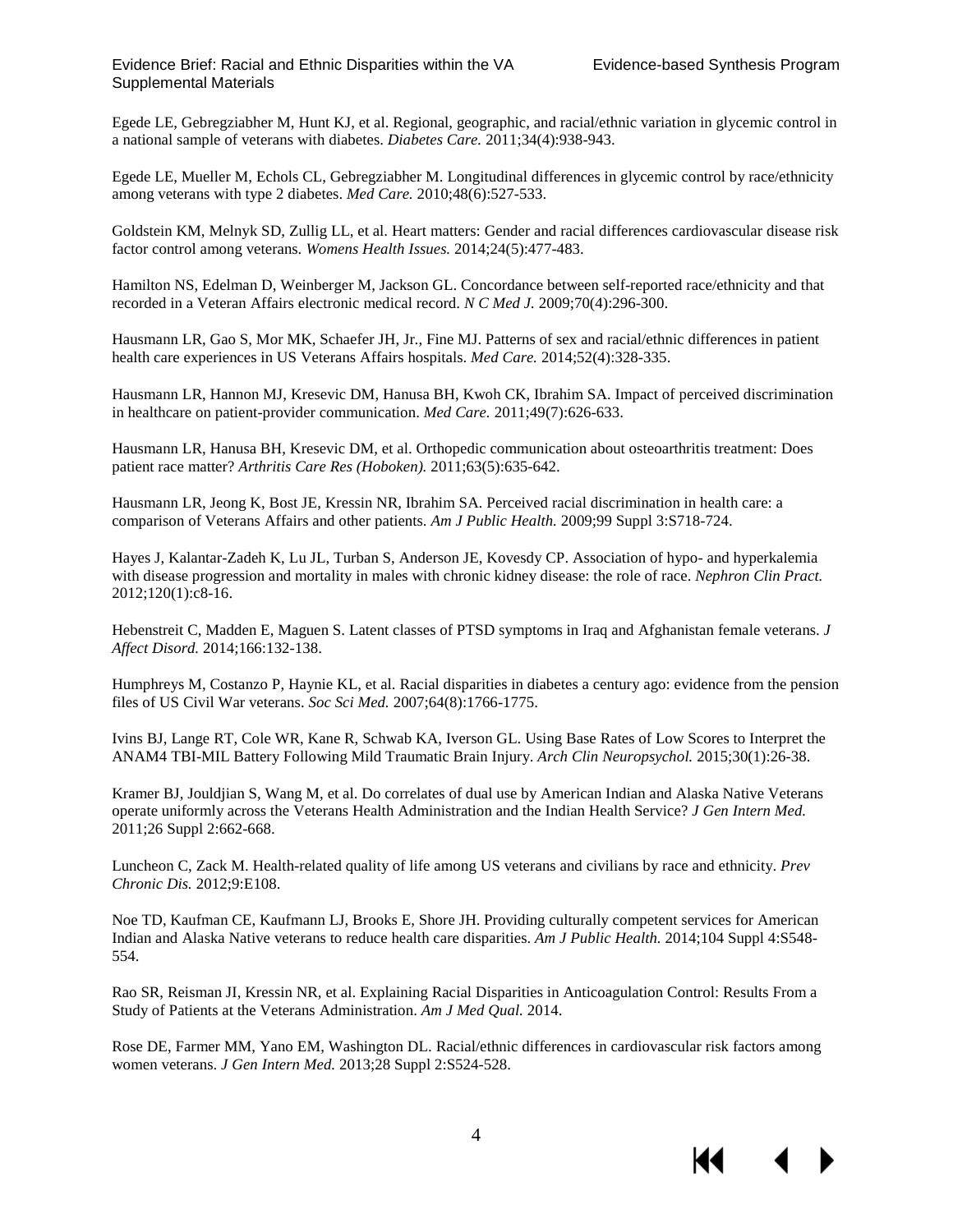Rosen MI, Afshartous DR, Nwosu S, et al. Racial differences in veterans' satisfaction with examination of disability from posttraumatic stress disorder. *Psychiatr Serv.* 2013;64(4):354-359.

Sohn L, Harada ND. Effects of racial/ethnic discrimination on the health status of minority veterans. *Mil Med.*  2008;173(4):331-338.

Wallin MT, Culpepper WJ, Coffman P, et al. The Gulf War era multiple sclerosis cohort: age and incidence rates by race, sex and service. *Brain.* 2012;135(Pt 6):1778-1785.

Weng HH, Kaplan RM, Boscardin WJ, et al. Development of a decision aid to address racial disparities in utilization of knee replacement surgery. *Arthritis Rheum.* 2007;57(4):568-575.

Wilson SM, Dedert EA, Dennis PA, et al. Do ethnicity and gender moderate the influence of posttraumatic stress disorder on time to smoking lapse? *Addict Behav.* 2014;39(7):1163-1167.

#### **INELIGIBLE POPULATION**

Bosworth HB, Olsen MK, Grubber JM, Powers BJ, Oddone EZ. Racial differences in two self-management hypertension interventions. *Am J Med.* 2011;124(5):468 e461-468.

Carpenter WR, Godley PA, Clark JA, et al. Racial differences in trust and regular source of patient care and the implications for prostate cancer screening use. *Cancer.* 2009;115(21):5048-5059.

Clarke SP, Davis BL, Nailon RE. Racial segregation and differential outcomes in hospital care. *West J Nurs Res.*  2007;29(6):739-757.

Crowley MJ, Powers BJ, Olsen MK, et al. The Cholesterol, Hypertension, And Glucose Education (CHANGE) study: results from a randomized controlled trial in African Americans with diabetes. *Am Heart J.* 2013;166(1):179- 186.

Fischer SM, Sauaia A, Min SJ, Kutner J. Advance directive discussions: lost in translation or lost opportunities? *J Palliat Med.* 2012;15(1):86-92.

Flasar MH, Quezada S, Bijpuria P, Cross RK. Racial differences in disease extent and severity in patients with ulcerative colitis: a retrospective cohort study. *Dig Dis Sci.* 2008;53(10):2754-2760.

Gary KW, Arango-Lasprilla JC, Stevens LF. Do racial/ethnic differences exist in post-injury outcomes after TBI? A comprehensive review of the literature. *Brain Inj.* 2009;23(10):775-789.

Haideri NA, Moormeier JA. Impact of patient navigation from diagnosis to treatment in an urban safety net breast cancer population. *J Cancer.* 2011;2:467-473.

Hausmann LR, Ibrahim SA, Mehrotra A, et al. Racial and ethnic disparities in pneumonia treatment and mortality. *Med Care.* 2009;47(9):1009-1017.

Houston TK, Allison JJ, Sussman M, et al. Culturally appropriate storytelling to improve blood pressure: a randomized trial. *Ann Intern Med.* 2011;154(2):77-84.

Jayadevappa R, Johnson JC, Chhatre S, Wein AJ, Malkowicz SB. Ethnic variation in return to baseline values of patient-reported outcomes in older prostate cancer patients. *Cancer.* 2007;109(11):2229-2238.

Penrod JD, Litke A, Hawkes WG, et al. The association of race, gender, and comorbidity with mortality and function after hip fracture. *J Gerontol A Biol Sci Med Sci.* 2008;63(8):867-872.



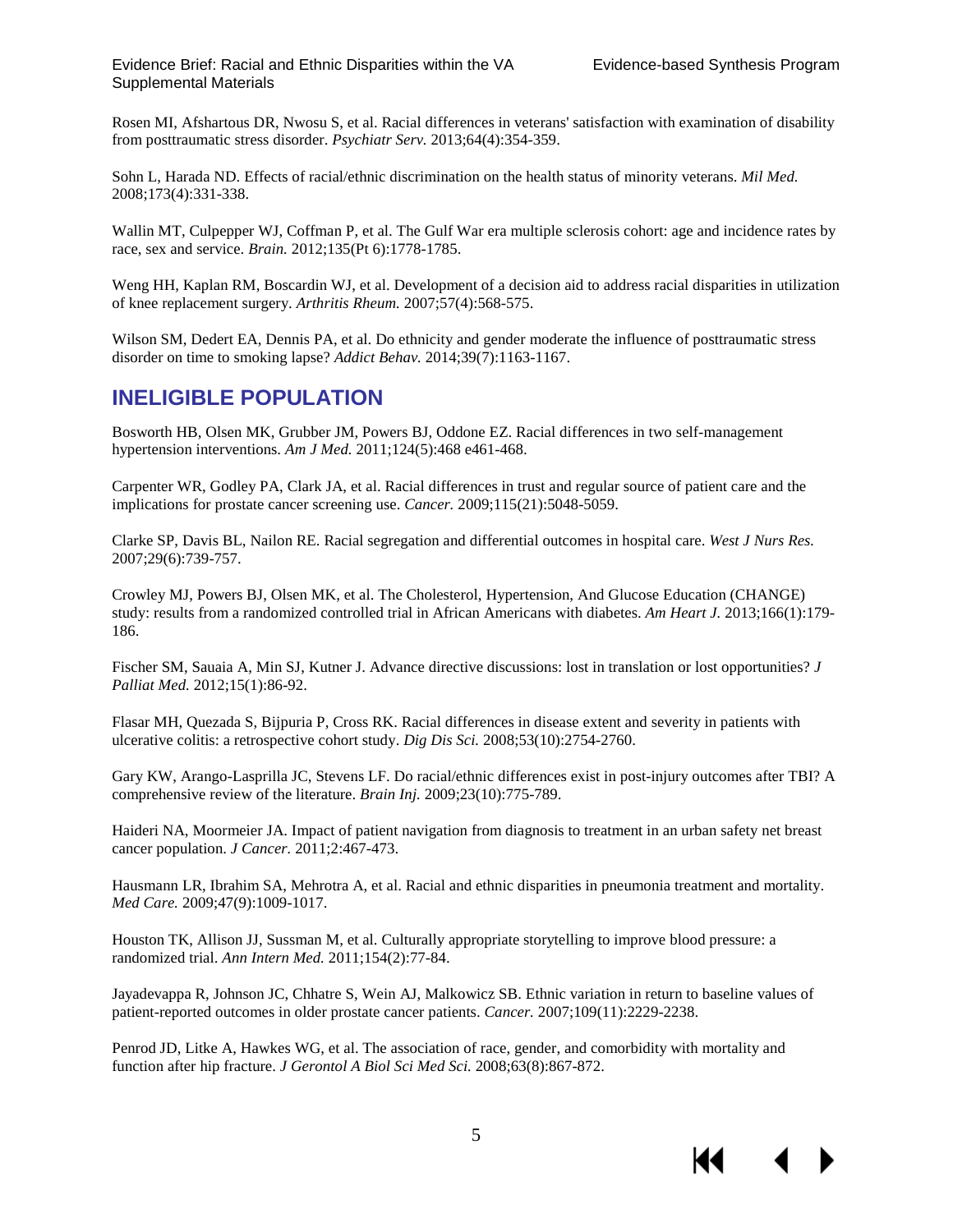Rafie C, Ayers A, Cadet D, Quillin J, Hackney MH. Reaching Hard to Reach Populations with Hard to Communicate Messages: Efficacy of a Breast Health Research Champion Training Program. *J Cancer Educ.* 2014.

Thoma MN, Jimenez Cantisano BG, Hernandez AV, Perez A, Castro F. Comparison of adenoma detection rate in Hispanics and whites undergoing first screening colonoscopy: a retrospective chart review. *Gastrointest Endosc.*  2013;77(3):430-435.

Weisbord SD, Fried LF, Mor MK, et al. Associations of race and ethnicity with anemia management among patients initiating renal replacement therapy. *J Natl Med Assoc.* 2007;99(11):1218-1226.

Williams AE, Smith WR, Starr AJ, et al. Ethnic differences in posttraumatic stress disorder after musculoskeletal trauma. *J Trauma.* 2008;65(5):1054-1065.

Wilson DB, McClish D, Tracy K, Quillin J, Jones R, Bodurtha J. Variations in breast cancer screening and health behaviors by age and race among attendees of women's health clinics. *J Natl Med Assoc.* 2009;101(6):528-535.

Zoellner JM, Connell CC, Madson MB, et al. H.U.B city steps: methods and early findings from a community-based participatory research trial to reduce blood pressure among African Americans. *Int J Behav Nutr Phys Act.*  2011;8:59.

#### **EXAMINING RACE AS A MEDIATOR**

Alele JD, Luttrell LM, Hollis BW, Luttrell DK, Hunt KJ. Relationship between vitamin D status and incidence of vascular events in the Veterans Affairs Diabetes Trial. *Atherosclerosis.* 2013;228(2):502-507.

Kokkinos P, Myers J, Faselis C, Doumas M, Kheirbek R, Nylen E. BMI-mortality paradox and fitness in African American and Caucasian men with type 2 diabetes. *Diabetes Care.* 2012;35(5):1021-1027.

Williams EC, Bradley KA, Gupta S, Harris AH. Association between alcohol screening scores and mortality in black, Hispanic, and white male veterans. *Alcohol Clin Exp Res.* 2012;36(12):2132-2140.

#### **INELIGIBLE SETTING**

Blumberg SN, Warren SM. Disparities in initial presentation and treatment outcomes of diabetic foot ulcers in a public, private, and Veterans Administration hospital. *J Diabetes.* 2014;6(1):68-75.

Bottonari KA, Stepleman LM. Improving access to mental health services via a clinic-wide mental health intervention in a Southeastern US infectious disease clinic. *AIDS Care.* 2010;22(2):133-136.

Bromley EG, May FP, Federer L, Spiegel BM, van Oijen MG. Explaining persistent under-use of colonoscopic cancer screening in African Americans: A systematic review. *Prev Med.* 2014.

#### **INELIGIBLE STUDY DESIGN**

Alexander DD, Waterbor J, Hughes T, Funkhouser E, Grizzle W, Manne U. African-American and Caucasian disparities in colorectal cancer mortality and survival by data source: an epidemiologic review. *Cancer Biomark.*  2007;3(6):301-313.

Becerra BJ, Becerra MB. Association between asthma and serious psychological distress among male veterans compared to civilian counterparts. *Prev Med.* 2014;71C:8-11.

Borzecki AM, Bridgers DK, Liebschutz JM, Kader B, Kazis LE, Berlowitz DR. Racial differences in the prevalence of atrial fibrillation among males. *J Natl Med Assoc.* 2008;100(2):237-245.



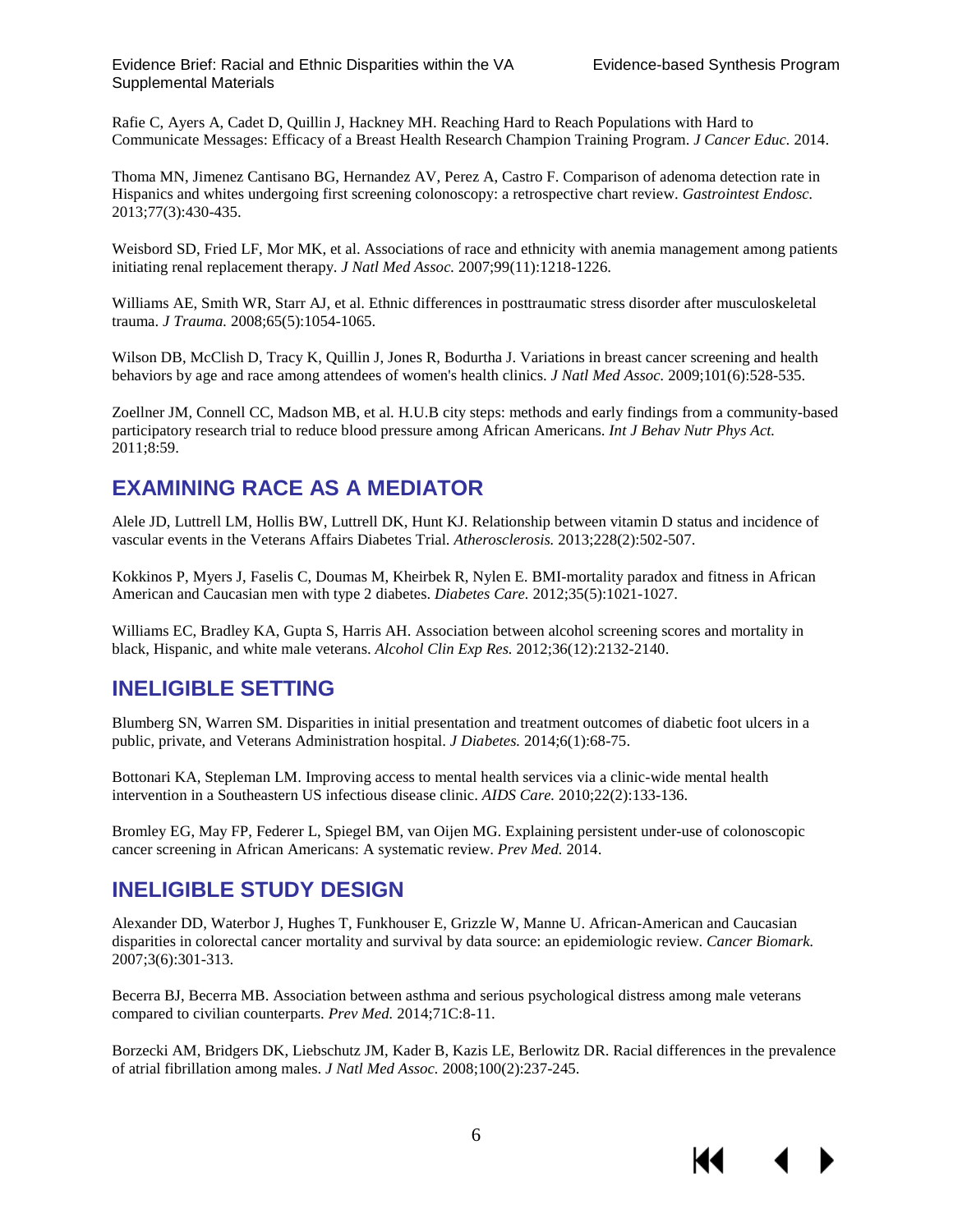К₹

El-Serag H, McGlynn KA, Graham GN, et al. Achieving health equity to eliminate racial, ethnic, and socioeconomic disparities in HBV- and HCV-associated liver disease. *J Fam Pract.* 2010;59(4 Suppl):S37-42.

Grubaugh AL, Slagle DM, Long M, Frueh BC, Magruder KM. Racial disparities in trauma exposure, psychiatric symptoms, and service use among female patients in Veterans Affairs primary care clinics. *Womens Health Issues.*  2008;18(6):433-441.

Halanych JH, Wang F, Miller DR, et al. Racial/ethnic differences in diabetes care for older veterans: accounting for dual health system use changes conclusions. *Med Care.* 2006;44(5):439-445.

Harris GL. Reducing healthcare disparities in the military through cultural competence. *J Health Hum Serv Adm.*  2011;34(2):145-181.

Ibrahim SA. Racial and ethnic disparities in hip and knee joint replacement: a review of research in the Veterans Affairs Health Care System. *J Am Acad Orthop Surg.* 2007;15 Suppl 1:S87-94.

Kressin NR, Raymond KL, Manze M. Perceptions of race/ethnicity-based discrimination: a review of measures and evaluation of their usefulness for the health care setting. *J Health Care Poor Underserved.* 2008;19(3):697-730.

Long JA, Jahnle E, Richardson D, Volpp K. A randomized controlled trial of peer mentoring and financial incentive to improve glucose control in African American Veterans. *Journal of general internal medicine.* 2011;26(4).

Loo CM, Ueda SS, Morton RK. Group treatment for race-related stresses among minority Vietnam veterans. *Transcult Psychiatry.* 2007;44(1):115-135.

Nayback AM. Health disparities in military veterans with PTSD: influential sociocultural factors. *J Psychosoc Nurs Ment Health Serv.* 2008;46(6):41-51.

Nguyen TH, Thrift AP, Ramsey D, et al. Risk Factors for Barrett's Esophagus Compared Between African Americans and Non-Hispanic Whites. *Am J Gastroenterol.* 2014;109(12):1870-1880.

Nonzee NJ, McKoy JM, Rademaker AW, et al. Design of a prostate cancer patient navigation intervention for a Veterans Affairs hospital. *BMC Health Serv Res.* 2012;12:340.

Rowley DL, Jenkins BC, Frazier E. Utilization of joint arthroplasty: racial and ethnic disparities in the Veterans Affairs Health Care System. *J Am Acad Orthop Surg.* 2007;15 Suppl 1:S43-48.

Singh JA. Can racial disparities in optimal gout treatment be reduced? Evidence from a randomized trial. *BMC Med.*  2012;10:15.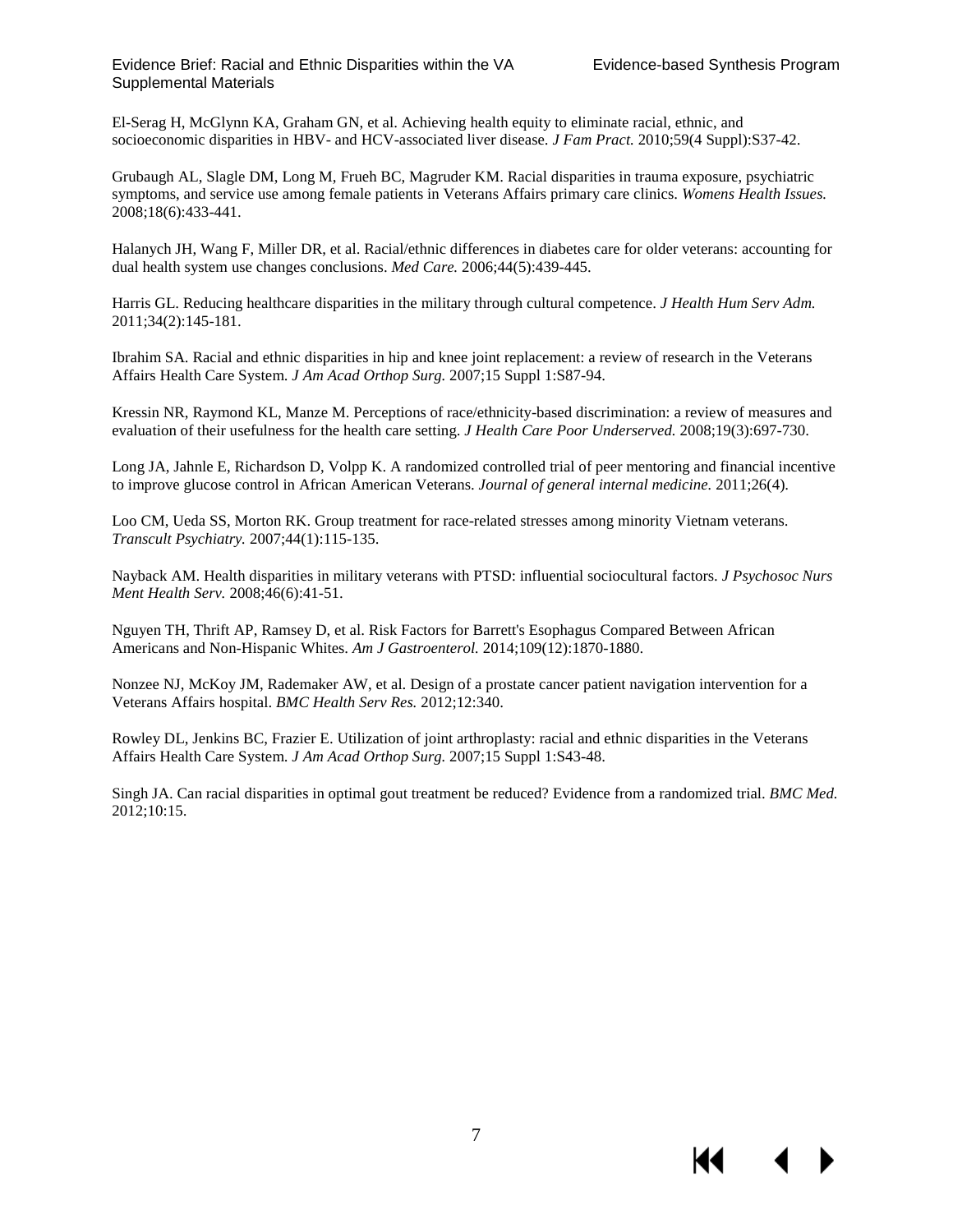# **EVIDENCE TABLES**

#### **ONGOING STUDIES**

<span id="page-9-1"></span><span id="page-9-0"></span>

| Investigator<br>Title                    | Conducting<br>facility/<br><b>Sponsor</b><br><b>Funding</b> | <b>Identification</b><br>number | <b>Clinical area:</b><br>Subgroup | <b>Arms</b> | <b>Intervention</b><br><b>Setting</b> | <b>Outcomes</b>                 | <b>Status</b>      | <b>Potentially</b><br>relevant<br>citation(s) |
|------------------------------------------|-------------------------------------------------------------|---------------------------------|-----------------------------------|-------------|---------------------------------------|---------------------------------|--------------------|-----------------------------------------------|
| KQ1                                      |                                                             |                                 |                                   |             |                                       |                                 |                    |                                               |
| <b>African American</b>                  |                                                             |                                 |                                   |             |                                       |                                 |                    |                                               |
| Chapko, Michael                          | VA Puget<br>Sound                                           | HSRP20104138                    | Infectious<br>disease: HCV        | NA          | NA                                    | Process measures<br>(treatment) | Completed<br>2013, | None                                          |
| Hepatitis C antiviral                    |                                                             |                                 |                                   |             | Setting: Unclear                      |                                 | analysis           |                                               |
| treatment rates:<br>understanding racial | Funding:<br>IAA06-213                                       |                                 |                                   |             |                                       |                                 | ongoing            |                                               |
| disparities                              |                                                             |                                 |                                   |             |                                       |                                 |                    |                                               |
| <b>Other/Multiple Race/Ethnicities</b>   |                                                             |                                 |                                   |             |                                       |                                 |                    |                                               |
| Gellad, Walid                            | VA                                                          | HSRP20133364                    | DM: Medication                    | NA          | NA                                    | Process measures:               | Ongoing            | N/A                                           |
|                                          | Pittsburgh                                                  |                                 | use                               |             |                                       | Medication                      |                    |                                               |
| Addressing regional                      |                                                             |                                 |                                   |             | Setting: Multisite                    | use/prescriptions               |                    |                                               |
| variation in drug                        | Funding:                                                    |                                 |                                   |             |                                       |                                 |                    |                                               |
| prescribing and                          | CDA09-207                                                   |                                 |                                   |             |                                       |                                 |                    |                                               |
| spending in the VA                       |                                                             |                                 |                                   |             |                                       |                                 |                    |                                               |
| (Update, 2013)                           |                                                             |                                 |                                   |             |                                       |                                 |                    |                                               |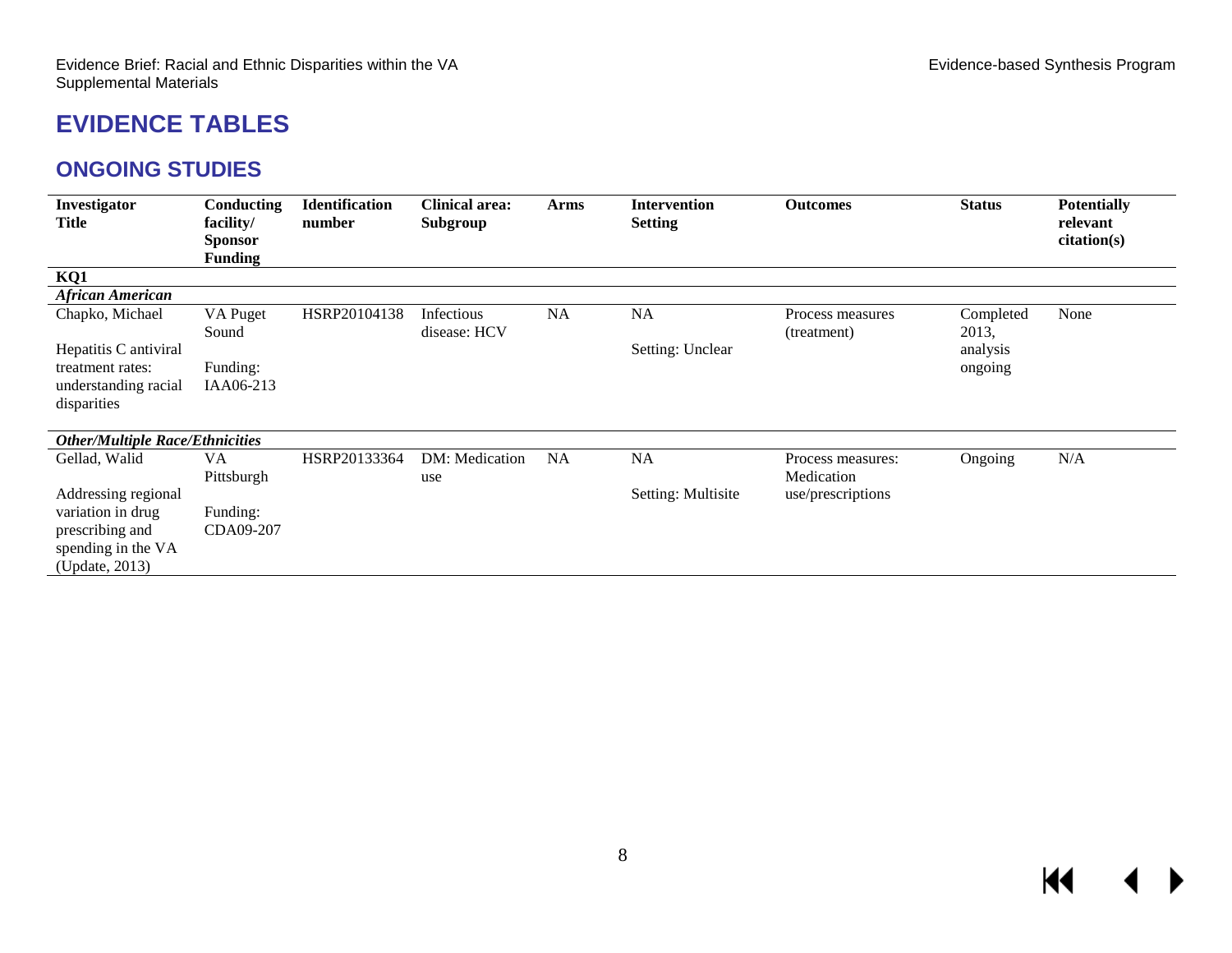| KQ <sub>2</sub>                                                                                                    |                                                                                                                                          |              |                                                        |                                                                |                                                                                                                                                                                                                                             |                                                                                                                                                                                                                                                                                                                                                      |                          |     |
|--------------------------------------------------------------------------------------------------------------------|------------------------------------------------------------------------------------------------------------------------------------------|--------------|--------------------------------------------------------|----------------------------------------------------------------|---------------------------------------------------------------------------------------------------------------------------------------------------------------------------------------------------------------------------------------------|------------------------------------------------------------------------------------------------------------------------------------------------------------------------------------------------------------------------------------------------------------------------------------------------------------------------------------------------------|--------------------------|-----|
| <b>African American</b>                                                                                            |                                                                                                                                          |              |                                                        |                                                                |                                                                                                                                                                                                                                             |                                                                                                                                                                                                                                                                                                                                                      |                          |     |
| Hausmann, Leslie R<br>M<br>Staying Positive: An<br>Intervention to<br>Reduce<br>Osteoarthritis Pain<br>Disparities | Sponsor:<br>Department<br>of Veterans<br>Affairs<br>Funding:<br>Unknown                                                                  | NCT02223858* | Arthritis and<br>pain<br>management:<br>Knee arthritis | Positive<br>activities<br>(PA)<br>Attention<br>control<br>(AC) | PA program:<br>Completion of 6 at-<br>home activities (1 per<br>week) that have been<br>shown to increase<br>positivity.<br>AC program:<br>Completion of 6<br>affectively neutral<br>activities.<br><b>Setting: Multisite</b>               | Primary: Change in self-<br>reported pain from<br>baseline to 1, 3, and 6<br>months post-intervention<br>Change in self-reported<br>physical functioning<br>from baseline to $1, 3$ ,<br>and 6 months post-<br>intervention<br>Other: Change in patient<br>global assessment of<br>pain from baseline to 1,<br>3, and 6 months post-<br>intervention | Not<br>recruiting<br>yet | N/A |
| Houston, Thomas<br>Using stories to<br>address disparities in<br>hypertension<br>(Update, 2013)                    | Edith<br>Nourse<br>Rodgers<br>Memorial<br>VA Center<br>for Quality,<br>Outcomes,<br>and<br>Economic<br>Research<br>Funding:<br>IIR10-132 | HSRP20134066 | Cardiovascular:<br><b>HTN</b>                          | <b>Stories</b><br><b>DVD</b><br>Informatio<br>nal DVD          | Stories DVD: HTN<br>stories DVD<br>delivered to African<br>American outpatients<br>with uncontrolled<br>blood pressure versus<br><b>Informational DVD:</b><br>Non-narrative blood<br>pressure education<br><b>DVD</b><br>Setting: Multisite | Patient behavior and<br>outcomes                                                                                                                                                                                                                                                                                                                     | Ongoing                  | N/A |
| <b>Other/Multiple Race/Ethnicities</b>                                                                             |                                                                                                                                          |              |                                                        |                                                                |                                                                                                                                                                                                                                             |                                                                                                                                                                                                                                                                                                                                                      |                          |     |
| Krieger, James W;<br>Nelson, Karin M<br>Peer support for<br>achieving<br>independence in<br>diabetes (Peer AID)    | Seattle and<br>Kind County<br>Department<br>of Public<br>Health<br>Funding:<br>R18DK0880<br>$72-01$                                      | HSRP20113241 | DM: DM<br>management                                   | Home<br>visits<br>No home<br>visits                            | 5 home visits by<br>community health<br>worker (CHW)<br><b>Setting: Multisite</b>                                                                                                                                                           | Glycemic control via<br>HbA1c, BP, lipids,<br>health care utilization,<br>QOL, DM self-<br>management                                                                                                                                                                                                                                                | Ongoing                  | N/A |

\*All studies with the exception of NCT02223858 (ClinicalTrials.gov) were retrieved from the NIH NLM HSRProj database.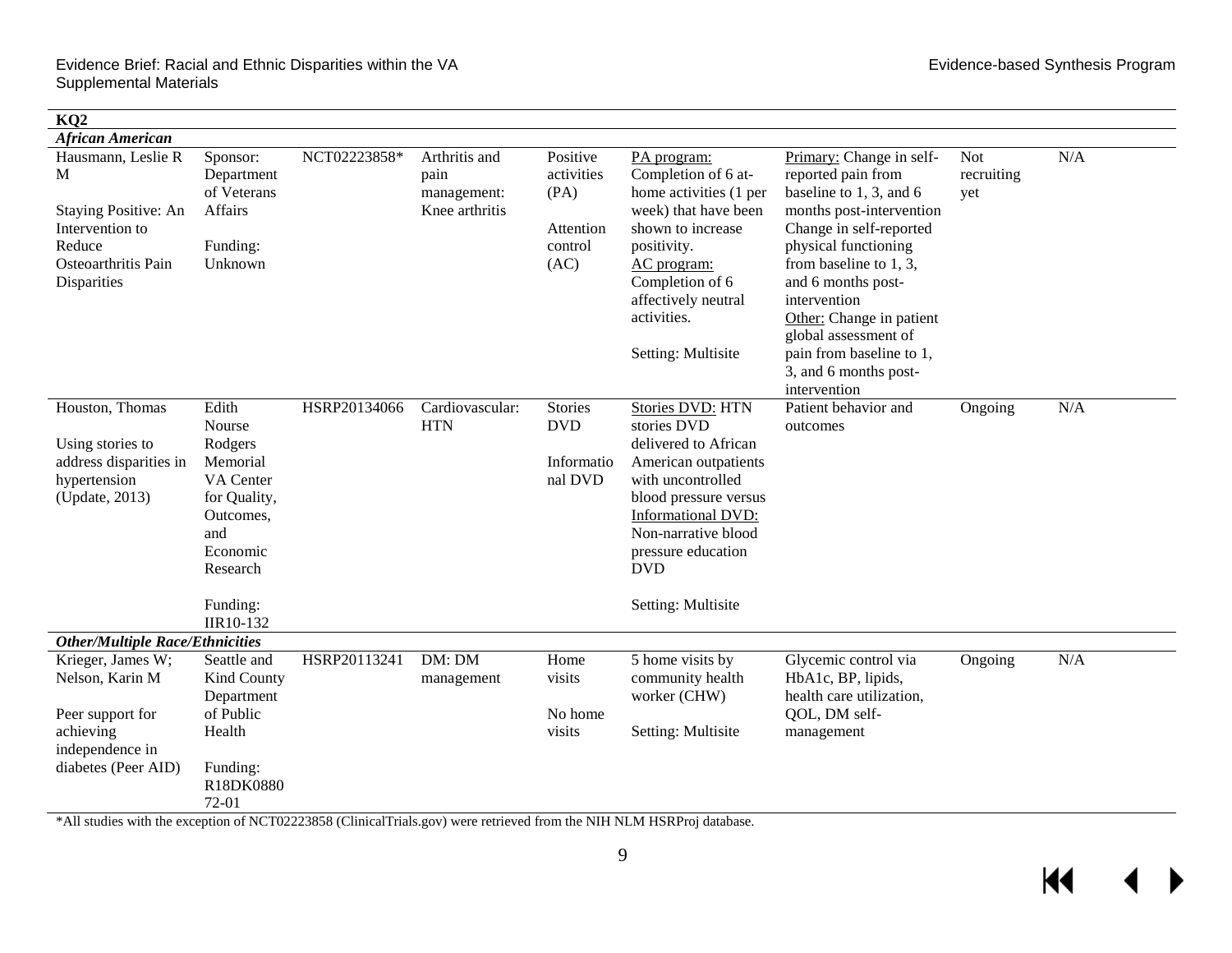KI

### **DATA ABSTRACTION: MORBIDITY/ MORTALITY MULTISITE STUDIES ADDRESSING KQ1**

<span id="page-11-0"></span>

| <b>Author</b><br>Year    | <b>Clinical Area</b>           | <b>Minority</b><br>Group(s) | ${\bf N}$ | <b>Relevant Conclusions</b>                                                                                                                                                                                                                                                                                                                                                                                                                                       | <b>Adjustment</b>                                                                                                                                                                                                                                             | <b>Setting</b><br><b>Timeframe</b>                                                    |
|--------------------------|--------------------------------|-----------------------------|-----------|-------------------------------------------------------------------------------------------------------------------------------------------------------------------------------------------------------------------------------------------------------------------------------------------------------------------------------------------------------------------------------------------------------------------------------------------------------------------|---------------------------------------------------------------------------------------------------------------------------------------------------------------------------------------------------------------------------------------------------------------|---------------------------------------------------------------------------------------|
| Alvord<br>2009           | Postoperative<br>complications | AI/AN                       | 4,419     | Postoperative complications: frequency distribution<br>similar between racial groups $(p=.51)$ Specific<br>complications: progressive renal insufficiency: 0.2%<br>$(AI/AN)$ vs 0.7% (white) p=.01; pulmonary edema:<br>$0.5\%$ (AI/AN) vs 1.5% (white) p=.04; prolonged<br>ileus: $0.7\%$ (AI/AN) vs 1.4% (white) p=.03<br>The numbers of complications during hospitalization<br>compared with after discharge were similar among<br>AI/AN and whites $(p=.24)$ | Age group, clinical and<br>laboratory variables,<br>surgical variables                                                                                                                                                                                        | VA-wide<br>NSQIP data<br>1991-2002                                                    |
| Alvord<br>2005           | Postoperative<br>complications | AI/AN                       | 4,419     | Morbidity: AI/AN race not associated with risk of<br>30-day postop morbidity OR=0.9 (0.8-1.1)<br>Mortality: AI/AN race associated with increased risk<br>of 30-day postop mortality OR=1.6 (1.0-2.4)                                                                                                                                                                                                                                                              | None                                                                                                                                                                                                                                                          | VA-wide<br>NSQIP data<br>1991-2002                                                    |
| Aujesky<br>$2007\,$      | <b>VTE</b>                     | AA                          | 168       | Overall complication rate (death, recurrent VTE,<br>major bleeding): AA race independently associated<br>with increased 90-day overall complication rate<br>$OR=5.2$ (1.3-21.6).                                                                                                                                                                                                                                                                                  | Study site, age, sex,<br>history of prior VTE,<br>surgery in past 30 days,<br>pulse, systolic blood<br>pressure, respiratory<br>rate, altered mental<br>status, Charlson<br>Comorbidity Index,<br>hemoglobin, creatine,<br>diagnosis of pulmonary<br>embolism | VA Pittsburgh Healthcare<br>System and Philadelphia<br>VA Medical Center<br>2000-2002 |
| Ayotte<br>2012           | Coronary artery<br>obstruction | AA                          | 793       | Proportion with moderate/sever angiographic<br>coronary obstruction:<br>black: 25% (13/52)<br>white: 39% (101/259)                                                                                                                                                                                                                                                                                                                                                | None                                                                                                                                                                                                                                                          | 5 VA sites<br><b>Cardiac Decision Making</b><br>Study data<br>1999-2001               |
| Choi<br>$\frac{2009}{5}$ | <b>ESRD</b>                    | AA                          | 420,334   | Among Veterans with CKD Stage 3A or 3B<br>followed for a median of 3.7 years, black race is<br>associated with increased mortality risk aHR: 1.32<br>$(1.27-1.36)$ and 1.21 (p<.05), respectively<br>Among Veterans with CKD Stage 4 or 5 followed<br>for a median of 4.8 years, black race is not<br>associated with mortality risk aHR: $1.07$ (p $> 0.05$ ) and<br>$0.97$ (p $> 0.05$ ), respectively                                                          | Age, sex, baseline<br>comorbidities, SES,<br>stratified by eGFR at<br>baseline, adjusted for<br>VA center fixed effects.                                                                                                                                      | VA-wide<br>VA National Patient Care<br>Database, Medicare<br>2000-2001                |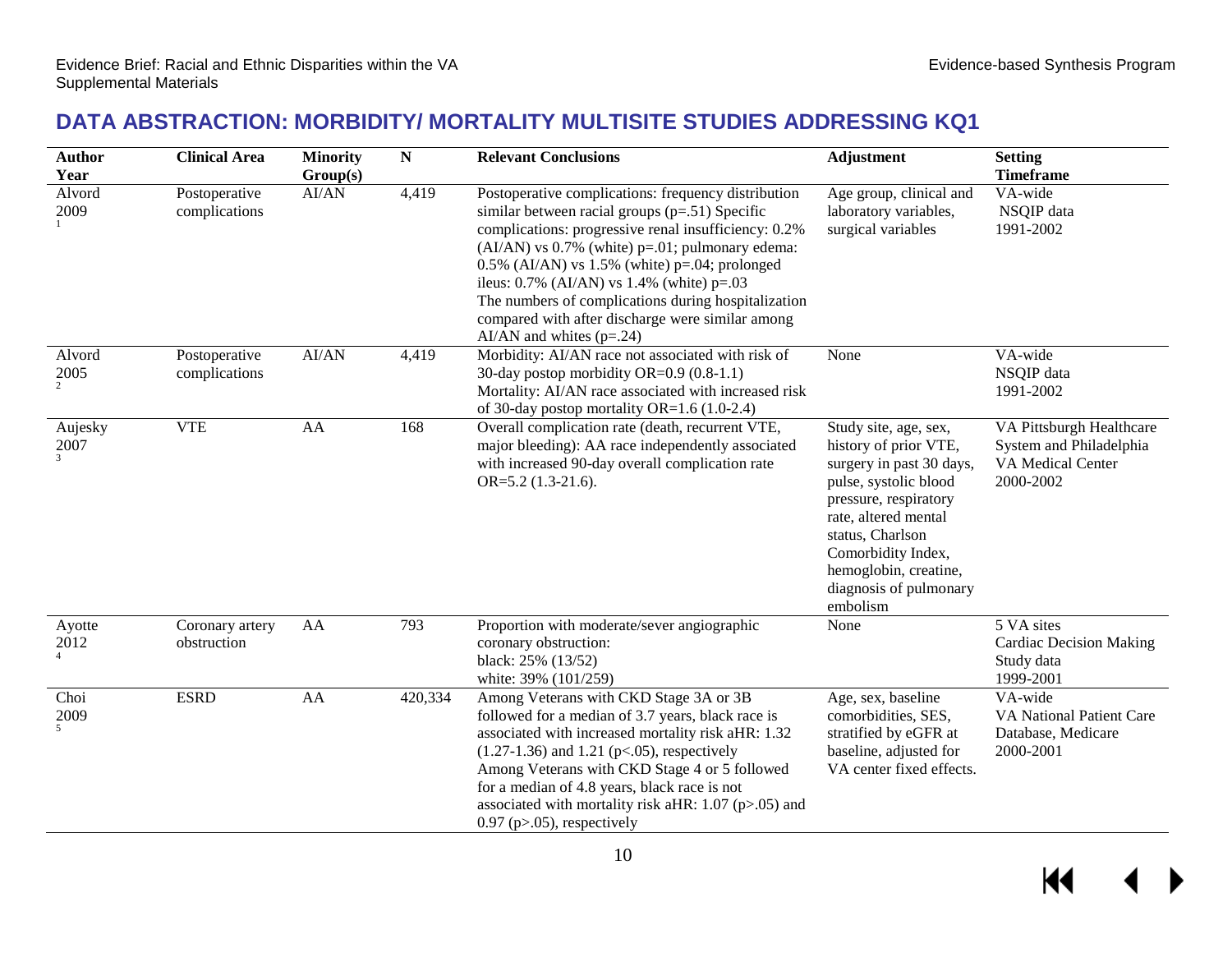| Author<br>Year    | <b>Clinical Area</b> | <b>Minority</b><br>Group(s) | N                                               | <b>Relevant Conclusions</b>                                                                                                                                                                                                                                                                                                                                                                                                                                                        | <b>Adjustment</b>                                                                                         | <b>Setting</b><br>Timeframe                                                                                            |
|-------------------|----------------------|-----------------------------|-------------------------------------------------|------------------------------------------------------------------------------------------------------------------------------------------------------------------------------------------------------------------------------------------------------------------------------------------------------------------------------------------------------------------------------------------------------------------------------------------------------------------------------------|-----------------------------------------------------------------------------------------------------------|------------------------------------------------------------------------------------------------------------------------|
| Choi<br>2007      | <b>HIV</b>           | AA                          | HIV:<br>12,955<br>$HIV +$<br>diabetes:<br>2,180 | ESRD among HIV-infected individuals<br>black vs white:<br>aHR: 5.97 (3.12-11)<br>ESRD among HIV-infected individuals with<br>diabetes<br>black vs white:<br>aHR: 2.33 (1.02-5.35)                                                                                                                                                                                                                                                                                                  | Age, sex, baseline<br>eGFR category, CAD,<br>HTN, heart failure,<br>COPD, PVD, HCV<br>infection, CVD, SES | VA-wide<br><b>VA National Patient Care</b><br>Database, Medicare<br>2000-2001                                          |
| Daskivich<br>2015 | Prostate cancer      | AA,<br>Hispanic             | 1,258                                           | Cancer-specific and other-cause mortality: AA did<br>not have a statistically significant difference in<br>hazard of prostate cancer mortality, sub-hazard ratio<br>$0.6$ (0.28-1.26) or other-cause mortality, sub-hazard<br>ratio 0.98 (0.78-1.22). Hispanic Veterans did not<br>have a statistically significant difference in hazard of<br>prostate cancer mortality, sub-hazard ratio 0.24<br>$(0.03-1.82)$ or other-cause mortality, sub-hazard ratio<br>$0.87(0.57-1.31)$ . | Age, tumor risk, site,<br>year of diagnosis,<br>comorbidity                                               | Greater Los Angeles and<br>Long Beach VA Medical<br>Centers, California<br><b>Cancer Registry</b><br>1998-2004         |
| Egede<br>2012     | TBI                  | Hispanic,<br>AA             | 14,690                                          | Higher mortality (Hispanic): HR 1.61 (1.00-2.58) No<br>difference in mortality $(AA)$ HR 1.25 $(0.90-1.73)$                                                                                                                                                                                                                                                                                                                                                                        | Socio-demographics,<br>comorbidities                                                                      | Nationwide<br>Veterans Health<br>Administration<br>Decision Support System<br>and Vital<br><b>Status Files</b><br>2006 |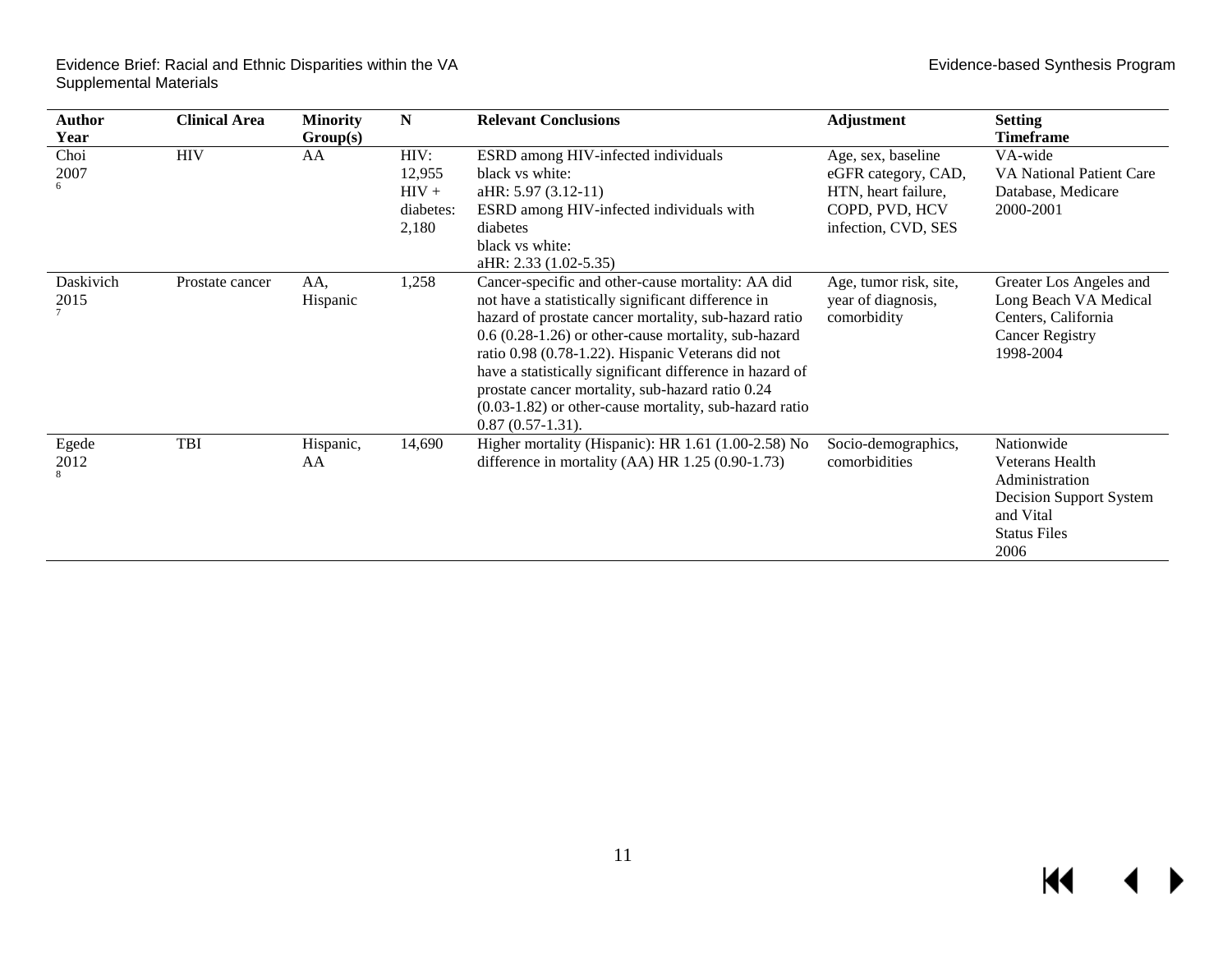| Author             | <b>Clinical Area</b>                | <b>Minority</b>           | N                                           | <b>Relevant Conclusions</b>                                                                                                                                                                                                                                                                                                                                                                                                                                                                                                                                                                                                                                                                                                                                                                                                                                                 | Adjustment                                                                                                                                                     | <b>Setting</b>                                                                                     |
|--------------------|-------------------------------------|---------------------------|---------------------------------------------|-----------------------------------------------------------------------------------------------------------------------------------------------------------------------------------------------------------------------------------------------------------------------------------------------------------------------------------------------------------------------------------------------------------------------------------------------------------------------------------------------------------------------------------------------------------------------------------------------------------------------------------------------------------------------------------------------------------------------------------------------------------------------------------------------------------------------------------------------------------------------------|----------------------------------------------------------------------------------------------------------------------------------------------------------------|----------------------------------------------------------------------------------------------------|
| Year               |                                     | Group(s)                  |                                             |                                                                                                                                                                                                                                                                                                                                                                                                                                                                                                                                                                                                                                                                                                                                                                                                                                                                             |                                                                                                                                                                | <b>Timeframe</b>                                                                                   |
| El-Serag<br>2014   | <b>HCV</b>                          | AA,<br>Hispanic,<br>other | 149,407                                     | Incident cirrhosis: AA and Hispanic race associated<br>with incident cirrhosis. AA adjusted hazard<br>ratio=0.576 (0.553-0.601), Hispanic adjusted hazard<br>ratio= $1.283$ (1.206-1.365), Other adjusted hazard<br>ratio=0.919 (0.807-1.047).<br>Incident HCC: AA and Hispanic race associated<br>with incident HCC. AA adjusted hazard ratio=0.770<br>$(0.713 - 0.832)$ , Hispanic adjusted hazard ratio=1.610<br>$(1.440-1.801)$ , Other adjusted hazard ratio= $1.005$<br>$(0.782 - 1.292)$ .<br>Prevalent cirrhosis: AA, Hispanic and other race<br>associated with prevalent cirrhosis. AA OR=0.393<br>(0.374-0.413), Hispanic OR=1.224 (1.141-1.313),<br>Other OR=0.826 (0.711-0.960).<br>Prevalent HCC: AA and Hispanic race associated<br>with prevalent HCC. AA OR=0.586 (0.492-0.697),<br>Hispanic OR=2.009 (1.613-2.502), Other OR=0.790<br>$(0.434 - 1.441)$ . | Age, sex, period of<br>service, year of HCV<br>diagnosis, diabetes,<br>alcohol abuse, HIV,<br>Hep B co-infection,<br>BMI, HCV genotype,<br>antiviral treatment | VA-wide<br>Veterans Administration<br><b>HCV Clinical Case</b><br>Registry data<br>1999-2010       |
| Freeman<br>2003    | Prostate cancer                     | AA                        | 864                                         | All-cause mortality: black vs. white HRR 1.50 (0.94-<br>(2.38)                                                                                                                                                                                                                                                                                                                                                                                                                                                                                                                                                                                                                                                                                                                                                                                                              | Age, Charlson<br>comorbidity score,<br>tumor differentiation,<br>first-course treatment,<br>mean household<br>income per capita by<br>zip code                 | 2 VA hospitals and 2<br>private university medical<br>centers<br>Medical records data<br>1986-1990 |
| Frei<br>2010<br>11 | Community-<br>acquired<br>pneumonia | AA                        | Medical<br>ward:<br>35,706<br>ICU:<br>5,172 | Mortality - medical wards: AA race was not<br>associated with 30-day mortality OR=0.98 (0.87-<br>1.10)<br>Mortality - intensive care units: AA race was<br>associated with 30-day mortality OR=0.82 (0.68-<br>(0.99)                                                                                                                                                                                                                                                                                                                                                                                                                                                                                                                                                                                                                                                        | Age, sex, marital status,<br>priority group,<br>comorbid conditions,<br>organ failure and<br>sepsis, hospital                                                  | VA-wide<br>VHA administrative data<br>2002-2007                                                    |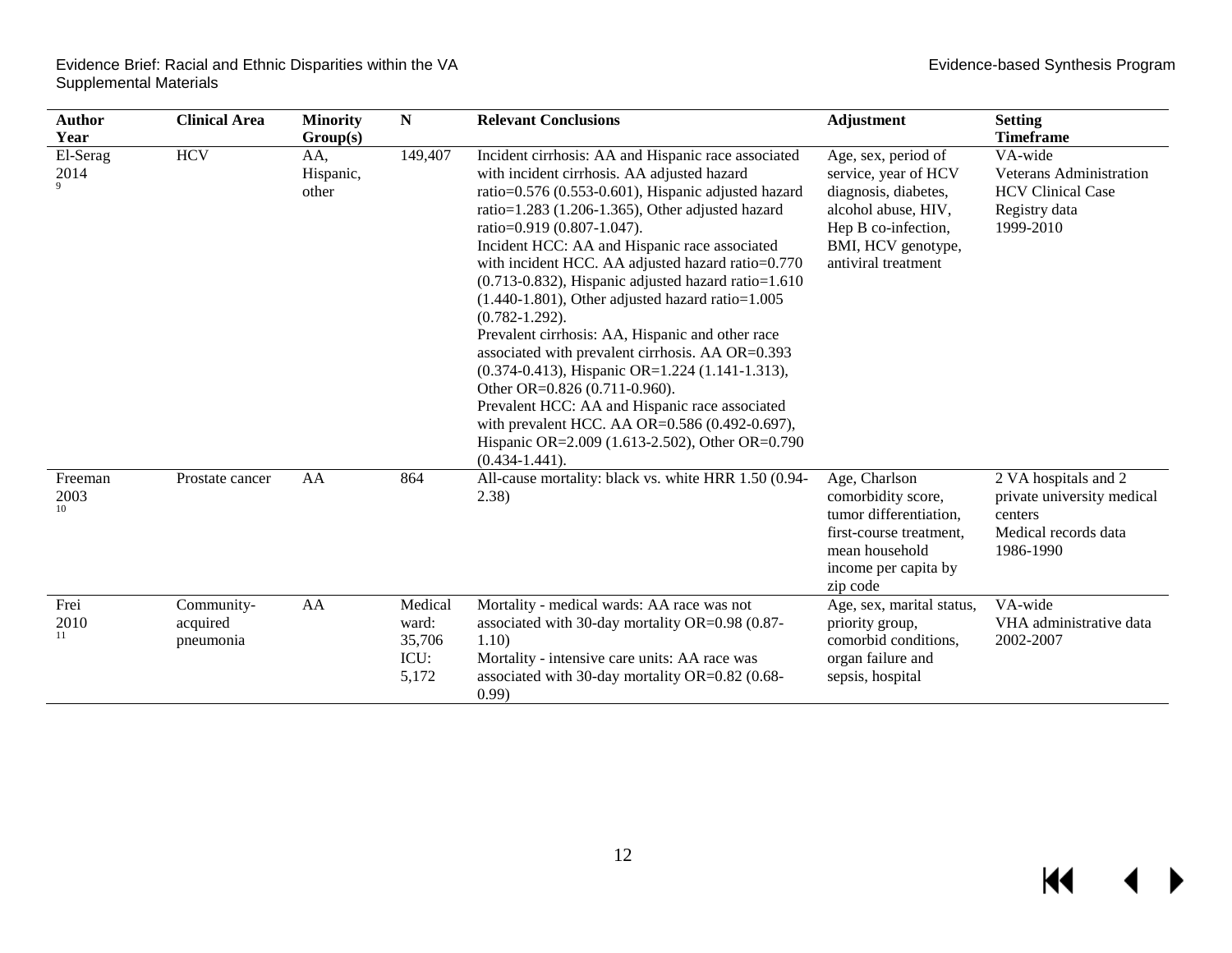| Author<br>Year        | <b>Clinical Area</b>     | <b>Minority</b><br>Group(s)      | N       | <b>Relevant Conclusions</b>                                                                                                                                                                                                                                                                                                                                                        | Adjustment                                                                                                                                                                      | <b>Setting</b><br><b>Timeframe</b>                           |
|-----------------------|--------------------------|----------------------------------|---------|------------------------------------------------------------------------------------------------------------------------------------------------------------------------------------------------------------------------------------------------------------------------------------------------------------------------------------------------------------------------------------|---------------------------------------------------------------------------------------------------------------------------------------------------------------------------------|--------------------------------------------------------------|
| Fudalej<br>2010<br>12 | Alcohol use<br>disorders | AA                               | 122,427 | Injury related mortality: Caucasian race associated<br>with injury-related mortality compared to black<br>hazard ratio= $2.16(1.93-2.42)$<br>Non-injury-related mortality: Caucasian race<br>associated with non-injury-related mortality<br>compared to black hazard ratio=1.32 (1.28-1.38)                                                                                       | Age, gender, medical<br>comorbidity, drug use<br>disorder, schizophrenia,<br>PTSD, other anxiety<br>disorder, bipolar<br>disorder, personality<br>disorder, major<br>depression | VA-wide<br>VA National Patient Care<br>Database<br>2000-2001 |
| Ganti<br>2014<br>13   | <b>NSCLC</b>             | AA, Native<br>American,<br>Asian | 82,414  | Lower risk of mortality $(AA)$ : HR 0.94 $(0.92-0.96)$<br>No difference in risk of mortality for Asian (HR:<br>0.96 (0.84-1.09)) or Native American (1.05 (0.93-<br>1.20) Veterans                                                                                                                                                                                                 | Age, sex, smoking<br>history, family history<br>of cancer, disease stage,<br>treatment received                                                                                 | National<br>VA Central Cancer<br>Registry<br>1995-2009       |
| Graham-Steed<br>2013  | Prostate cancer          | AA                               | 1,249   | Race was not associated with an increased risk of<br>prostate cancer mortality (black aOR: 0.90 (0.58-<br>1.40 $p=.65)$ )                                                                                                                                                                                                                                                          | Age, comorbidity,<br>D'Amico score                                                                                                                                              | 9 VAMCs<br>Medical records data<br>1991-1995                 |
| Hou<br>2012<br>15     | <b>CRC</b>               | AA                               | 16,490  | CRC incidence rate ratio:<br>3 year (%): AA/Caucasian: 0.881 (0.353-2.200)<br>5 year (%): AA/Caucasian: 0.974 (0.491-1.931)<br>10 year (%): AA/Caucasian: 1.124 (0.659-1.918)<br>All follow up: AA/Caucasian: 1.172 (0.698-1.996)<br>"African Americans were not at an increased risk<br>for CRC (adjusted hazard ratio: $1.10$ , $95\%$ CI 0.65-<br>1.87) compared to Caucasians" | History of endoscopy in<br>the VA, frequency of<br>VA encounters, age at<br>UC index, and<br>unreported race                                                                    | VA-wide<br>VA PTF and OPC files<br>data<br>1998-2009         |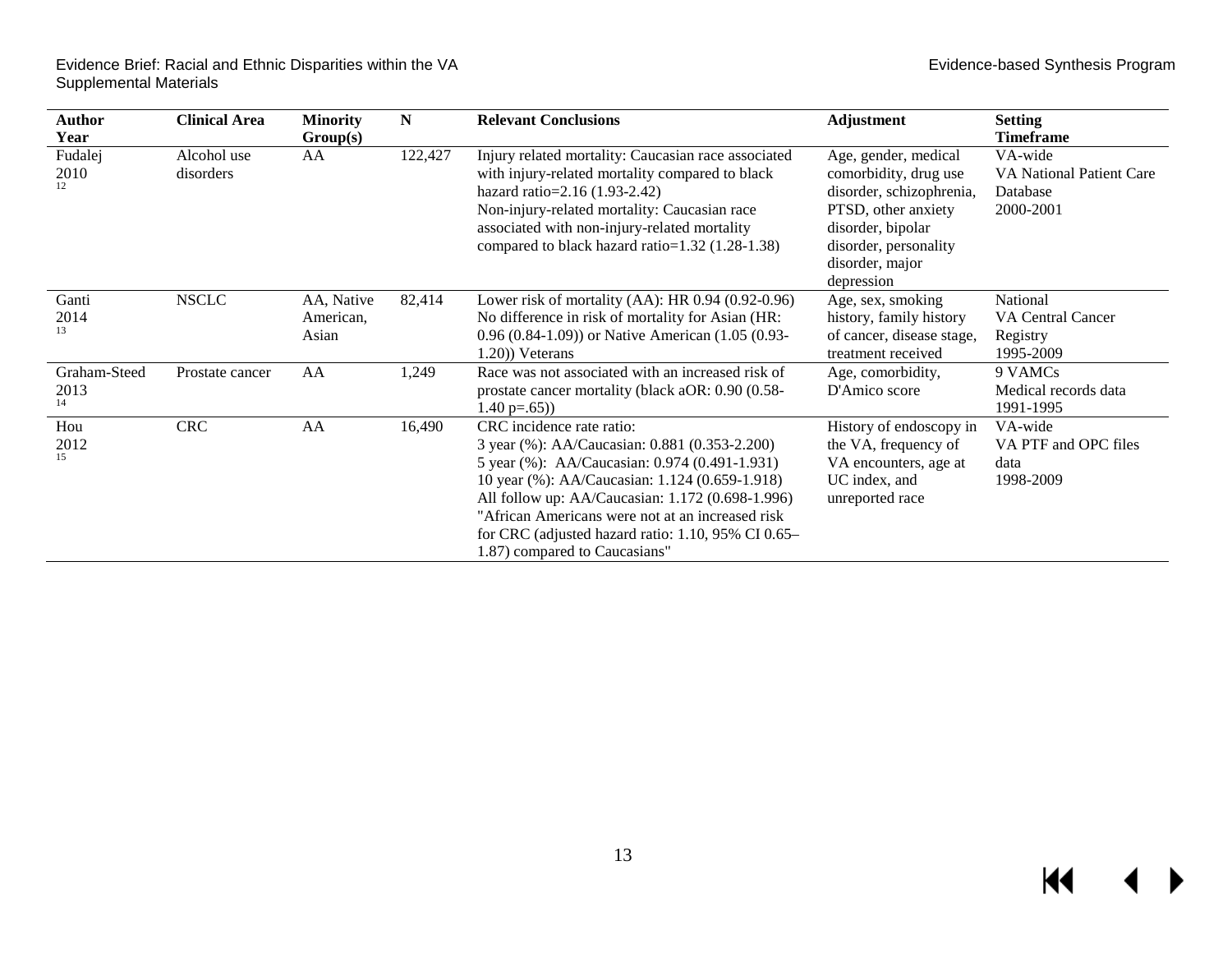$\overline{\mathbf{M}}$ 

 $\blacktriangleleft$ 

▶

| <b>Author</b><br>Year  | <b>Clinical Area</b>                                                 | <b>Minority</b><br>Group(s) | ${\bf N}$ | <b>Relevant Conclusions</b>                                                                                                                                                                                                                                                                                                                                                                                                                                                                                                                                                             | <b>Adjustment</b>                                                                                                                              | <b>Setting</b><br><b>Timeframe</b>                          |
|------------------------|----------------------------------------------------------------------|-----------------------------|-----------|-----------------------------------------------------------------------------------------------------------------------------------------------------------------------------------------------------------------------------------------------------------------------------------------------------------------------------------------------------------------------------------------------------------------------------------------------------------------------------------------------------------------------------------------------------------------------------------------|------------------------------------------------------------------------------------------------------------------------------------------------|-------------------------------------------------------------|
| Jha<br>2010<br>16      | AMI, hip<br>fracture, stroke,<br>CHF, GI<br>hemorrhage,<br>pneumonia | AA                          | 318,610   | aOR of 30-day mortality for black vs white (95% CI)<br>Pneumonia:<br>Under 65: 1.07 (0.96-1.18)<br>65 and older: 0.89 (0.84-0.94)<br>CHF:<br>Under 65: 0.72 (0.62-0.83)<br>65 and older: 0.69 (0.65-0.75)<br>GI bleed:<br>Under 65: 0.92 (0.77-1.09)<br>65 and older: 0.90 (0.80-1.00)<br>Hip fracture:<br>Under 65: 0.60 (0.25-1.45)<br>65 and older: 0.72 (0.58-0.90)<br>Stroke:<br>Under 65: 1.15 (0.97-1.35)<br>65 and older: 0.83 (0.75-0.91)<br>AMI:<br>Under 65: 1.16 (0.97-1.40)<br>65 and older: 0.74 (0.67-0.83)<br>Higher for MI and pneumonia, but comparable for<br>others | Hospital minority-<br>serving status, age,<br>Elixhauser<br>comorbidities                                                                      | VA-wide<br><b>VAPTF</b><br>1996-2002                        |
| Jones<br>2014<br>17    | Advanced<br>chronic systolic<br>heart failure                        | AA                          | 898       | Black not a predictor of death in VA sample: 2-year<br>all-cause mortality: HR 1.14 (0.86-1.50)                                                                                                                                                                                                                                                                                                                                                                                                                                                                                         | Age, sex, NYHA class,<br>CAD, diabetes, HTN,<br>afib, PVD, CKD,<br>randomization to<br>bucindolol, pulmonary<br>edema, and<br><b>LVEF/RVEF</b> | VA hospitals<br>participating in BEST<br>trial<br>1995-1999 |
| Kamalesh<br>2007<br>18 | Stroke                                                               | AA                          | 55,094    | 1-year mortality higher for whites: 13.1% vs 12.2%;<br>absolute difference = $0.9\%$ ; HR 1.06 (1.02-1.10)                                                                                                                                                                                                                                                                                                                                                                                                                                                                              | Age, sex, comorbid<br>conditions and prior<br>hospitalizations                                                                                 | VA-wide<br><b>VAPTF</b><br>1990-1997                        |
| Kokkinos<br>2009<br>19 | <b>DM</b>                                                            | AA                          | 3,148     | The risk of all-cause mortality is higher in black<br>compared to white Veterans aHR: 1.23 (1.02-1.47)                                                                                                                                                                                                                                                                                                                                                                                                                                                                                  | Age, CVD, BP,<br>cardiovascular meds,<br>insulin and oral<br>glycemic agents, and<br>peak exercise capacity                                    | 2 VAMCs<br>Medical records data<br>1986-2007                |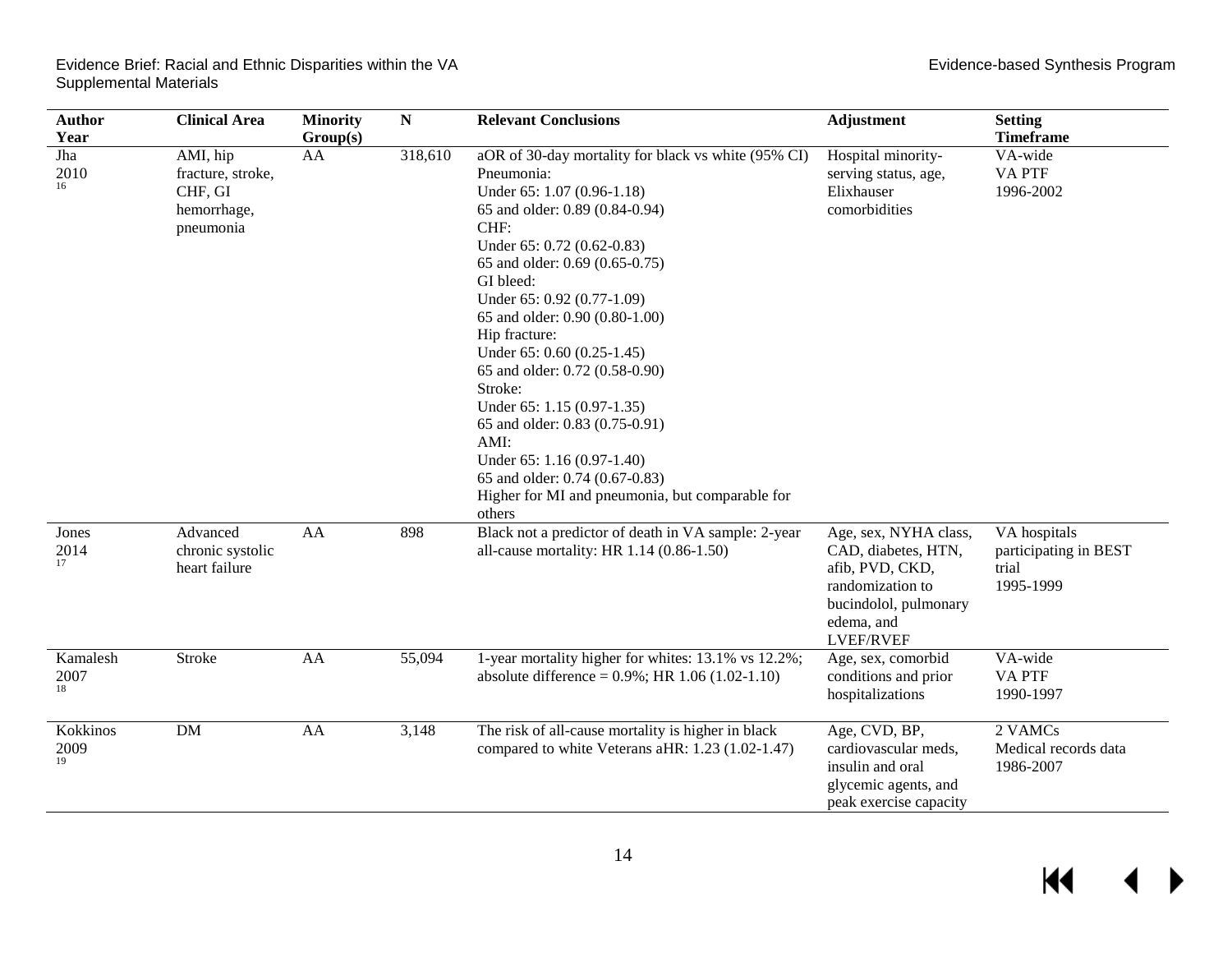$\blacktriangleright$ 

| <b>Author</b><br>Year | <b>Clinical Area</b> | <b>Minority</b><br>Group(s) | ${\bf N}$ | <b>Relevant Conclusions</b>                                                                                                                                                                                                                                                                                                                                                                                                                                                                                                                                                                | <b>Adjustment</b>                                                                                                                                                                                                                                                          | <b>Setting</b><br><b>Timeframe</b>                                                           |
|-----------------------|----------------------|-----------------------------|-----------|--------------------------------------------------------------------------------------------------------------------------------------------------------------------------------------------------------------------------------------------------------------------------------------------------------------------------------------------------------------------------------------------------------------------------------------------------------------------------------------------------------------------------------------------------------------------------------------------|----------------------------------------------------------------------------------------------------------------------------------------------------------------------------------------------------------------------------------------------------------------------------|----------------------------------------------------------------------------------------------|
| Kovesdy<br>2013<br>20 | <b>CKD</b>           | AA                          | 570,808   | Among Veterans with CKD Stage 3A or 3B<br>followed for a median of 4.7 years, black race is<br>associated with decreased 5-year mortality aHR:<br>0.88 (0.81-0.97) and 0.81 (0.71-0.92), respectively<br>Among Veterans with CKD Stage 4 or 5 followed<br>for a median of 4.7 years, black race is not<br>associated with 5-year mortality aHR: 1.01 (0.81-<br>1.27) and 0.83 (0.48-1.44), respectively                                                                                                                                                                                    | Age, sex, marital and<br>insurance status,<br>region, DM, CVD,<br>vascular disease,<br>cerebrovascular<br>disease, CHF,<br>comorbidity score,<br>glomerular filtration<br>rate, serum albumin,<br>cholesterol,<br>hemoglobin, WBC,<br>serum alkaline<br>phosphatase values | VA-wide<br>VA Inpatient and<br>Outpatient SAS datasets,<br>Medicare<br>2004-2006             |
| Kressin<br>2007<br>21 | <b>CVD</b>           | AA                          | 1,022     | Change in functional status outcomes (whites<br>relative to AA): Models excluding Negative<br>Affectivity, experiences of discrimination, optimism,<br>and magnitude of ischemia: mean (95% posterior<br>intervals)<br>Baseline-6 month:<br>PCS: -2.31 (-4.03, -0.60)<br>$MCS: 0.44 (-1.68, 2.62)$<br>PL: 0.18 (-4.49, 4.84)<br>$TS: -1.33 (-4.62, 2.05)$<br>AF: 1.39 (-2.17, 5.01)<br>AS: -1.32 (-6.25, 3.42)<br>DP: 0.43 (-3.79, 4.81)<br>"The baseline Bayesian regression analysis indicated<br>that there were no significant effects of race, after<br>adjusting for the covariates" | Sociodemographics,<br>comorbid conditions,<br>maximal medical<br>therapy, severity of<br>ischemia on nuclear<br>imaging study, personal<br>attitudes, and beliefs                                                                                                          | 5 VA hospitals<br>Seattle Angina<br>Questionnaire for<br>functional status data<br>1999-2001 |
| Lynch<br>2014<br>22   | <b>DM</b>            | AA,<br>Hispanic             | 625,903   | Adjusted for race/ethnicity in the association<br>between comorbidities and mortality in diabetes, but<br>did not report measure of association.                                                                                                                                                                                                                                                                                                                                                                                                                                           | Age, sex, marital status,<br>area of residence,<br>service connection,<br>geographic region.                                                                                                                                                                               | VA-wide<br>VA patient and<br>administrative files data<br>2002-2006                          |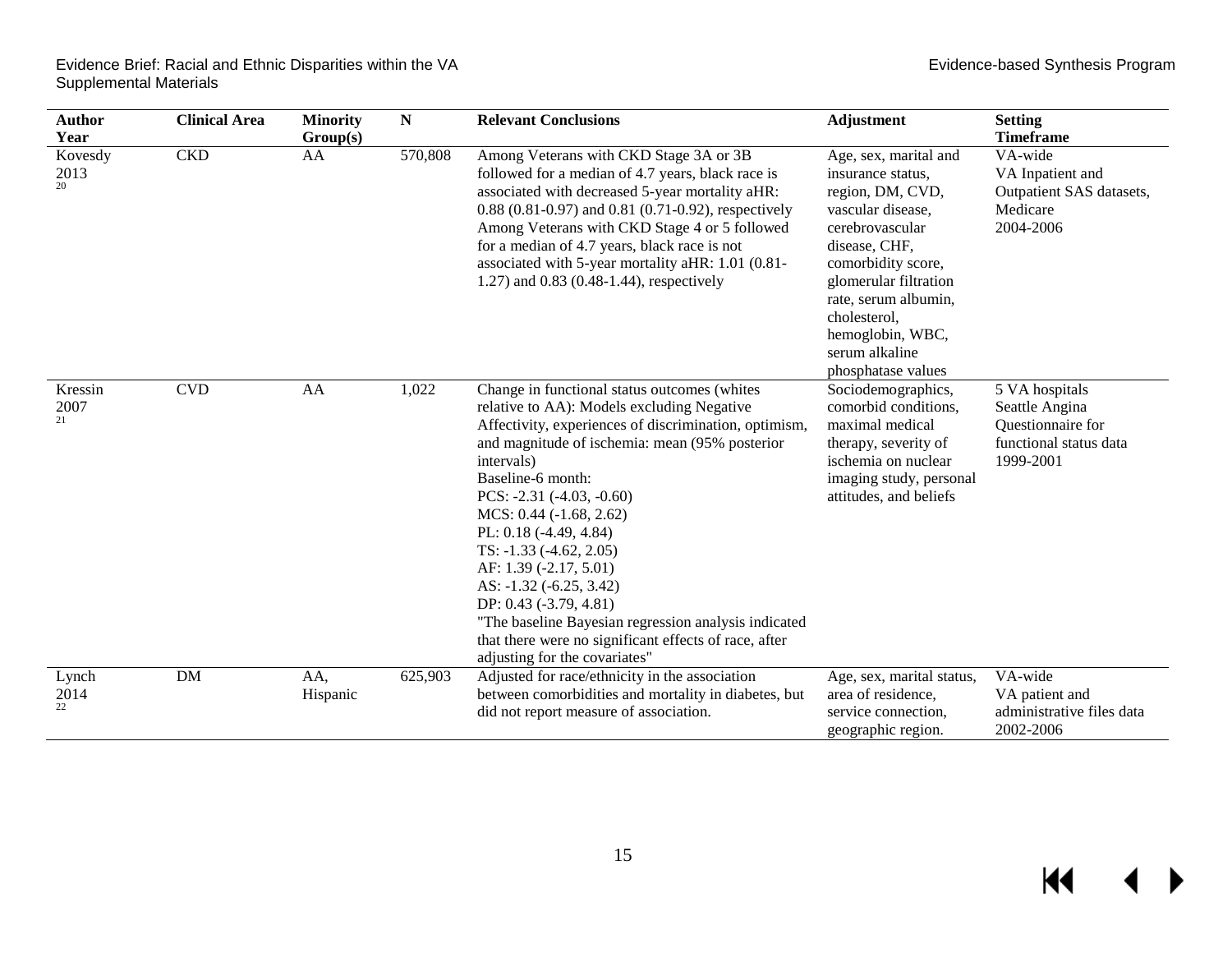| Author<br>Year          | <b>Clinical Area</b>                                                                  | <b>Minority</b><br>Group(s) | N      | <b>Relevant Conclusions</b>                                                                                                                                                                                                                                                                  | Adjustment                                                                                                                                                                                                                                                                                                                                          | <b>Setting</b><br><b>Timeframe</b>                              |
|-------------------------|---------------------------------------------------------------------------------------|-----------------------------|--------|----------------------------------------------------------------------------------------------------------------------------------------------------------------------------------------------------------------------------------------------------------------------------------------------|-----------------------------------------------------------------------------------------------------------------------------------------------------------------------------------------------------------------------------------------------------------------------------------------------------------------------------------------------------|-----------------------------------------------------------------|
| Meyers<br>2008<br>23    | Angina, CHF,<br>acute myocardial<br>infarction, GI<br>hemorrhage,<br>stroke, diabetes | AA, other                   | 14,122 | No association between African American race and<br>risk of hospital death a $OR=0.95(0.72-1.26)$<br>No association between Other race and risk of<br>hospital death $aOR=1.01 (0.73-1.40)$                                                                                                  | Patient-level: Age,<br>fiscal year, military<br>rank, marital status,<br>comorbidities, length of<br>stay, primary admission<br>diagnosis<br>Hospital-level: $#$ of<br>patients treated<br>annually, availability<br>of coronary artery<br>bypass surgery,<br>proportion of non-<br>Caucasian patients with<br>diagnoses of interest,<br>and region | 54 hospitals in the DCS<br>of the MHS<br>2000-2004              |
| Optenberg<br>1995<br>24 | Prostate cancer                                                                       | AA                          | 1,606  | 5-yr survival: blacks=76.7% vs whites=76.5%, NSD<br>for stage groups $A/B$ and $C/D_1$ , but blacks with<br>distant metastases (stage $D_2$ ) had statistically<br>significant survival improvement compared to<br>whites, $48.3\%$ and $36.2\%$ , respectively (P=.04,<br>likelihood ratio) | Stratified by stage and<br>then adjusted for age<br>and date of entry                                                                                                                                                                                                                                                                               | National,<br><b>DEERS</b><br><b>ACTUR</b> database<br>1973-1994 |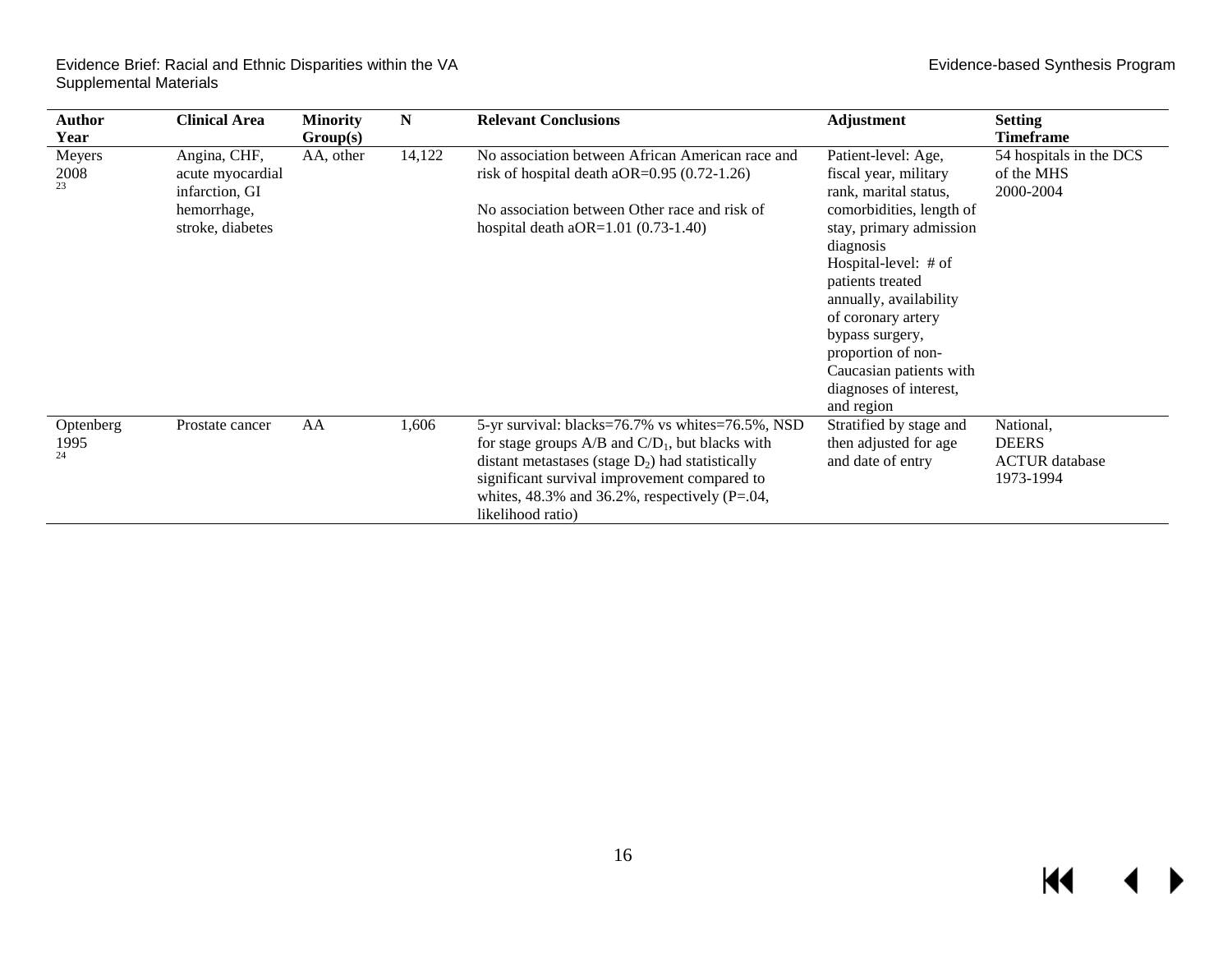| Author<br>Year       | <b>Clinical Area</b>                                                  | <b>Minority</b><br>Group(s) | N       | <b>Relevant Conclusions</b>                                                                                                                                                                                                                                                                                                                                                                                                                                                                                                           | <b>Adjustment</b>                               | <b>Setting</b><br><b>Timeframe</b>                                                                         |
|----------------------|-----------------------------------------------------------------------|-----------------------------|---------|---------------------------------------------------------------------------------------------------------------------------------------------------------------------------------------------------------------------------------------------------------------------------------------------------------------------------------------------------------------------------------------------------------------------------------------------------------------------------------------------------------------------------------------|-------------------------------------------------|------------------------------------------------------------------------------------------------------------|
| Polsky<br>2007<br>25 | Pneumonia,<br>CHF, GI<br>bleeding, hip<br>fracture, stroke,<br>or AMI | AA                          | 369,155 | aOR 30-day mortality for black vs white (95% CI)<br>Pneumonia:<br>Under $65: 1.11 (0.99-1.26)$<br>65 and older: 0.95 (0.89-1.02)<br>CHF:<br>Under $65: 0.74 (0.64 - 0.85)$<br>65 and older: 0.72 (0.65-0.80)<br>GI bleed:<br>Under $65: 0.97 (0.83-1.13)$<br>65 and older: 0.90 (0.80-1.01)<br>Hip fracture:<br>Under $65: 0.57 (0.21-1.55)$<br>65 and older: 0.74 (0.61-0.89)<br>Stroke:<br>Under $65: 1.06 (0.86-1.30)$<br>65 and older: 0.81 (0.73-0.90)<br>AMI:<br>Under $65: 1.14 (0.92-1.40)$<br>65 and older: 0.83 (0.73-0.95) | Age, year of discharge,<br>and 30 comorbidities | VA-wide<br>VA PTF and VA<br>Beneficiary Identification<br>Record Locator System<br>Death File<br>1996-2001 |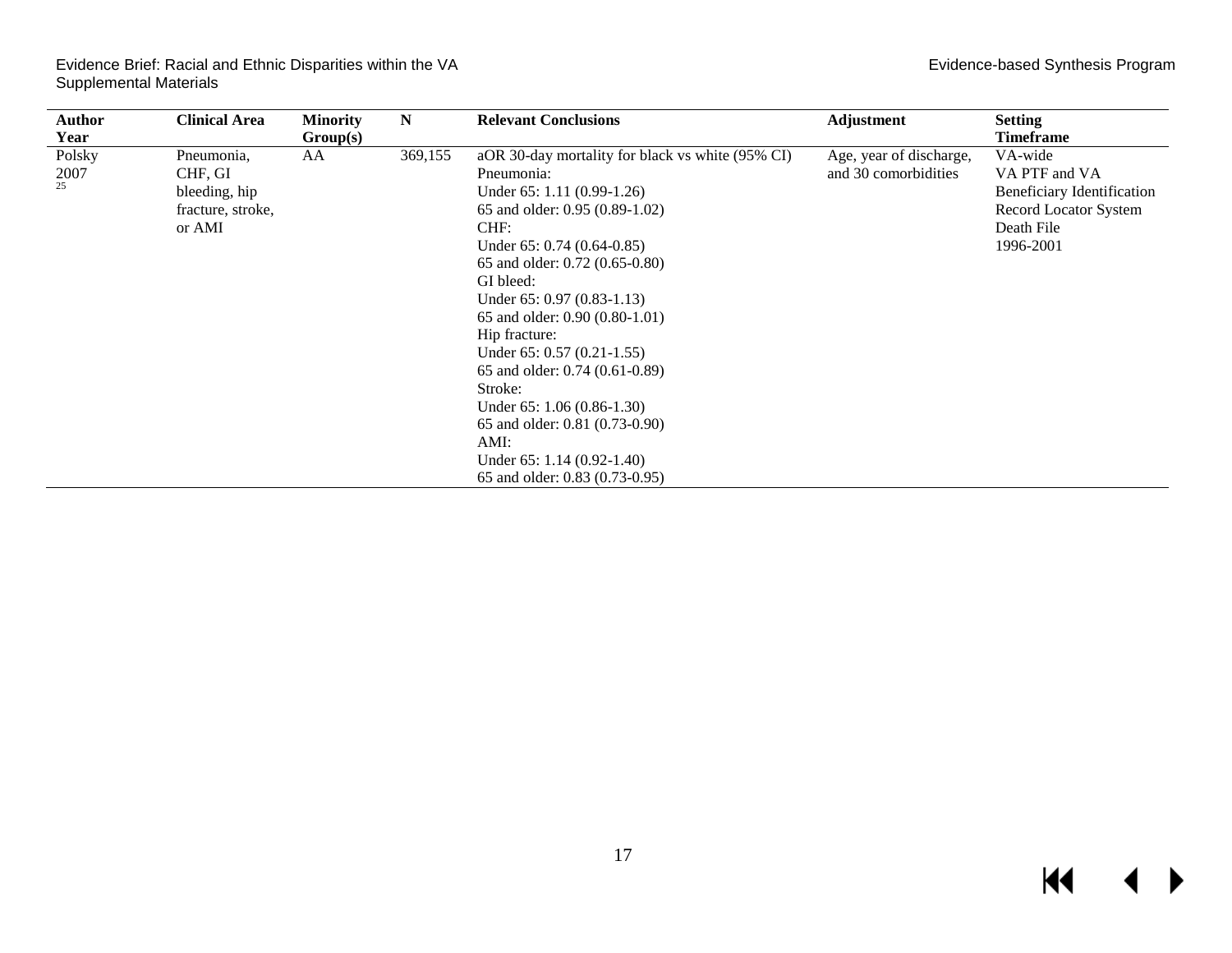| <b>Author</b><br>Year | <b>Clinical Area</b>                                                  | <b>Minority</b><br>Group(s) | N                                                                                               | <b>Relevant Conclusions</b>                                                                                                                                                                                                                                                                                                                                                                                                                                                | <b>Adjustment</b>                                                                                                                                                                                                                                      | <b>Setting</b><br><b>Timeframe</b>                                                         |
|-----------------------|-----------------------------------------------------------------------|-----------------------------|-------------------------------------------------------------------------------------------------|----------------------------------------------------------------------------------------------------------------------------------------------------------------------------------------------------------------------------------------------------------------------------------------------------------------------------------------------------------------------------------------------------------------------------------------------------------------------------|--------------------------------------------------------------------------------------------------------------------------------------------------------------------------------------------------------------------------------------------------------|--------------------------------------------------------------------------------------------|
| Polsky<br>2008<br>26  | Pneumonia,<br>CHF, GI<br>bleeding, hip<br>fracture, stroke,<br>or AMI | AA                          | 155,529                                                                                         | Difference in mortality rate between black and white<br>(% )<br>Pneumonia:<br>30-day: $-1.3$ (p $< 0.05$ )<br>$2$ -year: $0.3$<br>CHF:<br>30-day: $-1.3$ (p $< 0.05$ )<br>2-year: $-2.8$ ( $p<.05$ )<br>GI bleed:<br>30-day: $-0.5$ (p $< 0.05$ )<br>$2$ -year: $0.4$<br>Hip fracture:<br>30-day: $-2.9$ ( $p<0.05$ )<br>2-year: 2.3<br>Stroke:<br>30-day: $-2.1$ (p $< 0.05$ )<br>2-year: $2.5$ ( $p<0.05$ )<br>AMI:<br>30-day: $-2.7$ (p $< 0.05$ )<br>$2$ -year: $-1.0$ | Health risk (age, sex,<br>year of discharge,<br>comorbid conditions),<br>SES (median household<br>income, percentage of<br>population with college<br>degrees, and urbanicity<br>of patient's zipcode of<br>residence), and hospital<br>fixed effects. | VA-wide<br>VA PTF<br>1998-2002                                                             |
| Samuel<br>2014<br>27  | Cancer<br>(colorectal,<br>prostate, lung)                             | AA                          | Colorect<br>al<br>$N=12,89$<br>7Lung<br>$N = 25,60$<br>8Prostate<br>$N = 38,20$<br>$\mathbf{2}$ | Lower 3-year survival for colon cancer aOR 0.75<br>$(0.62-0.89)$ and rectal cancer=aOR 0.61 $(0.42-0.87)$                                                                                                                                                                                                                                                                                                                                                                  | Age, gender, marital<br>status, cancer history,<br>Charlson comorbidity<br>score, year of<br>diagnosis, tumor grade,<br>stage and size; hospital<br>fixed effects                                                                                      | Nationwide,<br>VA cancer registry data<br>and Medicare<br>administrative data<br>2001-2004 |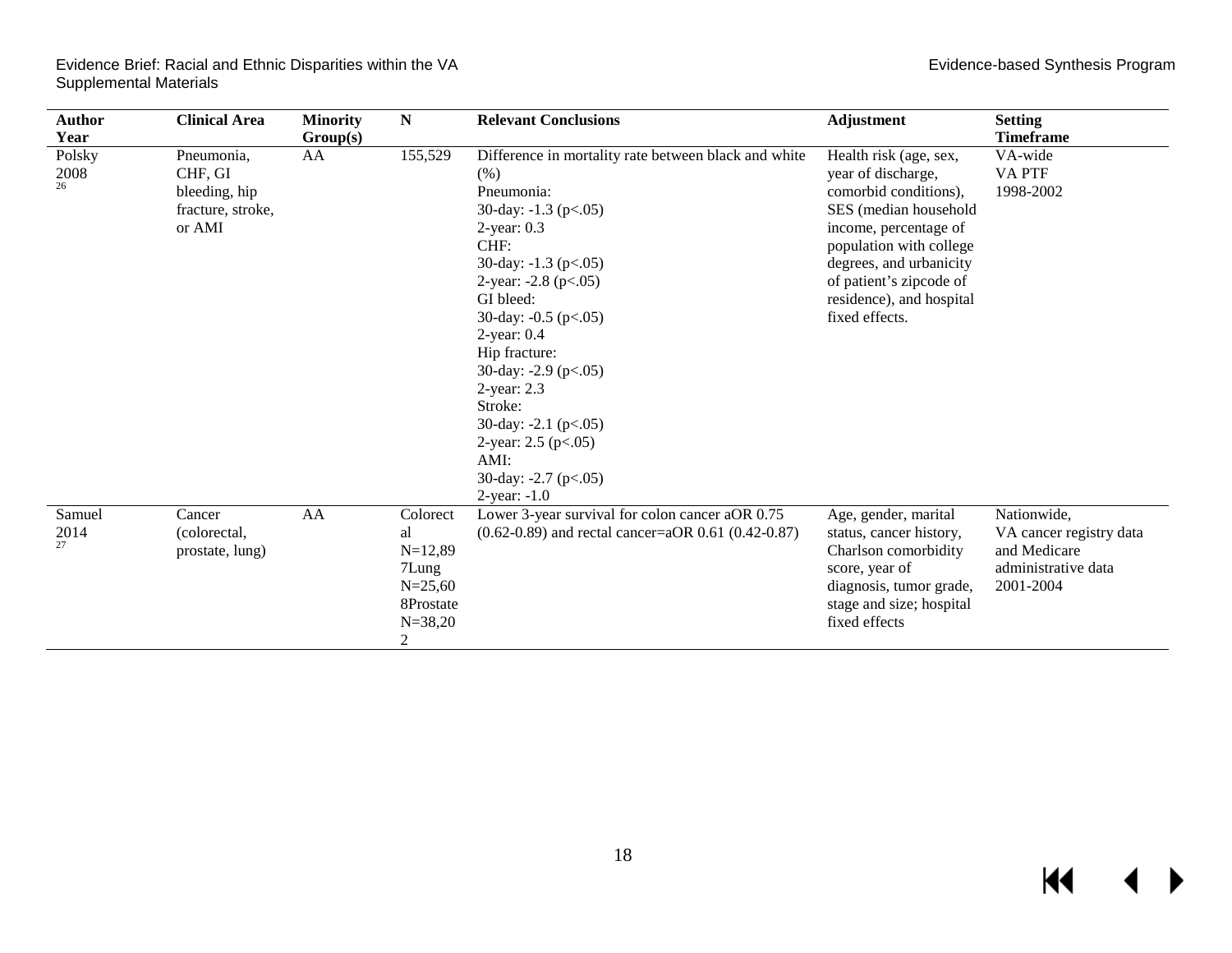| Author<br>Year         | <b>Clinical Area</b>                           | <b>Minority</b><br>Group(s) | N                                                                               | <b>Relevant Conclusions</b>                                                                                                                                                                                     | <b>Adjustment</b>                                                                                                                                                                                                                                             | <b>Setting</b><br><b>Timeframe</b>                                                                          |
|------------------------|------------------------------------------------|-----------------------------|---------------------------------------------------------------------------------|-----------------------------------------------------------------------------------------------------------------------------------------------------------------------------------------------------------------|---------------------------------------------------------------------------------------------------------------------------------------------------------------------------------------------------------------------------------------------------------------|-------------------------------------------------------------------------------------------------------------|
| Sarrazin<br>2009<br>28 | <b>COPD</b>                                    | AA                          | 50,979                                                                          | Risk adjusted odds of death were lower in AA<br>relative to white patients (aOR: $0.69$ ; $p<.001$ )<br>Mortality rate: $7.1\%$ AA vs. $9.2\%$ white, $p<.001$                                                  | Clinical-demographic<br>factors (admission<br>source, principle<br>diagnosis, year of<br>admission, prior<br>hospital and COPD-<br>related admissions,<br>comorbidities), ICU<br>admission and<br>mechanical ventilation<br>or noninvasive<br>ventilation use | Nationwide<br>VA PTF and OCF<br>2002-2006                                                                   |
| Shaw<br>2014<br>29     | PTSD and<br>spontaneous<br>preterm delivery    | AA, AI/AN                   | 16,334                                                                          | Black (aOR: 1.49 (1.29-1.71), p<.001) and AI/AN<br>(aOR: 1.99 (1.15-3.45), $p=01$ ) were associated with<br>PTSD and spontaneous preterm birth.                                                                 | Model 1: PTSD status,<br>age, twins or higher<br>order, deployed<br>Model 2: Model $1 +$<br>chronic disease<br>indicators<br>Model 3: Model $1 +$<br>substance abuse<br>Model 4: Model $1 +$<br>other psychiatric<br>diagnoses                                | VA-wide<br>National clinical and<br>administrative<br>databases for VHA and<br>outsourced care<br>2000-2012 |
| Shimada<br>2008<br>30  | Postoperative<br>and surgical<br>complications | AA, Latino,<br>API, AI/AN   | black:<br>294,381<br>Latino:<br>244,397<br>API:<br>236,845<br>AI/AN:<br>236,369 | Death in low mortality DRGs:<br>black vs white: $aOR=1.18$ ( $p>0.05$ )<br>Latino vs white: $aOR=1.32$ ( $p>0.05$ )<br>Asian American/PI vs white: OR=0.44 (p>.05)<br>American Indian vs white: OR=0.94 (p>.05) | Age, sex, and 27<br>comorbidities                                                                                                                                                                                                                             | VA-wide<br>VA PTF and OCF<br>2001-2005                                                                      |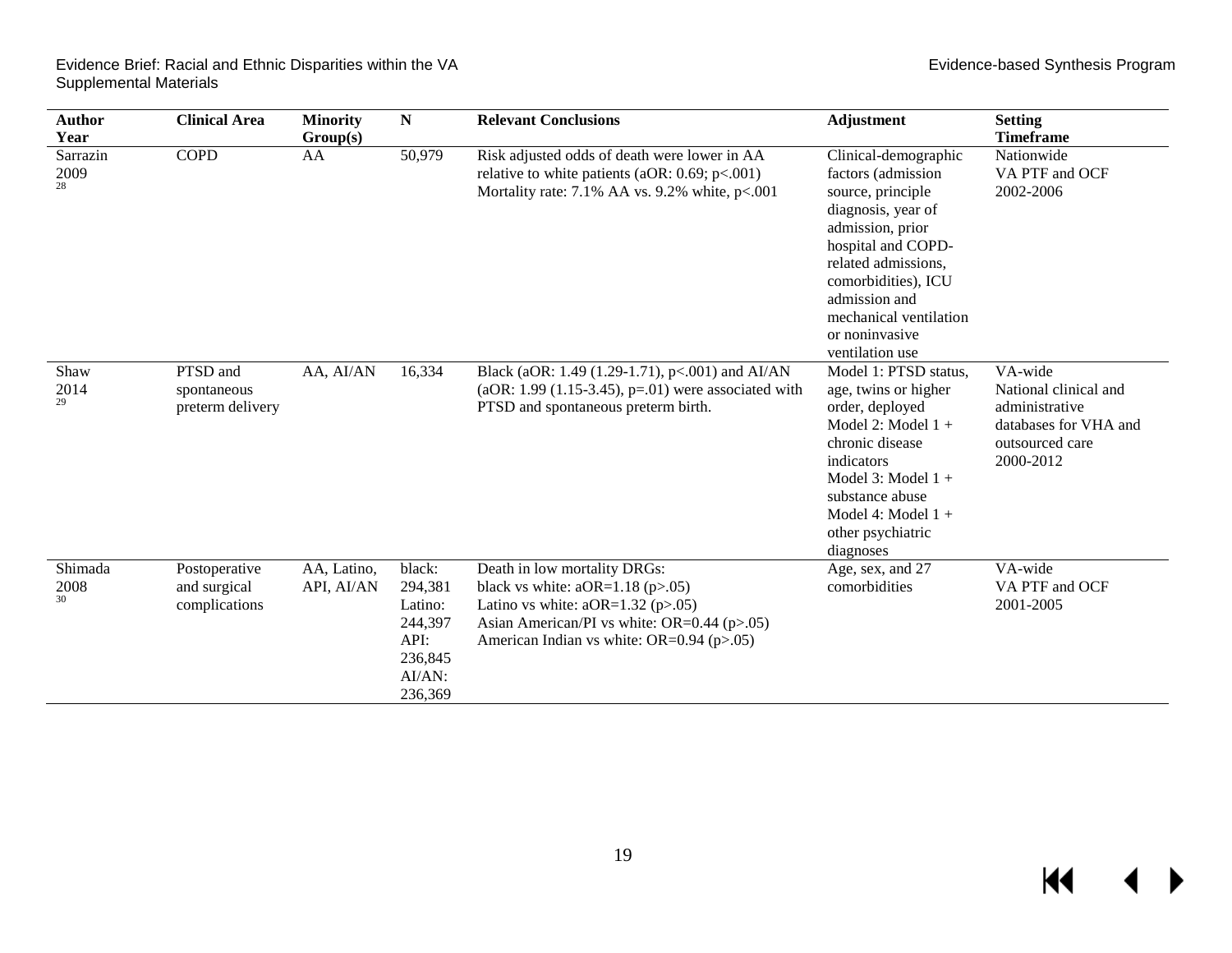| <b>Author</b><br>Year | <b>Clinical Area</b>                                                  | <b>Minority</b><br>Group(s) | ${\bf N}$          | <b>Relevant Conclusions</b>                                                                                                                                                                                                                                                                                                                                                                                                                                                                                                | <b>Adjustment</b>                                                                                                                                                      | <b>Setting</b><br><b>Timeframe</b>                                                |
|-----------------------|-----------------------------------------------------------------------|-----------------------------|--------------------|----------------------------------------------------------------------------------------------------------------------------------------------------------------------------------------------------------------------------------------------------------------------------------------------------------------------------------------------------------------------------------------------------------------------------------------------------------------------------------------------------------------------------|------------------------------------------------------------------------------------------------------------------------------------------------------------------------|-----------------------------------------------------------------------------------|
| Tseng<br>2011<br>31   | <b>DM</b>                                                             | AA                          | 405,580<br>739,377 | Rate of decline in initial lower extremity amputation<br>(ILEA) is not different between black and white<br>Veterans $(p=.37)$ and Hispanic and white Veterans<br>$(p=.91)$ .                                                                                                                                                                                                                                                                                                                                              | Age, sex, marital status,<br>census region,<br>rural/urban, disability,<br>microvascular,<br>macrovascular, and<br>metabolic<br>complications, diabetes<br>medications | VA-wide<br><b>VA Diabetes</b><br><b>Epidemiology Cohorts</b><br>data<br>2000-2004 |
| Volpp<br>2007<br>32   | pneumonia,<br>CHF, GI<br>bleeding, hip<br>fracture, stroke,<br>or AMI | AA                          | 283,912            | aOR 30-day mortality for black vs white (95% CI)<br>Pneumonia:<br>Under 65: 1.09 (0.98-1.21)<br>65 and older: 0.90 (0.85-0.95)<br>CHF:<br>Under 65: 0.71 (0.62-0.82)<br>65 and older: 0.70 (0.65-0.76)<br>GI bleed:<br>Under 65: 0.93 (0.78-1.10)<br>65 and older: 0.88 (0.79-0.99)<br>Hip fracture:<br>Under 65: 0.66 (0.28-1.55)<br>65 and older: 0.73 (0.58-0.90)<br>Stroke:<br>Under 65: 1.12 (0.95-1.32)<br>65 and older: 0.81 (0.74-0.89)<br>$AMI$ :<br>Under 65: 1.19 (0.99-1.43)<br>65 and older: 0.75 (0.67-0.84) | Age, discharge year,<br>comorbidities, SES,<br>hospital site, national<br>death index deaths<br>added                                                                  | VA-wide<br>VA PTF<br>1996-2002                                                    |
| Zullig<br>2013<br>33  | <b>NSCLC</b>                                                          | 2,200                       | AA                 | Longer survival for AA patients than for Caucasian<br>patients (133 days vs 117 days, hazard ratio 0.31,<br>$P < 0.01$ )                                                                                                                                                                                                                                                                                                                                                                                                   | Stage at diagnosis,<br>performance stage, age                                                                                                                          | National<br><b>External Peer Review</b><br>Program data<br>2006-2007              |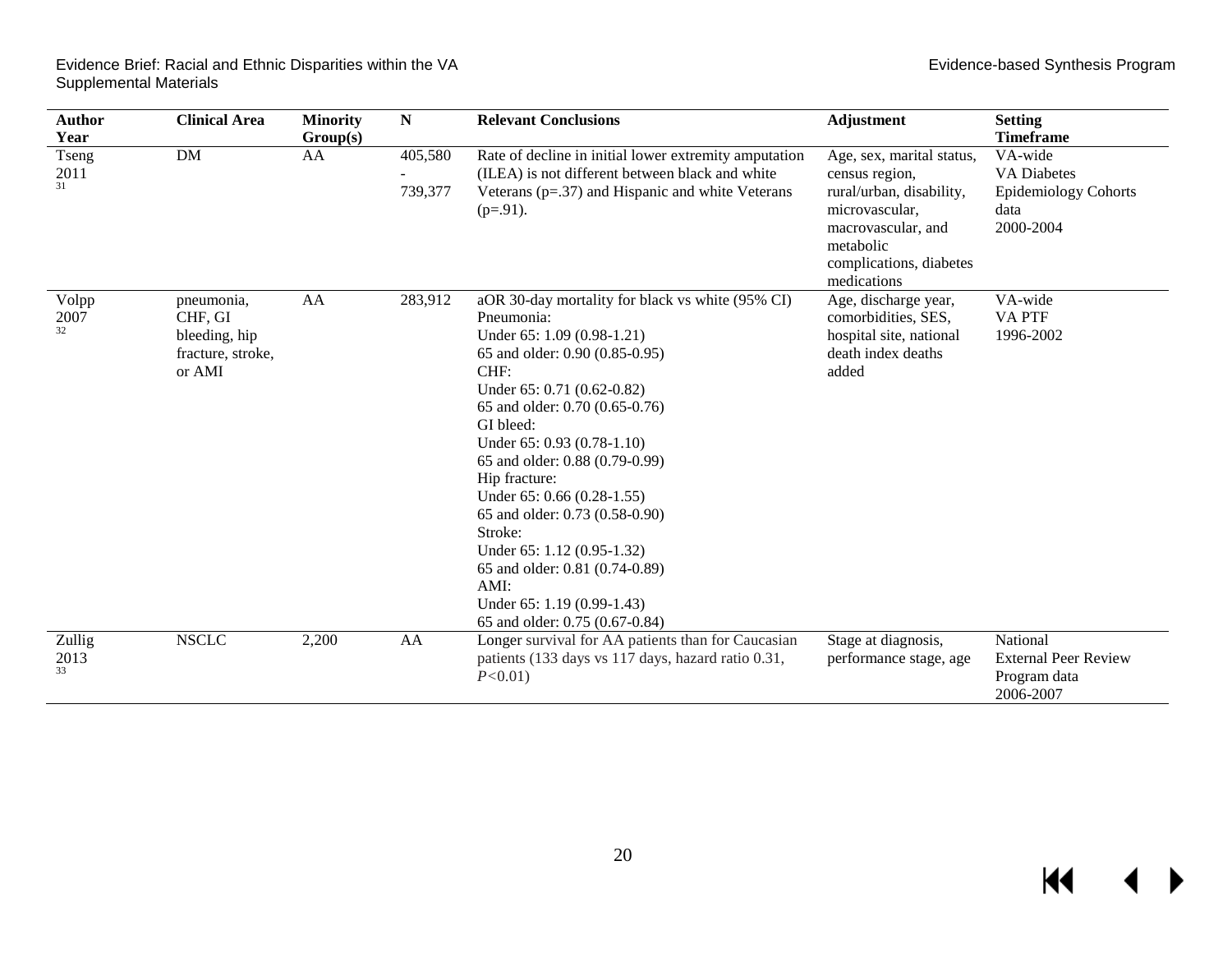## **DATA ABSTRACTION: MORBIDITY/MORTALITY SINGLE SITE STUDIES ADDRESSING KQ1**

<span id="page-22-0"></span>

| <b>Author</b><br>Year    | <b>Clinical Area</b>                                                        | <b>Minority</b><br>Group(s) | ${\bf N}$        | <b>Relevant Conclusions</b>                                                                                                                                                                                                                                                                                                                                                                                                                                                                                                                               | <b>Adjustment</b>                                                                                     | <b>Setting</b><br><b>Data Source</b><br><b>Timeframe</b>                                      |
|--------------------------|-----------------------------------------------------------------------------|-----------------------------|------------------|-----------------------------------------------------------------------------------------------------------------------------------------------------------------------------------------------------------------------------------------------------------------------------------------------------------------------------------------------------------------------------------------------------------------------------------------------------------------------------------------------------------------------------------------------------------|-------------------------------------------------------------------------------------------------------|-----------------------------------------------------------------------------------------------|
| Agarwal 2008             | <b>ESRD</b>                                                                 | AA                          | 220              | Black race was a predictor of ESRD (HR: 2.75).                                                                                                                                                                                                                                                                                                                                                                                                                                                                                                            | Age, log eGFR, log<br>protein/creatinine ratio,<br>systolic blood pressure<br>and CAD                 | Richard L. Roudebush<br><b>VAMC</b><br>VA electronic medical<br>record system<br>Timeframe NR |
| Dahodwala<br>2011<br>35  | Parkinson's<br>disease/<br>dementia                                         | AA                          | $\overline{74}$  | After controlling for age and education, AA race was<br>strongly associated with later PD stage at diagnosis,<br>with an increased OR of 3.32 (95% CI 1.01–10.93, $p =$<br>0.05) of presenting 1 stage later than whites. However,<br>when including the variable indicating<br>whether individuals under-reported disability relative to<br>motor impairment, the magnitude of the association<br>between race and stage at diagnosis decreased by 30%<br>and the OR was no longer statistically significant (OR<br>2.34, 95% CI 0.67–8.19, $p = 0.18$ . | Model 1: age and<br>education, Model 2:<br>under-report of<br>disability/symptoms                     | Philadelphia VAMC<br>Electronic medical<br>records data<br>2001-2010                          |
| Ellis<br>2009<br>36      | <b>Stroke</b>                                                               | Various:<br>AA, other       | 4115             | Likelihood of death: aHR for black 1.25 (1.10-1.43) and<br>all other vs white, 0.84 (0.72-0.98)                                                                                                                                                                                                                                                                                                                                                                                                                                                           | Age, sex, HTN, CHD,<br>diabetes, cancer,<br>depression, Charlson<br>comorbidity <2 vs 2               | Charleston, SC VAMC<br>VHA patient and<br>administrative files<br>2000-2006                   |
| Koscuiszka<br>2012<br>37 | Cancer<br>(prostate,<br>nonmetastatic,<br>deferred<br>primary<br>treatment) | AA                          | $\overline{518}$ | More AA patients died, but NS: 14% vs 11%, P=0.81;<br>Survival aHR=0.93 (0.54-1.60)                                                                                                                                                                                                                                                                                                                                                                                                                                                                       | Age, PSA, Gleason<br>Score, Palliative<br>treatment                                                   | New York VAMC<br>Pathology database<br>1990-2005                                              |
| Liang<br>2013<br>38      | SSI                                                                         | AA                          | 128              | On multivariate analysis, white race was associated with<br>a significantly higher risk of developing an SSI (black<br>race OR 95% CI: (0.35; 0.13- 0.86), p=0.03)                                                                                                                                                                                                                                                                                                                                                                                        | History of fascial<br>dehiscence, colostomy,<br>thicker subcutaneous fat                              | Michael E. DeBakey<br><b>VAMC</b><br>Medical records data<br>2005-2001                        |
| Lynch<br>2010<br>39      | <b>DM</b>                                                                   | AA                          | 8,812            | Among Veterans with diabetes, the risk of mortality is<br>higher among non-Hispanic blacks vs NHW aHR=0.84<br>$(0.75 - 0.94)$                                                                                                                                                                                                                                                                                                                                                                                                                             | Age, sex, employment<br>status, marital status,<br>HbA1c level,<br>hypertension, CHD,<br>cancer, PTSD | Southeastern VA<br>facility<br>VHA DSS files data<br>1997-2006                                |

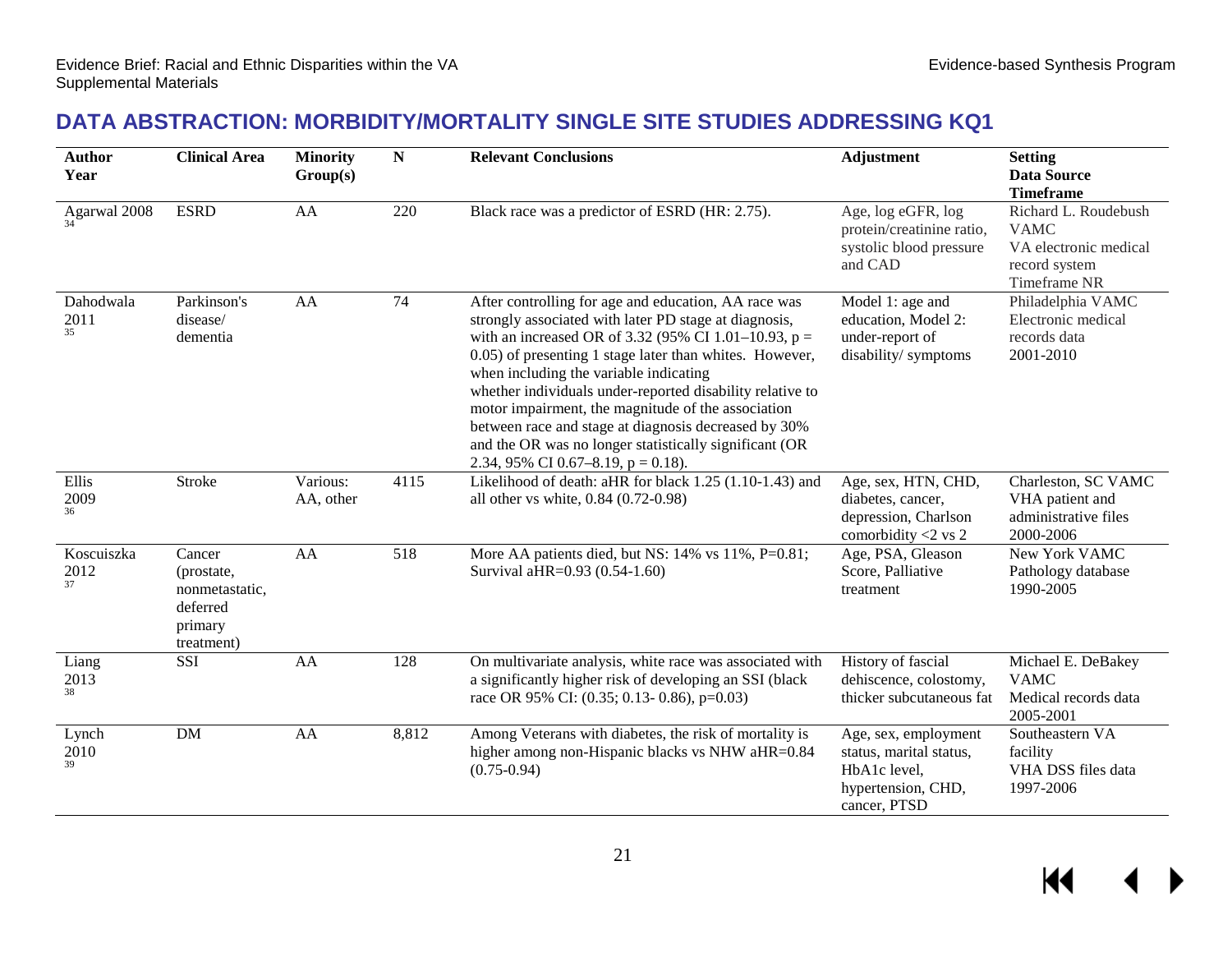Evidence Brief: Racial and Ethnic Disparities within the VA Evidence-based Synthesis Program Supplemental Materials

| <b>Author</b><br>Year    | <b>Clinical Area</b> | <b>Minority</b><br>Group(s) | $\mathbf N$ | <b>Relevant Conclusions</b>                                                                                                                                                                                                       | Adjustment                                                                                                                    | <b>Setting</b><br><b>Data Source</b><br><b>Timeframe</b>                                                                      |
|--------------------------|----------------------|-----------------------------|-------------|-----------------------------------------------------------------------------------------------------------------------------------------------------------------------------------------------------------------------------------|-------------------------------------------------------------------------------------------------------------------------------|-------------------------------------------------------------------------------------------------------------------------------|
| Powell<br>1995<br>40     | Prostate cancer      | AA                          | 340         | 5-yr survival NSD when stratified by age, then stage                                                                                                                                                                              | Stratified by age and<br>stage                                                                                                | 1 VAMC in Michigan<br><b>MDCSS</b> data<br>1973-1992                                                                          |
| Richardson<br>2008<br>41 | DM                   | AA                          | 14,500      | Among those with depression, mortality risk was lower<br>with persistent recognition (0–2 visits vs. $\geq$ 3 visits after<br>initial diagnosis, HR $0.58$ [0.40–0.89]) but higher for<br>whites than blacks $(1.60 [1.11-2.31])$ | Age at baseline, marital<br>status, employment<br>status, and<br>comorbidities                                                | 1 southeastern VAMC<br>Beneficiary<br>Identification and<br><b>Record Location files</b><br>$1996 - 2006$ (or until<br>death) |
| Robinson<br>2010<br>42   | <b>CRC</b>           | AA                          | 214         | Similar 5-year overall survival: 52% vs 64%; P=0.08                                                                                                                                                                               | American Joint<br>Commission on Cancer<br>stage                                                                               | Michael E. Debakey<br><b>VAMC</b><br>CRC database<br>2002-2009                                                                |
| Sabounchi<br>2012<br>43  | <b>CRC</b>           | AA                          | 300         | NSD in death: 46% (black) vs 39% (white)                                                                                                                                                                                          | None                                                                                                                          | Michael E. Debakey<br><b>VAMC</b><br>Patient database<br>1996-2010                                                            |
| Schreiber<br>2014<br>44  | Prostate cancer      | AA                          | 222         | On multivariate analysis, AA race was a significant<br>predictor for biochemical recurrence (HR 2.69, 95% CI<br>$1.27 - 5.65$ , $p = 0.009$ )                                                                                     | Pathologic margin<br>status (positive),<br>pathologic T-state (T3a-<br>b), adjuvant radiation<br>use $(yes)$                  | New York Harbor VA<br>Patient database<br>2003-2011                                                                           |
| Zevallos<br>2014<br>45   | <b>OPSCC</b>         | AA                          | 158         | 5-year survival comparable: aHR: 0.87 (0.45-1.67)                                                                                                                                                                                 | <b>Adjusted Cox</b><br>proportional hazards<br>models were conducted<br>to examine the effect of<br>race<br>on OPSCC outcomes | Michael E. Debakey<br><b>VAMC</b><br>Medical records<br>2000-2012                                                             |

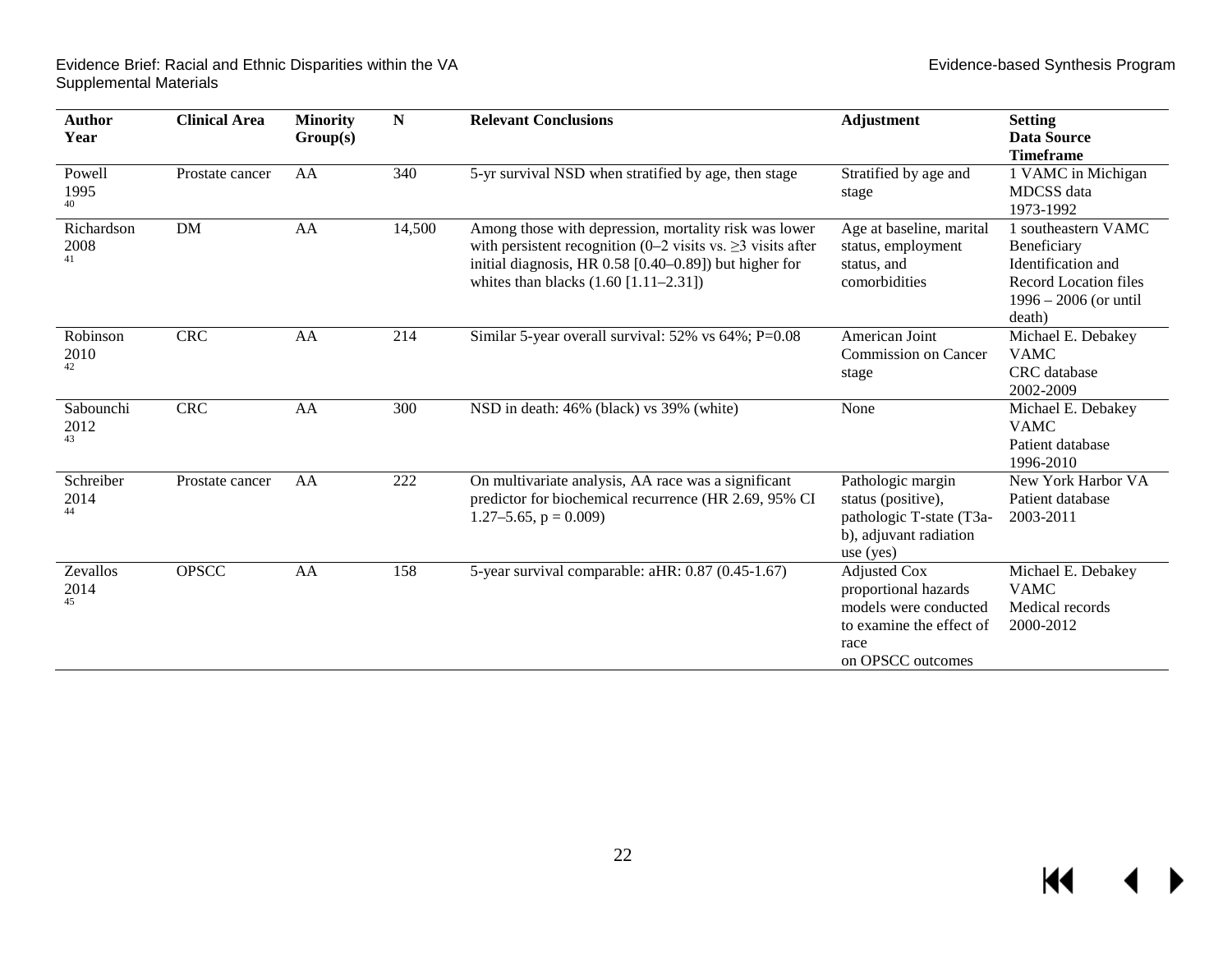#### **DATA ABSTRACTION: INTERVENTION STUDIES ADDRESSING KQ2**

<span id="page-24-0"></span>

| <b>Author</b> |                 |                    | <b>Setting</b>     |                               |                                     |                                          |
|---------------|-----------------|--------------------|--------------------|-------------------------------|-------------------------------------|------------------------------------------|
| Year          |                 | <b>Minority</b>    | <b>Observation</b> |                               |                                     |                                          |
| <b>Study</b>  | <b>Clinical</b> | groups             | period             |                               |                                     | <b>Outcomes</b>                          |
| design        | area            | N                  | <b>Follow-up</b>   | <b>Population</b>             | <b>Intervention</b>                 | <b>Results</b>                           |
| Long          | Diabetes        | <b>Black</b>       | Philadelphia       | Control:                      | Control:                            | Mean percent change in HbA1c             |
| $2012^{46}$   |                 | Control:           | VA Medical         | Mean age $(SD)$ : 60 (4)      | -Notified of baseline HbA1c,        | $(95\% \text{ CI})$                      |
| <b>RCT</b>    |                 | $N = 39$           | Center             | Male: 92%                     | informed of ADA/VA HbA1c targets    | Control:                                 |
|               |                 | Peer               | October 2009 to    | Any complications: 92%        | Peer mentoring:                     | $-0.01 (-0.52, 0.51)$                    |
|               |                 | <i>mentoring:</i>  | October 2010       | Mean baseline HbA1c (SD): 9.9 | -Notified of baseline HbA1c,        | Peer mentoring:                          |
|               |                 | $N = 38$           | 6 months           | (1.6)                         | informed of ADA/VA HbA1c targets    | $-1.08$ $(-1.62, -0.54)$                 |
|               |                 | Financial          |                    | Peer mentoring:               | -Matched to trained mentors by age  | Financial incentives:                    |
|               |                 | <i>incentives:</i> |                    | Mean age $(SD)$ : 60 $(5)$    | and gender                          | $-0.46(-1.02, 0.10)$                     |
|               |                 | $N=40$             |                    | Male: 100%                    | -Monthly phone calls on             | Mean percent change relative to          |
|               |                 |                    |                    | Any complications: 82%        | motivations, goals                  | control, controlled for baseline         |
|               |                 |                    |                    | Mean baseline HbA1c (SD): 9.8 | Financial incentives:               | HbA1c, marital status, insulin use,      |
|               |                 |                    |                    | (1.8)                         | -Notified of baseline HbA1c,        | diabetes comorbidities, duration         |
|               |                 |                    |                    | Financial incentives:         | informed of ADA/VA HbA1c targets    | of diabetes, self-reported               |
|               |                 |                    |                    | Mean age $(SD)$ : 59 $(5)$    | -\$100 for 1-point drop in HbA1c    | adherence (95% CI)                       |
|               |                 |                    |                    | Male: 90%                     | -\$200 for 2-point drop in HbA1c or | Peer mentoring:                          |
|               |                 |                    |                    | Any complications: 98%        | to $6.5\%$                          | $-1.07$ ( $-1.84$ , $-0.31$ ), p= $.006$ |
|               |                 |                    |                    | Mean baseline HbA1c (SD): 9.5 |                                     | Financial incentives:                    |
|               |                 |                    |                    | (1.2)                         |                                     | $-0.45$ ( $-1.23$ , 0.32), p= $.25$      |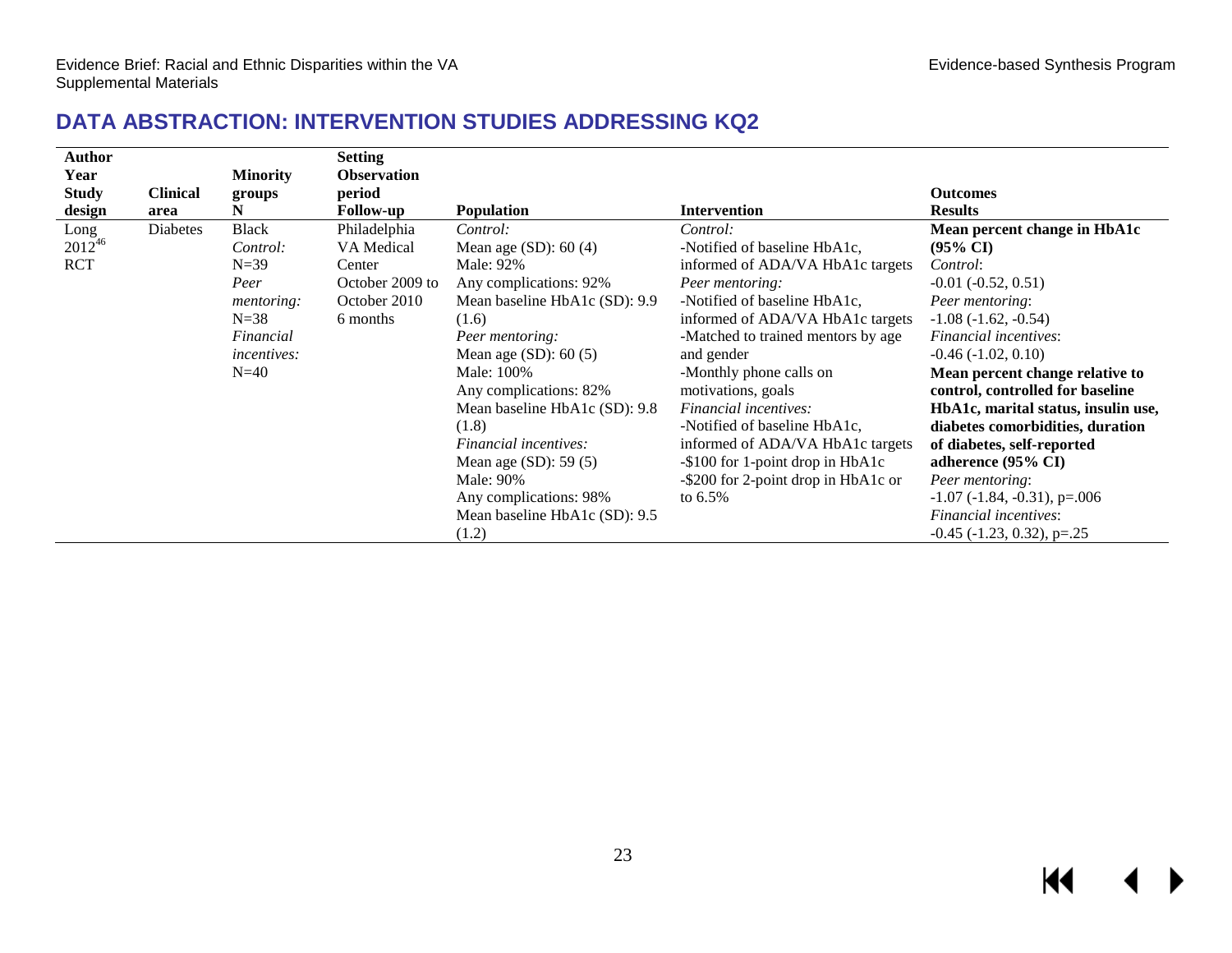| Author       |                 |                      | <b>Setting</b>     |                                |                                     |                                    |
|--------------|-----------------|----------------------|--------------------|--------------------------------|-------------------------------------|------------------------------------|
| Year         |                 | <b>Minority</b>      | <b>Observation</b> |                                |                                     |                                    |
| <b>Study</b> | <b>Clinical</b> | groups               | period             |                                |                                     | <b>Outcomes</b>                    |
| design       | area            | N                    | <b>Follow-up</b>   | <b>Population</b>              | <b>Intervention</b>                 | <b>Results</b>                     |
| Ibrahim      | Arthritis       | <b>Black</b>         | Pittsburgh,        | Attention control:             | Attention control:                  | <b>Willingness to consider TKR</b> |
| 201347       | and pain        | Attention            | Cleveland, and     | Mean age (SD): 61.3 (8.3)      | -Received education booklet on OA   | compared with baseline, adjusted   |
| <b>RCT</b>   | managem         | <i>control:</i>      | Philadelphia       | Male: 94%                      | Decision aid:                       | for age, baseline WOMAC score,     |
|              | ent             | $N = 161$            | VA Medical         | Cumulative Illness Scale score | -40-min video on treatment option   | comorbidity index aOR (95% CI)     |
|              |                 | Decision aid:        | Centers            | (SD): 2.8(2.1)                 | risks, benefits, and efficacy       | Attention control:                 |
|              |                 | $N=162$              | March 2007 to      | Decision aid:                  | Motivational interviewing:          | 1 month: 1.79 (0.98, 3.26)         |
|              |                 | Motivational         | February 2009      | Mean age (SD): 60.7 (9.3)      | -30-min counseling session with     | 3 months: 1.16 (0.63, 2.12)        |
|              |                 | <i>interviewing:</i> | 12 months          | Male: 93%                      | trained interventionist             | 12 months: $1.15(0.62, 2.13)$      |
|              |                 | $N = 158$            |                    | Cumulative Illness Scale score | Decision $aid + motivational$       | Decision aid:                      |
|              |                 | Decision aid         |                    | (SD): 2.9(2.0)                 | <i>interviewing:</i>                | 1 month: $2.46$ (1.30, 4.63)       |
|              |                 | $^{+}$               |                    | Motivational interviewing:     | -40-min video on treatment option   | 3 months: 2.22 (1.16, 4.25)        |
|              |                 | motivational         |                    | Mean age $(SD)$ : 61.4 $(8.7)$ | risks, benefits, and efficacy, then | 12 months: 1.96 (1.00, 3.85)       |
|              |                 | <i>interviewing:</i> |                    | Male: 94%                      | -30-min counseling session with     | Motivational interviewing:         |
|              |                 | $N = 158$            |                    | Cumulative Illness Scale score | trained interventionist             | 1 month: $2.41$ $(1.24, 4.69)$     |
|              |                 |                      |                    | (SD): 2.9(1.9)                 |                                     | 3 months: 0.89 (0.47, 1.68)        |
|              |                 |                      |                    | Decision aid + motivational    |                                     | 12 months: 1.50 (0.76, 2.99)       |
|              |                 |                      |                    | <i>interviewing:</i>           |                                     | Decision aid + motivational        |
|              |                 |                      |                    | Mean age (SD): 60.9 (8.3)      |                                     | <i>interviewing:</i>               |
|              |                 |                      |                    | Male: 94%                      |                                     | 1 month: $1.97$ $(1.00, 3.89)$     |
|              |                 |                      |                    | Cumulative Illness Scale score |                                     | 3 months: 1.01 (0.52, 1.98)        |
|              |                 |                      |                    | (SD): 3.1 (2.3)                |                                     | 12 months: 0.87 (0.44, 1.72)       |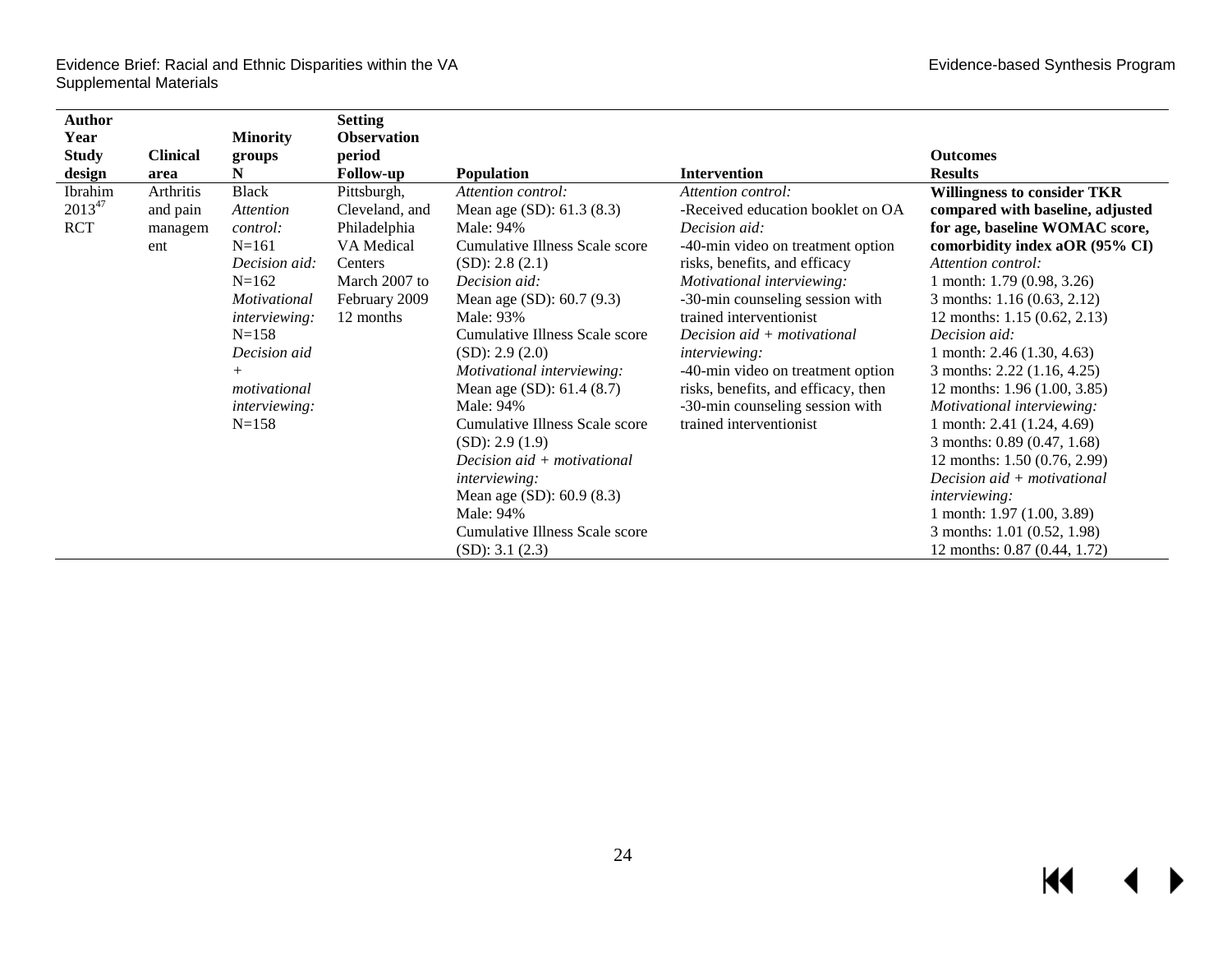KI

### **QUALITY ASSESSMENT: INCLUDED MORBIDITY/MORTALITY STUDIES ADDRESSING KQ1**

<span id="page-26-0"></span>

| <b>Author</b><br>Year<br>Country | Non-biased<br>selection?                                                                      | <b>Adequate</b><br>handling of<br>missing data?                                                                                                                                                                             | Outcomes pre-<br>specified and<br>defined? | <b>Ascertainment</b><br>techniques<br>adequately<br>described?<br>Data source.               | Non-biased and<br>adequate<br>ascertainment<br>methods?<br><b>Validation of VA</b><br>race/ethnicity<br>data?                                           | Level of adjustment for<br>potential confounders                                                                                                                                                                                                                         | <b>Adequate</b><br>duration of<br>follow-up? | <b>Overall</b><br>quality rating |
|----------------------------------|-----------------------------------------------------------------------------------------------|-----------------------------------------------------------------------------------------------------------------------------------------------------------------------------------------------------------------------------|--------------------------------------------|----------------------------------------------------------------------------------------------|---------------------------------------------------------------------------------------------------------------------------------------------------------|--------------------------------------------------------------------------------------------------------------------------------------------------------------------------------------------------------------------------------------------------------------------------|----------------------------------------------|----------------------------------|
| Alvord<br>2009 <sup>1</sup>      | Yes:<br>AI/AN and<br>Caucasian men<br>who<br>underwent<br>procedures<br>between 1991-<br>2002 | Unknown.                                                                                                                                                                                                                    | Yes.                                       | Yes:<br>National<br><b>Surgical Quality</b><br>Improvement<br>Program<br>(NSQIP)<br>database | Yes:<br>Race and ethnicity<br>were determined<br>either by the<br>clinicians caring for<br>the patients or from<br>the medical record<br>No             | No adjustment.                                                                                                                                                                                                                                                           | Yes.                                         | Poor.                            |
| Alvord<br>$2005^2$               | Yes:<br>AI/AN and<br>Caucasian men<br>who<br>underwent<br>procedures<br>between 1991-<br>2002 | Yes:<br>Missing values<br>were imputed<br>within each race<br>for selected<br>variables using a<br>regression<br>procedure<br>developed by<br>NSQIP, and<br>based on<br>previous<br>models to<br>estimate missing<br>values | Yes.                                       | Yes:<br>National<br><b>Surgical Quality</b><br>Improvement<br>Program<br>(NSQIP)<br>database | Yes:<br>Race and ethnicity<br>were determined<br>either by the<br>clinicians caring for<br>the patients or from<br>the medical record<br>N <sub>o</sub> | High:<br>Age, dependent functional<br>status, wound infection,<br>COPD, ventilator-<br>dependent, albumin $\leq 2.5$<br>$g/dL$ , hematocrit $\leq$ 38%,<br>ASA class $\geq 4\%$ ,<br>emergency operation,<br>operative complexity<br>score; matched by VAMC<br>facility. | Yes.                                         | Good.                            |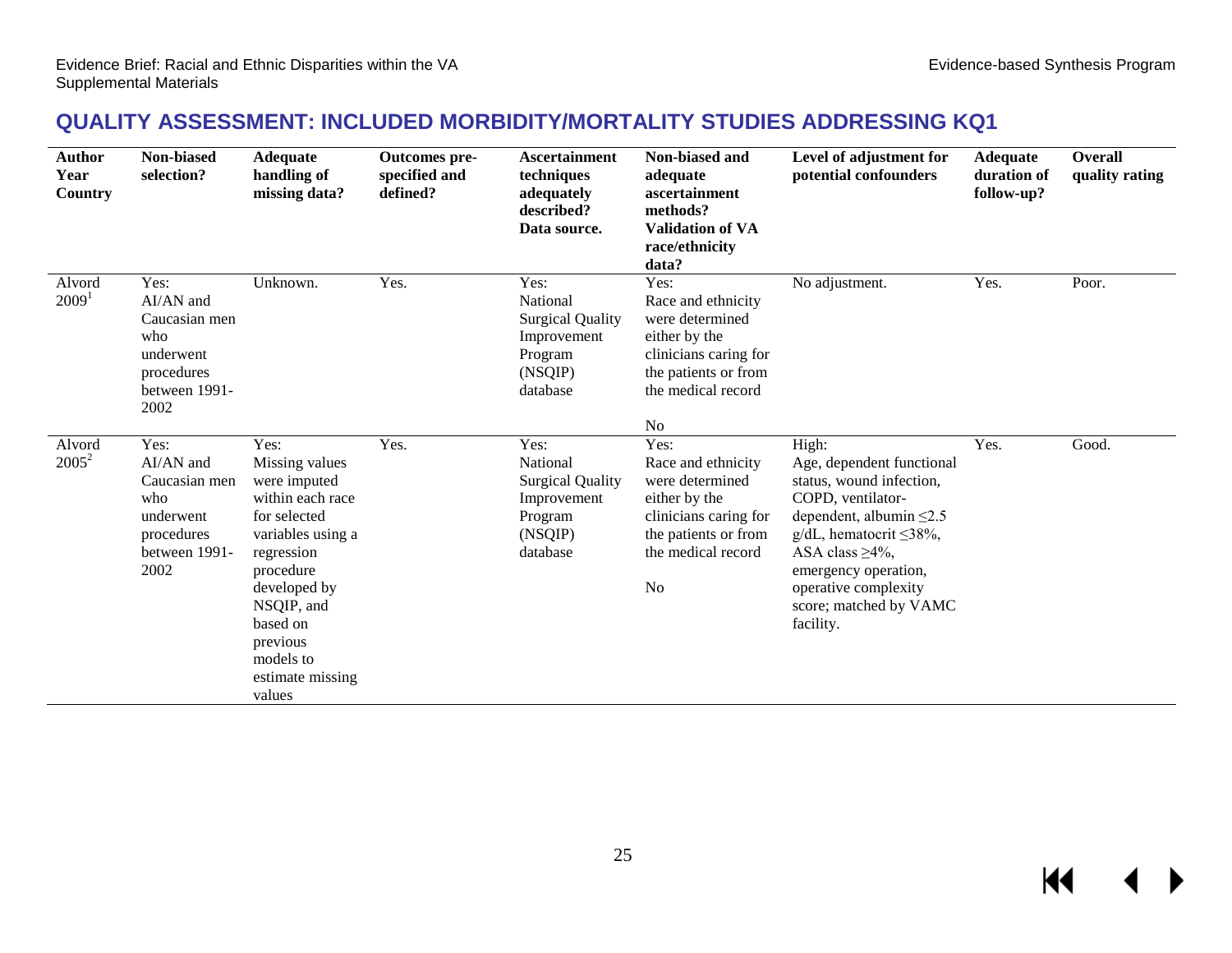| <b>Author</b><br>Year<br>Country | Non-biased<br>selection?                                                                                                                                                                                                  | <b>Adequate</b><br>handling of<br>missing data? | Outcomes pre-<br>specified and<br>defined? | <b>Ascertainment</b><br>techniques<br>adequately<br>described?<br>Data source. | Non-biased and<br>adequate<br>ascertainment<br>methods?<br><b>Validation of VA</b><br>race/ethnicity<br>data? | Level of adjustment for<br>potential confounders                                                                                                                                                                     | <b>Adequate</b><br>duration of<br>follow-up? | Overall<br>quality rating                     |
|----------------------------------|---------------------------------------------------------------------------------------------------------------------------------------------------------------------------------------------------------------------------|-------------------------------------------------|--------------------------------------------|--------------------------------------------------------------------------------|---------------------------------------------------------------------------------------------------------------|----------------------------------------------------------------------------------------------------------------------------------------------------------------------------------------------------------------------|----------------------------------------------|-----------------------------------------------|
| Aujesky<br>$2007^3$              | Yes.<br>Veterans<br>treated for<br>VTE at the VA<br>Pittsburgh<br>Philadelphia<br>Medical<br>Centers in<br>2000-2002                                                                                                      | Unknown.                                        | Yes.                                       | Yes.<br><b>VA</b> National<br><b>Patient Care</b><br>Database                  | Yes.<br>No.                                                                                                   | Death: no adjustment<br>Complications: high:<br>Age, sex, history of VTE,<br>surgery in past 30 days,<br>pulse, BP, RR, altered<br>mental status,<br>comorbidity index,<br>hemoglobin, creatinine,<br>PE, study site | Yes.                                         | Fair for<br>complications,<br>poor for death. |
| Ayotte<br>$2012^4$               | Yes.<br>Data from the<br>Cardiac<br>Decision<br>Making Study,<br>white and<br>black male<br>Veterans who<br>had cardiac<br>nuclear<br><i>imaging study</i><br>performed<br>between<br>August 1999<br>and January<br>2001. | No.<br>Excluded 23%<br>with incomplete<br>data. | Yes.                                       | Yes.<br><b>Cardiac Decision</b><br>Making Study.                               | Yes.<br>No.                                                                                                   | None.                                                                                                                                                                                                                | N/A                                          | Poor.                                         |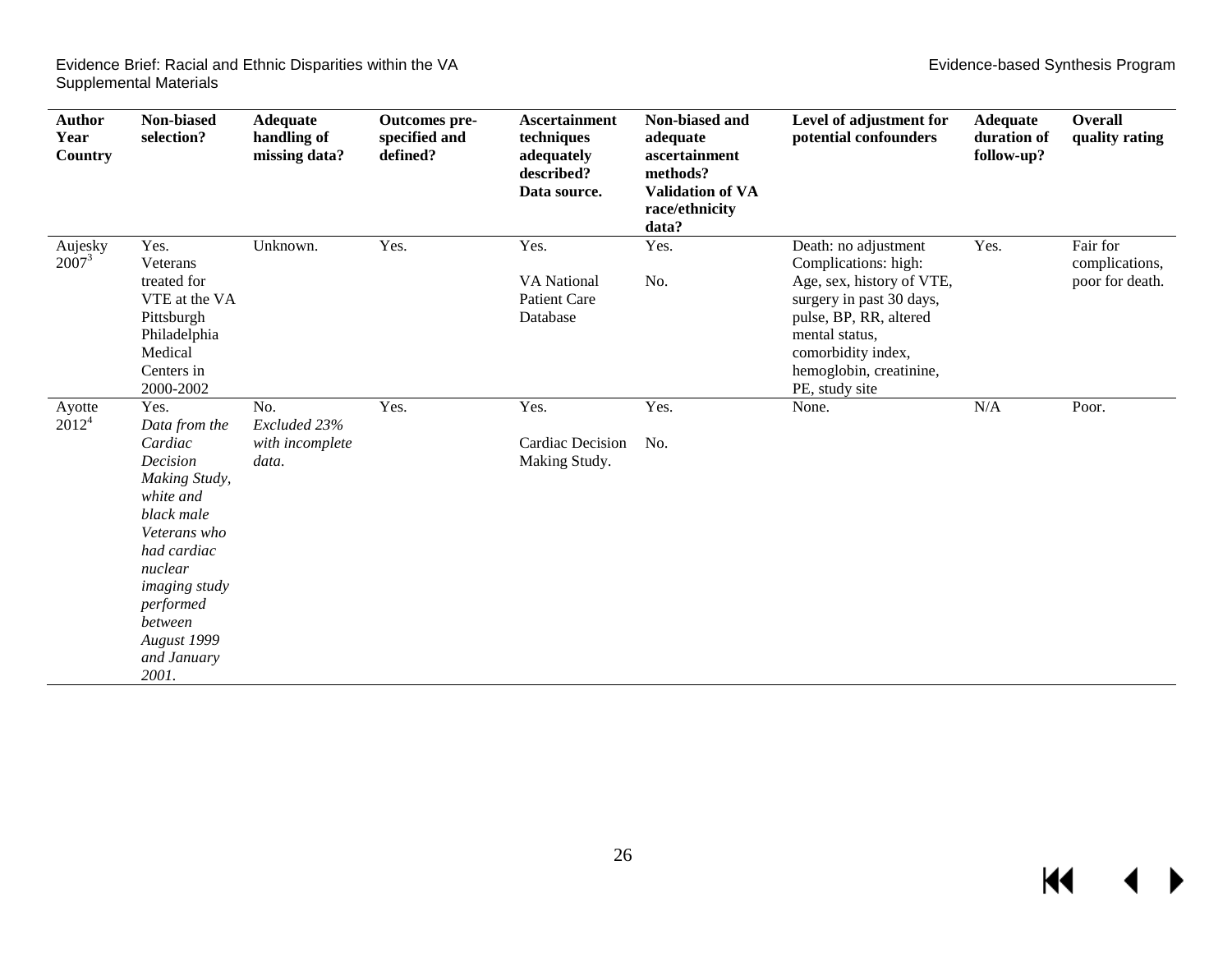| Author<br>Year<br><b>Country</b> | Non-biased<br>selection?                                                                                                                                                                                                           | <b>Adequate</b><br>handling of<br>missing data?                                   | Outcomes pre-<br>specified and<br>defined? | <b>Ascertainment</b><br>techniques<br>adequately<br>described?<br>Data source.                                                                                                     | Non-biased and<br>adequate<br>ascertainment<br>methods?<br><b>Validation of VA</b><br>race/ethnicity<br>data? | Level of adjustment for<br>potential confounders                                                                                                                   | <b>Adequate</b><br>duration of<br>follow-up? | <b>Overall</b><br>quality rating |
|----------------------------------|------------------------------------------------------------------------------------------------------------------------------------------------------------------------------------------------------------------------------------|-----------------------------------------------------------------------------------|--------------------------------------------|------------------------------------------------------------------------------------------------------------------------------------------------------------------------------------|---------------------------------------------------------------------------------------------------------------|--------------------------------------------------------------------------------------------------------------------------------------------------------------------|----------------------------------------------|----------------------------------|
| Choi<br>$2007^6$                 | Yes.<br>Veterans with<br>at least one<br>serum<br>creatinine<br>measurement<br>in the VA<br>Decision<br>Support<br>System<br>Laboratory<br><b>Results File</b><br>without ESRD<br>between<br>October 2000<br>and September<br>2001 | Yes.<br>14% excluded<br>with ESRD or<br>unknown,<br>nonblack or<br>nonwhite race. | Yes.                                       | Yes.<br>VA Decision<br><b>Support System</b><br>Laboratory<br>Results File,<br>Immunology<br>Case Registry,<br><b>VA</b> National<br><b>Patient Care</b><br>Database,<br>Medicare. | Yes.<br>Yes. Preferentially<br>use Medicare race<br>data.                                                     | High:<br>Age, sex, baseline eGFR<br>category, CAD, HTN,<br>heart failure, COPD,<br>PVD, HCV infection,<br>CVD, SES; clustering<br>within zip code of<br>residence. | Yes.                                         | Good.                            |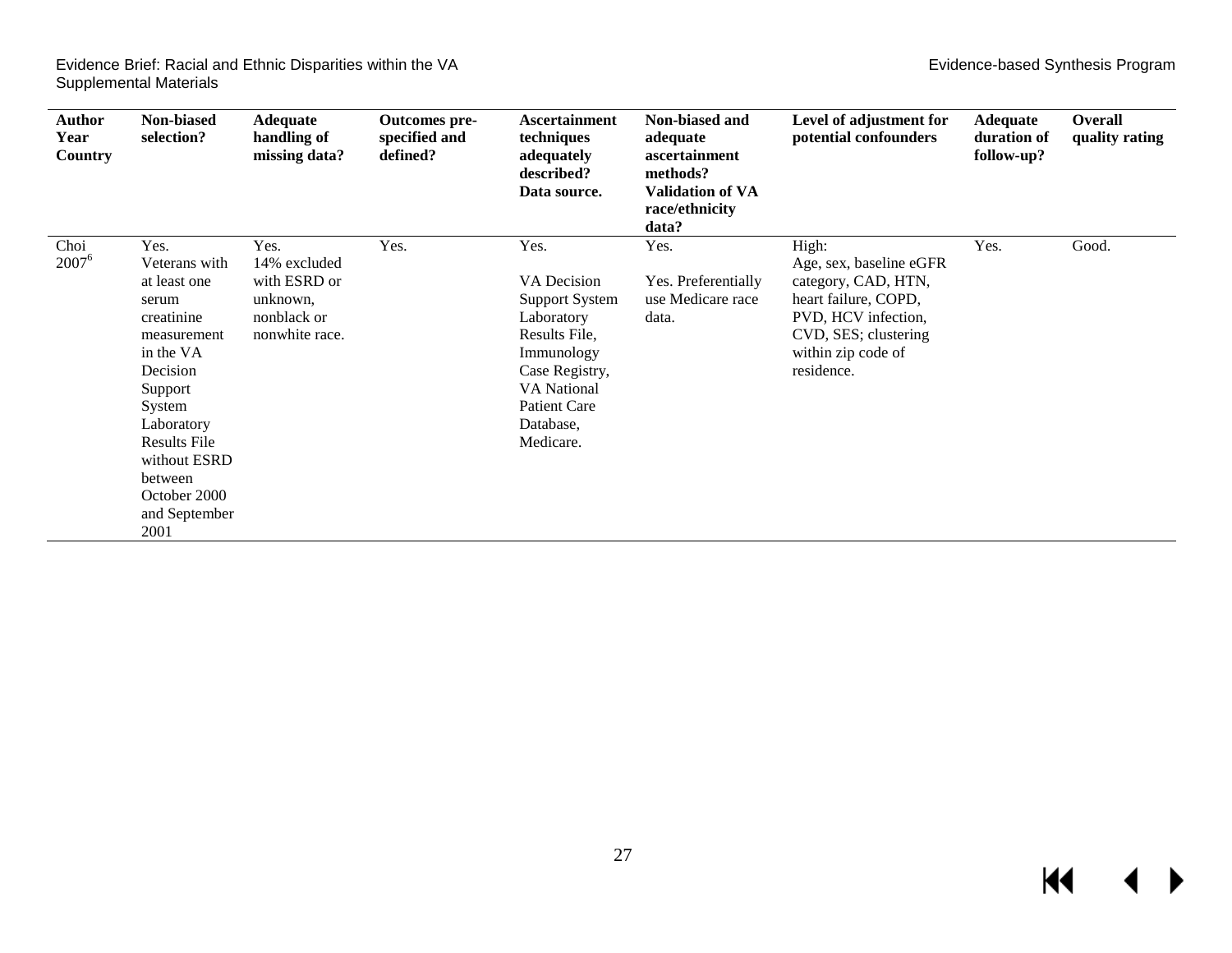| <b>Author</b><br>Year<br>Country | Non-biased<br>selection?                                                                                                                                                                                                                                                                                                                                                                      | <b>Adequate</b><br>handling of<br>missing data? | Outcomes pre-<br>specified and<br>defined? | <b>Ascertainment</b><br>techniques<br>adequately<br>described?<br>Data source.                                                                                                                                                                                                                                                                               | Non-biased and<br>adequate<br>ascertainment<br>methods?<br><b>Validation of VA</b><br>race/ethnicity<br>data? | Level of adjustment for<br>potential confounders                                                    | <b>Adequate</b><br>duration of<br>follow-up? | Overall<br>quality rating |
|----------------------------------|-----------------------------------------------------------------------------------------------------------------------------------------------------------------------------------------------------------------------------------------------------------------------------------------------------------------------------------------------------------------------------------------------|-------------------------------------------------|--------------------------------------------|--------------------------------------------------------------------------------------------------------------------------------------------------------------------------------------------------------------------------------------------------------------------------------------------------------------------------------------------------------------|---------------------------------------------------------------------------------------------------------------|-----------------------------------------------------------------------------------------------------|----------------------------------------------|---------------------------|
| Choi<br>$2009^5$<br><b>US</b>    | Yes.<br>"To be eligible<br>for the study,<br>we included all<br>veterans of<br>white or black<br>race with one<br>or more<br>outpatient<br>serum<br>creatinine<br>level recorded<br>at a VA facility<br>between<br>October 2000<br>and September<br>2001. Patients<br>entered the<br>study at the<br>time of their<br>first creatinine<br>measurement<br>during the<br>enrollment<br>period." | Yes. 14%<br>excluded due to<br>missing data.    | Yes.                                       | Yes.<br><b>VA</b> National<br><b>Patient Care</b><br>Database, VA<br>Fee Basis files,<br>Medicare<br>Denominator<br>File,<br>Immunology<br>Case Registry,<br>and inpatient and<br>outpatient<br>Medicare claims,<br>VA death<br>registry,<br>Beneficiary<br>Identification<br>and Records<br>Locator<br>Subsystem, US<br>Census, US<br>Renal Data<br>System. | Yes.<br>Yes.<br>Preferentially used<br>Medicare race data                                                     | High:<br>Age, sex, baseline<br>comorbidities, SES,<br>stratified by eGFR at<br>baseline, VA center. | Yes.                                         | Good.                     |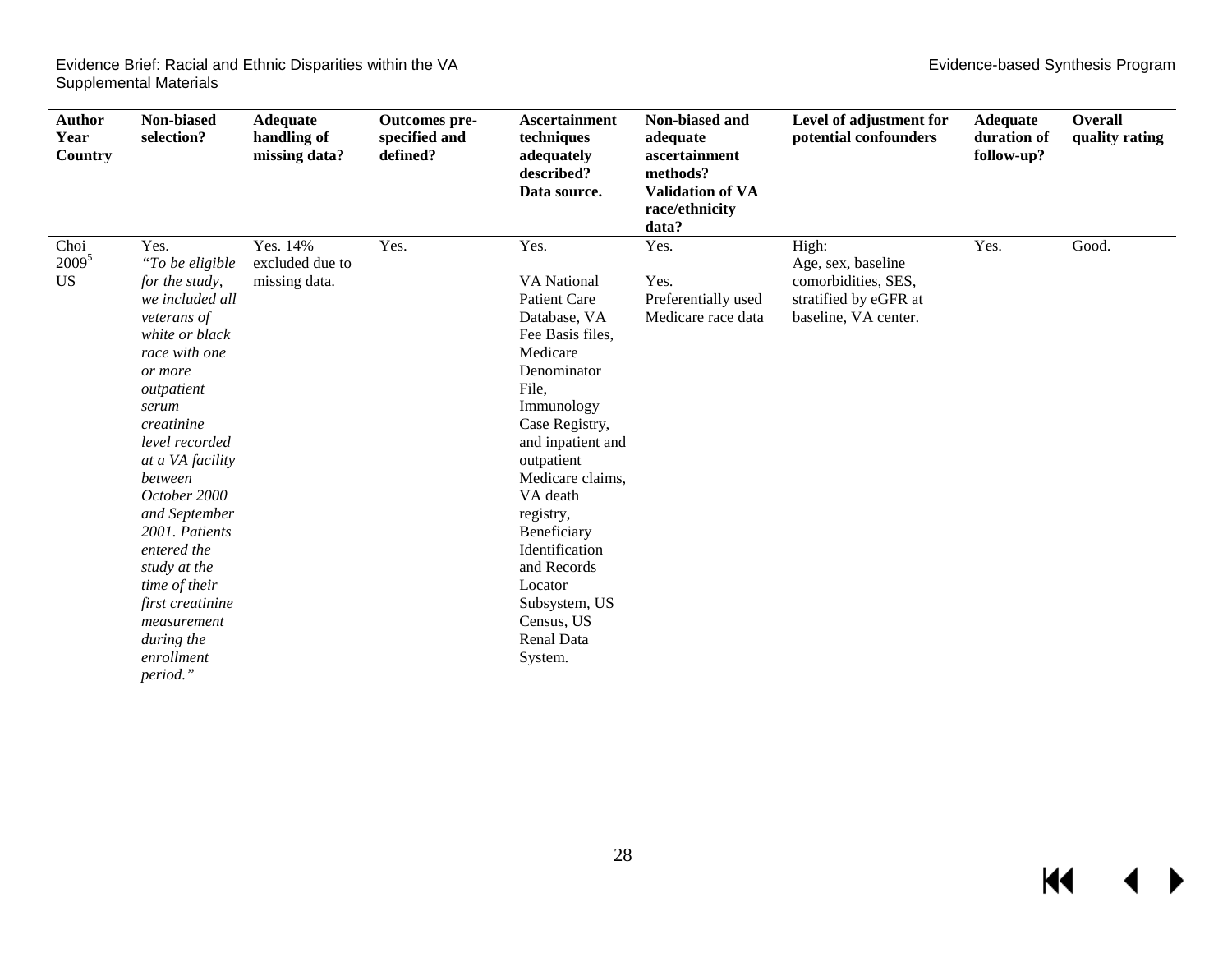$M$ 

 $\blacktriangleleft$ 

 $\blacktriangleright$ 

| Author<br>Year<br>Country      | Non-biased<br>selection?                                                                                                                                               | <b>Adequate</b><br>handling of<br>missing data?                  | Outcomes pre-<br>specified and<br>defined? | <b>Ascertainment</b><br>techniques<br>adequately<br>described?<br>Data source.                            | Non-biased and<br>adequate<br>ascertainment<br>methods?<br><b>Validation of VA</b><br>race/ethnicity<br>data? | Level of adjustment for<br>potential confounders                                                                                                                                                                       | <b>Adequate</b><br>duration of<br>follow-up? | Overall<br>quality rating |
|--------------------------------|------------------------------------------------------------------------------------------------------------------------------------------------------------------------|------------------------------------------------------------------|--------------------------------------------|-----------------------------------------------------------------------------------------------------------|---------------------------------------------------------------------------------------------------------------|------------------------------------------------------------------------------------------------------------------------------------------------------------------------------------------------------------------------|----------------------------------------------|---------------------------|
| Daskivich<br>$2015^7$          | Yes.<br>All men newly<br>diagnosed with<br>prostate<br>cancer at the<br>Greater Los<br>Angeles and<br>Long Beach<br>VA Medical<br>Centers<br>between 1998<br>and 2004. | No;. Excluded<br>22% with<br>incomplete data.                    | Yes.                                       | Yes.<br>California<br>Cancer Registry,<br>VA medical<br>records.                                          | Yes.<br>No.                                                                                                   | High:<br>Age, site, comorbidity,<br>PSA at diagnosis, T stage,<br>gleason score, d'amico<br>tumor risk.                                                                                                                | Yes.                                         | Fair.                     |
| Egede<br>$2012^8$<br><b>US</b> | Yes.<br>"Veterans who<br>had an ICD-9<br>code for<br>clinically<br>diagnosed TBI<br>between<br>January 1,<br>2006 and<br>December 31,<br>2006."                        | Unknown.                                                         | Yes.                                       | Yes.<br>VA electronic<br>medical records.                                                                 | Yes.<br>No.                                                                                                   | Medium:<br>Age, marital status,<br>gender, service<br>connectedness, urban<br>residence, VA region of<br>residence, insurance<br>status, comorbidities.                                                                | Yes.                                         | Fair.                     |
| El-Serag<br>$2014^9$           | Yes.<br>Patients<br>diagnosed with<br>HCV in the<br>VA between<br>October 1999<br>and January<br>2010.                                                                 | Yes.<br>8% excluded due<br>to missing<br>race/ethnicity<br>data. | Yes.                                       | Yes.<br><b>VAHCV</b><br><b>Clinical Case</b><br>Registry (CCR)<br>and VA Patient<br><b>Treatment File</b> | Yes.<br>No.                                                                                                   | High:<br>Age, sex, period of<br>service, year of diagnosis,<br>diabetes, alcohol abuse,<br>HIV, Hep B coinfection,<br>BMI, HCV genotype,<br>HCV treatment response,<br>HCV treatment response,<br>antiviral treatment. | Yes.                                         | Good.                     |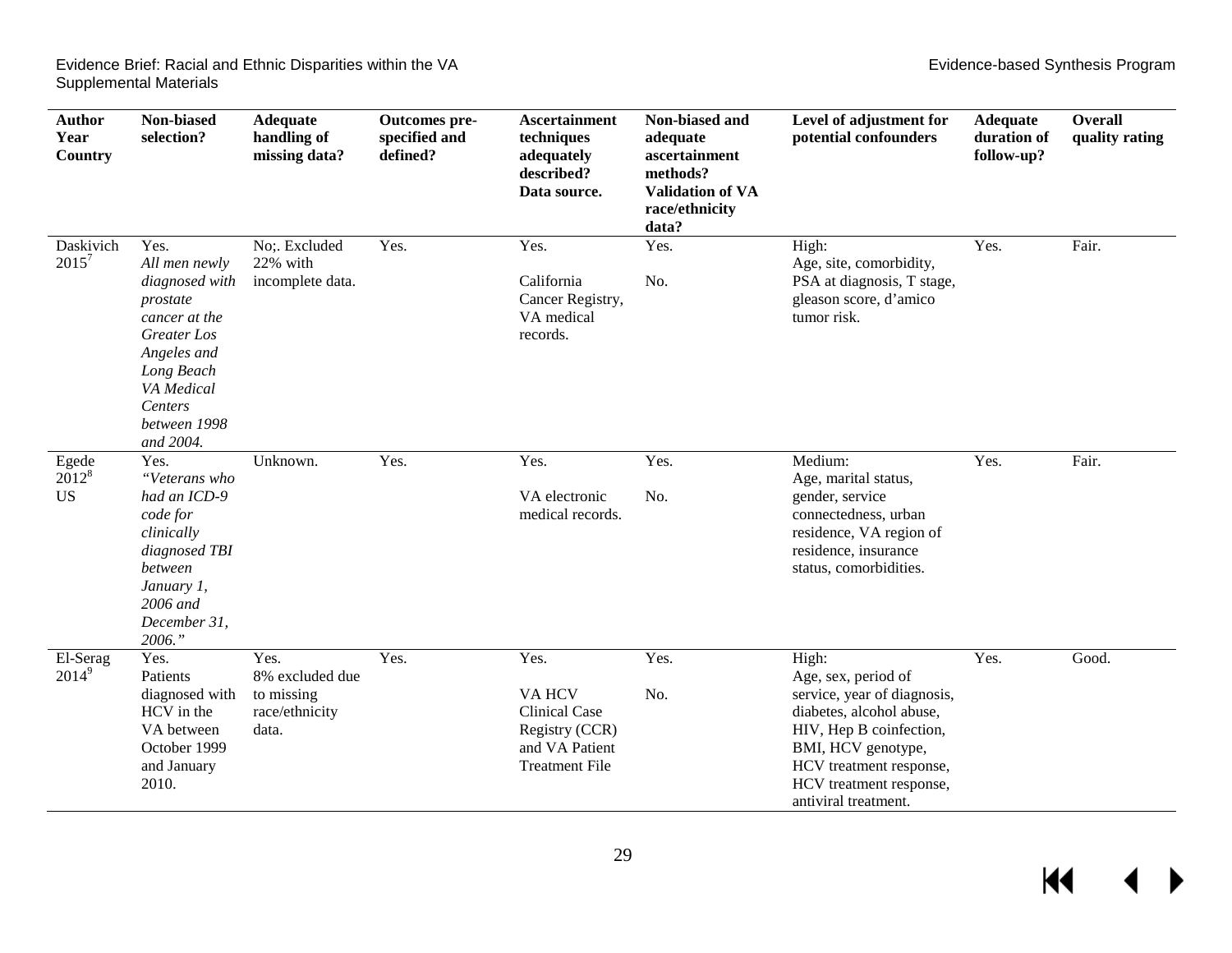| <b>Author</b><br>Year<br>Country    | Non-biased<br>selection?                                                                                                                                                                                                                                     | <b>Adequate</b><br>handling of<br>missing data?                        | Outcomes pre-<br>specified and<br>defined? | <b>Ascertainment</b><br>techniques<br>adequately<br>described?<br>Data source.                  | Non-biased and<br>adequate<br>ascertainment<br>methods?<br><b>Validation of VA</b><br>race/ethnicity<br>data? | Level of adjustment for<br>potential confounders                                                            | <b>Adequate</b><br>duration of<br>follow-up?           | Overall<br>quality rating |
|-------------------------------------|--------------------------------------------------------------------------------------------------------------------------------------------------------------------------------------------------------------------------------------------------------------|------------------------------------------------------------------------|--------------------------------------------|-------------------------------------------------------------------------------------------------|---------------------------------------------------------------------------------------------------------------|-------------------------------------------------------------------------------------------------------------|--------------------------------------------------------|---------------------------|
| Freeman<br>$2003^{10}$<br><b>US</b> | Yes.<br>"The cohort<br>consisted of all<br>cases of<br>adenocarcino<br>ma of the<br>prostate<br>diagnosed<br>among black<br>and white men<br>at 2 private<br>university<br>medical<br>centers<br>between<br>January 1,<br>1986 and<br>December 31,<br>1990." | No.<br>74% of cases<br>identified had<br>were included in<br>analysis. | Yes.                                       | Yes.<br>Inpatient and<br>outpatient<br>medical records<br>from 2 VA and 2<br>private hospitals. | Yes.<br>No.                                                                                                   | Medium:<br>Age, moderate<br>differentiation, poor<br>differentiation, stage,<br>treatment.                  | Yes.<br>Follow-up<br>ended on<br>December<br>31, 3000. | Fair.                     |
| Frei<br>$2010^{11}$                 | Yes.<br>VHA patients<br>65 years and<br>older<br>diagnosed with<br>pneumonia<br>between 2002-<br>2007                                                                                                                                                        | Unknown.                                                               | Yes.                                       | Yes.<br><b>VHA</b><br>administrative<br>databases                                               | Yes.<br>No.                                                                                                   | High:<br>Age, sex, marriage status,<br>priority group,<br>comorbidities, organ<br>failure and sepsis, site. | Yes.                                                   | Good.                     |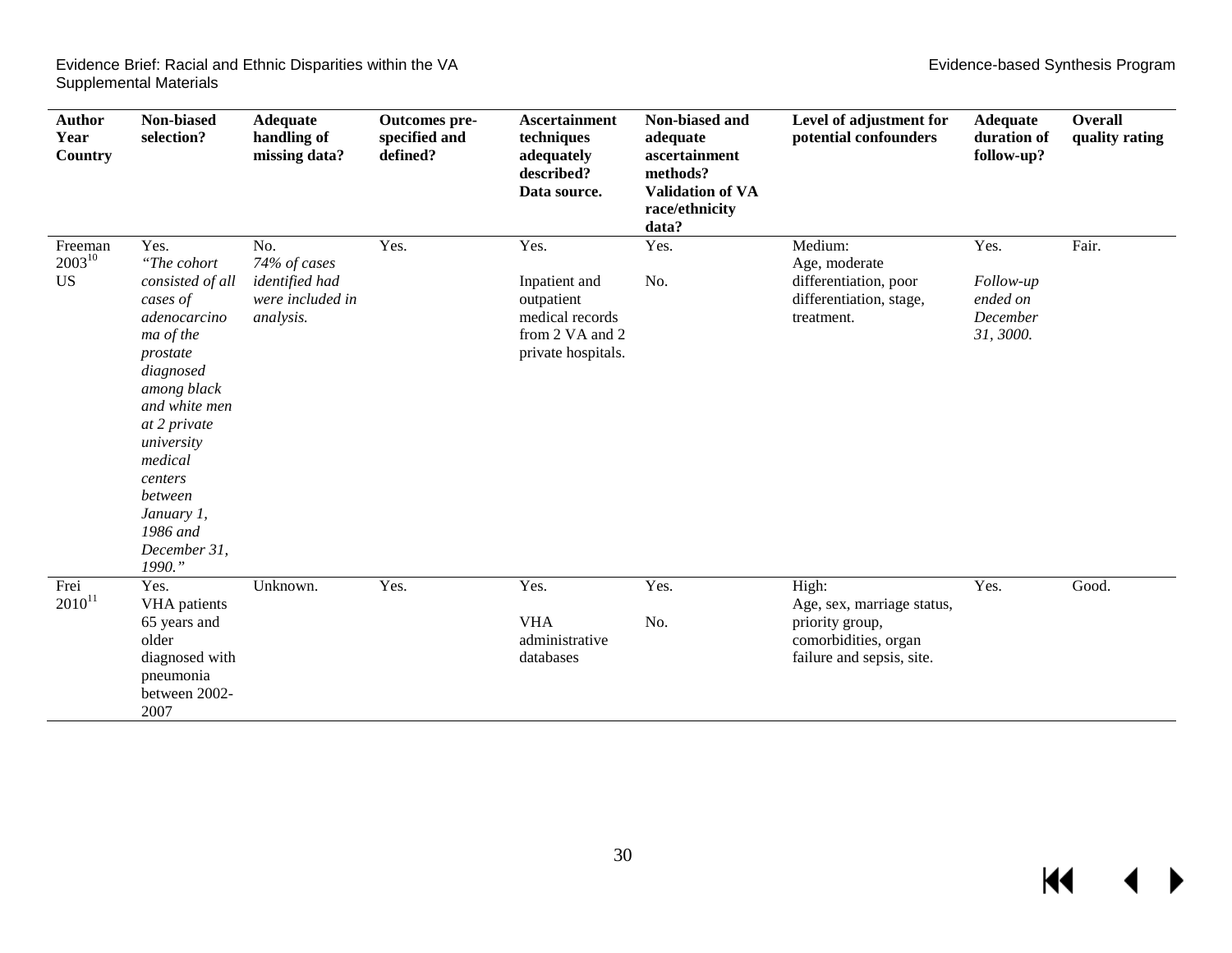| <b>Author</b><br>Year<br>Country  | Non-biased<br>selection?                                                                                                                                             | <b>Adequate</b><br>handling of<br>missing data?                                 | Outcomes pre-<br>specified and<br>defined? | <b>Ascertainment</b><br>techniques<br>adequately<br>described?<br>Data source.                                   | Non-biased and<br>adequate<br>ascertainment<br>methods?<br><b>Validation of VA</b><br>race/ethnicity<br>data? | Level of adjustment for<br>potential confounders                                                                                                                                             | <b>Adequate</b><br>duration of<br>follow-up? | Overall<br>quality rating |
|-----------------------------------|----------------------------------------------------------------------------------------------------------------------------------------------------------------------|---------------------------------------------------------------------------------|--------------------------------------------|------------------------------------------------------------------------------------------------------------------|---------------------------------------------------------------------------------------------------------------|----------------------------------------------------------------------------------------------------------------------------------------------------------------------------------------------|----------------------------------------------|---------------------------|
| Fudalej<br>$2010^{12}$            | Yes.<br>All individuals<br>in the VA<br>National<br><b>Patient Care</b><br>Database who<br>were<br>diagnosed with<br>AUD during<br>FY2001                            | Unknown.                                                                        | Yes.                                       | Yes.<br><b>VA</b> National<br><b>Patient Care</b><br>Database<br>(NPCD), CDC's<br><b>National Death</b><br>Index | Yes.<br>No.                                                                                                   | Medium:<br>Age, sex, medical<br>comorbidities,<br>schizophrenia, PTSD,<br>other anxiety disorders,<br>bipolar disorder,<br>personality disorder,<br>major depression, drug<br>use disorders. | N/A                                          | Fair.                     |
| Ganti<br>$2014^{13}$<br><b>US</b> | Yes.<br>"Patients with<br>NSCLC (all<br>histologies)<br>included in the<br>VACCR<br>database<br>between<br>January 1995<br>and February<br>2009 were<br>identified." | $\overline{No.}$<br>$11\%$ were<br>excluded for<br>missing or<br>miscoded data. | Yes.                                       | Yes.<br>VA Central<br><b>Cancer Registry</b><br>(VACCR),<br>electronic<br>medical records.                       | Yes.<br>No.                                                                                                   | Medium:<br>Age, histology type,<br>clinical stage, family<br>history of cancer, type of<br>treatment.                                                                                        | Yes.                                         | Fair.                     |
| Graham-<br>steed<br>$2013^{14}$   | Yes.<br>Men<br>diagnosed with<br>prostate cancer<br>between 1991-<br>1995 at 9<br><b>VAMCs</b>                                                                       | Unknown.                                                                        | Yes.                                       | Yes.<br>VAMC medical<br>record review.                                                                           | Yes.<br>No.                                                                                                   | Medium: Age,<br>comorbidity, D'Amico<br>score.                                                                                                                                               | Yes.                                         | Fair.                     |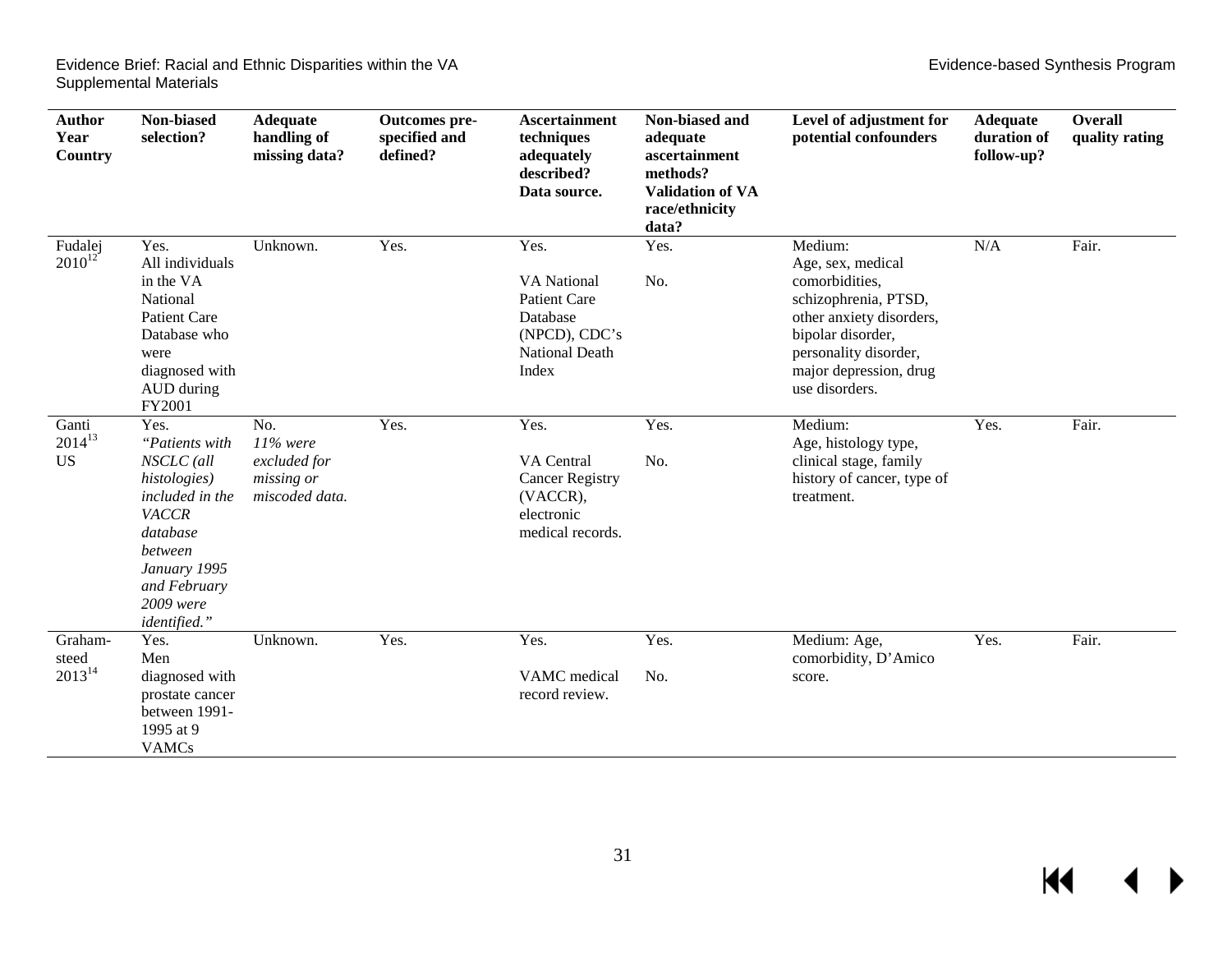$\blacksquare$ 

| Author<br>Year<br>Country | Non-biased<br>selection?                                                                                                                                          | <b>Adequate</b><br>handling of<br>missing data? | Outcomes pre-<br>specified and<br>defined? | <b>Ascertainment</b><br>techniques<br>adequately<br>described?<br>Data source.                                                                                                                                                                 | Non-biased and<br>adequate<br>ascertainment<br>methods?<br><b>Validation of VA</b><br>race/ethnicity<br>data? | Level of adjustment for<br>potential confounders                                                                                                                                                                       | <b>Adequate</b><br>duration of<br>follow-up? | <b>Overall</b><br>quality rating |
|---------------------------|-------------------------------------------------------------------------------------------------------------------------------------------------------------------|-------------------------------------------------|--------------------------------------------|------------------------------------------------------------------------------------------------------------------------------------------------------------------------------------------------------------------------------------------------|---------------------------------------------------------------------------------------------------------------|------------------------------------------------------------------------------------------------------------------------------------------------------------------------------------------------------------------------|----------------------------------------------|----------------------------------|
| Hou<br>$2012^{15}$        | Yes<br>Patients<br>identified with<br>ulcerative<br>colitis during<br>fiscal years<br>1998 to 2009<br>in the national<br><b>VA</b><br>administrative<br>datasets. | Unknown.                                        | Yes.                                       | Yes.<br><b>VA</b> Patient<br><b>Treatment Files</b><br>and Outpatient<br>Care Files.                                                                                                                                                           | Yes.<br>No.                                                                                                   | High:<br>Sex, history of endoscopy<br>in VA, VA encounters,<br>UC index year, age at UC<br>index, Deyo score,<br>priority level.                                                                                       | Yes.                                         | Fair.                            |
| Jia<br>$2010^{48}$        | Yes.<br>Patients that<br>received<br>inpatient care<br>for acute<br>stroke within<br>the VA system<br>during fiscal<br>year 2001.                                 | Unknown.                                        | Yes.                                       | Yes.<br>VA national<br>medical SAS<br>database, VA<br>functional status<br>outcomes<br>database, VA<br>beneficiary<br>identification<br>and records<br>locator<br>subsystem, VA<br>pharmacy benefit<br>management,<br>Medicare claims<br>data. | Yes.<br>Yes.<br>Confirmed VA data<br>with Medicare<br>claims data.                                            | High:<br>Age, marital status,<br>region, VA care priority,<br>12-month mortality, 12-<br>month hospital stays, 12-<br>month outpatient visits,<br>comorbidity summary<br>score, ischemic stroke,<br>hospital referral. | Yes.                                         | Fair.                            |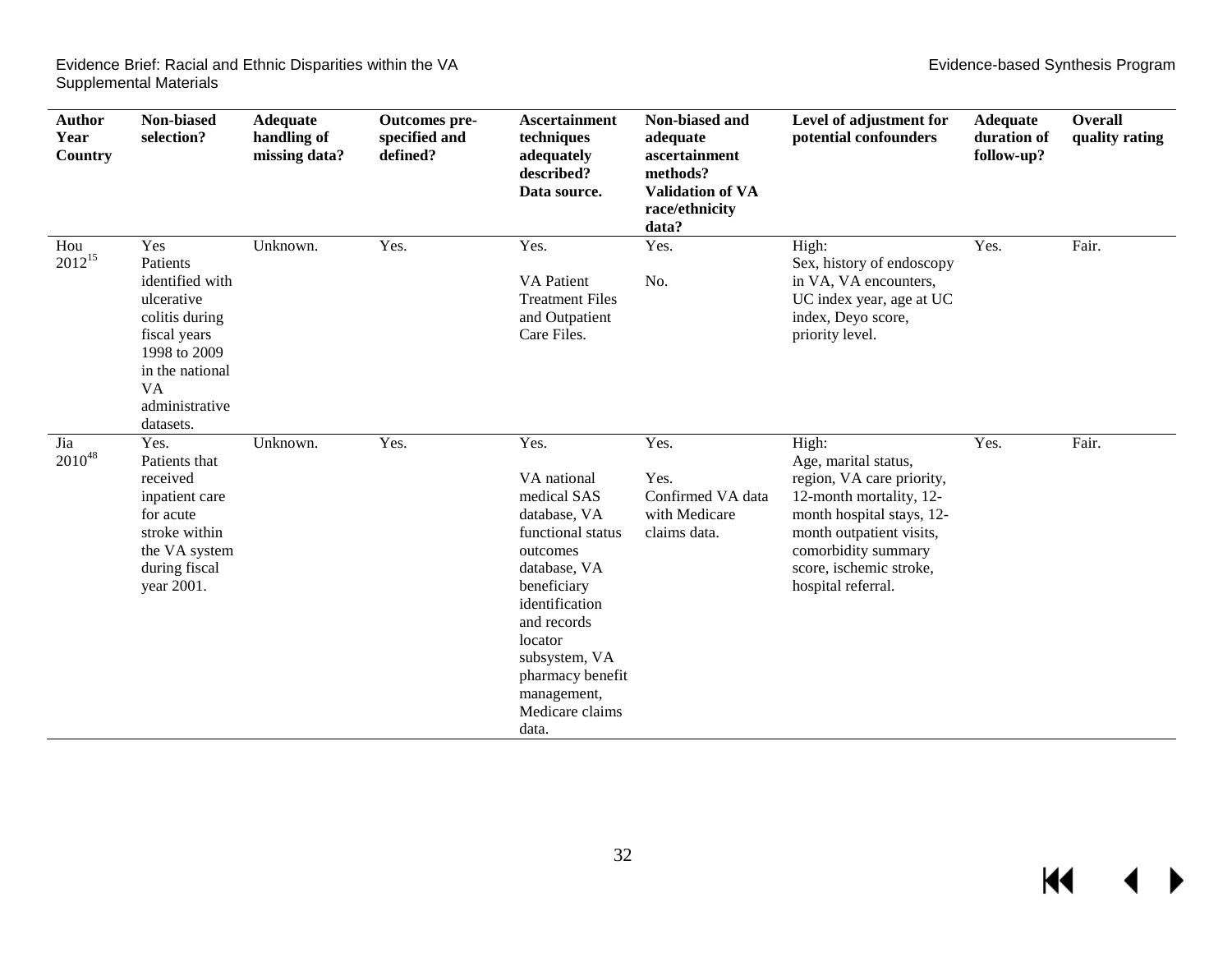| <b>Author</b><br>Year<br>Country | Non-biased<br>selection?                                                                                                            | Adequate<br>handling of<br>missing data? | Outcomes pre-<br>specified and<br>defined? | <b>Ascertainment</b><br>techniques<br>adequately<br>described?<br>Data source.                              | Non-biased and<br>adequate<br>ascertainment<br>methods?<br><b>Validation of VA</b><br>race/ethnicity<br>data? | Level of adjustment for<br>potential confounders                                                                                                              | <b>Adequate</b><br>duration of<br>follow-up? | <b>Overall</b><br>quality rating |
|----------------------------------|-------------------------------------------------------------------------------------------------------------------------------------|------------------------------------------|--------------------------------------------|-------------------------------------------------------------------------------------------------------------|---------------------------------------------------------------------------------------------------------------|---------------------------------------------------------------------------------------------------------------------------------------------------------------|----------------------------------------------|----------------------------------|
| Jones<br>$2014^{17}$             | Yes.<br>All male<br>participants<br>from the<br><i>public-use</i>                                                                   | Yes.                                     | Yes.                                       | Yes.<br>The public-use<br>version of the<br>BEST data.                                                      | Yes.<br>N/A                                                                                                   | High:<br>Age, NYHA class IV,<br>CAD, DM, hypertension,<br>Afib, peripheral artery<br>disease, CKD,                                                            | Yes.                                         | Good.                            |
|                                  | version of the<br><b>BEST</b> data.                                                                                                 |                                          |                                            |                                                                                                             |                                                                                                               | bucindoldol group, PE,<br>LV ejection fraction<br>$<$ 20%, RV ejection<br>faction $\langle 20\% \rangle$ .                                                    |                                              |                                  |
| Kamalesh<br>$2007^{18}$          | Yes.<br>All veterans<br>discharged<br>between<br>October 1990<br>and September<br>1997 with a<br>primary<br>diagnosis of<br>stroke. | Yes.                                     | Yes.                                       | Yes.<br><b>VA Patient</b><br>Treatment File,<br>Beneficiary<br>Information and<br>Resource<br>Locator file. | Yes.<br>No.                                                                                                   | High:<br>Age, sex, hypertension,<br>DM, CAD, HF,<br>hyperlipidemia, Afib, #<br>discharge diagnoses,<br>charlson index.<br>utilization, F-U within 60<br>days. | Yes.                                         | Good.                            |
| Kokkinos<br>$2009^{19}$          | Yes.<br>Veterans with<br>type 2 diabetes<br>who<br>underwent an<br>ETT at one of<br>two VAMCs                                       | Unknown.                                 | Yes.                                       | Yes.<br>Medical records,<br>VA Beneficiary<br>Identification<br>and Record<br>Locator System<br>File.       | Yes.<br>No.                                                                                                   | High:<br>Age, CVD, BP,<br>cardiovascular meds,<br>insulin and oral glycemic<br>agents, and peak exercise<br>capacity.                                         | Yes.                                         | Fair.                            |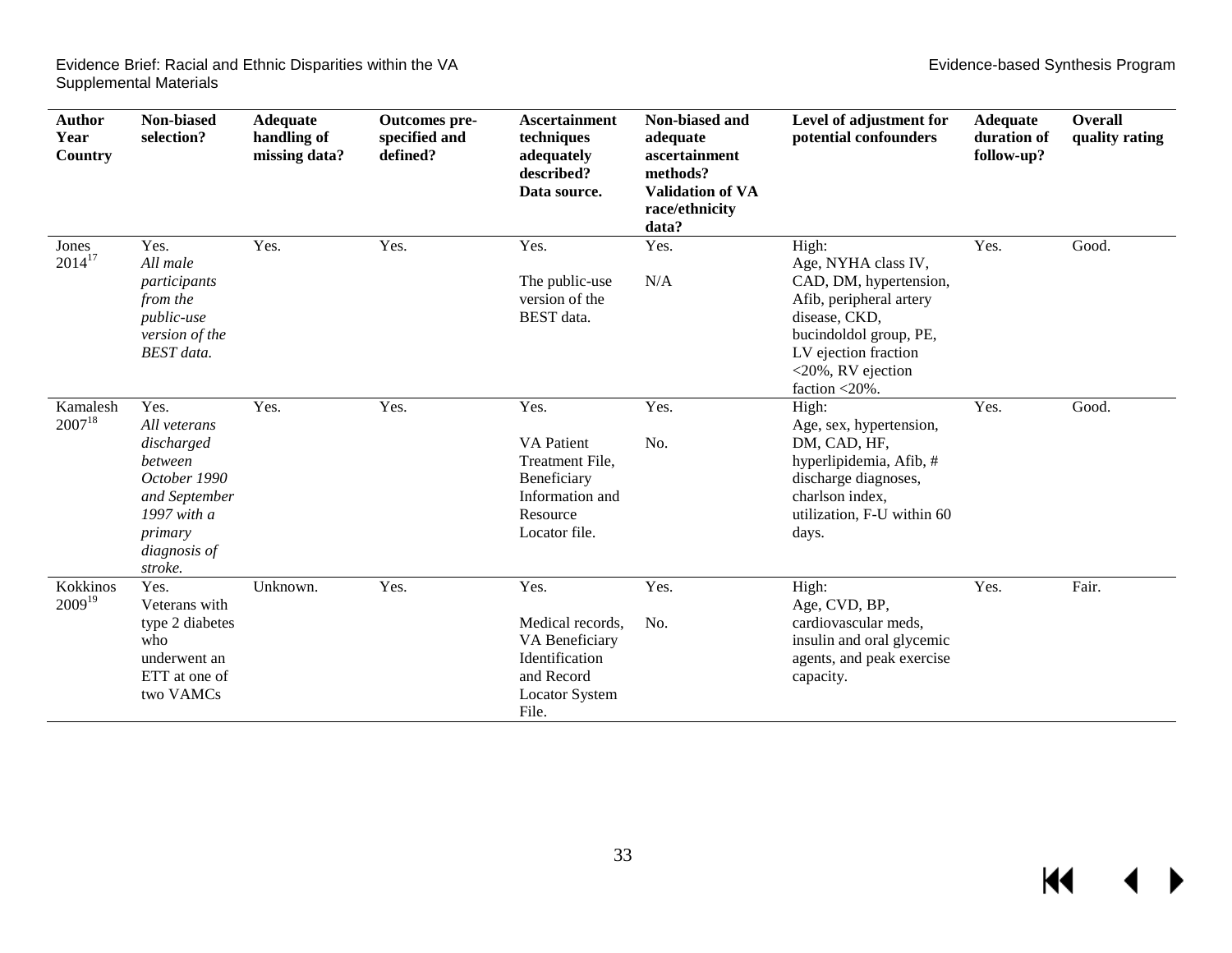| <b>Author</b><br>Year<br>Country | Non-biased<br>selection?                                                                                                                                                                                                                  | <b>Adequate</b><br>handling of<br>missing data?                                                  | Outcomes pre-<br>specified and<br>defined? | <b>Ascertainment</b><br>techniques<br>adequately<br>described?<br>Data source.                                                                                             | Non-biased and<br>adequate<br>ascertainment<br>methods?<br><b>Validation of VA</b><br>race/ethnicity<br>data? | Level of adjustment for<br>potential confounders                                                                                                                                                                                                                               | <b>Adequate</b><br>duration of<br>follow-up? | <b>Overall</b><br>quality rating |
|----------------------------------|-------------------------------------------------------------------------------------------------------------------------------------------------------------------------------------------------------------------------------------------|--------------------------------------------------------------------------------------------------|--------------------------------------------|----------------------------------------------------------------------------------------------------------------------------------------------------------------------------|---------------------------------------------------------------------------------------------------------------|--------------------------------------------------------------------------------------------------------------------------------------------------------------------------------------------------------------------------------------------------------------------------------|----------------------------------------------|----------------------------------|
| Kovesdy<br>$2013^{20}$           | Yes.<br>Identified<br>patients with<br>chronic kidney<br>disease<br>using<br>laboratory data<br>for serum<br>creatinine<br>from the VA<br>Decision<br>Support<br>System<br><b>National Data</b><br>Extracts<br>Laboratory<br>Results File | Yes.<br>Excluded 13%<br>"other" or<br>missing race<br>info, women, and<br>CKD stages 1<br>and 2. | Yes.                                       | Yes.<br>VA Decision<br><b>Support System</b><br><b>National Data</b><br>Extracts<br>Laboratory<br>Results File, VA<br>inpatient and<br>outpatient<br>datasets,<br>Medicare | Yes.<br>Yes. Merged VA<br>and Medicare data,<br>used Medicare entry<br>in cases of<br>discrepancies           | High:<br>Age, sex, marital and<br>insurance status, region,<br>DM, CVD, vascular<br>disease, cerebrovascular<br>disease, CHF,<br>comorbidity score,<br>glomerular filtration rate,<br>serum albumin,<br>cholesterol, hemoglobin,<br>WBC, serum alkaline<br>phosphatase values. | Yes.                                         | Good.                            |
| Kressin<br>$2007^{21}$           | Yes.<br>Data from the<br>Cardiac<br>Decision<br>Making Study,<br>white and<br>black male<br>Veterans who<br>had cardiac<br>nuclear<br><i>imaging study</i><br>performed<br>between<br>August 1999<br>and January<br>2001.                 | Yes.<br>Response rate of<br>74% at 12<br>months.                                                 | Yes.                                       | Yes.<br><b>Cardiac Decision</b><br>Making Study.                                                                                                                           | Yes.<br>No.                                                                                                   | Medium:<br><b>Baseline functional status</b><br>scores, receipt of<br>revascularization, receipt<br>of CABG, receipt of<br>catheterization, site.                                                                                                                              | Yes.                                         | Fair.                            |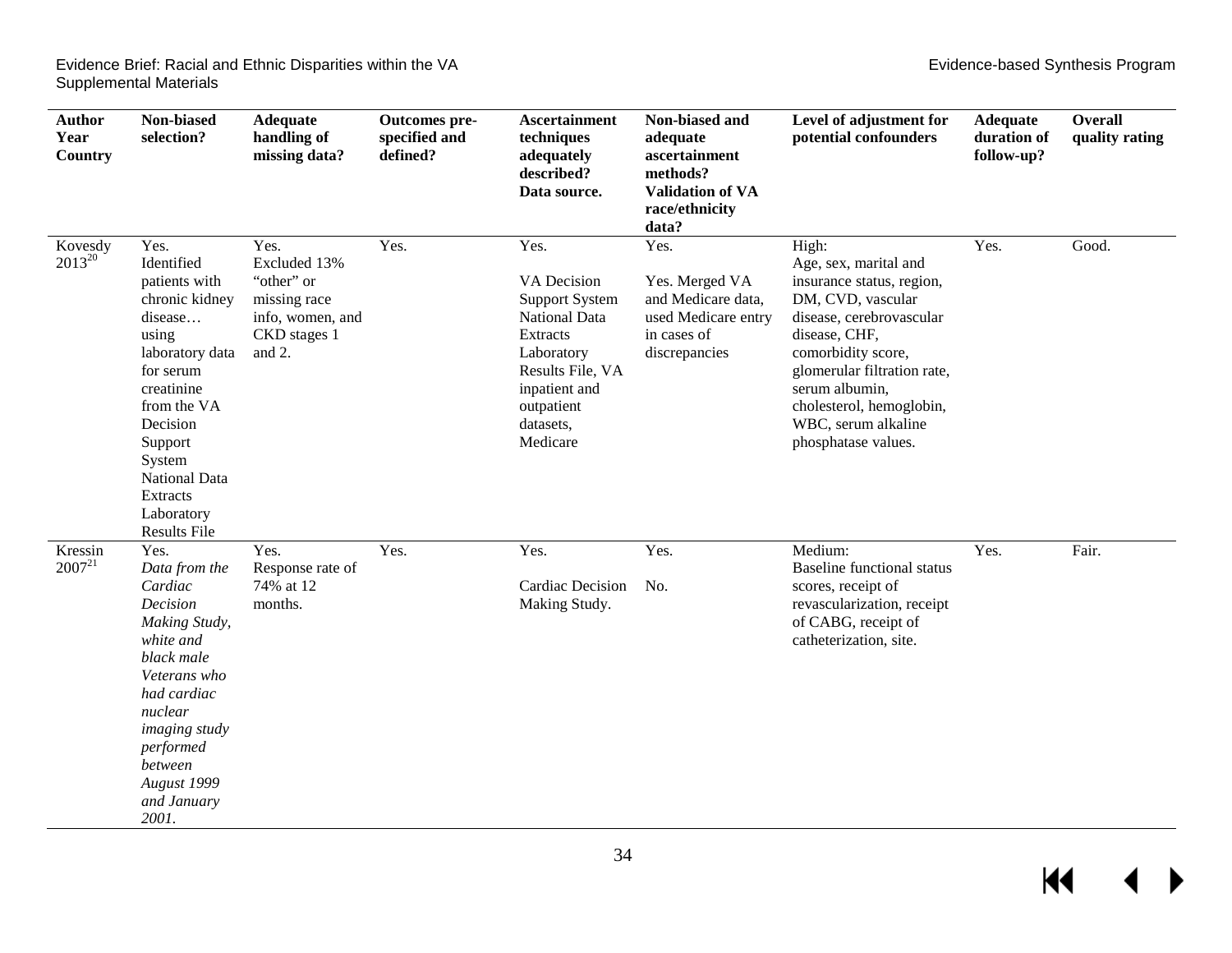$M \leftarrow \leftarrow$ 

| Author<br>Year<br>Country    | Non-biased<br>selection?                                                                                                                                                                           | <b>Adequate</b><br>handling of<br>missing data?                                                       | Outcomes pre-<br>specified and<br>defined? | <b>Ascertainment</b><br>techniques<br>adequately<br>described?<br>Data source.     | Non-biased and<br>adequate<br>ascertainment<br>methods?<br><b>Validation of VA</b><br>race/ethnicity<br>data?                                                                                     | Level of adjustment for<br>potential confounders                                                                                                                                                                                                                                                                                                         | <b>Adequate</b><br>duration of<br>follow-up? | Overall<br>quality rating |
|------------------------------|----------------------------------------------------------------------------------------------------------------------------------------------------------------------------------------------------|-------------------------------------------------------------------------------------------------------|--------------------------------------------|------------------------------------------------------------------------------------|---------------------------------------------------------------------------------------------------------------------------------------------------------------------------------------------------|----------------------------------------------------------------------------------------------------------------------------------------------------------------------------------------------------------------------------------------------------------------------------------------------------------------------------------------------------------|----------------------------------------------|---------------------------|
| Lynch<br>$2014^{22}$         | Yes:<br>Veterans with<br>Type 2<br>Diabetes                                                                                                                                                        | Yes. 0.5%<br>excluded due to<br>death prior to<br>$2002$ , missing<br>age or no service<br>connection | Yes.                                       | Yes.                                                                               | Yes.<br>No.                                                                                                                                                                                       | None.                                                                                                                                                                                                                                                                                                                                                    | Yes.                                         | Poor.                     |
| Meyers<br>2008 <sup>23</sup> | Yes:<br>retired military<br>members<br>admitted<br>to $1$ of 54<br>hospitals in the<br>Direct Care<br>System (DCS)<br>of<br>the Military<br><b>Health System</b><br>(MHS)<br>between<br>2000-2004. | Yes:<br>2.9% excluded<br>due to missing<br>data                                                       | Yes.                                       | Yes:<br><b>DCS</b> facilities<br>data (MHS<br>Management<br>and Reporting<br>Tool) | Yes:<br>Race was recorded<br>at admission to<br>the hospital as<br>Caucasian, African<br>American, Asian,<br>Native American, or<br>other non-Caucasian<br>(including Hispanic)<br>N <sub>0</sub> | High:<br>Patient-level: Age, fiscal<br>year, military rank,<br>marital status,<br>comorbidities, length of<br>stay, primary admission<br>diagnosis<br>Hospital-level: $#$ of<br>patients treated annually,<br>availability<br>of coronary artery bypass<br>surgery, proportion of<br>non-Caucasian patients<br>with diagnoses of interest,<br>and region | Yes.                                         | Good.                     |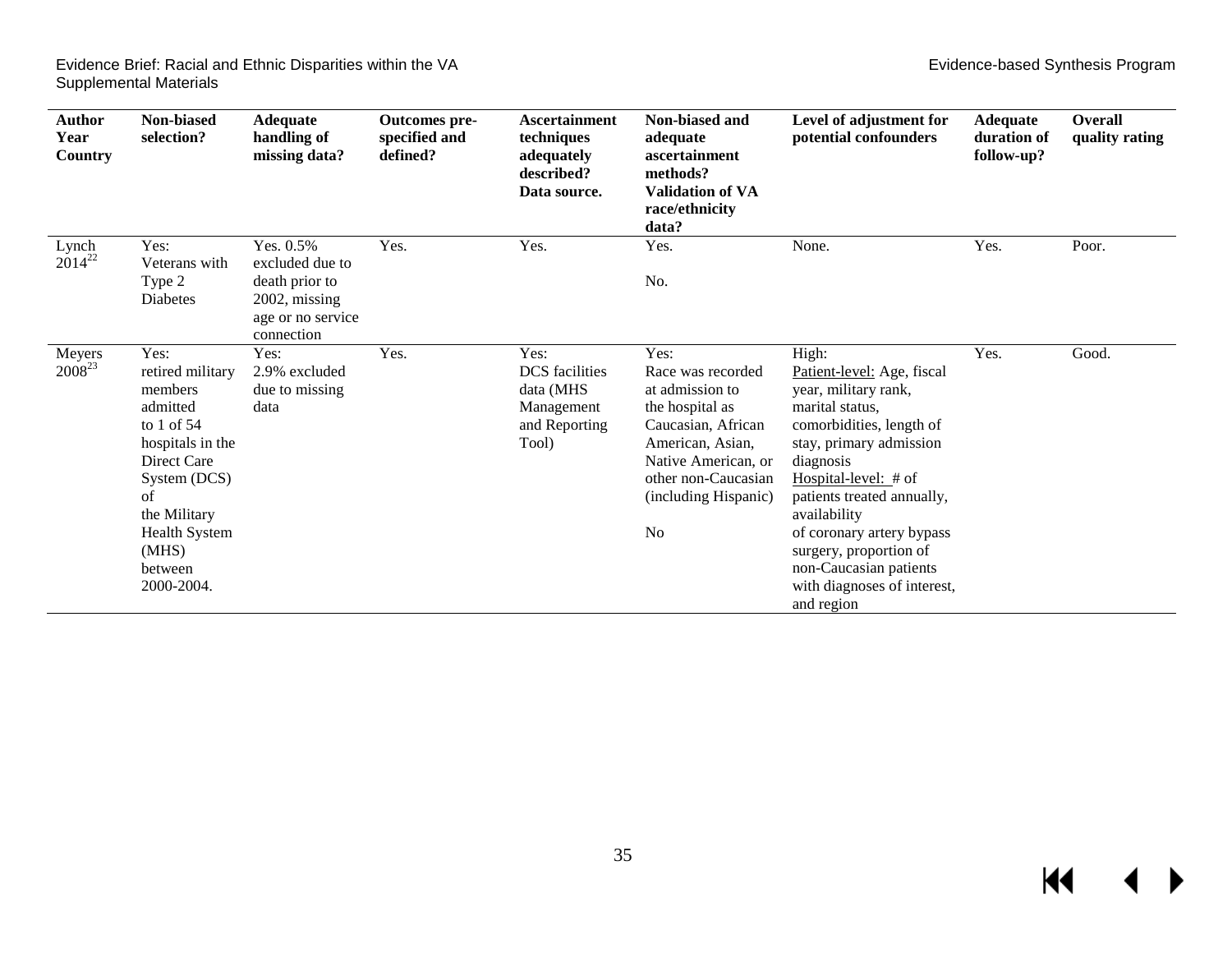| <b>Author</b><br>Year<br>Country      | Non-biased<br>selection?                                                                                           | Adequate<br>handling of<br>missing data? | Outcomes pre-<br>specified and<br>defined? | <b>Ascertainment</b><br>techniques<br>adequately<br>described?<br>Data source.                                                                                                                                                                                   | Non-biased and<br>adequate<br>ascertainment<br>methods?<br><b>Validation of VA</b><br>race/ethnicity<br>data? | Level of adjustment for<br>potential confounders                                                                                                                                                                                                                 | <b>Adequate</b><br>duration of<br>follow-up? | <b>Overall</b><br>quality rating |
|---------------------------------------|--------------------------------------------------------------------------------------------------------------------|------------------------------------------|--------------------------------------------|------------------------------------------------------------------------------------------------------------------------------------------------------------------------------------------------------------------------------------------------------------------|---------------------------------------------------------------------------------------------------------------|------------------------------------------------------------------------------------------------------------------------------------------------------------------------------------------------------------------------------------------------------------------|----------------------------------------------|----------------------------------|
| Optenberg<br>$1995^{24}$<br><b>US</b> | Yes.<br>All patients<br>with prostate<br>cancer from<br>the ACTUR<br>treated at<br>DOD facilities.                 | Unknown.                                 | Yes.                                       | Yes.<br>Defense<br>Enrollment<br>Eligibility<br>Reporting<br>System (DEERS)<br>Automated<br>Central Tumor<br>Registry<br>(ACTUR):<br>provides data on<br>patients will all<br>neoplasms<br>diagnosed or<br>treated at DOD<br>medical<br>treatment<br>facilities. | Yes.<br>No.                                                                                                   | Low:<br>Age, date of entry,<br>stratified by stage.                                                                                                                                                                                                              | Yes.                                         | Fair.                            |
| Polsky<br>$2008^{26}$                 | Yes:<br>Patients $\geq 65$<br>admitted<br>with a<br>principal<br>diagnosis of<br>interest<br>between 1998-<br>2002 | Unknown.                                 | Yes.                                       | Yes:<br>Medicare<br>Provider<br>Analysis and<br>Review<br>(MedPAR) File,<br>the VA Patient<br><b>Treatment File</b><br>(PTF), and 2000<br>U.S. Census data<br>for zipcode-level<br><b>SES</b><br>characteristics<br>of patients                                  | Yes: obtained from<br>data sources<br>Yes.                                                                    | High:<br>Health risk (age, sex, year<br>of discharge, comorbid<br>conditions),<br>SES (median household<br>income, percentage of<br>population with college<br>degrees, and urbanicity of<br>patient's zip code of<br>residence), and hospital<br>fixed effects. | Yes.                                         | Fair.                            |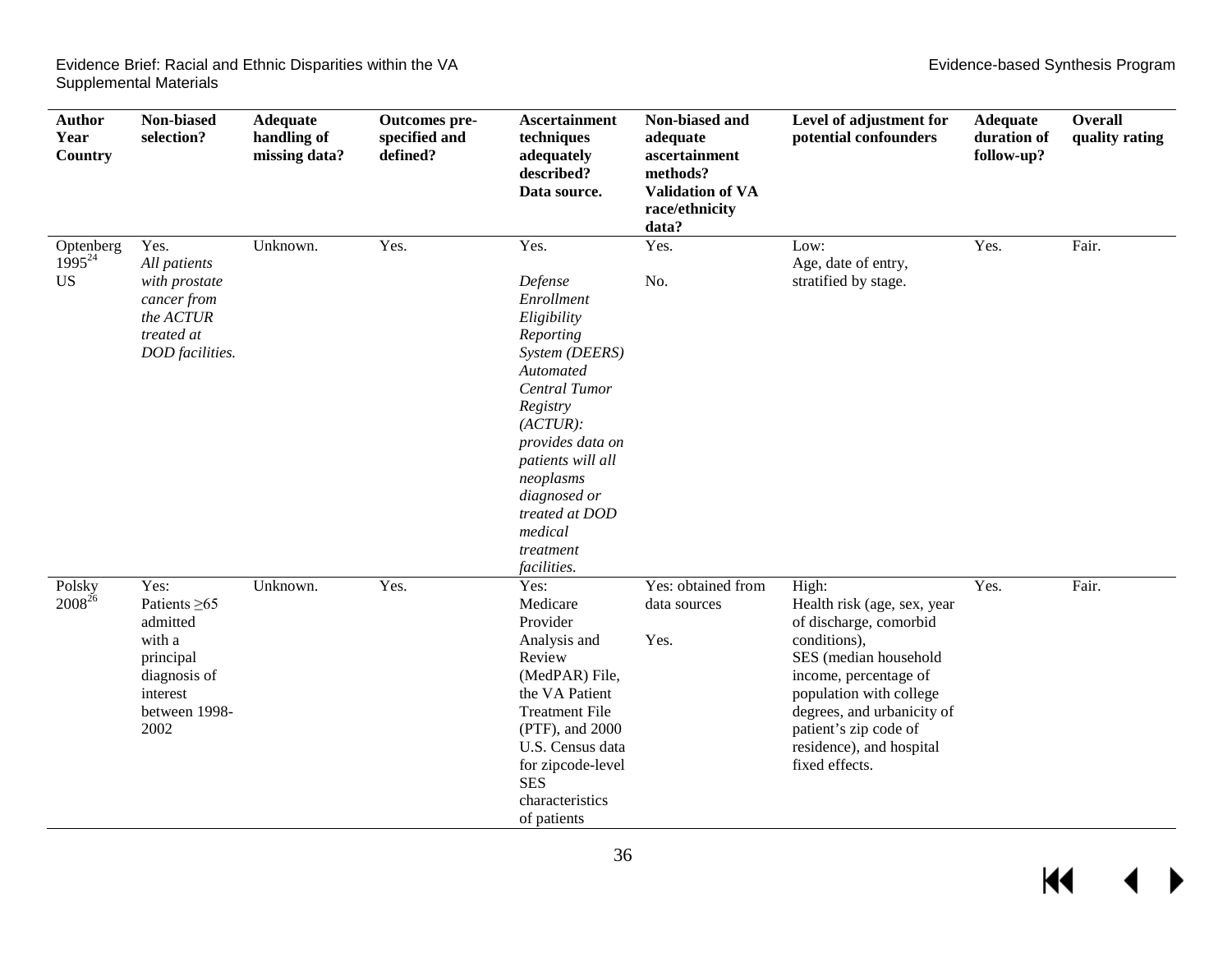| <b>Author</b><br>Year<br>Country   | Non-biased<br>selection?                                                                                                                                                                                                                                                                                                                                                                                                                                         | <b>Adequate</b><br>handling of<br>missing data?                                                                                                                    | Outcomes pre-<br>specified and<br>defined? | <b>Ascertainment</b><br>techniques<br>adequately<br>described?<br>Data source.                                                                                                     | Non-biased and<br>adequate<br>ascertainment<br>methods?<br><b>Validation of VA</b><br>race/ethnicity<br>data? | Level of adjustment for<br>potential confounders                                                                                                                                                                                                                                             | <b>Adequate</b><br>duration of<br>follow-up? | <b>Overall</b><br>quality rating |
|------------------------------------|------------------------------------------------------------------------------------------------------------------------------------------------------------------------------------------------------------------------------------------------------------------------------------------------------------------------------------------------------------------------------------------------------------------------------------------------------------------|--------------------------------------------------------------------------------------------------------------------------------------------------------------------|--------------------------------------------|------------------------------------------------------------------------------------------------------------------------------------------------------------------------------------|---------------------------------------------------------------------------------------------------------------|----------------------------------------------------------------------------------------------------------------------------------------------------------------------------------------------------------------------------------------------------------------------------------------------|----------------------------------------------|----------------------------------|
| Samuel<br>$2014^{27}$<br><b>US</b> | Yes.<br>"We studied<br>veterans with<br>lung,<br>colorectal, or<br>prostate<br>cancerwe<br>excluded small<br>numbers of<br>patientswhos<br>e cancers were<br>reported based<br>on autopsy or<br>death<br>certificate, for<br>whom no<br>reporting<br>source was<br>available,<br>patients for<br>whom data<br>were<br>incompleteo<br>r patients with<br>histologic<br>features<br>suggesting a<br>primary<br>cancer other<br>than the<br>cancer of<br>interest." | No.<br>Excluded<br>patients for<br>whom data was<br>missing: $<8%$<br>colorectal<br>cancer pts, $<$ 4%<br>lung cancer pts,<br>$\langle$ 1% prostate<br>cancer pts. | Yes.                                       | Yes.<br>VA Central<br><b>Cancer Registry</b><br>(VACCR) linked<br>with VA<br>administrative<br>data, Medicare<br>administrative<br>data, and pain<br>scores from<br>office visits. | Yes.<br>No.                                                                                                   | High:<br>Age, gender, marital<br>status, cancer history,<br>comorbidity, year of<br>diagnosis, COPD (lung),<br>tumor grade and stage<br>(treatment and survival),<br>tumor size (survival).<br>Performed additional<br>analyses examining effect<br>of SES, hospital-level<br>fixed effects. | Yes.                                         | Good.                            |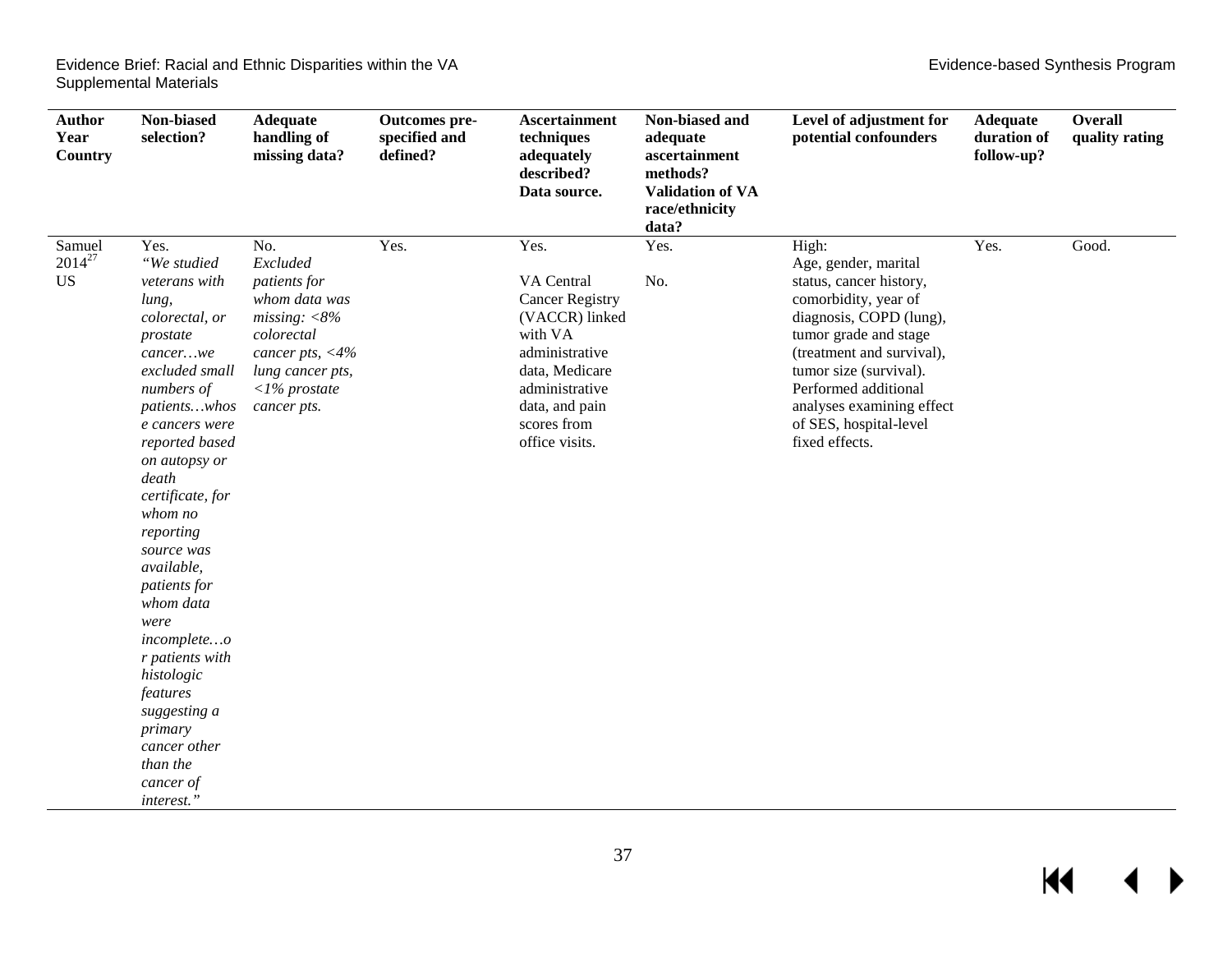| <b>Author</b><br>Year<br><b>Country</b> | Non-biased<br>selection?                                                                                                        | <b>Adequate</b><br>handling of<br>missing data?                                                                                               | Outcomes pre-<br>specified and<br>defined? | <b>Ascertainment</b><br>techniques<br>adequately<br>described?<br>Data source.                          | Non-biased and<br>adequate<br>ascertainment<br>methods?<br><b>Validation of VA</b><br>race/ethnicity<br>data? | Level of adjustment for<br>potential confounders                                                                                                                                                                                                                             | <b>Adequate</b><br>duration of<br>follow-up? | Overall<br>quality rating |
|-----------------------------------------|---------------------------------------------------------------------------------------------------------------------------------|-----------------------------------------------------------------------------------------------------------------------------------------------|--------------------------------------------|---------------------------------------------------------------------------------------------------------|---------------------------------------------------------------------------------------------------------------|------------------------------------------------------------------------------------------------------------------------------------------------------------------------------------------------------------------------------------------------------------------------------|----------------------------------------------|---------------------------|
| Sarrazin<br>$2009^{28}$                 | Yes.<br>Admissions to<br>VA hospitals<br>between<br>October 2002<br>and September<br>$2006$ for<br><b>COPD</b><br>exacerbation. | Yes.<br>7% excluded for<br>missing data.                                                                                                      | Yes.                                       | Yes.<br><b>VA</b> Patient<br><b>Treatment File</b><br>(PTF) and<br><b>Outpatient Care</b><br>File (OCF) | Yes.<br>No.                                                                                                   | High: Admission source,<br>principle diagnosis, year<br>of admission, prior<br>hospital and COPD-<br>related admissions,<br>comorbidities), ICU<br>admission and mechanical<br>ventilation or noninvasive<br>ventilation use, within-<br>hospital clustering of<br>patients. | Yes.                                         | Good.                     |
| Shaw<br>$2014^{29}$                     | Yes.<br>All VA-<br>reimbursed<br>deliveries in<br>fiscal years<br>200-2012                                                      | Yes. 11%<br>without race data<br>were included<br>with race<br>categorized as<br>missing;<br>sensitivity<br>analyses ruled<br>out confounding | Yes.                                       | Yes.<br><b>National VHA</b><br>clinical and<br>administrative<br>databases.                             | Yes.<br>No.                                                                                                   | Medium:<br>Maternal age, PTSD,<br>twins or higher-order<br>gestation, deployed.                                                                                                                                                                                              | Yes.                                         | Fair.                     |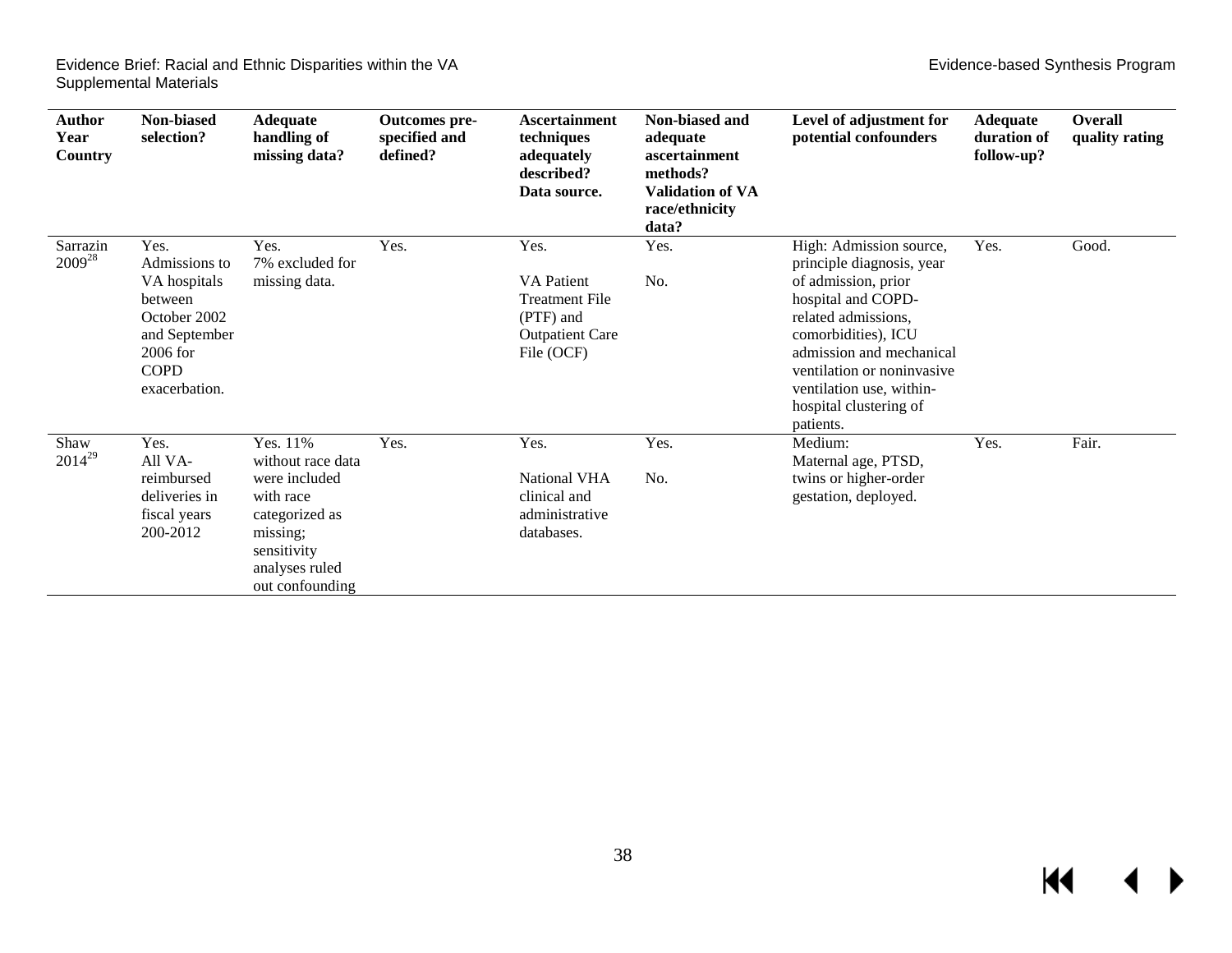| <b>Author</b><br>Year<br><b>Country</b> | Non-biased<br>selection?                                                                                                                           | Adequate<br>handling of<br>missing data?        | Outcomes pre-<br>specified and<br>defined? | <b>Ascertainment</b><br>techniques<br>adequately<br>described?<br>Data source.                                                                                   | Non-biased and<br>adequate<br>ascertainment<br>methods?<br><b>Validation of VA</b><br>race/ethnicity<br>data?                                                                                                                                                     | Level of adjustment for<br>potential confounders                                                                                                                              | <b>Adequate</b><br>duration of<br>follow-up? | <b>Overall</b><br>quality rating |
|-----------------------------------------|----------------------------------------------------------------------------------------------------------------------------------------------------|-------------------------------------------------|--------------------------------------------|------------------------------------------------------------------------------------------------------------------------------------------------------------------|-------------------------------------------------------------------------------------------------------------------------------------------------------------------------------------------------------------------------------------------------------------------|-------------------------------------------------------------------------------------------------------------------------------------------------------------------------------|----------------------------------------------|----------------------------------|
| Shimada<br>200830                       | Yes:<br>Veterans<br>receiving<br>inpatient acute<br>care at one of<br><b>128 VHA</b><br>acute care<br>hospitals<br>between<br>FY2001 and<br>FY2005 | Yes:<br>3.6% excluded<br>due to missing<br>race | Yes.                                       | Yes:<br>VA patient<br>treatment files<br>(PTF) and<br><b>Outpatient Care</b><br>Files                                                                            | Yes:<br>Race information<br>was prioritized by:<br>(1) self-reported<br>race from inpatient<br>record, (2) observed<br>race from inpatient<br>record, $(3)$ self-<br>reported race from<br>outpatient visits(4)<br>observed race from<br>outpatient visits<br>No. | High:<br>Age, sex, and 27<br>comorbidities, site.                                                                                                                             | Yes.                                         | Good.                            |
| Tseng<br>$2011^{31}$                    | Yes.<br>Patients with<br>diabetes using<br>the VA<br><b>Diabetes</b><br>Epidemiology<br>Cohorts data                                               | Yes.                                            | Yes.                                       | Yes.<br><b>VA Diabetes</b><br>Epidemiology<br>Cohorts data                                                                                                       | Yes.<br>No.                                                                                                                                                                                                                                                       | High:<br>Age, sex, marital status,<br>census region,<br>rural/urban, disability,<br>microvascular,<br>macrovascular, and<br>metabolic complications,<br>diabetes medications. | Yes.                                         | Good.                            |
| Volpp $2007^{32}$                       | Yes:<br>Veterans with<br>principle<br>diagnosis of<br>interest<br>between<br>FY1996-<br>FY2002                                                     | Yes:<br>3.5% excluded<br>due to missing<br>race | Yes.                                       | Yes:<br><b>VA</b> Patient<br><b>Treatment File</b><br>(PTF), VA<br>Beneficiary<br>Identification<br>Record Locator<br>System, and the<br>National Death<br>Index | Yes:<br>Race data obtained<br>via PTF<br>No.                                                                                                                                                                                                                      | High:<br>Age, discharge year,<br>comorbidities, SES,<br>hospital site, national<br>death index deaths added,<br>hospital site.                                                | Yes.                                         | Good.                            |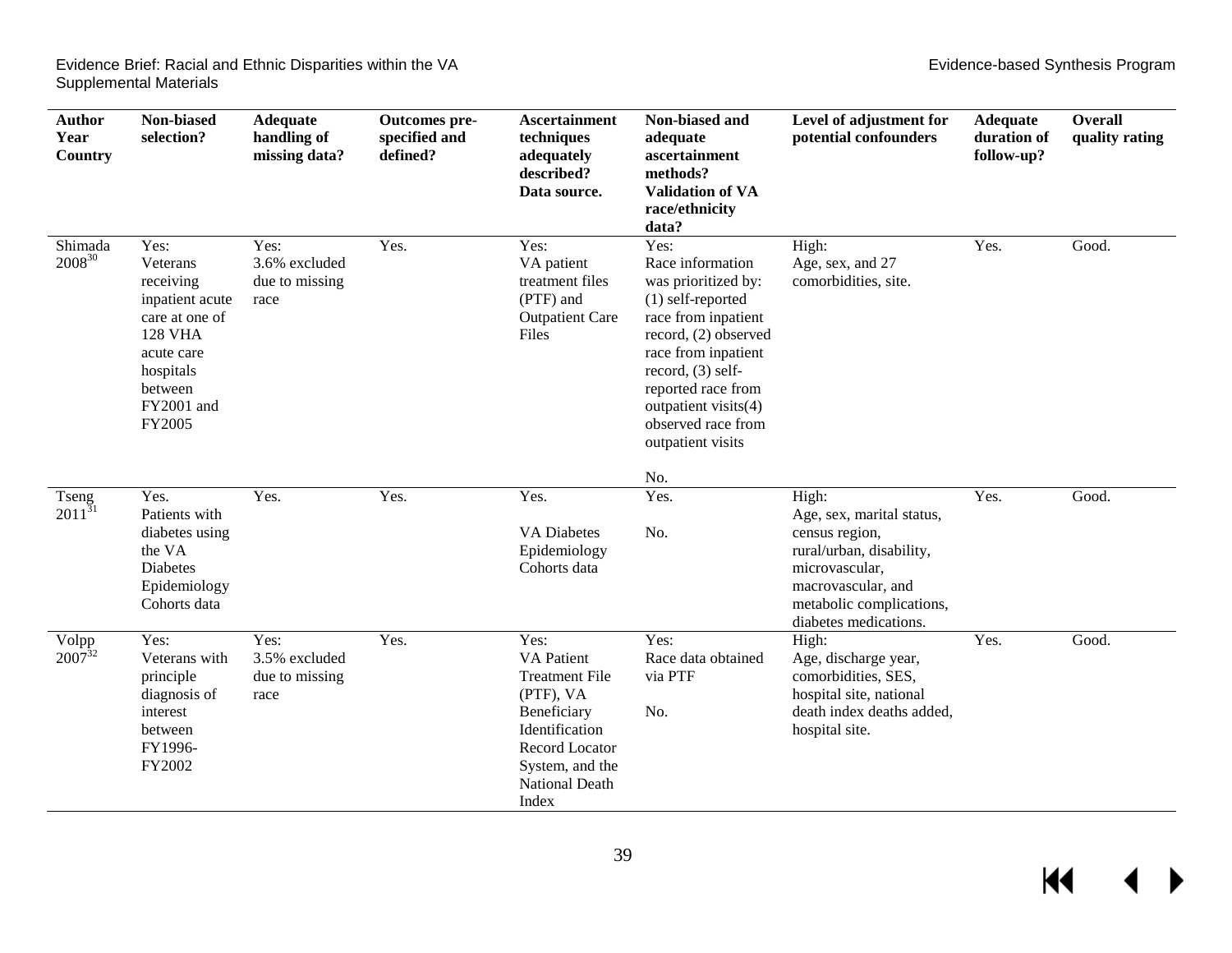| Author<br>Year<br><b>Country</b>   | Non-biased<br>selection?                                                                                                                                                                                      | <b>Adequate</b><br>handling of<br>missing data?                                                                                                        | Outcomes pre-<br>specified and<br>defined? | <b>Ascertainment</b><br>techniques<br>adequately<br>described?<br>Data source.             | Non-biased and<br>adequate<br>ascertainment<br>methods?<br><b>Validation of VA</b><br>race/ethnicity<br>data? | Level of adjustment for<br>potential confounders                                                                      | <b>Adequate</b><br>duration of<br>follow-up? | Overall<br>quality rating |
|------------------------------------|---------------------------------------------------------------------------------------------------------------------------------------------------------------------------------------------------------------|--------------------------------------------------------------------------------------------------------------------------------------------------------|--------------------------------------------|--------------------------------------------------------------------------------------------|---------------------------------------------------------------------------------------------------------------|-----------------------------------------------------------------------------------------------------------------------|----------------------------------------------|---------------------------|
| Zullig<br>$2013^{33}$<br><b>US</b> | Yes.<br><i>"Patients"</i><br>identified<br>through the VA<br>Central<br>Cancer<br>Registryif<br>they had been<br>diagnosed with<br>lung cancer<br>between<br>October 1.<br>2006 and<br>December 31,<br>2007." | Unclear;<br>excluded 3577<br>$(46\%)$ "missing"<br>stage, stage 1 or<br>stage 2"; did not<br>differentiate how<br>many missing<br>stage<br>information | Yes.                                       | Yes.<br>VA Central<br><b>Cancer Registry</b><br>(VACCR),<br>electronic<br>medical records. | Yes.<br>No.                                                                                                   | Medium:<br>Age at diagnosis, marital<br>status, geographic region,<br>stage at diagnosis, poor<br>performance status. | Yes.                                         | Fair.                     |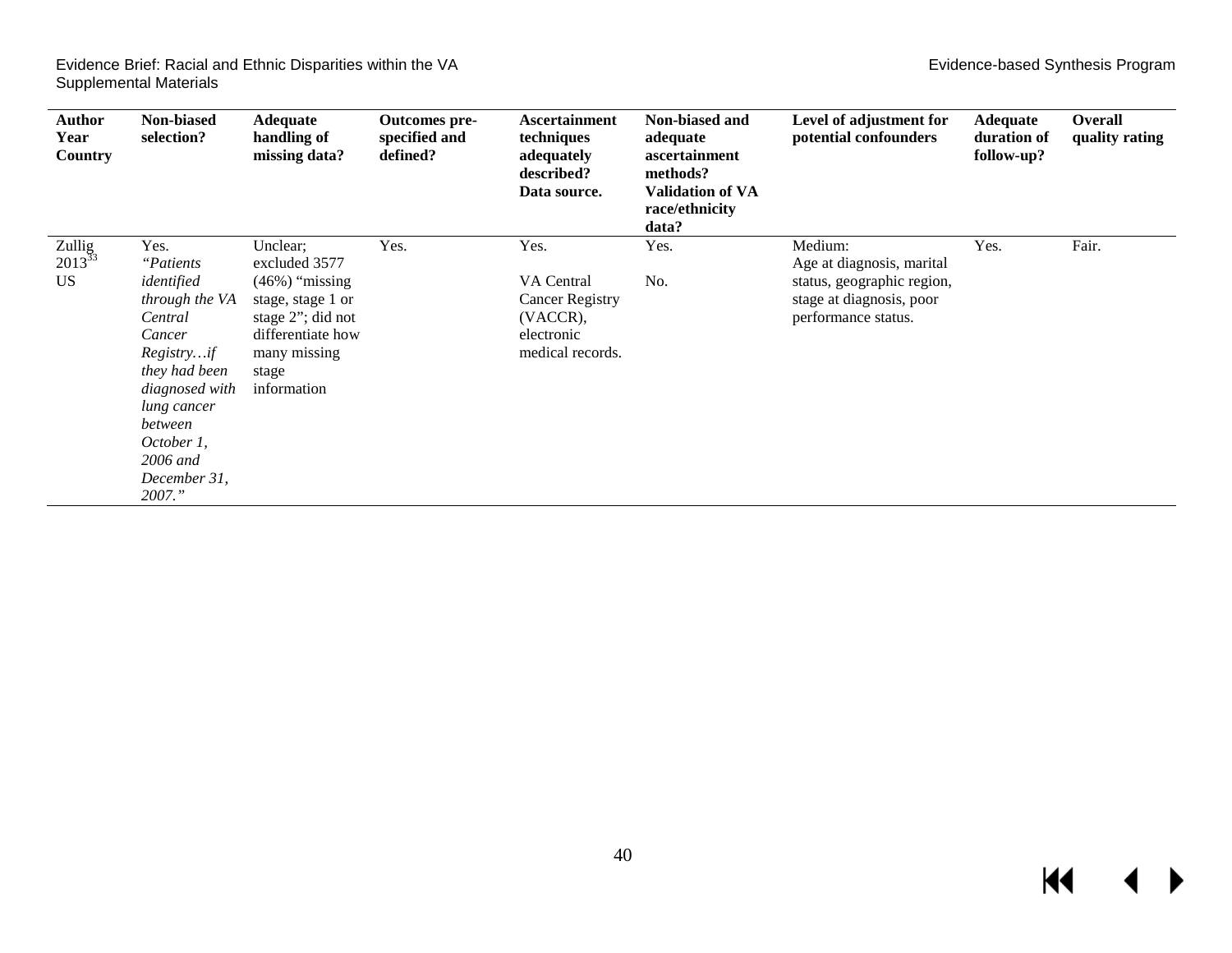#### **QUALITY ASSESSMENT: INCLUDED INTERVENTION STUDIES ADDRESSING KQ2**

|                        |                 |                 |                                                                                           |                                                                                                                   | Study reports free of |                      |                      |
|------------------------|-----------------|-----------------|-------------------------------------------------------------------------------------------|-------------------------------------------------------------------------------------------------------------------|-----------------------|----------------------|----------------------|
|                        | <b>Adequate</b> | <b>Adequate</b> | Blinding of participants,                                                                 |                                                                                                                   | suggestion of         | <b>Study free of</b> |                      |
| <b>Author</b>          | sequence        | allocation      | personnel and outcome                                                                     | Incomplete outcome data                                                                                           | outcome reporting     | other sources of     |                      |
| Year                   | generation?     | concealment?    | assessors?                                                                                | adequately addressed?                                                                                             | bias?                 | bias?                | <b>Risk of bias?</b> |
| Long<br>$2012^{46}$    | Yes.            | Yes.            | The Research Assistant<br>was un-blinded.<br>Participants were<br>necessarily un-blinded. | Yes.<br>"We used multiple<br>imputation to generate<br>values for each subject<br>with missing follow-up<br>data" | Yes.                  | Yes.                 | Low.                 |
| Ibrahim<br>$2013^{47}$ | Yes.            | Yes.            | Participants and personnel<br>unblended after<br>randomization.                           | Yes.<br>2 participants lost to<br>follow-up $(1 \text{ in MI group},$<br>l in $DA+MI$ group)                      | Yes.                  | Yes.                 | Low.                 |

#### <span id="page-42-0"></span>**STRENGTH OF EVIDENCE: MORBIDITY/MORTALITY STUDIES ADDRESSING KQ1**

<span id="page-42-1"></span>

| <b>SOE</b> Grade                                   | <b>Study Design: No.</b><br>Studies (N)                                                   | <b>Study</b><br>Limitations | Direct-<br>ness | Consistency | <b>Precision</b> | <b>Reporting</b><br><b>Bias</b> | Other<br><b>Issues</b> | <b>Finding</b>                                                                                                                                                                 |
|----------------------------------------------------|-------------------------------------------------------------------------------------------|-----------------------------|-----------------|-------------|------------------|---------------------------------|------------------------|--------------------------------------------------------------------------------------------------------------------------------------------------------------------------------|
| <b>Black</b>                                       |                                                                                           |                             |                 |             |                  |                                 |                        |                                                                                                                                                                                |
| <b>DM: All-cause</b><br>mortality: Low             | Historical cohort: 1<br>(3,148)<br>$(Kokkinos, 2009)^{19}$                                | Medium                      | Direct          | Unknown     | Precise          | Undetected                      | None                   | The risk of all-cause mortality is higher in<br>black compared to white Veterans aHR: 1.23<br>$(1.02 - 1.47)$                                                                  |
| <b>HIV: ESRD:</b><br>Moderate                      | Historical cohort: 1<br>(2,015,891)<br>(Choi, $2007$ ) <sup>6</sup>                       | Low                         | Direct          | Unknown     | Precise          | Undetected                      | None                   | Among HIV-infected individuals with<br>diabetes, the risk for ESRD was greater<br>among black compared to white veterans<br>aHR: 2.33 (1.02-5.35)                              |
| Type 1 and 2 DM:<br><b>Decline in ILEA:</b><br>Low | Serial cross-<br>sectional study: 1<br>$(405,580)$ to<br>739,377)<br>$(Tseng, 2011)^{31}$ | Low                         | Direct          | Unknown     | Imprecise        | Undetected                      | None                   | Rate of decline in initial lower extremity<br>amputation (ILEA) is not different between<br>black and white Veterans ( $p=.37$ ) and<br>Hispanic and white Veterans $(p=91)$ . |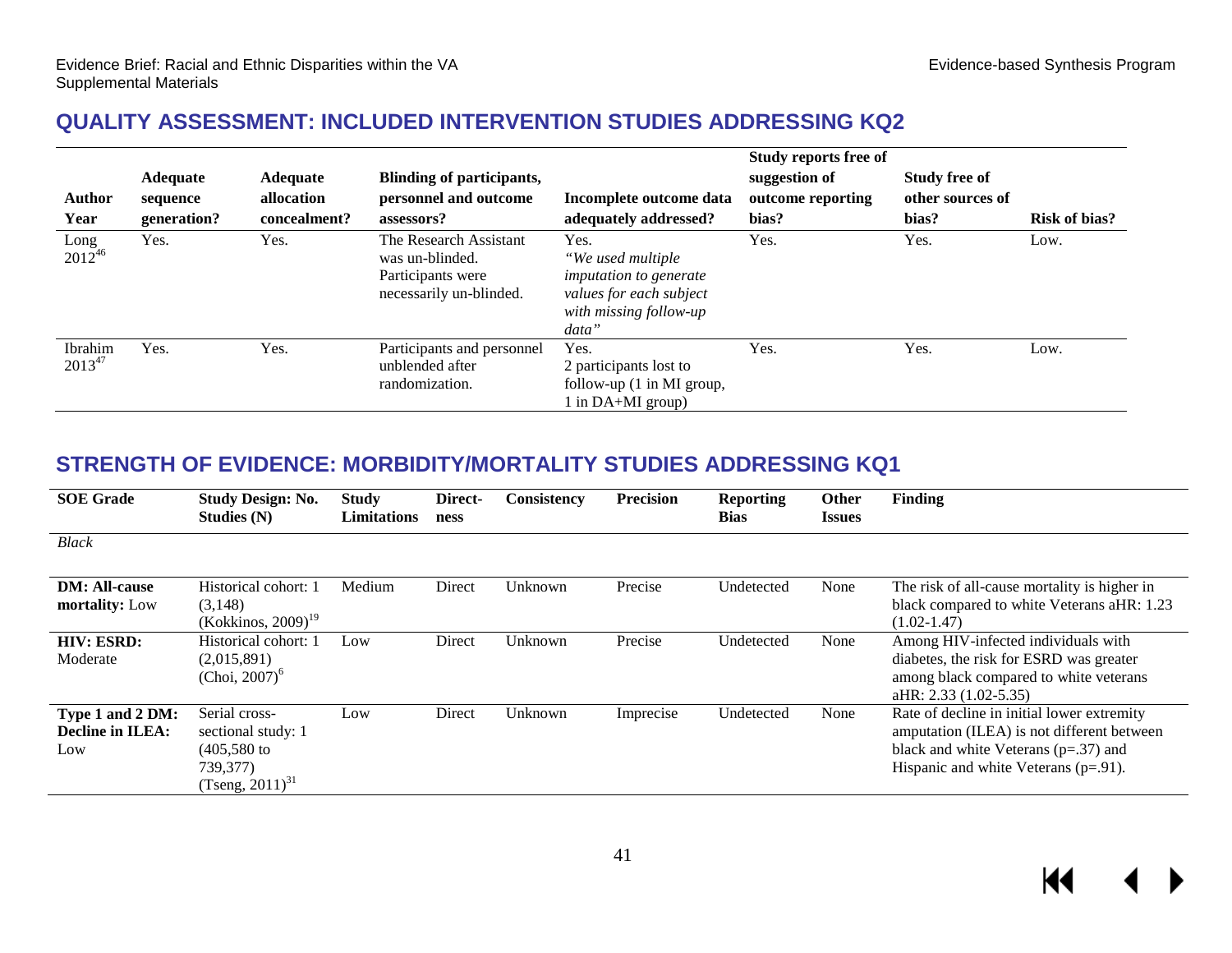| <b>SOE</b> Grade                                                                                                                                               | <b>Study Design: No.</b><br><b>Studies (N)</b>                         | <b>Study</b><br><b>Limitations</b> | Direct-<br>ness | <b>Consistency</b> | <b>Precision</b> | <b>Reporting</b><br><b>Bias</b> | Other<br><b>Issues</b> | <b>Finding</b>                                                                                                                                                                                                                                                                                                                                                                                                                                                                                   |
|----------------------------------------------------------------------------------------------------------------------------------------------------------------|------------------------------------------------------------------------|------------------------------------|-----------------|--------------------|------------------|---------------------------------|------------------------|--------------------------------------------------------------------------------------------------------------------------------------------------------------------------------------------------------------------------------------------------------------------------------------------------------------------------------------------------------------------------------------------------------------------------------------------------------------------------------------------------|
| Inpatient/acute<br>care: Mortality<br>within 30 days of<br>hospitalization for<br>hip fracture, AMI,<br>stroke, CHF, GI<br>bleed, or<br>pneumonia:<br>Moderate | Historical cohort: 1<br>(283,912)<br>$(Volpp, 2007)^{32}$              | Low                                | Direct          | Unknown            | Precise          | Undetected                      | None                   | No disparity.<br>Pneumonia:<br>Under 65: 1.09 (0.98-1.21); 65 and older:<br>$0.90(0.85-0.95)$<br>CHF:<br>Under 65: 0.71 (0.62-0.82); 65 and older:<br>$0.70(0.65-0.76)$<br>GI bleed:<br>Under 65: 0.93 (0.78-1.10); 65 and older:<br>$0.88(0.79-0.99)$<br>Hip fracture:<br>Under 65: 0.66 (0.28-1.55); 65 and older:<br>$0.73(0.58-0.90)$<br>Stroke:<br>Under 65: 1.12 (0.95-1.32); 65 and older:<br>$0.81(0.74-0.89)$<br>AMI:<br>Under 65: 1.19 (0.99-1.43); 65 and older:<br>$0.75(0.67-0.84)$ |
| Inpatient/acute<br>care: Death in<br>low-mortality<br>diagnosis-related<br>groups: Moderate                                                                    | Historical cohort: 1<br>(294, 381)<br>(Shimada, $2008$ ) <sup>30</sup> | Low                                | Direct          | Unknown            | Precise          | Undetected                      | None                   | No disparity.<br>No association between black race and death<br>in low-mortality diagnosis-related groups<br>$aOR=1.18$ (p>.05)                                                                                                                                                                                                                                                                                                                                                                  |
| <b>Stroke: Mortality</b><br>between 30 days<br>and 2 years after<br>hospitalization:<br>Low                                                                    | Historical cohort: 1<br>(155, 529)<br>$(Polsky, 2008)^{26}$            | Medium                             | Direct          | Unknown            | Precise          | Undetected                      | None                   | Disparity present.<br>Difference in mortality rate between black<br>and white Veterans 2 years after<br>hospitalization for stroke: $2.5$ (p<.05)                                                                                                                                                                                                                                                                                                                                                |
| Inpatient/acute<br>care: Hospital<br>mortality: Low                                                                                                            | Historical cohort: 1<br>(14, 122)<br>(Meyers, $2008)^{23}$             | Low                                | Direct          | Unknown            | Imprecise        | Undetected                      | None                   | No disparity.<br>No association between black race and<br>hospital death aOR= $0.95(0.92-1.26)$                                                                                                                                                                                                                                                                                                                                                                                                  |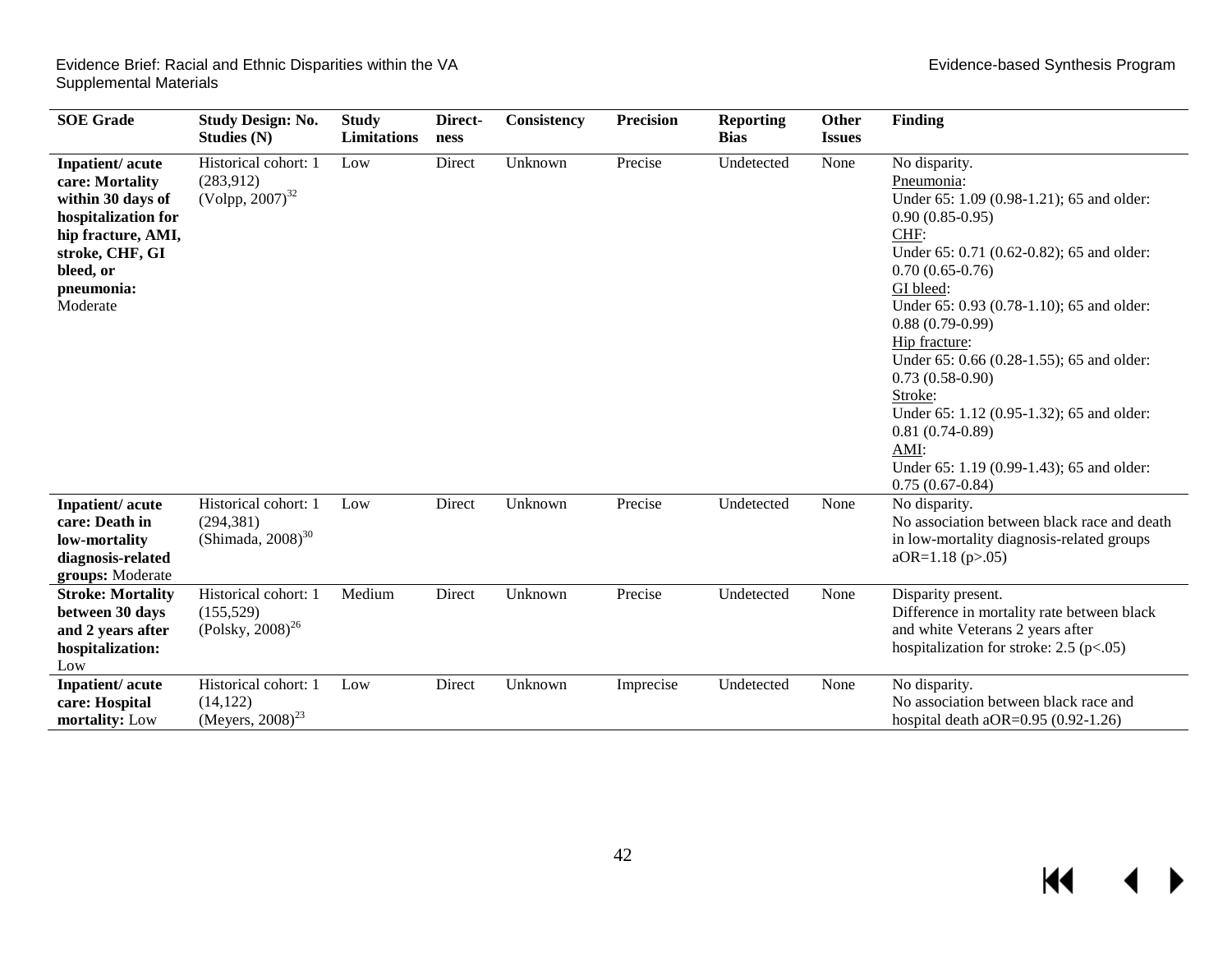▶

| <b>SOE</b> Grade                                                                                                                  | <b>Study Design: No.</b><br><b>Studies (N)</b>                                        | <b>Study</b><br>Limitations | Direct-<br>ness | Consistency  | <b>Precision</b> | <b>Reporting</b><br><b>Bias</b> | Other<br><b>Issues</b> | <b>Finding</b>                                                                                                                                                                                                                                                                                                                       |
|-----------------------------------------------------------------------------------------------------------------------------------|---------------------------------------------------------------------------------------|-----------------------------|-----------------|--------------|------------------|---------------------------------|------------------------|--------------------------------------------------------------------------------------------------------------------------------------------------------------------------------------------------------------------------------------------------------------------------------------------------------------------------------------|
| Inpatient/acute<br>care: Mortality<br>within 30 days of<br>admission to<br>medical ward for<br>pneumonia:<br>Moderate             | Historical cohort: 1<br>(35,706)<br>(Frei, $2010$ ) <sup>11</sup>                     | Low                         | Direct          | Unknown      | Precise          | Undetected                      | None                   | No disparity.<br>No association between black race and<br>mortality within 30 days of admission to<br>medical ward for pneumonia<br>aOR=0.98 (0.87-1.10)                                                                                                                                                                             |
| Inpatient/acute<br>care: Mortality<br>within 30 days of<br>admission to ICU<br>for pneumonia:<br>Moderate                         | Historical cohort: 1<br>(5,172)<br>(Frei, $2010$ ) <sup>11</sup>                      | Low                         | Direct          | Unknown      | Precise          | Undetected                      | None                   | No disparity.<br>Black race is associated with lower mortality<br>within 30 days of admission to ICU for<br>pneumonia.<br>$aOR = 0.82$ (0.68-0.99)                                                                                                                                                                                   |
| Inpatient/acute<br>care: In-hospital<br>or 30-day<br>mortality after<br>admission for<br><b>COPD</b><br>exacerbation:<br>Moderate | Historical cohort: 1<br>(50, 979)<br>(Sarrazin, 2009) <sup>28</sup>                   | Low                         | Direct          | Unknown      | Precise          | Undetected                      | None                   | No disparity.<br>Black race is associated with lower in-<br>hospital or 30-day mortality after admission<br>for COPD exacerbation; 7.1% vs 9.2%<br>$(p<.001)$ ; aOR=0.69 (0.62-0.77)                                                                                                                                                 |
| <b>CKD: End-stage</b><br>renal disease:<br>Moderate                                                                               | <b>VA NPCD</b><br>historical cohort: 1<br>(2,015,891)<br>(Choi, $2009$ ) <sup>5</sup> | Low                         | Direct          | Unknown      | Precise          | Undetected                      | None                   | Worse incidence of end-stage renal disease<br>among black Veterans: aHR (95% CI):<br>$a=2.14(1.72-2.65), 2=2.30(2.02-2.61),$<br>$3A=3.08$ (2.74-3.46), $3B=2.47$ (2.26-2.70),<br>$4=1.86(1.75-1.98)$ and $5=1.23(1.12-1.34)$ .                                                                                                       |
| <b>CKD: Morality</b><br>among Veterans<br>with Stage 3A or<br><b>3B</b> : Insufficient                                            | Historical cohort: 1<br>(992, 290)<br>(Choi, 2009,<br>Kovesdy, $2013)^{5,20}$         | Low                         | Direct          | Inconsistent | Imprecise        | Undetected                      | None                   | Unknown disparity.<br>Among Veterans with CKD Stage 3A or 3B,<br>black race is associated with <i>increased</i><br>mortality risk in one study (aHR: 1.32 (1.27-<br>1.36) and 1.21 ( $p<0.05$ ), respectively) and<br>decreased 5-year mortality (aHR: 0.88 (0.81-<br>0.97) and 0.81 (0.71-0.92), respectively) in<br>another study. |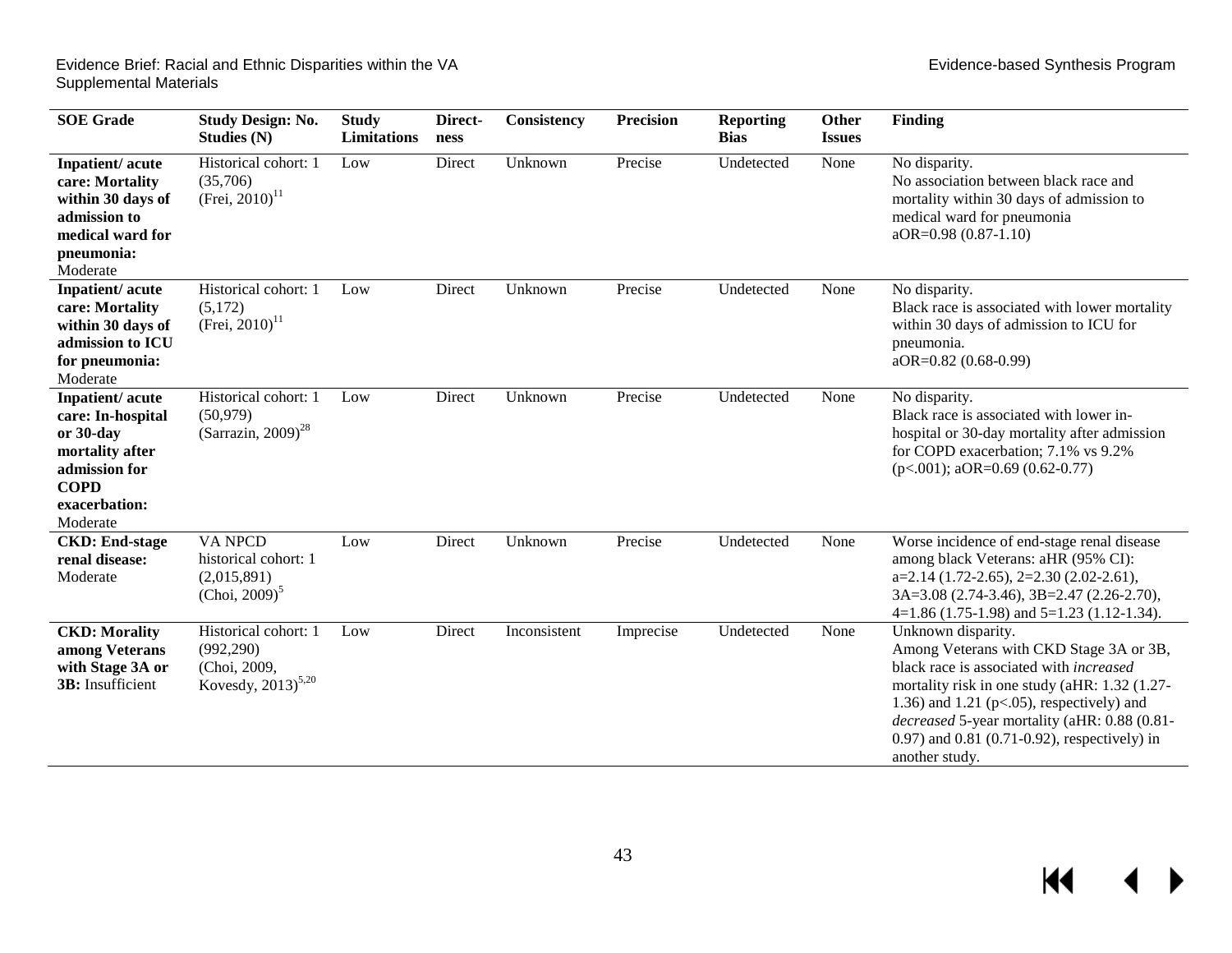▶

| <b>SOE</b> Grade                                                                                                                 | <b>Study Design: No.</b><br><b>Studies (N)</b>                                | <b>Study</b><br><b>Limitations</b> | Direct-<br>ness | Consistency | <b>Precision</b> | <b>Reporting</b><br><b>Bias</b> | Other<br><b>Issues</b> | <b>Finding</b>                                                                                                                                                                                                          |
|----------------------------------------------------------------------------------------------------------------------------------|-------------------------------------------------------------------------------|------------------------------------|-----------------|-------------|------------------|---------------------------------|------------------------|-------------------------------------------------------------------------------------------------------------------------------------------------------------------------------------------------------------------------|
| <b>CKD: Mortality</b><br>among Veterans<br>with Stage 4 or 5:<br>High                                                            | Historical cohorts:<br>2 (992,290)<br>(Choi, 2009,<br>Kovesdy, $2013)^{5,20}$ | Low                                | Direct          | Consistent  | Precise          | Undetected                      | None                   | No disparity.<br>Among Veterans with CKD Stage 4 or 5,<br>black race is not associated with mortality<br>risk aHR range: 1.01 (0.81-1.27) to 1.07<br>$(p>0.05)$ and 0.83 (0.48-1.44) to 0.97 (p>0.05),<br>respectively. |
| <b>Infectious disease:</b><br><b>HCV:</b> Moderate<br><b>Infectious disease:</b><br><b>HCC</b> : Moderate                        | Historical cohort: 1<br>(149, 407)<br>$(El-Serag, 2014)^9$                    | Low                                | Direct          | Unknown     | Precise          | Undetected                      | None                   | Incident cirrhosis<br>black vs white: $aHR=0.58(0.55-0.60)$<br>Hispanic vs white: $aHR=1.28(1.21-1.37)$<br>Incident HCC<br>black vs white: $aHR=0.77$ (0.71-0.83)<br>Hispanic vs white: $aHR=1.61$ (1.44-1.80)          |
| <b>HIV-infected</b><br>individuals:<br><b>ESRD:</b> Moderate<br><b>HIV-infected</b><br>individuals with<br>DM: ESRD:<br>Moderate | Historical cohort: 1<br>(2,015,891)<br>$(Choi, 2007)^6$                       | Low                                | Direct          | Unknown     | Precise          | Undetected                      | None                   | ESRD among HIV-infected individuals<br>black vs white: $aHR: 5.97 (3.12-11)$<br>ESRD among HIV-infected individuals with<br>diabetes<br>black vs white: aHR: 2.33 (1.02-5.35)                                           |
| Colon cancer: 3-<br>year survival:<br>Moderate                                                                                   | 1 National registry<br>study $(N=4, 642)$<br>(Samuel, $2014$ ) <sup>27</sup>  | Low                                | Direct          | Unknown     | Precise          | Undetected                      | None                   | 3-year survival: 53% (black) vs 61% (white),<br>aOR (black vs white): 0.78 (95% CI: 0.64-<br>0.96                                                                                                                       |
| <b>NSCLC</b> any stage:<br>5-year survival:<br>Low                                                                               | 1 National registry<br>study (N=81,823)<br>(Ganti, 2014) <sup>13</sup>        | Medium                             | Direct          | Unknown     | Precise          | Undetected                      | None                   | 5-year mortality aHR (black vs white): 0.94<br>$(95\% \text{ CI: } 0.92 - 0.96)$                                                                                                                                        |
| Any stage NSCLC<br>or SCLC 1-year<br>survival: Moderate                                                                          | 1 National registry<br>study $(N=4642)$<br>(Samuel, $2014$ ) <sup>27</sup>    | Low                                | Direct          | Unknown     | Precise          | Undetected                      | None                   | 1-year survival NSCLC: 39.5% (black) vs<br>40.6% (white), aOR: 1.05 (95% CI: 0.96-<br>1.15)<br>SCLC: 26.2% (black) vs 26.6% (white), aOR:<br>1.07 (95% CI: 0.82-1.39)                                                   |
| <b>NSCLC</b> late stage:<br>Days from<br>diagnosis to death<br>at 2 years: Low                                                   | 1 National registry<br>study $(N=2,200)$<br>$(Zullig, 2013)^{33}$             | Medium                             | Direct          | Unknown     | Imprecise        | Undetected                      | None                   | Survival in days: 133 vs 117; aHR, 1.31 (95%)<br>BI, 1.14-1.50)                                                                                                                                                         |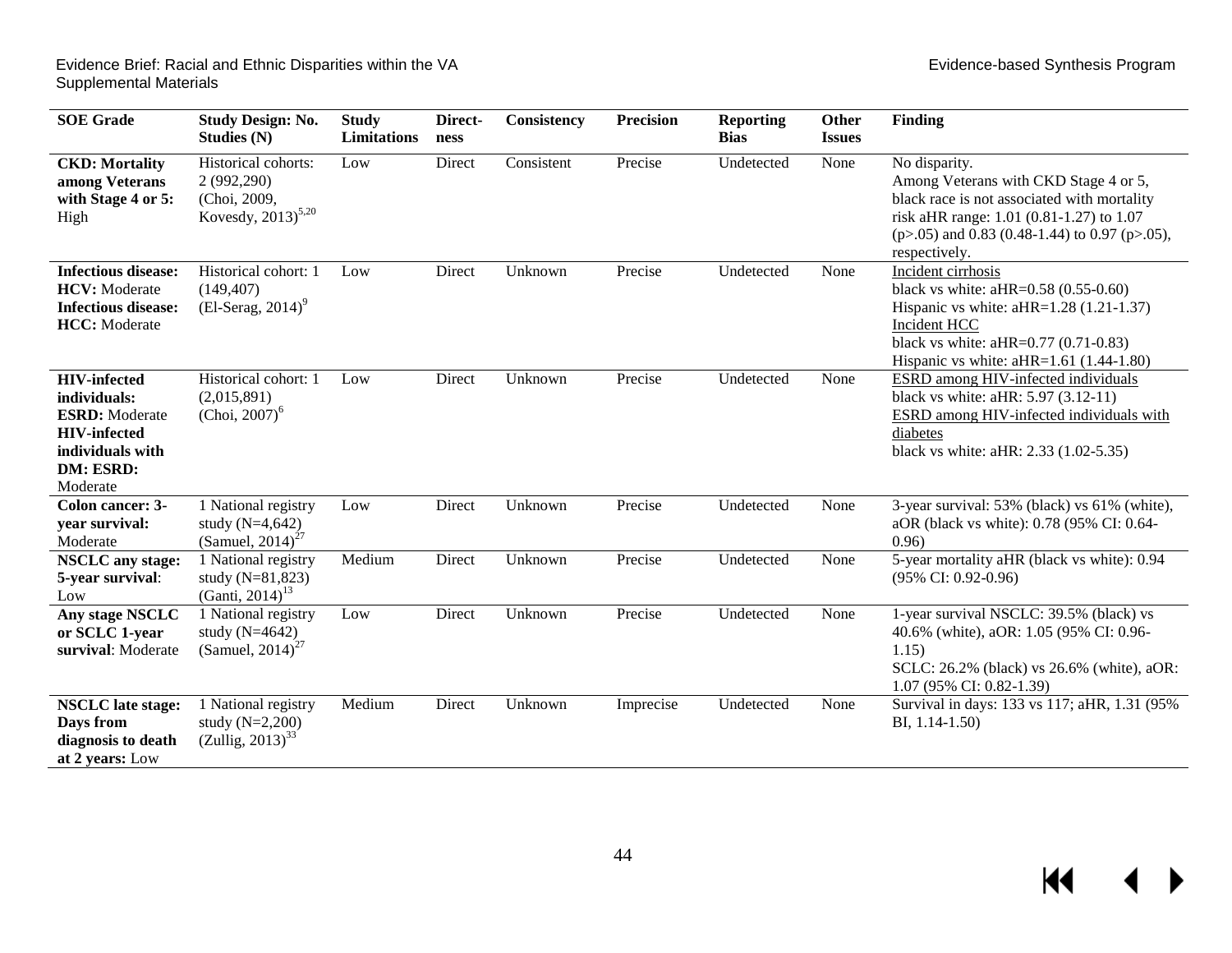$\overline{\mathcal{A}}$ 

 $\blacktriangleright$ 

| <b>SOE</b> Grade                                                                               | <b>Study Design: No.</b><br>Studies (N)                                                                                                    | <b>Study</b><br><b>Limitations</b> | Direct-<br>ness | Consistency | <b>Precision</b> | <b>Reporting</b><br><b>Bias</b> | Other<br><b>Issues</b> | <b>Finding</b>                                                                                                              |
|------------------------------------------------------------------------------------------------|--------------------------------------------------------------------------------------------------------------------------------------------|------------------------------------|-----------------|-------------|------------------|---------------------------------|------------------------|-----------------------------------------------------------------------------------------------------------------------------|
| <b>Prostate cancer:</b><br><b>All-cause</b><br>mortality at 5 to<br>5.7 years:<br>Moderate     | 2 studies: 1 DoD<br>registry $(N=1991)$<br>(Optenberg, 1995,<br>Freeman, $2003)^{24}$ , 1<br>of 9 VA centers <sup>10</sup> ,<br>$N = 1991$ | Medium                             | Direct          | Consistent  | Imprecise        | Undetected                      | None                   | No disparity<br>$HR=1.50(0.94-2.38)$                                                                                        |
| <b>Prostate cancer:</b><br><b>Prostate-cancer</b><br>mortality at 5.7 to<br>16 years: Moderate | 3 multicenter<br>studies: $(N=2892)$<br>(Daskivich, 2015,<br>Freeman, 2003,<br>Graham-Steed,<br>$2013)^{7,10,14}$                          | Medium                             | Direct          | Consistent  | Precise          | Undetected                      | None                   | No disparity<br>HR at 5.7 years=1.36 (0.62-2.96) to 0.90<br>$(0.58-1.40)$ at 11-16 years                                    |
| <b>Rectal cancer: All-</b><br>cause survival at 3<br>years: Low                                | 1 study of VACCR;<br>$(N=1,301)$<br>(Samuel, $2014$ ) <sup>27</sup>                                                                        | Low                                | Direct          | Unknown     | Imprecise        | Undetected                      | None                   | No disparity; 48% vs 57.8%; aOR 0.66 (0.43-<br>1.00)                                                                        |
| Stroke: 1-year all-<br>cause mortality:<br>Moderate                                            | 1 VA PTF study;<br>$N = 55,094$<br>(Kamalesh, $2007$ ) <sup>18</sup>                                                                       | Low                                | Direct          | Unknown     | Precise          | Undetected                      | None                   | No disparity; 1-year mortality higher for<br>whites: 13.1% vs 12.2%; absolute difference<br>$= 0.9\%$ ; HR 1.06 (1.02-1.10) |
| <b>Stroke: Any</b><br>readmission:<br>Insufficient                                             | 1 VA PTF study;<br>$(N=55,094)$<br>(Kamalesh, $2007$ ) <sup>18</sup>                                                                       | High                               | Direct          | Unknown     | Precise          | Undetected                      | None                   | Disparity unknown: Unadjusted readmission:<br>W=2.19% vs AA=2.02%, $P<0.001$                                                |
| <b>Stroke: Post-</b><br>stroke depression<br>at 1 year: Low                                    | 1 fair study of<br>several national VA<br>sources; $(N=5,100)$<br>$(Jia, 2010)^{48}$                                                       | Medium                             | Direct          | Unknown     | Precise          | Undetected                      | None                   | 30.7% vs 42.5%; OR 0.57 (0.49, 0.66)                                                                                        |
| <b>Advanced chronic</b><br>systolic heart<br>failure: 2-year all-<br>cause mortality:<br>Low   | 1 study of VA<br>hospitals<br>participating in<br>BEST trial,<br>$(N=918)$<br>(Jones, 2014) <sup>17</sup>                                  | Low                                | Direct          | Unknown     | Imprecise        | Undetected                      | None                   | 2-year all-cause mortality: HR 1.14 (0.86-<br>1.50)                                                                         |
| VTE: 90-day<br>mortality:<br>Insufficient                                                      | VA NPCD for 2<br>Philadelphia<br>centers; $(N=168)$<br>(Aujesky, $2007$ ) <sup>3</sup>                                                     | High                               | Direct          | Unknown     | Imprecise        | Undetected                      | None                   | B=10% vs W=11%, $P=0.80$                                                                                                    |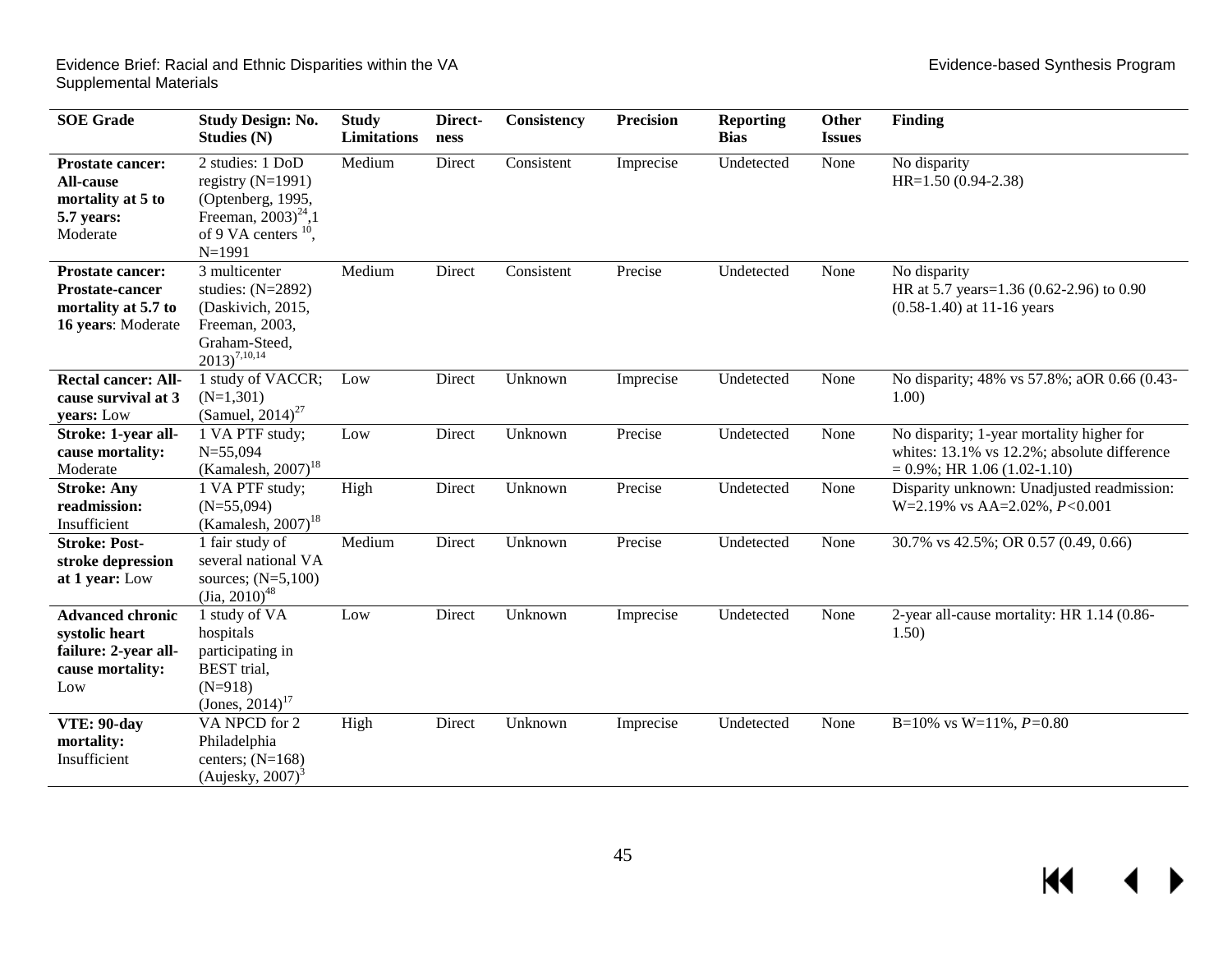$M \qquad 4$ 

 $\blacktriangleright$ 

| <b>SOE</b> Grade                                                                                                         | <b>Study Design: No.</b><br>Studies $(N)$                                                                                                     | <b>Study</b><br>Limitations | Direct-<br>ness | Consistency | <b>Precision</b> | <b>Reporting</b><br><b>Bias</b> | Other<br><b>Issues</b> | <b>Finding</b>                                                                                                                                                             |
|--------------------------------------------------------------------------------------------------------------------------|-----------------------------------------------------------------------------------------------------------------------------------------------|-----------------------------|-----------------|-------------|------------------|---------------------------------|------------------------|----------------------------------------------------------------------------------------------------------------------------------------------------------------------------|
| VTE: 90-day<br>complications:<br>Low                                                                                     | VA NPCD for 2<br>Philadelphia<br>centers; $(N=168)$<br>(Aujesky, $2007$ ) <sup>3</sup>                                                        | Medium                      | Direct          | Unknown     | Imprecise        | Undetected                      | None                   | OR 5.2 (1.3-21.6)                                                                                                                                                          |
| Mental/<br>behavioral health:<br><b>TBI: Mortality at</b><br>2 years: Low                                                | 1 national VA<br>database study;<br>$(N=9,633)$<br>(Egede, $2012)^8$                                                                          | Medium                      | Direct          | Unknown     | Imprecise        | Undetected                      | None                   | No disparity: 2-year mortality: 2.7% vs 2.9%;<br>HR 1.25 (0.90, 1.73)                                                                                                      |
| <b>Coronary artery</b><br>disease:<br><b>Functional status</b><br>at 1 year: Low                                         | 1 prospective study<br>of 5 VA Medical<br>Centers with on-site<br>cardiac<br>catheterization;<br>$(N=1,022)$<br>(Kressin, 2007) <sup>21</sup> | Medium                      | Direct          | Unknown     | Imprecise        | Undetected                      | None                   | No disparity on SF-12 physical and mental<br>components and SAQ physical limitations,<br>treatment satisfaction, angina frequency,<br>angina stability, disease perception |
| Mental/<br>behavioral health:<br><b>Alcohol</b> use<br>disorder: Injury-<br>related/non-<br>injury-related<br>death: Low | NPCD;<br>$(N=2545/N=19381)$<br>(Fudalej, 2010) <sup>12</sup>                                                                                  | Medium                      | Direct          | Unknown     | Precise          | Undetected                      | None                   | No disparity; white vs black: injury-related<br>HR 2.16 (1.93-2.42), non-injury-related HR<br>$1.32(1.28-1.38)$                                                            |
| Mental/<br>behavioral health:<br>PTSD:<br><b>Spontaneous</b><br>preterm birth:<br>Low                                    | 1 study of national<br>clinical and<br>administrative<br>databases;<br>$(N=13,935)$<br>(Shaw, 2014) <sup>29</sup>                             | Medium                      | Direct          | Unknown     | Precise          | Undetected                      | None                   | Blacks had higher risk of preterm birth: aOR<br>$1.49(1.29-1.71)$                                                                                                          |
| <b>Ulcerative colitis:</b><br><b>Colorectal cancer:</b><br>Low                                                           | 1 study of PTF and<br>OPC files;<br>$(N=16,490)$<br>$(Hou, 2012)^{15}$                                                                        | Medium                      | Direct          | Unknown     | Imprecise        | Undetected                      | None                   | 1% vs 0.9%; HR 1.10 (0.65-1.87)                                                                                                                                            |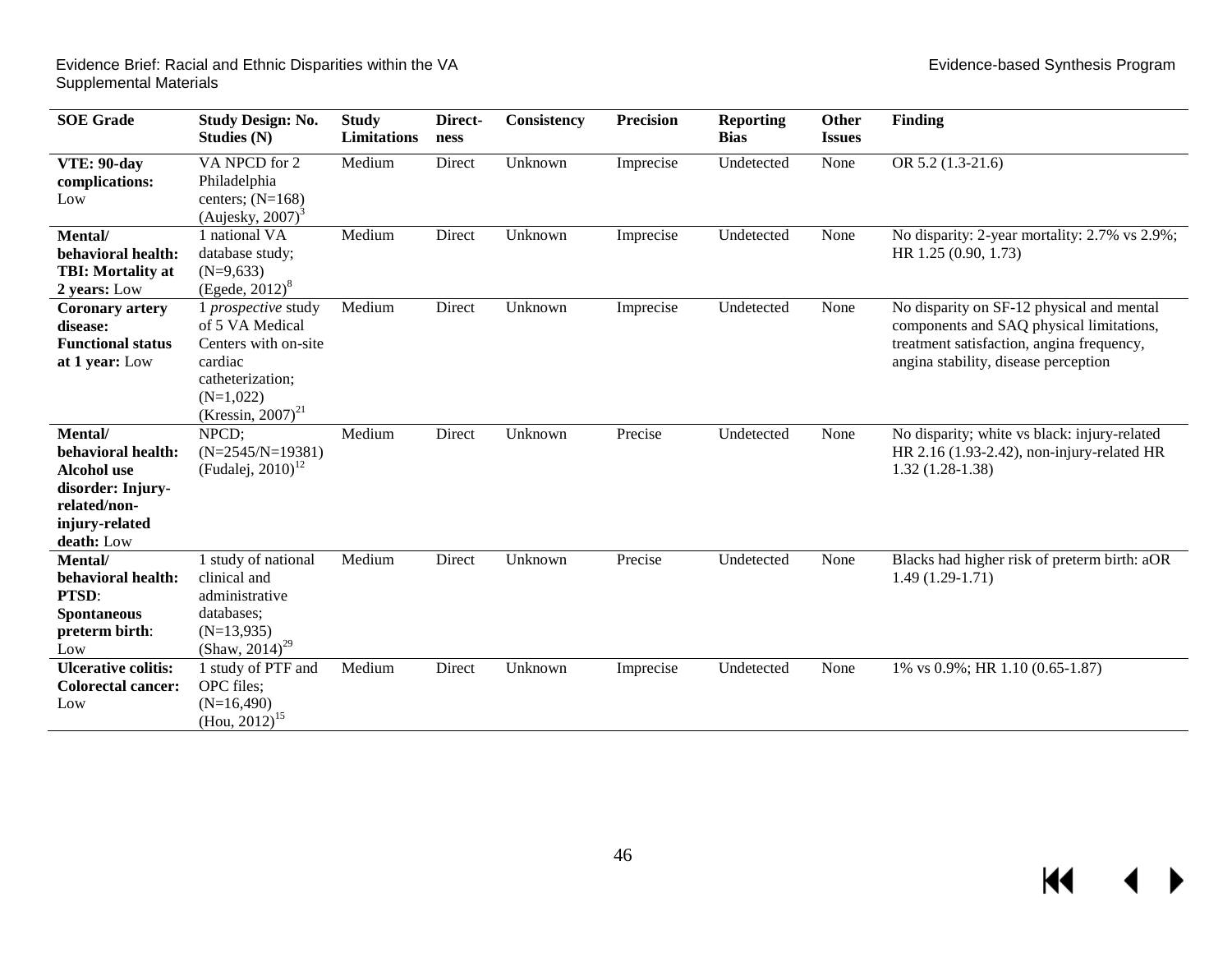$M$ 

*Hispanic/Latino*

| Inpatient/acute<br>care: Death in<br>low-mortality<br>diagnosis-related<br>groups: Low | Historical cohort: 1<br>(244, 397)<br>(Shimada, $2008$ ) <sup>30</sup>                                            | Low    | Direct | Unknown | Imprecise | Undetected | None | No disparity.<br>No association between Hispanic/Latino<br>ethnicity and death in low-mortality<br>diagnosis-related groups a $OR=1.32$ (p>.05) |
|----------------------------------------------------------------------------------------|-------------------------------------------------------------------------------------------------------------------|--------|--------|---------|-----------|------------|------|-------------------------------------------------------------------------------------------------------------------------------------------------|
| <b>Prostate cancer:</b><br>Survival at 6.6<br>years: Low                               | 1 study of 2<br>Southern California<br>VA hospitals<br>$(N=720)$<br>(Daskivich, 2015) <sup>7</sup>                | Medium | Direct | Unknown | Imprecise | Undetected | None | No disparity: HR 0.24 (0.03 to 1.82)                                                                                                            |
| Mental/<br>behavioral health:<br><b>TBI:</b> Mortality at<br>2 years: Low              | 1 national study<br>$(N=8,199)$<br>$(Egede, 2012)^8$                                                              | Medium | Direct | Unknown | Imprecise | Undetected | None | No disparity: 6.7% vs 2.9%; HR 1.61 (1.00,<br>(2.58)                                                                                            |
| <b>Stroke: Post-</b><br>stroke depression<br>at 1 year: Low                            | 1 fair study of<br>several national VA<br>sources; $(N=4,226)$<br>$\left(\text{Jia}, 2010\right)^{48}$            | Medium | Direct | Unknown | Precise   | Undetected | None | No disparity: 41.7% vs 42.5%; OR 0.78<br>(0.56, 1.08)                                                                                           |
| <b>Ulcerative colitis:</b><br><b>Colorectal cancer:</b><br>Low                         | 1 study of PTF and<br>OPC files;<br>$(N=15,573)$<br>$(Hou, 2012)^{15}$                                            | Medium | Direct | Unknown | Imprecise | Undetected | None | 1.1% vs $0.9\%$ ; HR 1.17 $(0.55-2.51)$                                                                                                         |
| Asian                                                                                  |                                                                                                                   |        |        |         |           |            |      |                                                                                                                                                 |
| Lung cancer:<br>Mortality at 4<br>years: Low                                           | 1 study of VA<br>$CCR; (N=67,332)$<br>(Ganti, 2014) <sup>13</sup>                                                 | Medium | Direct | Unknown | Precise   | Undetected | None | No disparity: aHR 0.96 (0.84 to 1.09)                                                                                                           |
| Mental/<br>behavioral health:<br>PTSD:<br><b>Spontaneous</b><br>preterm birth:<br>Low  | 1 study of national<br>clinical and<br>administrative<br>databases;<br>$(N=10,518)$<br>(Shaw, 2014) <sup>29</sup> | Medium | Direct | Unknown | Imprecise | Undetected | None | No disparity: Asian vs white: aOR 1.27<br>$(0.82 - 1.96)$                                                                                       |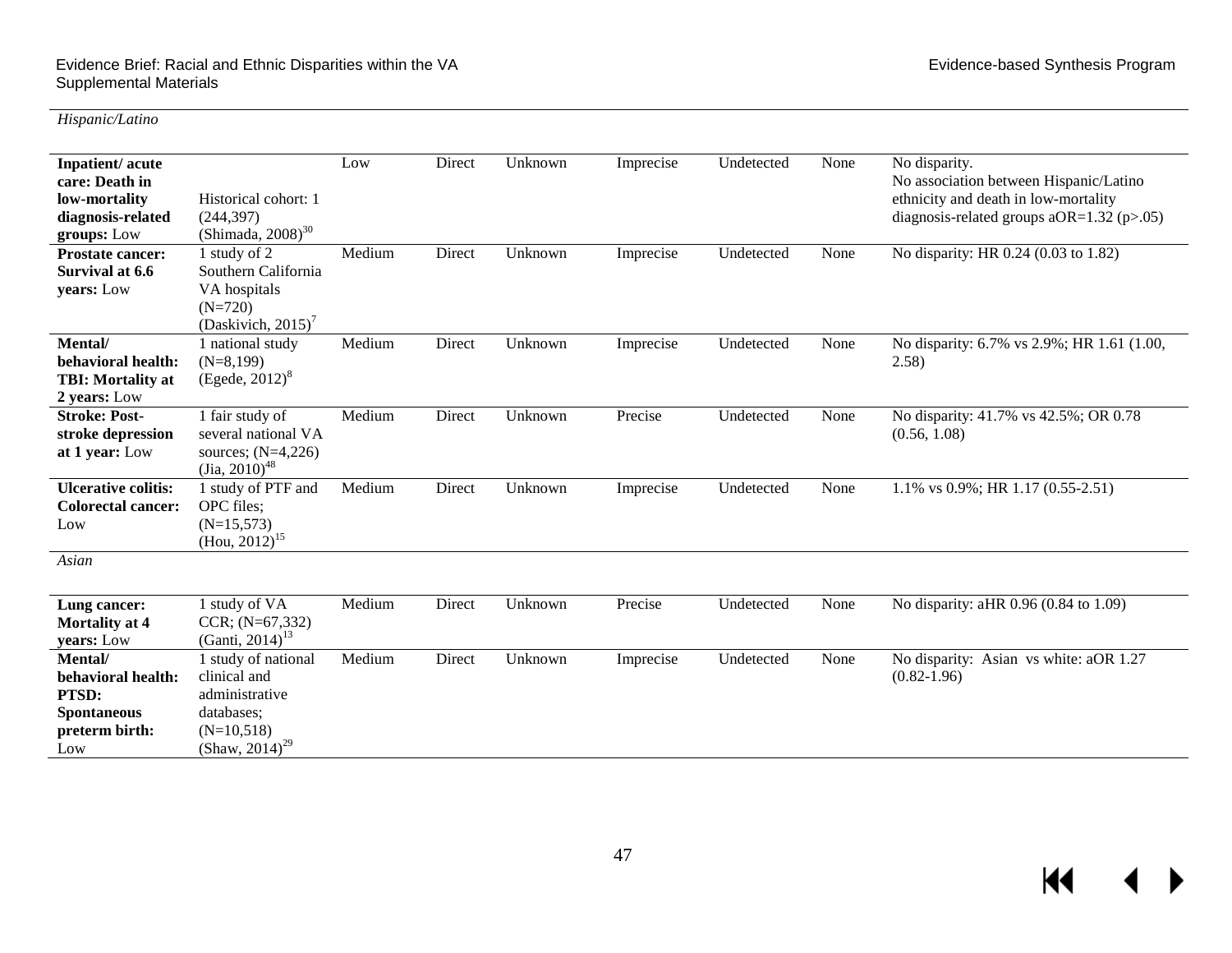#### Evidence Brief: Racial and Ethnic Disparities within the VA Evidence-based Synthesis Program Supplemental Materials

 $\blacktriangleleft$ 

| Native American                                                                                                                                                               |                                                                                                                    |        |        |         |           |            |      |                                                                                                                                                                                                                 |
|-------------------------------------------------------------------------------------------------------------------------------------------------------------------------------|--------------------------------------------------------------------------------------------------------------------|--------|--------|---------|-----------|------------|------|-----------------------------------------------------------------------------------------------------------------------------------------------------------------------------------------------------------------|
| Lung cancer: All-<br>cause mortality at<br>5 years: Moderate<br>AI/AN                                                                                                         | 1 study of VA<br>$CCR; (N=67,323)$<br>(Ganti, 2014) <sup>13</sup>                                                  | Medium | Direct | Unknown | Precise   | Undetected | None | No disparity; aHR 1.05 (0.93 to 1.20)                                                                                                                                                                           |
| Inpatient/acute<br>care: Low-<br>mortality<br>diagnosis-related<br>groups: In-<br>hospital mortality:<br>Low                                                                  | Historical cohort: 1<br>(236, 369)<br>$(Shimada, 2008)^{30}$                                                       | Low    | Direct | Unknown | Imprecise | Undetected | None | No disparity.<br>No association between American Indian race<br>and death in low-mortality diagnosis-related<br>groups aOR= $0.94$ (p $>0.05$ )                                                                 |
| Inpatient/acute<br>care:<br>Postoperative<br>complications:<br>Insufficient<br>Inpatient/acute<br>care:<br><b>Complications</b><br>during<br>hospitalization:<br>Insufficient | Historical cohort: 1<br>(4, 419)<br>$(Alvord, 2009)^T$                                                             | High   | Direct | Unknown | Imprecise | Undetected | None | No difference in overall postoperative<br>complications $(p=.51)$ or complications<br>during hospitalization $(p=.24)$ between<br>AI/AN and whites                                                              |
| Postoperative:<br>Morbidity/mortali<br>ty at 30 days: Low                                                                                                                     | Historical cohort: 1<br>(4, 419)<br>$(Alvord, 2005)^2$                                                             | Low    | Direct | Unknown | Imprecise | Undetected | None | Morbidity: AI/AN race not associated with<br>risk of 30-day postop morbidity aOR=0.9<br>$(0.8-1.1)$<br>Mortality: AI/AN race associated with<br>increased risk of 30-day postop mortality<br>$aOR=1.6(1.0-2.4)$ |
| Mental/<br>behavioral health:<br>PTSD:<br><b>Spontaneous</b><br>preterm birth:<br>Low                                                                                         | 1 study of national<br>clinical and<br>administrative<br>databases;<br>$(N=10, 449)$<br>(Shaw, 2014) <sup>29</sup> | Medium | Direct | Unknown | Imprecise | Undetected | None | AI/AN group had higher risk: aOR 1.99<br>$(1.15-3.45)$                                                                                                                                                          |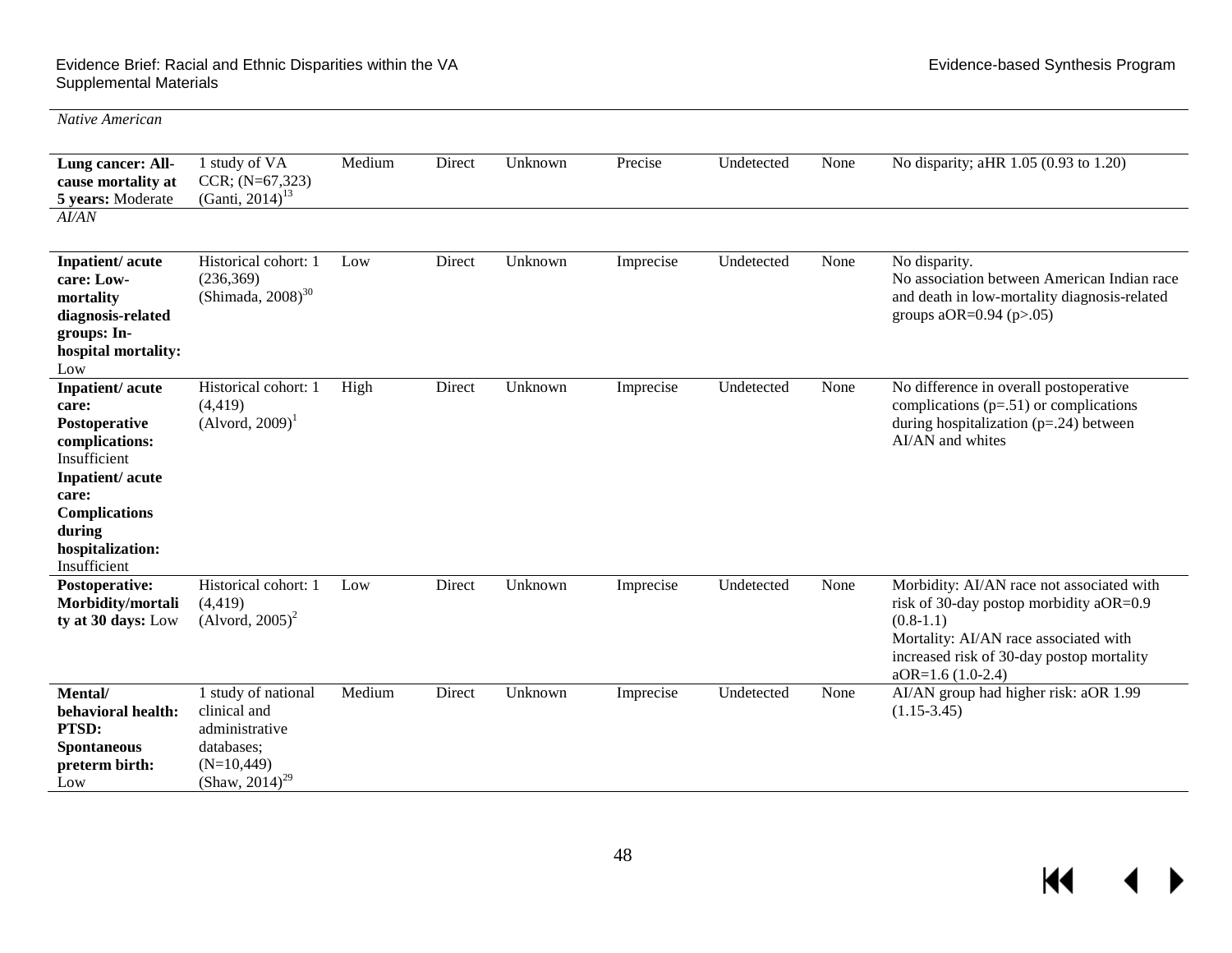| Inpatient/acute<br>care: Death in<br>low-mortality<br>diagnosis-related<br>groups: Low                            | Historical cohort: 1<br>(236, 845)<br>(Shimada, $2008$ ) <sup>30</sup>                                            | Low    | Direct | Unknown | Imprecise | Undetected | None | No disparity.<br>No association between Asian/Pacific<br>Islander ethnicity and death in low-mortality<br>diagnosis-related groups aOR= $0.44$ (p $>0.05$ ) |
|-------------------------------------------------------------------------------------------------------------------|-------------------------------------------------------------------------------------------------------------------|--------|--------|---------|-----------|------------|------|-------------------------------------------------------------------------------------------------------------------------------------------------------------|
| Mental/<br>behavioral health:<br>PTSD:<br><b>Spontaneous</b><br>preterm birth:<br>Low                             | 1 study of national<br>clinical and<br>administrative<br>databases:<br>$(N=10,392)$<br>(Shaw, 2014) <sup>29</sup> | Medium | Direct | Unknown | Imprecise | Undetected | None | No disparity: aOR 1.35 (0.85-2.13)                                                                                                                          |
|                                                                                                                   | Combined Racial/Ethnic Minority Groups (excluding AA)                                                             |        |        |         |           |            |      |                                                                                                                                                             |
| Mental/<br>behavioral health:<br>Alcohol use<br>disorder: Injury-<br>related/non-<br>injury-related<br>death: Low | NPCD; (N=2,545/<br>$N=19,381$<br>(Fudalej, $2010$ ) <sup>12</sup>                                                 | Medium | Direct | Unknown | Precise   | Undetected | None | Disparity; Other vs black: injury-related HR<br>1.59 (1.40-1.80), non-injury-related HR 0.97<br>$(0.92 - 1.01)$                                             |
| <b>Stroke: Post-</b><br>stroke depression:<br>Low                                                                 | 1 fair study of<br>several national VA<br>sources: $(N=4,141)$<br>$\left(\text{Jia}, 2010\right)^{48}$            | Medium | Direct | Unknown | Precise   | Undetected | None | 31.3% vs 42.5%; OR 0.64 (0.50, 0.83)                                                                                                                        |
| <b>Ulcerative colitis:</b><br><b>Colorectal cancer:</b><br>Low                                                    | 1 study of PTF and<br>OPC files;<br>$(N=15,274)$<br>$(Hou, 2012)^{15}$                                            | Medium | Direct | Unknown | Imprecise | Undetected | None | 0.9% vs $0.9\%$ ; HR 1.04 $(0.33-3.27)$                                                                                                                     |

*Hawaiian/Asian Pacific Islander*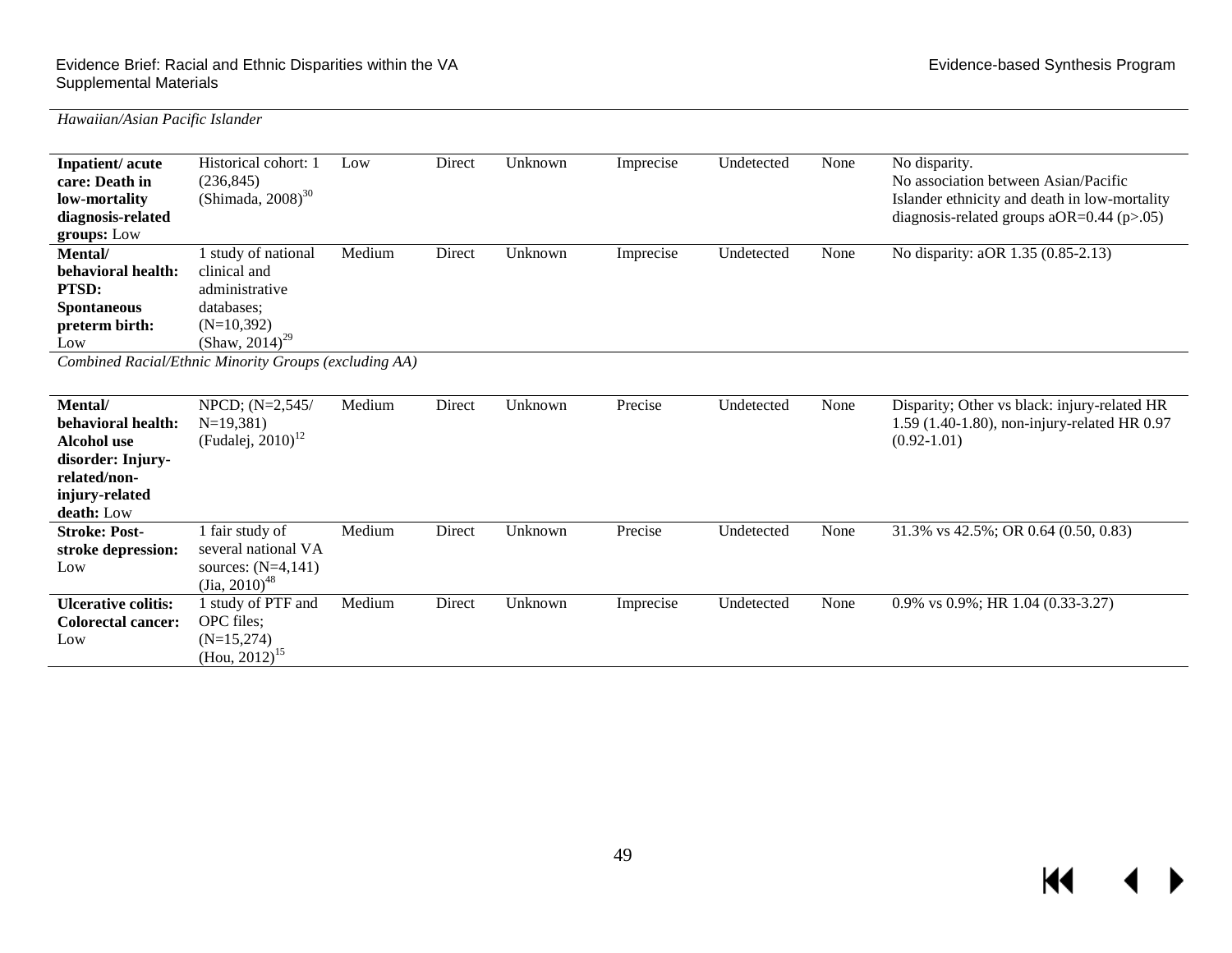## **STRENGTH OF EVIDENCE: INTERVENTION STUDIES ADDRESSING KQ2**

<span id="page-51-0"></span>

| <b>Strength of Evidence Study Design:</b><br>Grade                                                                                  | No. Studies (N)                                 | <b>Study</b><br><b>Limitations</b> | Direct-<br>ness | <b>Consist-</b><br>ency | <b>Precision</b> | <b>Reporting</b><br><b>Bias</b> | <b>Other</b><br><i><u><b>Issues</b></u></i> | Finding                                                                                                                                                                                                                                                                                                                                                        |
|-------------------------------------------------------------------------------------------------------------------------------------|-------------------------------------------------|------------------------------------|-----------------|-------------------------|------------------|---------------------------------|---------------------------------------------|----------------------------------------------------------------------------------------------------------------------------------------------------------------------------------------------------------------------------------------------------------------------------------------------------------------------------------------------------------------|
| 6-month effectiveness RCT: 1 (117)<br>of peer mentoring:<br>Low                                                                     | $(Long, 2012)^{46}$                             | Low                                | Direct          | Unknown                 | Imprecise        | Undetected                      | None                                        | Peer mentoring is associated with a decrease in<br>HbA1c compared with control (-1.07% [-1.84% to -<br>$0.31\%$ ], p=.006)                                                                                                                                                                                                                                     |
| 6-month effectiveness RCT: 1 (117)<br>of financial<br>incentives: Low                                                               | $(Long, 2012)^{46}$                             | Low                                | Direct          | Unknown                 | Imprecise        | Undetected                      | None                                        | Financial incentives are not associated with a<br>decrease in HbA1c compared with control $(-0.45\%$ [ $-$ ]<br>1.23% to 0.32%   $p=.25$ )                                                                                                                                                                                                                     |
| 12-month attendance<br>at orthopedic surgery<br>appointment after<br>decision aid,<br>motivational<br>interviewing, or both:<br>Low | RCT: 1(639)<br>(Ibrahim, $2013$ ) <sup>47</sup> | Low                                | Direct          | Unknown                 | Imprecise        | Undetected                      | None                                        | Appointment attendance after decision aid (vs<br>education booklet) aOR: 1.27 (95% CI: 0.54-3.00)<br>Appointment attendance after motivational<br>interviewing (vs education booklet) aOR: 1.79 (95%)<br>$CI: 0.78-4.07$<br>Appointment attendance after decision aid $+$<br>motivational interviewing (vs education booklet)<br>aOR: 2.05 (95% CI: 0.90-4.65) |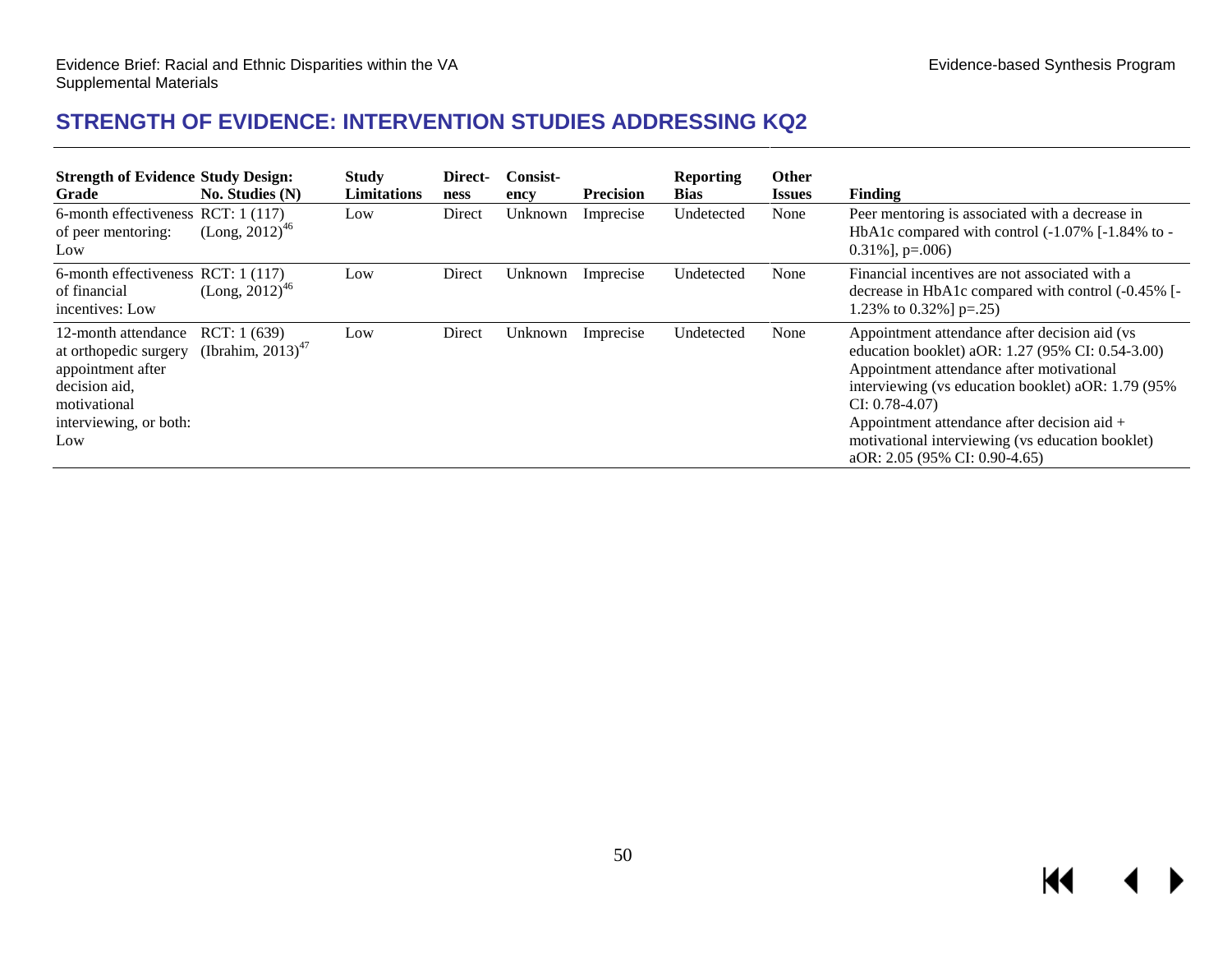# **PEER REVIEW DISPOSITION TABLE**

<span id="page-52-0"></span>

| <b>Comment</b> Reviewer |                |                                                                                                                                                                                                                                                                                                                                                                                                                                                                                                                                                                     |                                                                                                                                                                                                                                                                                                                                                                                                                            |
|-------------------------|----------------|---------------------------------------------------------------------------------------------------------------------------------------------------------------------------------------------------------------------------------------------------------------------------------------------------------------------------------------------------------------------------------------------------------------------------------------------------------------------------------------------------------------------------------------------------------------------|----------------------------------------------------------------------------------------------------------------------------------------------------------------------------------------------------------------------------------------------------------------------------------------------------------------------------------------------------------------------------------------------------------------------------|
| #                       | #              | <b>Comment</b>                                                                                                                                                                                                                                                                                                                                                                                                                                                                                                                                                      | <b>Author response</b>                                                                                                                                                                                                                                                                                                                                                                                                     |
|                         |                | 1. Are the objectives, scope, and methods for this review clearly described?                                                                                                                                                                                                                                                                                                                                                                                                                                                                                        |                                                                                                                                                                                                                                                                                                                                                                                                                            |
|                         | $\overline{c}$ | Yes                                                                                                                                                                                                                                                                                                                                                                                                                                                                                                                                                                 | No response                                                                                                                                                                                                                                                                                                                                                                                                                |
| $\overline{2}$          | 3              | No - The methods are not described in sufficient detail to understand what<br>was done. Though a weblink is provided, a brief description of the methods<br>should be included so that this evidence brief can stand on its own. At a<br>minimum, the search criteria and the methods for rating study quality need<br>to be described.                                                                                                                                                                                                                             | Added a description of methods for searching, internal validity assessment,<br>and strength of evidence rating.                                                                                                                                                                                                                                                                                                            |
| 3                       | 3              | In the literature flow section, there are numerous discrepancies in the article We corrected the literature flow figure and text overview.<br>count within and between the text and the figure (e.g., 105 vs 108 articles<br>included, 174 vs 176 full text articles assessed, the number of articles<br>addressing key question 1, to name a few). It is also not clear which articles<br>are included in the review, e.g., (page 7, lines 22-29), were there 43 articles<br>included for key question 1, or only the 32 fair or better quality articles.          |                                                                                                                                                                                                                                                                                                                                                                                                                            |
| 4                       | 4              | Yes                                                                                                                                                                                                                                                                                                                                                                                                                                                                                                                                                                 | No response                                                                                                                                                                                                                                                                                                                                                                                                                |
| 5                       | 5              | No - See reviewer comments below                                                                                                                                                                                                                                                                                                                                                                                                                                                                                                                                    | See responses below                                                                                                                                                                                                                                                                                                                                                                                                        |
| 6                       | 6              | Yes                                                                                                                                                                                                                                                                                                                                                                                                                                                                                                                                                                 | No response                                                                                                                                                                                                                                                                                                                                                                                                                |
| $\tau$                  | 8              | Yes                                                                                                                                                                                                                                                                                                                                                                                                                                                                                                                                                                 | No response                                                                                                                                                                                                                                                                                                                                                                                                                |
|                         |                | 2. Is there any indication of bias in our synthesis of the evidence?                                                                                                                                                                                                                                                                                                                                                                                                                                                                                                |                                                                                                                                                                                                                                                                                                                                                                                                                            |
| $\,8$                   | $\overline{2}$ | N <sub>o</sub>                                                                                                                                                                                                                                                                                                                                                                                                                                                                                                                                                      | No response                                                                                                                                                                                                                                                                                                                                                                                                                |
| 9                       | 3              | N <sub>o</sub>                                                                                                                                                                                                                                                                                                                                                                                                                                                                                                                                                      | No response                                                                                                                                                                                                                                                                                                                                                                                                                |
| 10                      | 4              | N <sub>o</sub>                                                                                                                                                                                                                                                                                                                                                                                                                                                                                                                                                      | No response                                                                                                                                                                                                                                                                                                                                                                                                                |
| 11                      | 5              | N <sub>o</sub>                                                                                                                                                                                                                                                                                                                                                                                                                                                                                                                                                      | No response                                                                                                                                                                                                                                                                                                                                                                                                                |
| 12                      | 6              | No                                                                                                                                                                                                                                                                                                                                                                                                                                                                                                                                                                  | No response                                                                                                                                                                                                                                                                                                                                                                                                                |
| 13                      | 8              | N <sub>o</sub>                                                                                                                                                                                                                                                                                                                                                                                                                                                                                                                                                      | No response                                                                                                                                                                                                                                                                                                                                                                                                                |
|                         |                | 3. Are there any published or unpublished studies that we may have overlooked?                                                                                                                                                                                                                                                                                                                                                                                                                                                                                      |                                                                                                                                                                                                                                                                                                                                                                                                                            |
| 14                      | 2              | N <sub>o</sub>                                                                                                                                                                                                                                                                                                                                                                                                                                                                                                                                                      |                                                                                                                                                                                                                                                                                                                                                                                                                            |
| 15                      | 3              | Yes - The search strategies for published studies and the methods for<br>identifying unpublished studies are not described, so the completeness of the<br>methods cannot be assessed. Across the classifications, there are three broad<br>areas that appear to have been omitted from the evidence that is reported on,<br>and therefore these categories should be removed from the classifications.<br>These categories are: studies providing a rationale for verify disparity in<br>more recent cohort (A1); studies on the magnitude and strength of evidence | Added brief description of search strategy and methods for assessing<br>internal validity of individual studies and for rating the strength of the body<br>of evidence.<br>The three areas you are referring to are indeed outside of the scope of this<br>review, and are being suggested as the next logical steps for future research.<br>We added a figure to better illustrate the framework that guided our research |

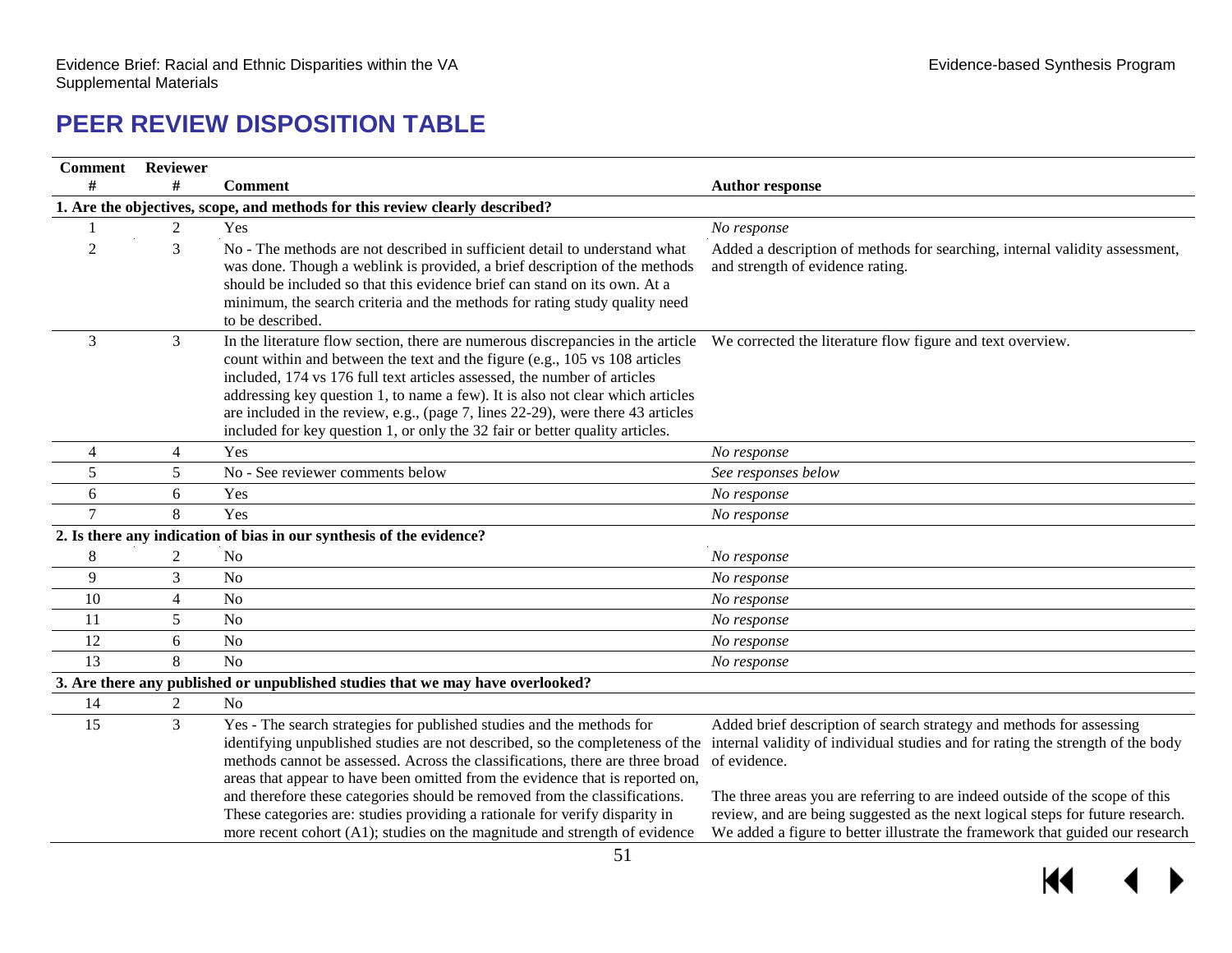| <b>Comment</b> Reviewer |   |                                                                                                                                                                                                                                                                                                                    |                                                                                                            |
|-------------------------|---|--------------------------------------------------------------------------------------------------------------------------------------------------------------------------------------------------------------------------------------------------------------------------------------------------------------------|------------------------------------------------------------------------------------------------------------|
| #                       | # | <b>Comment</b>                                                                                                                                                                                                                                                                                                     | <b>Author response</b>                                                                                     |
|                         |   | of the disparity outside the VA (C1); and studies supporting whether there is recommendations and added more detail about the rationale behind our<br>reason to believe that decreasing the causes would reduce the disparity (C3).<br>Omission of studies on the disparity outside the VA should be reported as a | recommendations.                                                                                           |
|                         |   | limitation, so that the recommendations of this evidence brief can be                                                                                                                                                                                                                                              | We focused on studies of disparities within the VA as the most applicable to                               |
|                         |   | considered in the proper context.                                                                                                                                                                                                                                                                                  | the national VA population.                                                                                |
| 16                      | 4 | No                                                                                                                                                                                                                                                                                                                 | No response                                                                                                |
| 17                      | 5 | Yes - See review below                                                                                                                                                                                                                                                                                             | See responses below                                                                                        |
| 18                      | 6 | Yes-                                                                                                                                                                                                                                                                                                               | Axon et al, 2011: We excluded this study since it does not report on any                                   |
|                         |   | Axon RN, Gebregziabher M, Echols C, Msph GG, Egede LE.<br>1.                                                                                                                                                                                                                                                       | outcomes of interest for this review.                                                                      |
|                         |   | Racial and ethnic differences in longitudinal blood pressure control                                                                                                                                                                                                                                               |                                                                                                            |
|                         |   | in veterans with type 2 diabetes mellitus. J Gen Intern Med.<br>2011;26(11):1278-1283.                                                                                                                                                                                                                             | Ayotte et al, 2012: We included this study in our synthesis.                                               |
|                         |   | 2.<br>Ayotte BJ, Hausmann LR, Whittle J, Kressin NR. The relationship                                                                                                                                                                                                                                              | Bosworth et al, 2011: We excluded this study since it does not report on                                   |
|                         |   | between perceived discrimination and coronary artery obstruction.<br>Am Heart J. 2012;163(4):677-683.                                                                                                                                                                                                              | Veterans, the population of interest for this review.                                                      |
|                         |   | 3.<br>Bosworth HB, Olsen MK, Grubber JM, Powers BJ, Oddone EZ.<br>Racial differences in two self-management hypertension<br>interventions. Am J Med. 2011;124(5):468 e461-468.                                                                                                                                     | Burgess et al, 2013: We included this study in our process measure and<br>access supplemental spreadsheet. |
|                         |   | Burgess DJ, Gravely AA, Nelson DB, et al. A national study of<br>4.<br>racial differences in pain screening rates in the VA health care<br>system. Clin J Pain. 2013;29(2):118-123.                                                                                                                                | Burgess et al, 2011: We included this study in our process measure and<br>access supplemental spreadsheet. |
|                         |   | 5.<br>Burgess DJ, Nelson DB, Gravely AA, et al. Racial differences in<br>prescription of opioid analgesics for chronic noncancer pain in a<br>national sample of veterans. J Pain. 2014;15(4):447-455.                                                                                                             | Burgess et al, 2014: We included this study in our process measure and<br>access supplemental spreadsheet. |
|                         |   | 6.<br>Burgess DJ, van Ryn M, Grill J, et al. Presence and correlates of<br>racial disparities in adherence to colorectal cancer screening                                                                                                                                                                          | Egede et al, 2012: We included this study in our synthesis.                                                |
|                         |   | guidelines. J Gen Intern Med. 2011;26(3):251-258.                                                                                                                                                                                                                                                                  | Egede et al, 2011: We excluded this study since it does not report on any                                  |
|                         |   | 7.<br>Egede LE, Dismuke C, Echols C. Racial/Ethnic disparities in<br>mortality risk among US veterans with traumatic brain injury. Am J                                                                                                                                                                            | outcomes of interest for this review.                                                                      |
|                         |   | Public Health. 2012;102 Suppl 2:S266-271.                                                                                                                                                                                                                                                                          | Egede et al, 2010: We excluded this study since it does not report on any                                  |
|                         |   | 8.<br>Egede LE, Gebregziabher M, Hunt KJ, et al. Regional, geographic,                                                                                                                                                                                                                                             | outcomes of interest for this review.                                                                      |
|                         |   | and racial/ethnic variation in glycemic control in a national sample                                                                                                                                                                                                                                               |                                                                                                            |
|                         |   | of veterans with diabetes. Diabetes Care. 2011;34(4):938-943.                                                                                                                                                                                                                                                      | Hausman et al, 2010: We included this study in our process measure and                                     |
|                         |   | 9.<br>Egede LE, Mueller M, Echols CL, Gebregziabher M. Longitudinal                                                                                                                                                                                                                                                | access supplemental spreadsheet.                                                                           |
|                         |   | differences in glycemic control by race/ethnicity among veterans                                                                                                                                                                                                                                                   |                                                                                                            |
|                         |   | with type 2 diabetes. Med Care. 2010;48(6):527-533.                                                                                                                                                                                                                                                                | Hausmann et al, 2011a: We excluded this study since it does not report on                                  |
|                         |   | Hausmann LR, Hannon MJ, Kresevic DM, Hanusa BH, Kwoh CK,<br>10.<br>Ibrahim SA. Impact of perceived discrimination in healthcare on                                                                                                                                                                                 | any outcomes of interest for this review.                                                                  |
|                         |   |                                                                                                                                                                                                                                                                                                                    |                                                                                                            |

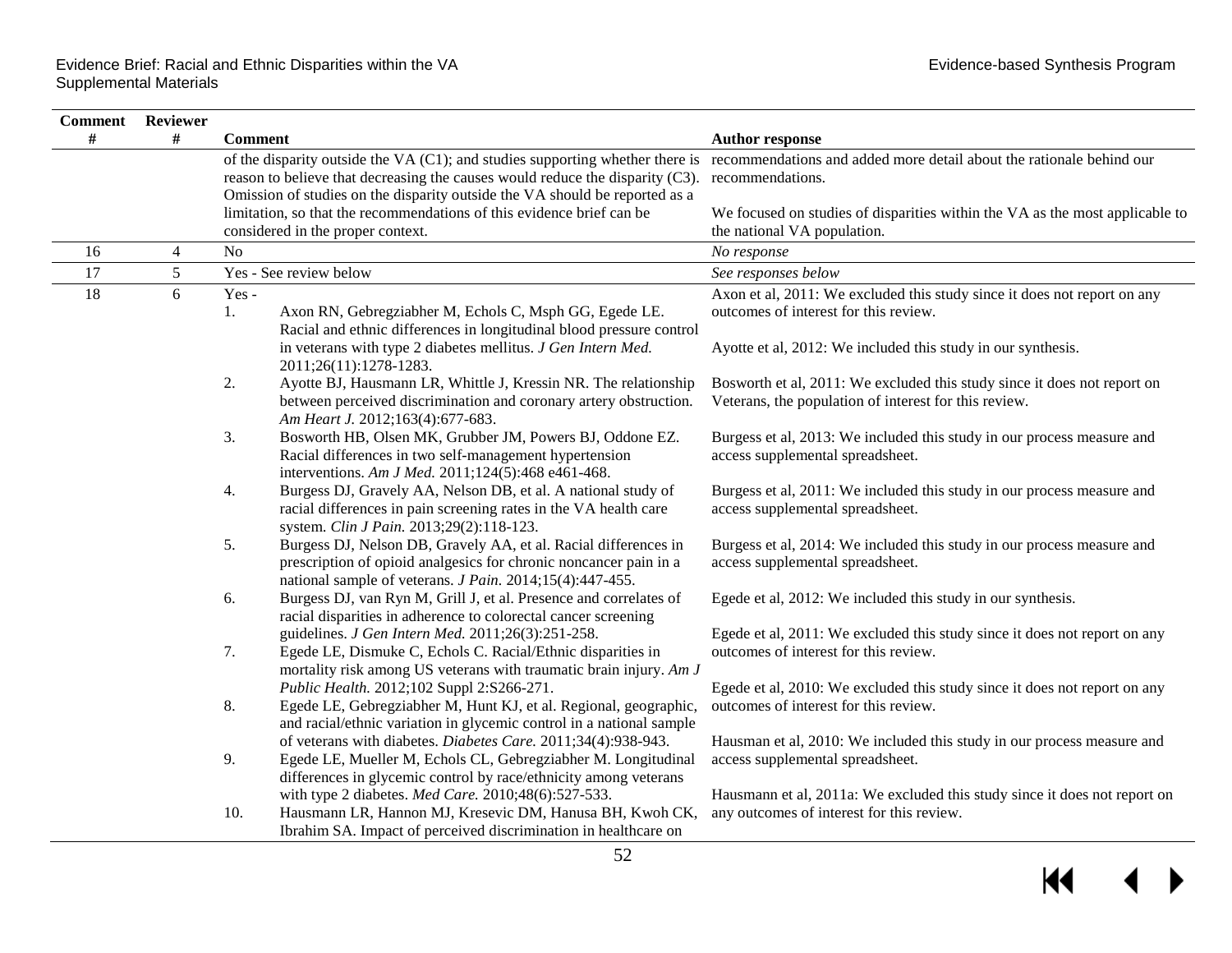$\blacksquare$ 

 $\blacktriangleleft$ 

ь

 $\overline{\phantom{0}}$ 

| <b>Comment</b> | Reviewer |                |                                                                                                                                                                                                                                                |                                                                                                                                                                                                           |
|----------------|----------|----------------|------------------------------------------------------------------------------------------------------------------------------------------------------------------------------------------------------------------------------------------------|-----------------------------------------------------------------------------------------------------------------------------------------------------------------------------------------------------------|
| #              | #        | <b>Comment</b> |                                                                                                                                                                                                                                                | <b>Author response</b>                                                                                                                                                                                    |
|                |          | 11.            | patient-provider communication. Med Care. 2011;49(7):626-633.<br>Hausmann LR, Hanusa BH, Kresevic DM, et al. Orthopedic<br>communication about osteoarthritis treatment: Does patient race                                                     | Hausmann et al, 2011b: We excluded this study since it does not report on<br>any outcomes of interest for this review.                                                                                    |
|                |          | 12.            | matter? Arthritis Care Res (Hoboken). 2011;63(5):635-642.<br>Hausmann LR, Mor M, Hanusa BH, et al. The effect of patient race<br>on total joint replacement recommendations and utilization in the                                             | Jackson et al, 2012: We excluded this study since the intervention was not<br>specifically designed to reduce racial/ethnic disparities.                                                                  |
|                |          | 13.            | orthopedic setting. J Gen Intern Med. 2010;25(9):982-988.<br>Jackson GL, Oddone EZ, Olsen MK, et al. Racial differences in the<br>effect of a telephone-delivered hypertension disease management                                              | May et al, 2014: We included this study in our process measure and access<br>supplemental spreadsheet.                                                                                                    |
|                |          | 14.            | program. J Gen Intern Med. 2012;27(12):1682-1689.<br>May FP, Bromley EG, Reid MW, et al. Low uptake of colorectal<br>cancer screening among African Americans in an integrated                                                                 | Myaskovsky et al, 2012: We added this study to our process measure and<br>access supplemental spreadsheet.                                                                                                |
|                |          | 15.            | Veterans Affairs health care network. Gastrointest Endosc.<br>2014;80(2):291-298.<br>Myaskovsky L, Almario Doebler D, Posluszny DM, et al.                                                                                                     | Rao et al, 2014: We excluded this study since it does not report on any<br>outcomes of interest for this review.                                                                                          |
|                |          | 16.            | Perceived discrimination predicts longer time to be accepted for<br>kidney transplant. Transplantation. 2012;93(4):423-429.<br>Rao SR, Reisman JI, Kressin NR, et al. Explaining Racial                                                        | Rosen et al, 2013: We excluded this study since it does not report on any<br>outcomes of interest for this review.                                                                                        |
|                |          | 17.            | Disparities in Anticoagulation Control: Results From a Study of<br>Patients at the Veterans Administration. Am J Med Qual. 2014.<br>Rosen MI, Afshartous DR, Nwosu S, et al. Racial differences in                                             | Spoont et al, 2014: We included this study in our process measure and<br>access supplemental spreadsheet.                                                                                                 |
|                |          |                | veterans' satisfaction with examination of disability from<br>posttraumatic stress disorder. Psychiatr Serv. 2013;64(4):354-359.                                                                                                               | Williams et al, 2013: We included this study in our process measure and<br>access supplemental spreadsheet.                                                                                               |
|                |          | 18.            | Spoont MR, Nelson DB, Murdoch M, et al. ARE THERE<br>RACIAL/ETHNIC DISPARITIES IN VA PTSD TREATMENT<br>RETENTION? Depress Anxiety. 2014.                                                                                                       |                                                                                                                                                                                                           |
|                |          | 19.            | Williams CD, Stechuchak KM, Zullig LL, Provenzale D, Kelley<br>MJ. Influence of comorbidity on racial differences in receipt of<br>surgery among US veterans with early-stage non-small-cell lung<br>cancer. J Clin Oncol. 2013;31(4):475-481. |                                                                                                                                                                                                           |
| 19             | 8        | N <sub>o</sub> |                                                                                                                                                                                                                                                | No response                                                                                                                                                                                               |
|                |          |                | 4. Additional suggestions or comments can be provided below. If applicable, please indicate the page and line numbers from the draft report.                                                                                                   |                                                                                                                                                                                                           |
| 20             | 2        |                | The purpose of this evidence brief is to identify the research and<br>implementation priorities in racial and ethnic disparities that have emerged<br>since previous ESPs examined clinical areas in which disparities exist and               | Added search details to Executive Summary and Methods (To identify<br>relevant citations, we searched MEDLINE® (via PubMed®) and the<br>Cochrane Central Register of Controlled Trials from 10/09/2006 to |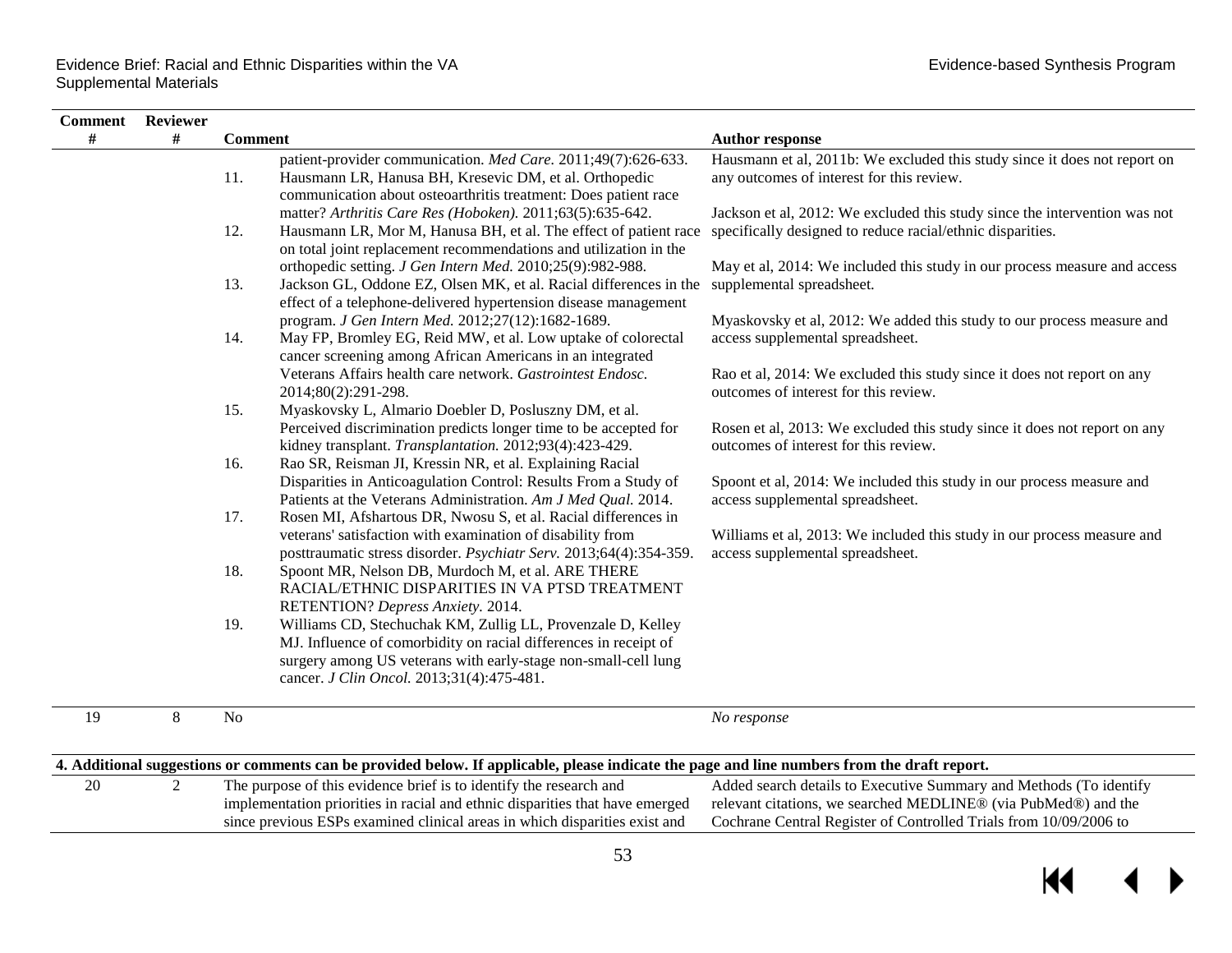| <b>Comment</b> Reviewer |                |                                                                                                                                                                                                                                                                                                                                                                                                                                                                                                                                                                                                                                                                                                                                                                                                                                   |                                                                                                                                                                                                                                                                                                                                                                                                                                                                           |
|-------------------------|----------------|-----------------------------------------------------------------------------------------------------------------------------------------------------------------------------------------------------------------------------------------------------------------------------------------------------------------------------------------------------------------------------------------------------------------------------------------------------------------------------------------------------------------------------------------------------------------------------------------------------------------------------------------------------------------------------------------------------------------------------------------------------------------------------------------------------------------------------------|---------------------------------------------------------------------------------------------------------------------------------------------------------------------------------------------------------------------------------------------------------------------------------------------------------------------------------------------------------------------------------------------------------------------------------------------------------------------------|
| #                       | #              | <b>Comment</b>                                                                                                                                                                                                                                                                                                                                                                                                                                                                                                                                                                                                                                                                                                                                                                                                                    | <b>Author response</b>                                                                                                                                                                                                                                                                                                                                                                                                                                                    |
|                         |                | intervention to improve health care among minorities were reviewed. Racial 2/13/2015). Verified protocol listing in PROSPERO, which can be a little<br>and ethnic minorities in the Veterans Health Administration (VHA) are<br>important indicators nationally and in the VHA because it is an equal access<br>health care system. Disparities that are observed in this setting are<br>important because it is a context in which other mitigating factors related to<br>racial and ethnic background (e.g., education, income, health insurance) are<br>better controlled. For this reason, disparities in the VHA may be a more<br>accurate reflection of the effects of racial and ethnic backgrounds on health<br>care and outcomes. Comments about the scope, methods, and conclusions<br>of the brief are provided below. | slow to upload.                                                                                                                                                                                                                                                                                                                                                                                                                                                           |
|                         |                | The authors should clearly describe the inclusion date for articles that were<br>eligible for inclusion in the report. It is implied that the inclusion dates were<br>2007 through 2011, but this is not clearly stated. While this information<br>may be provided in the protocol that is registered with PROSPERO, it<br>should also be listed in the Executive Summary and the Methods section of<br>the report. The authors should also make sure that the registration number<br>identifies the protocol for the review in PROSPERO. I searched the<br>database using the registration number provided in the methods and was<br>unable to find the review.                                                                                                                                                                  |                                                                                                                                                                                                                                                                                                                                                                                                                                                                           |
| 21                      | $\overline{2}$ | If studies had to be published between 2007 through 2011 in order to update<br>findings from previous ESP reviews, then it seems that there would have<br>been some restrictions put in place to address Key Questions 1 and 2. This<br>should be clarified.                                                                                                                                                                                                                                                                                                                                                                                                                                                                                                                                                                      | Added search details to Executive Summary and Methods (To identify<br>relevant citations, we searched MEDLINE® (via PubMed®) and the<br>Cochrane Central Register of Controlled Trials from 10/09/2006 to<br>$2/13/2015$ ).                                                                                                                                                                                                                                               |
| $22\,$                  | $\overline{2}$ | The authors describe three categories that were used to group findings about<br>morbidity and mortality outcomes in racial and ethnic minority groups.<br>Caution should be used in the descriptions used in these categories. In<br>particular, the text used to describe Category (B) suggests that the available<br>evidence indicated that it is uncertain if a disparity even exists. For<br>instance, diabetes has a low rating in terms of strength of evidence related to findings<br>the disparities, but it appears that the evidence is based on only two studies.<br>The rating given to diabetes implies that additional research is needed to                                                                                                                                                                       | We agree there are limitations to using studies that are not specifically<br>designed to answer our questions. Most often the limitations are in the form<br>of imprecision and inadequate adjustment for important confounders.<br>Because of such limitations for the examples you noted, we downgraded the<br>strength of the evidence to low to reflect our limited confidence in their<br>We did not rate strength of evidence of the results from the 2007 and 2011 |
|                         |                | determine if there are <i>actually</i> disparities in diabetes between African<br>Americans and whites. But, one of the two studies that are cited as being as<br>the basis for this category is from a study that compared end-stage renal<br>disease rates among patients with HIV to rates of diabetes. The primary<br>purpose of this research was not to compare diabetes outcomes between<br>African Americans and whites. Rather, the purpose of this study was to                                                                                                                                                                                                                                                                                                                                                         | ESP reviews.                                                                                                                                                                                                                                                                                                                                                                                                                                                              |

 $\overline{\mathbf{M}}$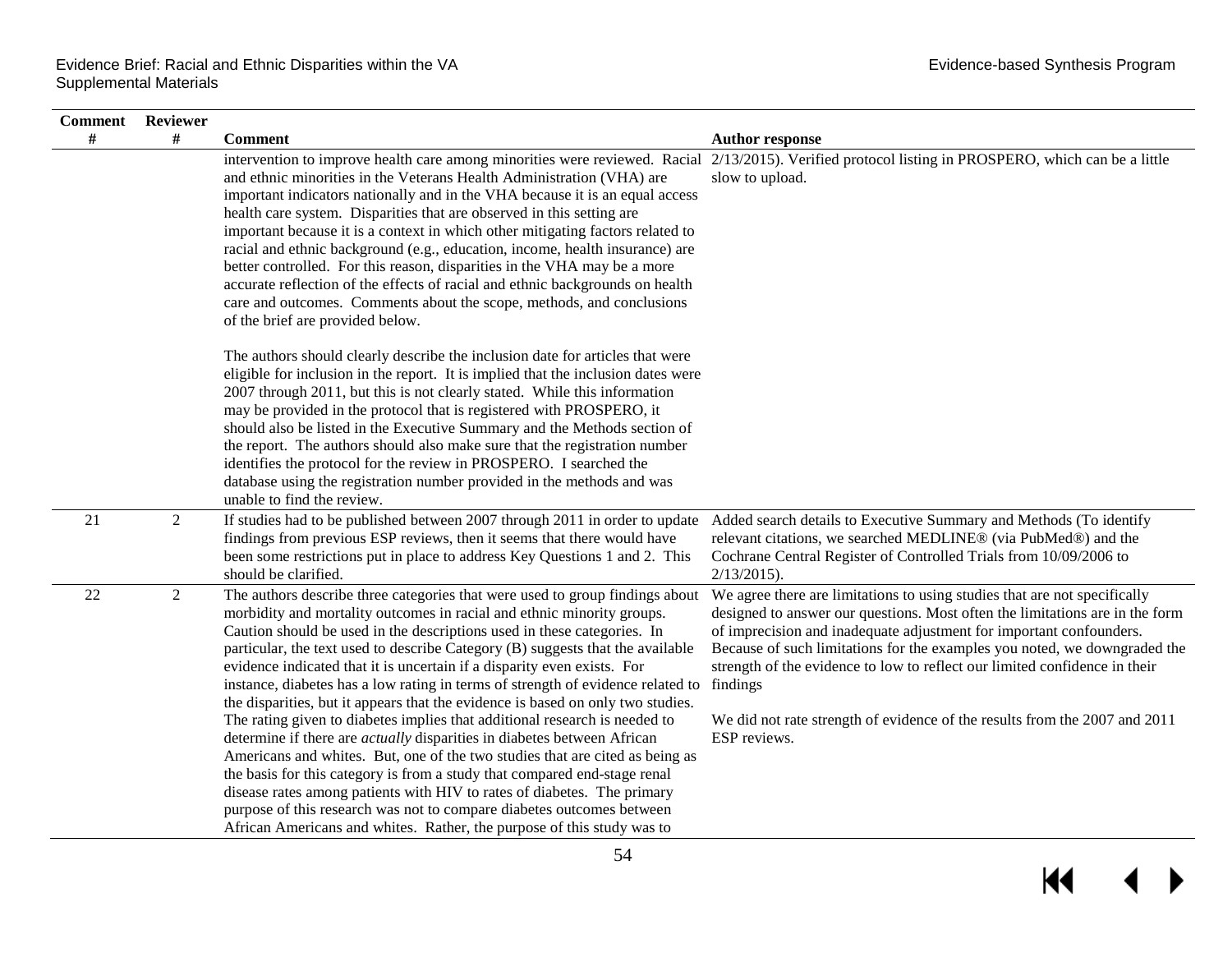$\blacktriangleright$ 

| <b>Comment</b> Reviewer |                |                                                                                                                                                                                                                                                                                                                                                                                                                                                                                                                                                                                                                                                                                                                  |                                                                                                                                                                                                                                                                                                                                                                                                                                                                                                                               |
|-------------------------|----------------|------------------------------------------------------------------------------------------------------------------------------------------------------------------------------------------------------------------------------------------------------------------------------------------------------------------------------------------------------------------------------------------------------------------------------------------------------------------------------------------------------------------------------------------------------------------------------------------------------------------------------------------------------------------------------------------------------------------|-------------------------------------------------------------------------------------------------------------------------------------------------------------------------------------------------------------------------------------------------------------------------------------------------------------------------------------------------------------------------------------------------------------------------------------------------------------------------------------------------------------------------------|
| #                       | #              | <b>Comment</b>                                                                                                                                                                                                                                                                                                                                                                                                                                                                                                                                                                                                                                                                                                   | <b>Author response</b>                                                                                                                                                                                                                                                                                                                                                                                                                                                                                                        |
|                         |                | compare rates of end-stage renal disease between Veterans who have HIV to<br>those who have diabetes. Similarly, the other study related to diabetes also<br>had a different focus and only included men. Concluding that more research<br>is needed to determine if a disparity exists based on studies that were not<br>designed to address the disease specifically is inaccurate. This point may be<br>relevant to other conditions. Relatedly, drawing conclusions about the<br>strength of the evidence about disparities results reported in other systematic<br>reviews seems like a big leap to make.                                                                                                   |                                                                                                                                                                                                                                                                                                                                                                                                                                                                                                                               |
| 23                      | 2              | The connection between the strength of the evidence about the presence of<br>disparities and interventions that were developed and evaluated them is not<br>explicitly made. This may be beyond the scope of the report, but it could be<br>a missed opportunity to link interventions with any declines in disparities<br>that were observed since the 2007 report.                                                                                                                                                                                                                                                                                                                                             | Added to summary: "Although it would be useful to link interventions with<br>any declines in disparities that were observed since the 2007 report, there<br>was no opportunity to make such a this link. The only mortality/morbidity<br>disparity observed in the 2007 report was higher mortality among African<br>American Veterans with HIV and we identified no subsequent studies of<br>mortality among African American Veterans with HIV or of interventions to<br>reduce disparities in African Americans with HIV." |
| 24                      | 2              | Although the authors provide a strong rationale for limiting the scope of this<br>review to the time period following the 2007 and 2011 ESP, it seems that<br>this aspect of their review limits the overall strength of the evidence. That<br>is, making a determination that the strength of evidence is limited or that<br>additional research is not needed based on a relatively small number of<br>studies (the absolute number of studies) that were published during a 4-year<br>period may be a premature conclusion.                                                                                                                                                                                   | We also included findings from the 2007 and 2011 ESP reports in addition<br>to any new studies that had subsequently emerged. The 2007 and 2011 ESP<br>reports identified very few studies that evaluated mortality or morbidity<br>outcomes or interventions to reduce disparities to begin with. The 34 multi-<br>site studies that evaluate mortality or mortality outcomes that were<br>published since the 2011 ESP report represents a huge increase in disparities<br>research.                                        |
| 25                      | $\overline{2}$ | The most significant finding of this review may be that during a relatively<br>limited period of time, a small number of studies have been conducted to<br>examine or address racial and ethnic disparities in health care and outcomes<br>in the VHA. This point should be emphasized and future directions for how<br>to address this finding should be included in the conclusions.                                                                                                                                                                                                                                                                                                                           | Added to Future Research section: "Although much progress has been made<br>since the 2007 ESP review in conducting studies on the presence of<br>mortality and morbidity disparities, as noted in the 2011 ESP review, still<br>much more work is needed to implement disparities intervention research."                                                                                                                                                                                                                     |
| 26                      | $\mathfrak{Z}$ | Page 1-2, prevalence and associated research priorities section, and page 19<br>Summary: These sections are confusing as written because the metrics are<br>not described before they are used, and the type of information presented is<br>not uniform across categories. It would be clearer to introduce the<br>classifications as categorizing the findings by racial and ethnic minority<br>group and by four classifications based on the (1) the morbidity and<br>mortality difference between minority and majority groups (greater versus<br>similar/better), and (2) the strength of the evidence (moderate or better<br>versus low). A clear way to present these classifications would be as a 2 x 2 | We added a figure to the Executive Summary and Overview of Research<br>Plan sections to better introduce and illustrate the framework that guided our<br>research recommendations. The figure accomplishes the same objective as<br>you recommended with the 2x2 table of visually illustrating how each<br>research need category links to the direction of the finding (worse or<br>similar/better mortality for racial/ethnic minorities) and its strength<br>(moderate or better vs low).                                 |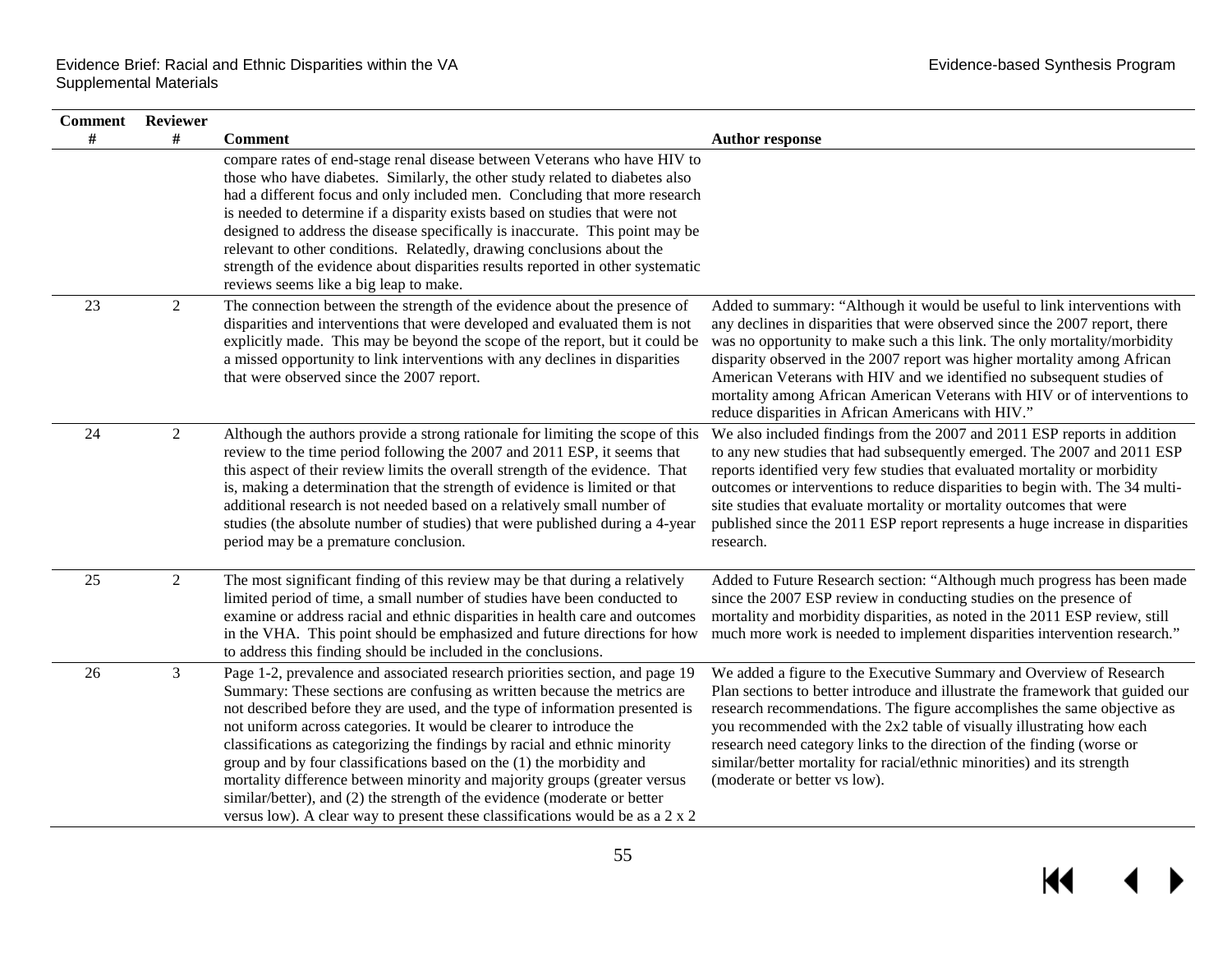$\blacktriangleright$ 

| Comment | <b>Reviewer</b> |                                                                                                                                                                                                                                                                                                                                                                                                                                                                                                                                                                                                                                                                                                                                                                                                                           |                                                                                                                                                                                                                                                                                                                                                                                                                                                                                                                                                                                                                                                                                                                         |
|---------|-----------------|---------------------------------------------------------------------------------------------------------------------------------------------------------------------------------------------------------------------------------------------------------------------------------------------------------------------------------------------------------------------------------------------------------------------------------------------------------------------------------------------------------------------------------------------------------------------------------------------------------------------------------------------------------------------------------------------------------------------------------------------------------------------------------------------------------------------------|-------------------------------------------------------------------------------------------------------------------------------------------------------------------------------------------------------------------------------------------------------------------------------------------------------------------------------------------------------------------------------------------------------------------------------------------------------------------------------------------------------------------------------------------------------------------------------------------------------------------------------------------------------------------------------------------------------------------------|
| #       | #               | <b>Comment</b>                                                                                                                                                                                                                                                                                                                                                                                                                                                                                                                                                                                                                                                                                                                                                                                                            | <b>Author response</b>                                                                                                                                                                                                                                                                                                                                                                                                                                                                                                                                                                                                                                                                                                  |
|         |                 | table, with the research needs for each of the classifications appearing<br>within their respective cells.                                                                                                                                                                                                                                                                                                                                                                                                                                                                                                                                                                                                                                                                                                                |                                                                                                                                                                                                                                                                                                                                                                                                                                                                                                                                                                                                                                                                                                                         |
| 27      | $\mathfrak{Z}$  | Classification A appears to be studies with good evidence for a morbidity or<br>mortality difference, and therefore, the next research priorities in this<br>category would be those listed as describing the category. By reframing the<br>category definition in this manner, the rationale for the research<br>recommendations becomes more apparent. I suggest moving the listing of<br>the studies out of this section, so that the definition of the categories is<br>reported on separately from the findings. When discussing the studies for<br>this category, it would be useful to clarify which type of research is being<br>recommended (e.g., verifying the disparity, identifying the source of the<br>disparity, evaluating interventions), and provide a supporting rationale for<br>the recommendation. | We kept the findings and future research recommendations together, but<br>reorganized the table horizontally to reframe as you've suggested: 1) a<br>column with the 4 categories of direction and strength of evidence, along<br>with a reference to which part of the new figure each category links to, 2) a<br>column with the racial/ethnic minority groups, conditions and outcomes that<br>link to each evidence category, and 3) a column with the research<br>recommendations. We added clarification about which type of research we<br>are recommending and provided more supporting rationale.                                                                                                              |
| 28      | 3               | Page 3, Table 1: Why are Native Americans listed as a category separate<br>from American Indian or Alaska Native?                                                                                                                                                                                                                                                                                                                                                                                                                                                                                                                                                                                                                                                                                                         | Moved the Native American category into the American Indian or Alaska<br>Native category.                                                                                                                                                                                                                                                                                                                                                                                                                                                                                                                                                                                                                               |
| 29      | 3               | Page 4, Conclusion: It is not clear from the evidence why a recommendation<br>is being made to verify the disparities listed in a more recent cohort. An<br>evidence gap analysis informed by the non-VA scientific literature was<br>beyond the scope of this review. Specifically, for many racial/ethnic groups<br>and conditions there were no VA studies. That is an important finding which<br>should be emphasized because this is a potential area for future research.                                                                                                                                                                                                                                                                                                                                           | As colon cancer, HIV and CKD findings were based on VA cohorts from<br>the early 2000's, and changes are possible in the past 10 years, we are<br>suggesting considering the need to verify the disparity in a more recent VA<br>cohort.<br>Added to Future Research section: "As most of the mortality and morbidity<br>disparity prevalence studies focused on African Americans or Hispanic<br>minority groups and on cancer, heart disease or acute care conditions, more<br>work is needed to evaluate prevalence of disparities in other racial/ethnic<br>minority groups and for OHE PEC's other priority conditions including<br>HIV, hepatitis C, mental illness, spinal cord injury, substance use disorders, |
| 30      | 3               | Page 8, Key Question 1: Since the focus of KQ1 is to provide a 2015 update                                                                                                                                                                                                                                                                                                                                                                                                                                                                                                                                                                                                                                                                                                                                                | polytrauma and blast-related injuries."<br>The focus of KQ1 is to provide a synthesis of all evidence to-date on                                                                                                                                                                                                                                                                                                                                                                                                                                                                                                                                                                                                        |
|         |                 | of evidence on prevalence, it is unclear why isolated findings from the 2007<br>review are highlighted.                                                                                                                                                                                                                                                                                                                                                                                                                                                                                                                                                                                                                                                                                                                   | mortality/morbidity disparities, including those from the 2007 review. The<br>only mortality/moribidity disparity from the 2007 review was the higher<br>mortality among African American Veterans with HIV.                                                                                                                                                                                                                                                                                                                                                                                                                                                                                                            |
| 31      | $\mathfrak{Z}$  | Page 9, ESRD in African-American Veterans with HIV: The sample size<br>appears to be for the parent study, not for the study of the subset of Veterans<br>registering as having HIV (not likely to be 2 million of the 5.5 million VA<br>users).<br>Along those lines, throughout the tables, the sample sizes should be<br>corrected to reflect the manuscript being reported on.                                                                                                                                                                                                                                                                                                                                                                                                                                        | We confirmed and corrected sample sizes throughout the document.                                                                                                                                                                                                                                                                                                                                                                                                                                                                                                                                                                                                                                                        |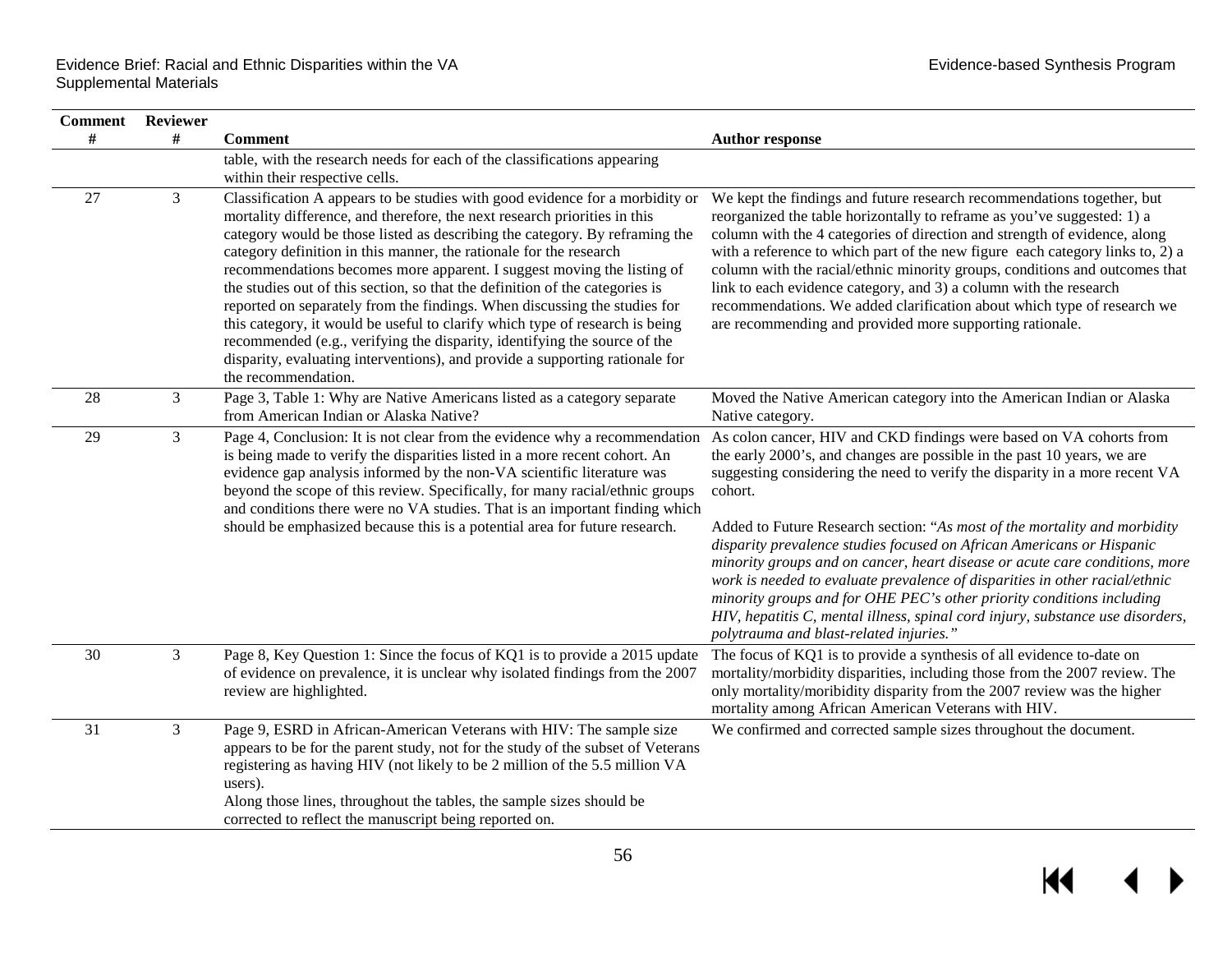| <b>Comment</b> Reviewer |                |                                                                                                                                                                                                                                                                                                                                                                                                                                                                                                                                                                                                                                                                                                                                                                                                                                                                                                                                                                                                                                                                                             |                                                                                                                                                                                                                                                                                                                                                                                                                                                                                                                                                                                                                                                                                             |
|-------------------------|----------------|---------------------------------------------------------------------------------------------------------------------------------------------------------------------------------------------------------------------------------------------------------------------------------------------------------------------------------------------------------------------------------------------------------------------------------------------------------------------------------------------------------------------------------------------------------------------------------------------------------------------------------------------------------------------------------------------------------------------------------------------------------------------------------------------------------------------------------------------------------------------------------------------------------------------------------------------------------------------------------------------------------------------------------------------------------------------------------------------|---------------------------------------------------------------------------------------------------------------------------------------------------------------------------------------------------------------------------------------------------------------------------------------------------------------------------------------------------------------------------------------------------------------------------------------------------------------------------------------------------------------------------------------------------------------------------------------------------------------------------------------------------------------------------------------------|
| $\#$                    | #              | <b>Comment</b>                                                                                                                                                                                                                                                                                                                                                                                                                                                                                                                                                                                                                                                                                                                                                                                                                                                                                                                                                                                                                                                                              | <b>Author response</b>                                                                                                                                                                                                                                                                                                                                                                                                                                                                                                                                                                                                                                                                      |
| 32                      | $\overline{3}$ | Page 18, Summary: Statements such as "increased risk of pre-term birth in<br>Veterans with PTSD is the only disparity that is present in multiple<br>racial/ethnic minority groups" are misleading in the absence of a large<br>number of studies to examine disparities in multiple racial/ethnic groups.                                                                                                                                                                                                                                                                                                                                                                                                                                                                                                                                                                                                                                                                                                                                                                                  | Changed to: "However, for PTSD, because the higher risk of preterm birth<br>was consistently found across two minority groups, we recommend<br>considering examining sources as the next step for future research."                                                                                                                                                                                                                                                                                                                                                                                                                                                                         |
| 33                      | $\overline{4}$ | This evidence brief addresses the important and timely topic of health and<br>health care disparities that affect Veterans being cared for by the Veterans<br>Affairs (VA) Healthcare System. The report offers an informative snapshot<br>of current state of research on disparities in the VA. I offer several<br>comments for the authors to consider as they finalize this worthwhile report:<br>The classification categories in the executive summary were not intuitive to<br>me. Were they supposed to range from strongest to weakest evidence, along<br>with the recommended action based on the level of evidence? That did not<br>come through in the way they were written. I was particularly confused by<br>Category C from the executive summary.                                                                                                                                                                                                                                                                                                                          | Yes, the classification categories were based on direction (worse or<br>similar/better mortality for racial/ethnic minorities) and strength (moderate<br>or better vs low) of evidence. We added a figure to the Executive Summary<br>and Overview of Research Plan sections to better introduce and illustrate<br>how each research need category links to the direction of the finding (worse<br>or similar/better mortality for racial/ethnic minorities) and its strength<br>(moderate or better vs low).                                                                                                                                                                               |
| 34                      | 4              | the text and table that need to be corrected prior to finalization of the report.<br>I did not line-item edit these marks, but first noticed them in the colon<br>cancer section on p. 9.                                                                                                                                                                                                                                                                                                                                                                                                                                                                                                                                                                                                                                                                                                                                                                                                                                                                                                   | Minor point: There are some stray or missing punctuation marks throughout We copy-edited the evidence brief and removed all stray punctuation marks.                                                                                                                                                                                                                                                                                                                                                                                                                                                                                                                                        |
| 35                      | $\overline{4}$ | Page 10, paragraph 1: Why is adjustment for between-facility differences<br>being emphasized as a major limitation of studies? Is the VA only interested<br>in within-facility racial differences? Identifying whether disparities observed<br>at the national level are happening because patients receive different<br>treatment within the same facilities and/or because minority patients receive<br>care at lower-performing facilities is moving into the "understanding" phase<br>of disparities. That is, a study focused on identifying the presence of<br>disparities shouldn't necessarily be faulted for not taking into account<br>facility-level variation in outcomes. Once a disparity is recognized as being<br>present (regardless of where patients receive care), determining whether the<br>disparity is due, in part or in full, to differences in where patients get care<br>would be one of many possible avenues to pursue in trying to understand<br>why the disparity is happening, which will then guide intervention strategies<br>to reduce the disparities. | We take your point that facility-level variation overlaps with the<br>understanding phase of disparities. Although we still note whether treatment<br>facility were included in the models, we corrected instances where we<br>downgraded evidence due to lack of treatment facility adjustment. This<br>resulted in three instances where we changed the strength of evidence rating<br>from low to moderate: increased risk of incidence cirrhosis and<br>hepatocellular carcinoma in Hispanics with Hepatitis C, reduced risk of<br>incident cirrhosis and incident hepatocellular carcinoma in blacks with<br>Hepatitis C, and reduced risk of death in blacks one-year after a stroke. |
| 36                      | $\overline{4}$ | In Table 1 a 3-star system is used to designate high, moderate, and low<br>strength of evidence. How does that map onto the 4 categories of studies<br>presented in the executive summary? Also, in the second column of the<br>table, terms like "fair", "good" "unknown consistency" and "imprecision"                                                                                                                                                                                                                                                                                                                                                                                                                                                                                                                                                                                                                                                                                                                                                                                    | We added a figure to the Executive Summary and Overview of Research<br>Plan sections to better introduce and illustrate how each research need<br>category links to the direction of the finding (worse or similar/better<br>mortality for racial/ethnic minorities) and its strength (moderate or better vs                                                                                                                                                                                                                                                                                                                                                                                |

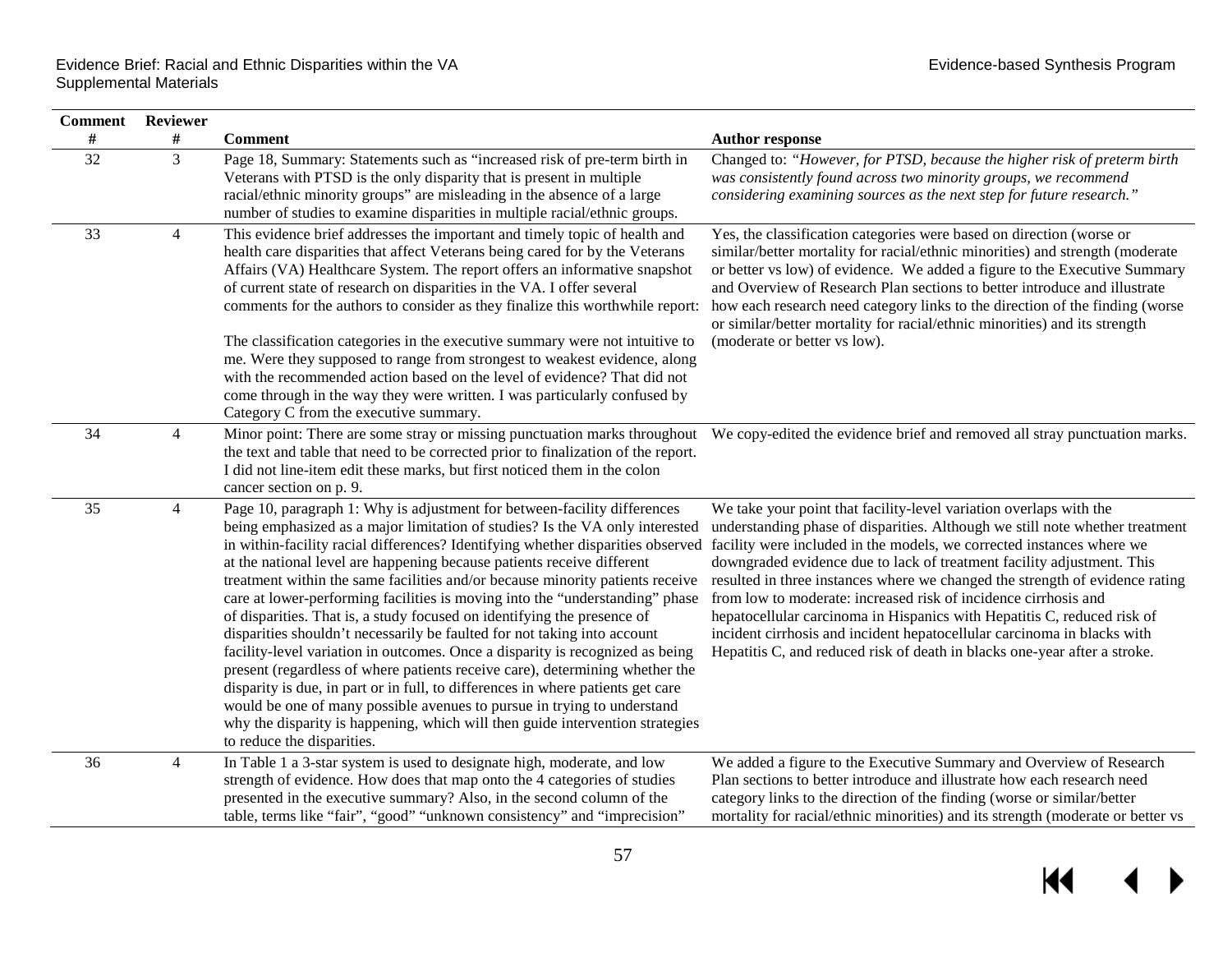| <b>Comment</b> | Reviewer       |                                                                                                                                                                                                                                                                                                                                                                                                                                                                                                                                                                                                                                                                                                                                                                                                                                                                                                                                                                                          |                                                                                                                                                                                                                                                                                                                                                                                                                                                                                                                                                                                                                                                                                                                                                                                                                                                                                                               |
|----------------|----------------|------------------------------------------------------------------------------------------------------------------------------------------------------------------------------------------------------------------------------------------------------------------------------------------------------------------------------------------------------------------------------------------------------------------------------------------------------------------------------------------------------------------------------------------------------------------------------------------------------------------------------------------------------------------------------------------------------------------------------------------------------------------------------------------------------------------------------------------------------------------------------------------------------------------------------------------------------------------------------------------|---------------------------------------------------------------------------------------------------------------------------------------------------------------------------------------------------------------------------------------------------------------------------------------------------------------------------------------------------------------------------------------------------------------------------------------------------------------------------------------------------------------------------------------------------------------------------------------------------------------------------------------------------------------------------------------------------------------------------------------------------------------------------------------------------------------------------------------------------------------------------------------------------------------|
| #              | #              | <b>Comment</b>                                                                                                                                                                                                                                                                                                                                                                                                                                                                                                                                                                                                                                                                                                                                                                                                                                                                                                                                                                           | <b>Author response</b>                                                                                                                                                                                                                                                                                                                                                                                                                                                                                                                                                                                                                                                                                                                                                                                                                                                                                        |
|                |                | are used, and I'm not sure how those fit into the 3-star system or the A-D<br>categories of evidence from the executive summary. I understand you are<br>trying to summarize a lot of different things in a single table, which is a<br>challenge, but I think the take-home message would be more powerful and<br>clear if you had a more straightforward and consistent way of<br>communicating all the different components you evaluated for each study.                                                                                                                                                                                                                                                                                                                                                                                                                                                                                                                             | low).<br>To clarify how the concepts "fair", "good" "unknown consistency" and<br>"imprecision" were used to determine strength of evidence, we added a brief<br>description of the rating system to the Methods section.                                                                                                                                                                                                                                                                                                                                                                                                                                                                                                                                                                                                                                                                                      |
| 37             | $\overline{4}$ | P. 18, Arthritis and pain management section: The explanation of study 64 is Yes, no intervention resulted in different 12-month attendance rates at an<br>a little strange, in that it does not give the comparison group (i.e., attention<br>control), and the conclusion is not clear from the way the findings are<br>described. My understanding of that study is that none of the intervention<br>arms resulted in significantly different 12-month attendance rates at<br>orthopedic clinics compared to an attention control arm. So, is the<br>intervention effective or not? This ambiguity is also present in the summary<br>section, where it says the 3 interventions all result in similar consult rate<br>(similar to what? an attention control study arm).                                                                                                                                                                                                              | orthopedic clinic compared to the attention control arm. We changed the<br>explanation of this study: "There is low-strength evidence from a good-<br>quality RCT of 639 African American Veterans from the Pittsburgh,<br>Cleveland, and Philadelphia VAMCs that, compared to an attention control<br>group who only received an educational booklet, there was no difference in<br>12-month orthopedic surgeon appointment attendance for a decision aid<br>intervention group who watched a video on the risks and benefits of<br>different treatment options (aOR 1.27, 95% CI, 0.54-3.00), a motivational<br>interviewing intervention group that underwent a counseling session with a<br>trained interventionist (aOR 1.79, 95% CI, 0.78-4.07), or for a decision aid<br>and motivational interviewing group that watched the video before their<br>counseling session (aOR 2.05, 95% CI, 0.90-4.65)." |
| 38             | $\overline{4}$ | As noted in my comment on the executive summary, I find the A-D<br>categories not very clear or particularly useful as currently presented. I think<br>the groupings are probably fine, but the way the categories are described<br>does not really drive home the recommendations that follow from each<br>category. Consider providing more explanation for each category and the<br>logical next steps for research/action for each.<br>For example, the 3rd part of Category C needs to be elaborated (i.e.,<br>"whether there is reason to believe that decreasing the causes would reduce<br>the disparity). What do the authors mean by that? A category that includes<br>"may or may not be needed" is really not very useful. How are people<br>supposed to act (or not) on that?<br>Taking Category B as another example, I think it would be much more clear<br>if was relabeled something like, "More research is needed to establish the<br>presence/absence of disparity." | We added a figure to the Executive Summary and Overview of Research<br>Plan sections to better introduce and illustrate how each research need<br>category links to the direction of the finding (worse or similar/better<br>mortality for racial/ethnic minorities) and its strength (moderate or better vs<br>low) and added more explanation of each category and logical next steps. .<br>Also, we changed Category B as suggested and simplified Category C to:<br>"More research to establish the presence/absence of disparity is probably<br>not needed unless there is a large proven disparity outside of the VA."                                                                                                                                                                                                                                                                                  |
| 39             | $\overline{4}$ | Limitations: I don't think the exclusion of Non-English studies needs to be<br>mentioned as a limitation given that there are unlikely to be many, if any,<br>non-English studies published using VA data.                                                                                                                                                                                                                                                                                                                                                                                                                                                                                                                                                                                                                                                                                                                                                                               | Removed.                                                                                                                                                                                                                                                                                                                                                                                                                                                                                                                                                                                                                                                                                                                                                                                                                                                                                                      |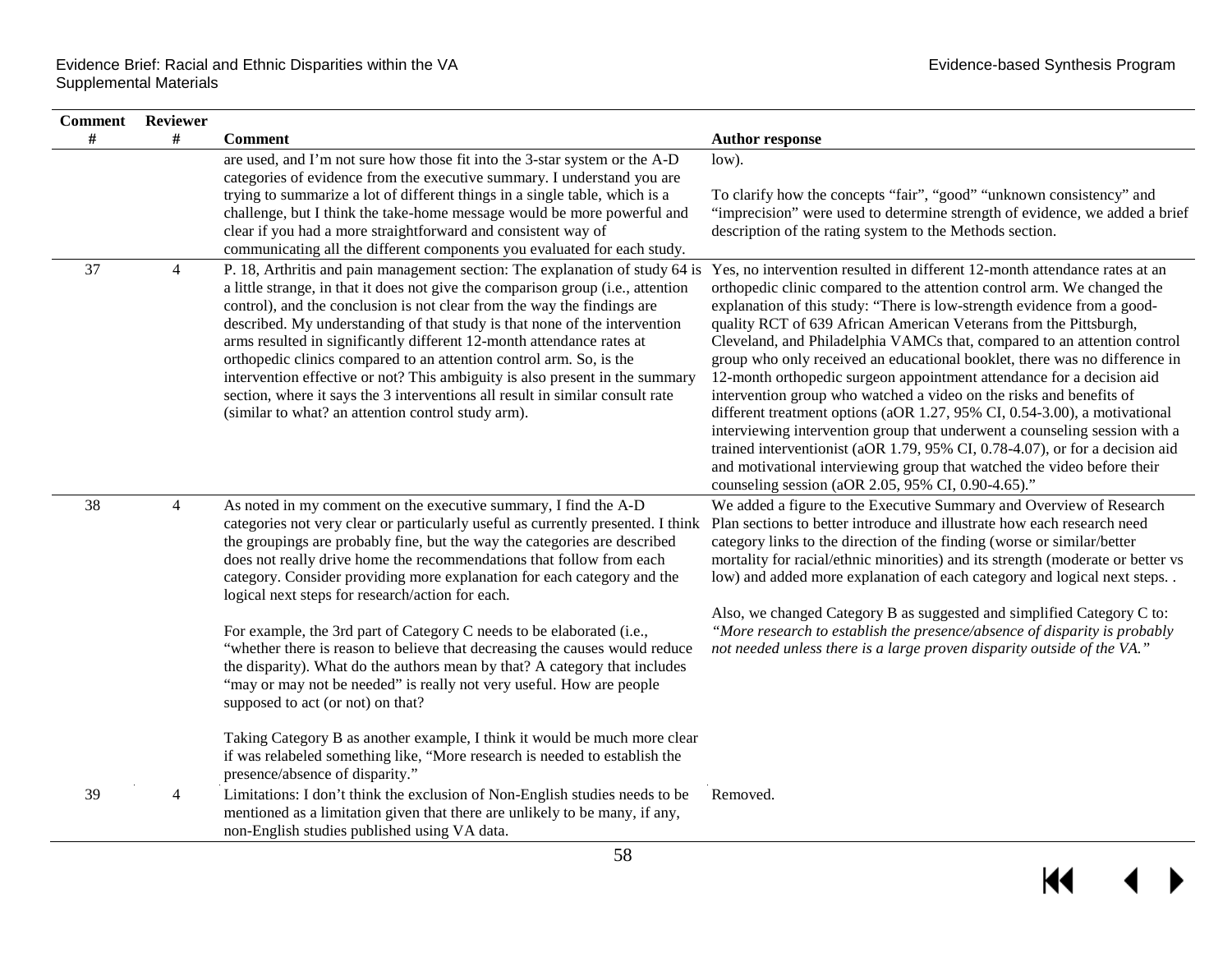$\overline{\mathbf{M}}$ 

| Comment | <b>Reviewer</b> |                                                                                                                                                                                                                                                                                                                                                                                                                                                                                                                                                                                                                                       |                                                                                                                                                                                                                                                                                                                                                                                                                                                                                                                                                                                                                                                                                                                                                                                                                                                                                                                                                                                     |
|---------|-----------------|---------------------------------------------------------------------------------------------------------------------------------------------------------------------------------------------------------------------------------------------------------------------------------------------------------------------------------------------------------------------------------------------------------------------------------------------------------------------------------------------------------------------------------------------------------------------------------------------------------------------------------------|-------------------------------------------------------------------------------------------------------------------------------------------------------------------------------------------------------------------------------------------------------------------------------------------------------------------------------------------------------------------------------------------------------------------------------------------------------------------------------------------------------------------------------------------------------------------------------------------------------------------------------------------------------------------------------------------------------------------------------------------------------------------------------------------------------------------------------------------------------------------------------------------------------------------------------------------------------------------------------------|
| $\#$    | #               | <b>Comment</b>                                                                                                                                                                                                                                                                                                                                                                                                                                                                                                                                                                                                                        | <b>Author response</b>                                                                                                                                                                                                                                                                                                                                                                                                                                                                                                                                                                                                                                                                                                                                                                                                                                                                                                                                                              |
| 40      | $\overline{4}$  | I disagree with excluding all single-center studies, given that the HSR&D<br>budget caps and the 3-year project timeline makes large multi-site trials<br>difficult to conduct in the VA. Consider including at least the high-quality<br>single-center studies.                                                                                                                                                                                                                                                                                                                                                                      | We focused on multi-center studies because their findings have the broadest<br>generalizability to the national US Veteran population                                                                                                                                                                                                                                                                                                                                                                                                                                                                                                                                                                                                                                                                                                                                                                                                                                               |
| 41      | 5               | This evidence brief seeks to provide an update on the prevalence of<br>racial/ethnic health disparities in VA and interventions to address these<br>disparities. Comments:<br>page 1: I was unclear about the different classifications. "A" refers to "need<br>for research to  verify disparity in more recent cohort or  identify<br>sources of disparity." These seem like separate concepts. For example, for<br>the lower 3-years survival for colon cancer, is there a need to verify this<br>disparity using more recent data, identify the sources of the disparity, or<br>implement interventions to address the disparity. | Added: "In applying these findings, the OHE should consider that all are<br>based on VA cohorts from the early 2000's. Over the past 10 years, changes<br>in the delivery system or in diagnostic and treatment approaches may have<br>changed these disparities. OHE can decide whether these findings are still<br>current, or can fund studies to verify them in more recent cohorts. If 10-<br>year-old data is acceptable, or if the mortality and morbidity disparity is<br>verified in a more recent cohort, then new research should examine its<br>sources."                                                                                                                                                                                                                                                                                                                                                                                                               |
| 42      | 5               | page 1: what is "3.7-year end stage renal disease". Seems like there is a<br>word or phrase missing.                                                                                                                                                                                                                                                                                                                                                                                                                                                                                                                                  | Added details about when timeframe started or whether it was average<br>follow-up for a mixed cohort.                                                                                                                                                                                                                                                                                                                                                                                                                                                                                                                                                                                                                                                                                                                                                                                                                                                                               |
| 43      | 5               | page 5: the section labeled conceptual framework does not present a<br>conceptual framework. This appears to be an overview of the research plan.<br>The reason this would be important is that the report presents differences<br>that adjust for socioeconomic factors, while the IOM framework would<br>consider SES to be a mediator of disparities rather than a "confounder". A<br>conceptual model would be helpful to orient the reader about the types of<br>studies included, identify how the authors defined the terms "dispartity" and<br>"differences" and the estimates that are abstracted from each study.           | We changed title of section to "Overview of Research Plan".<br>We did not use or refer to the IOM framework because its objective of<br>evaluating healthcare inequities differs to our objective of evaluating health<br>inequities.<br>We added to the 'Overview of Research Plan' this sentence about how we<br>defined disparity: "To fit the purpose of this report, we defined disparity as<br>any instance of worse mortality or morbidity outcomes for the racial/ethnic<br>minority groups. "<br>For SES, we added to Methods:" For SES, we included studies whether or<br>not they adjusted for SES. When studies adjusted for SES, we noted its<br>impact." Only 5 studies adjusted for SES and 4 of them found disparities<br>despite that adjustment. We do not believe that Volpp 2007's findings of no<br>disparity are due to their adjustment for SES as the additional analyses in<br>Jha 2010 and Polsky 2007 did not adjust for SES and also found no disparity |
| 44      | 5               | Page 6: Given the scope outlined, there appear to be missing studies. Here<br>are 7:                                                                                                                                                                                                                                                                                                                                                                                                                                                                                                                                                  | Thank you for these suggestions.                                                                                                                                                                                                                                                                                                                                                                                                                                                                                                                                                                                                                                                                                                                                                                                                                                                                                                                                                    |
|         |                 | 1. Rehman SU, Hutchison FN, Hendrix K, Okonofua EC, Egan BM. Ethnic                                                                                                                                                                                                                                                                                                                                                                                                                                                                                                                                                                   | Rehman et al, 2005: We added this study to our process measure and access<br>supplemental spreadsheet.                                                                                                                                                                                                                                                                                                                                                                                                                                                                                                                                                                                                                                                                                                                                                                                                                                                                              |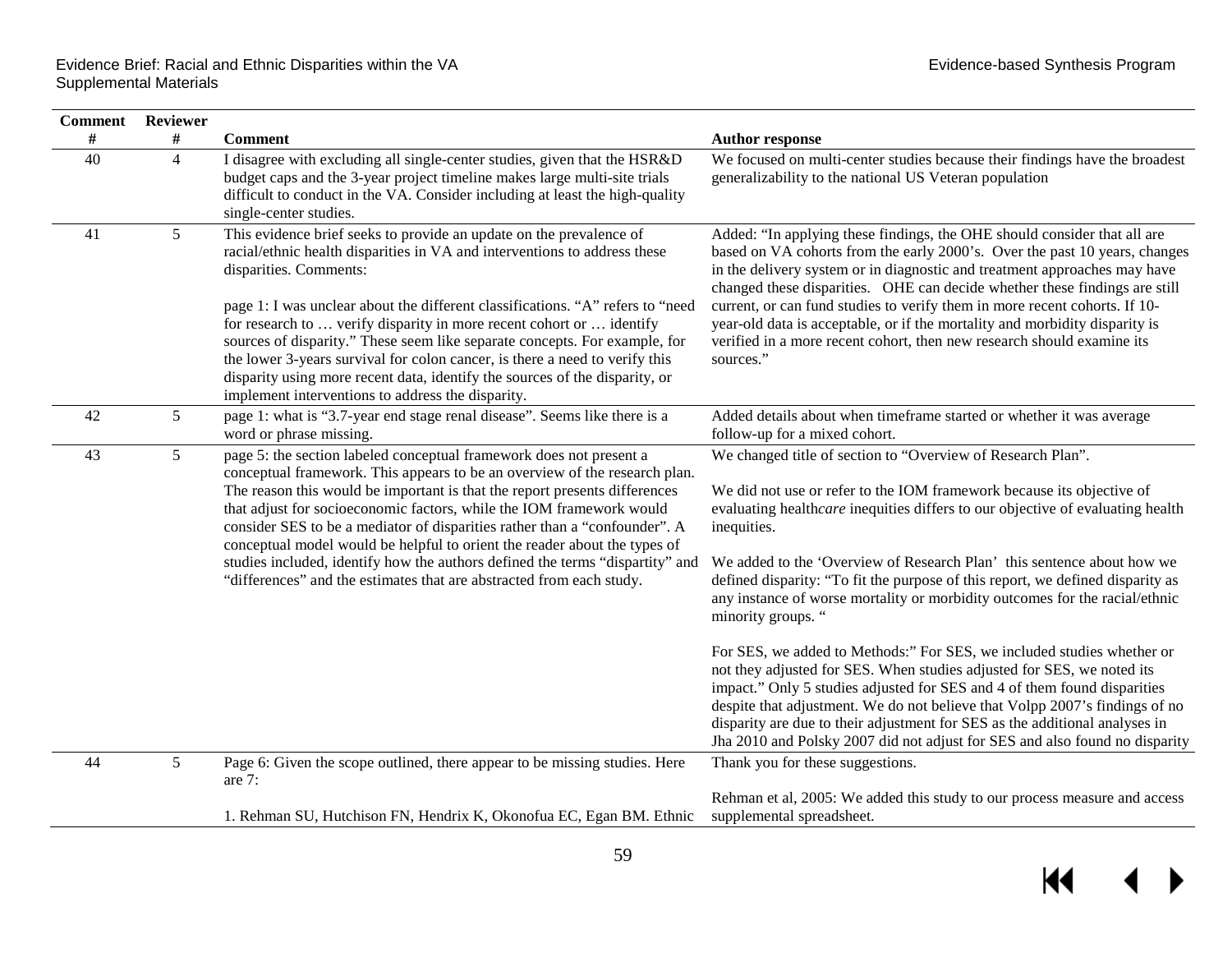| <b>Comment</b> Reviewer |   |                                                                                                                                                                                                                                                                                                                                                                                                                                                                                                          |                                                                                                                                                                                                                                                                                                                                                                                                                                                                                                                                            |
|-------------------------|---|----------------------------------------------------------------------------------------------------------------------------------------------------------------------------------------------------------------------------------------------------------------------------------------------------------------------------------------------------------------------------------------------------------------------------------------------------------------------------------------------------------|--------------------------------------------------------------------------------------------------------------------------------------------------------------------------------------------------------------------------------------------------------------------------------------------------------------------------------------------------------------------------------------------------------------------------------------------------------------------------------------------------------------------------------------------|
| $\#$                    | # | <b>Comment</b>                                                                                                                                                                                                                                                                                                                                                                                                                                                                                           | <b>Author response</b>                                                                                                                                                                                                                                                                                                                                                                                                                                                                                                                     |
|                         |   | differences in blood pressure control among men at Veterans Affairs clinics<br>and other health care sites. Arch Intern Med 2005;165(9):1041-1047.<br>2. Heisler M, Smith DM, Hayward RA, Krein SL, Kerr EA. Racial<br>disparities in diabetes care processes, outcomes, and treatment intensity.                                                                                                                                                                                                        | Heisler et al, 2003: We added this study to our process measure and access<br>supplemental spreadsheet.                                                                                                                                                                                                                                                                                                                                                                                                                                    |
|                         |   | Med Care 2003;41(11):1221-1232.<br>3. Safford M, Eaton L, Hawley G, et al. Disparities in use of lipid-lowering<br>medications among people with type 2 diabetes mellitus. Arch Intern Med                                                                                                                                                                                                                                                                                                               | Safford et al, 2003: We added this study to our process measure and access<br>supplemental spreadsheet.                                                                                                                                                                                                                                                                                                                                                                                                                                    |
|                         |   | 2003;163(8):922-928.<br>4. Etzioni DA, Yano EM, Rubenstein LV, et al. Measuring the quality of<br>colorectal cancer screening: the importance of follow-up. Dis Colon Rectum                                                                                                                                                                                                                                                                                                                             | Etsioni et al, 2006: We added this study to our process measure and access<br>supplemental spreadsheet.                                                                                                                                                                                                                                                                                                                                                                                                                                    |
|                         |   | 2006;49(7):1002-1010.<br>5. Bosworth HB, Dudley T, Olsen MK, et al. Racial differences in blood<br>pressure control: potential explanatory factors. Am J Med 2006;119(1):70                                                                                                                                                                                                                                                                                                                              | Bosworth et al, 2006: We excluded this study since it does not report on any<br>outcomes of interest for this review.                                                                                                                                                                                                                                                                                                                                                                                                                      |
|                         |   | e79-15.<br>6. Trivedi AN, Grebla R, Wright SM, Washington DL. Despite improved<br>quality of care in the Veterans Affairs health care system, racial disparity                                                                                                                                                                                                                                                                                                                                           | Trivedi et al, 2011: We included this study in our process measure and<br>access supplemental spreadsheet.                                                                                                                                                                                                                                                                                                                                                                                                                                 |
|                         |   | persists for important clinical outcomes. Health Affairs 2011.<br>7: Halanych JH, Wang F, Miller DR, Pogach LM, Lin H, Berlowitz DR,<br>Frayne SM. Racial/ethnic differences in diabetes care for older veterans:                                                                                                                                                                                                                                                                                        | Halanych et al, 2006: We excluded this study since it is cross-sectional.<br>We did identify Donna Washington's ongoing VA-funded merit study, but it                                                                                                                                                                                                                                                                                                                                                                                      |
|                         |   | accounting for dual health system use changes conclusions. Med Care. 2006<br>May; 44(5): 439-45. PubMed PMID: 16641662.                                                                                                                                                                                                                                                                                                                                                                                  | does not meet the inclusion criteria of this review.                                                                                                                                                                                                                                                                                                                                                                                                                                                                                       |
|                         |   | There is a table of ongoing projects, which does not include a VA-funded<br>Merit study (PI Donna Washington) that examines facility-level<br>determinants of racial/ethnic disparities.                                                                                                                                                                                                                                                                                                                 |                                                                                                                                                                                                                                                                                                                                                                                                                                                                                                                                            |
|                         |   | This suggests that either the search strategy was incomplete, or there were<br>other inclusion and exclusion criteria that are not described in the review. A<br>more complete description of the seach strategy including search terms<br>would be helpful.                                                                                                                                                                                                                                             |                                                                                                                                                                                                                                                                                                                                                                                                                                                                                                                                            |
| 46                      | 5 | The tables in the review issue grades and an overall quality rating without a<br>clear rubric for how these assignments are made. What were the criteria for<br>assigning studies to "fair" or "good"? What does "non-biased" selection<br>mean? How did the reviewers determine that missing data were handled<br>"adequately"? What is an "adequate" duration of follow-up? None of these<br>ratings are defined nor is there a description of the interrater reliability of<br>these classifications. | Although described in detail in our PROSPERO-registered protocol, we<br>added details to our Methods section that we rated internal validity of<br>included studies based on Cochrane's Risk of Bias Tool for controlled trials<br>and the Drug Effectiveness Review Project's Tool for observational studies.<br>It is not standard to formally assess interrater agreement using kappa<br>statistics because the goal of dual review is not to achieve high agreement,<br>but to identify, explore and resolve reasons for disagreement. |

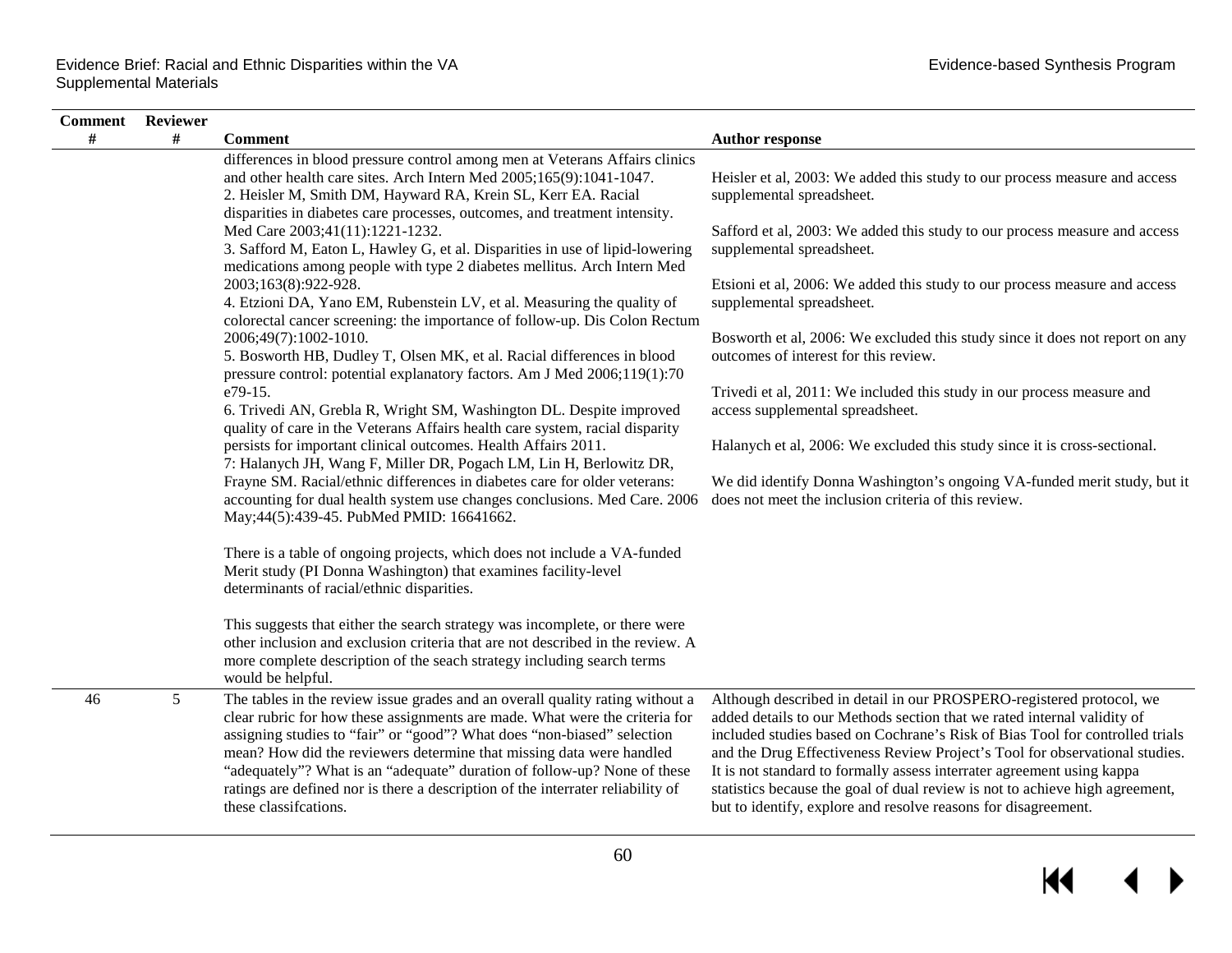| <b>Comment</b> | Reviewer |                                                                                                                                                                                                                                                                                                                                                                                                                                                                                                                                                                                                   |                                                                                                                                                                                                                                                                                                                                                                                                                                                                                                                                                                                                                                                                                                                                                                                                                                                                                       |
|----------------|----------|---------------------------------------------------------------------------------------------------------------------------------------------------------------------------------------------------------------------------------------------------------------------------------------------------------------------------------------------------------------------------------------------------------------------------------------------------------------------------------------------------------------------------------------------------------------------------------------------------|---------------------------------------------------------------------------------------------------------------------------------------------------------------------------------------------------------------------------------------------------------------------------------------------------------------------------------------------------------------------------------------------------------------------------------------------------------------------------------------------------------------------------------------------------------------------------------------------------------------------------------------------------------------------------------------------------------------------------------------------------------------------------------------------------------------------------------------------------------------------------------------|
| #              | #        | <b>Comment</b>                                                                                                                                                                                                                                                                                                                                                                                                                                                                                                                                                                                    | <b>Author response</b>                                                                                                                                                                                                                                                                                                                                                                                                                                                                                                                                                                                                                                                                                                                                                                                                                                                                |
|                |          | It appears that every article included "outcomes that were pre-specified and<br>defined. Does this column need to be included given the 'yes' for all of the<br>studies? It is unclear how an article could be included or published without<br>specifying an outcome.<br>The level of adjustment for potential confounders and multilevel modeling<br>column is particularly problematic, since the IOM does not consider SES to<br>be a confounder of racial/ethnic disparities. Further, the choice of a multi-<br>level model (vs. a fixed effect or GEE) is not a marker of the quality of a | For the item, 'included "outcomes that were pre-specified and defined', yes<br>we often find that publications' methods sections do not prespecify the total<br>number of planned outcomes and lack clear definitions for outcomes. For<br>example, a publication could report that they assessed mortality, but omit<br>details as to at which timepoint(s) and when the counting began (e.g., after<br>diagnosis? after initiation of treatment?).<br>We did not use or refer to the IOM framework because its objective of                                                                                                                                                                                                                                                                                                                                                         |
|                |          | study but rather reflects the objective of a particular analysis. If including a<br>facility fixed effect eliminates the racial/ethnic disparity, that does not<br>necessarily mean that the study found no disparity within the VA. A<br>conceptual model that describes how the authors treat clinical factors, SES,<br>and providers in the relationship between race/ethnicity and otucomes would<br>be helpful. The IOM model might provide a helpful orientation.                                                                                                                           | evaluating healthcare inequities differs to our objective of evaluating health<br>inequities. For clarification of how we assessed level of adjustment for<br>potential confounders, we added the following details from our protocol to<br>our Methods: "We categorized level of adjustment for potential confounders<br>as high, medium or low based on the degree to which studies accounted $(1)$<br>demographic, $(2)$ illness severity, and $(3)$ comorbidity variable and, to add<br>insight, noted whether SES and treatment facility were included in the<br>models and whether studies presented a conceptual model that explained<br>covariate selection." We removed the multi-level modeling specification.<br>We had meant that specification to capture whether treatment facility was<br>included as a covariate, regardless of the choice of multi-level modeling. . |
| 47             | 6        | <b>Executive Summary</b><br>Question if Category B or C has evidence from earlier studies, and also for<br>Category A. Or were the results from the Systematic Reviews included as<br>well? (I wasn't sure from what was said under Methods, Literature Flow<br>which references systematic reviews.) If it includes the Systematic Reviews<br>also, I think that some description of this would be helpful in the Executive<br>Summary.                                                                                                                                                          | Yes, our future research recommendations include evidence from the<br>previous ESP reviews. We added clarification to the Executive Summary as<br>to which findings were from the previous reviews.                                                                                                                                                                                                                                                                                                                                                                                                                                                                                                                                                                                                                                                                                   |
| 48             | 6        | <b>Executive Summary</b><br>Purpose in Exec Summary gives timeframe. Maybe should include number<br>of studies part of this analysis. I know it's in the full report. I would be<br>interested in seeing someplace the number of studies by year – would be<br>interesting to see quantity of research findings – if seeing more or less<br>research. This is all context.                                                                                                                                                                                                                        | Added to Executive Summary that the 2007 ESP review only identified 1<br>mortality/morbidity study and that, since 2007, there has been a steady<br>stream of new research emerging and for this update, we identified 34 new<br>studies of mortality and morbidity outcomes.                                                                                                                                                                                                                                                                                                                                                                                                                                                                                                                                                                                                         |
| 49             | 6        | <b>Executive Summary</b><br>VA based interventions to reduce disparities. Bosworth found a multi-<br>pronged intervention did result in differences for AA in hypertension. Not<br>sure where that is.                                                                                                                                                                                                                                                                                                                                                                                            | Bosworth et al, 2011: We excluded this study since it does not report on<br>Veterans, the population of interest for this review.                                                                                                                                                                                                                                                                                                                                                                                                                                                                                                                                                                                                                                                                                                                                                     |

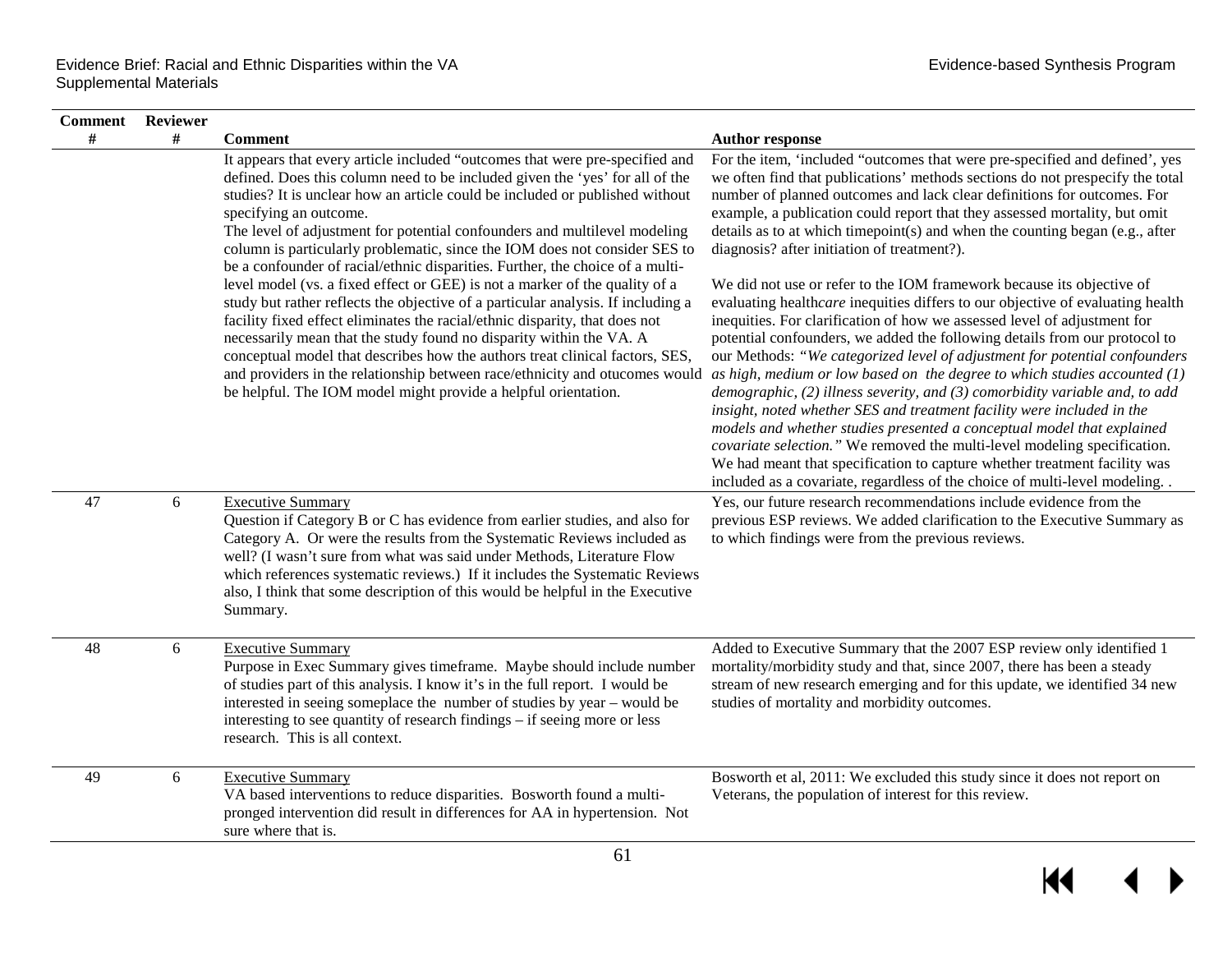| <b>Comment</b> | Reviewer |                                                                                                                                                                                                                                                                                                                                                                                                                                                                                                                                                                                                                                                                                                                                                          |                                                                                                                                                                                                                                        |
|----------------|----------|----------------------------------------------------------------------------------------------------------------------------------------------------------------------------------------------------------------------------------------------------------------------------------------------------------------------------------------------------------------------------------------------------------------------------------------------------------------------------------------------------------------------------------------------------------------------------------------------------------------------------------------------------------------------------------------------------------------------------------------------------------|----------------------------------------------------------------------------------------------------------------------------------------------------------------------------------------------------------------------------------------|
| #              | #        | <b>Comment</b>                                                                                                                                                                                                                                                                                                                                                                                                                                                                                                                                                                                                                                                                                                                                           | <b>Author response</b>                                                                                                                                                                                                                 |
| 50             | 6        | My concern here is that by not at all mentioning that some areas may be<br>addressed in earlier studies and systematic reviews, this leaves the<br>impression that we need to investigate the prevalence of disparities for all                                                                                                                                                                                                                                                                                                                                                                                                                                                                                                                          | Yes, we included evidence from the previous ESP reviews and better<br>clarified this up front in the Executive Summary.                                                                                                                |
|                |          | kinds of conditions, and also reasons, when we may know some of these<br>already. If as it seems as I read the full report, these are included, I think<br>stating up front in Ex Sum would be helpful for clarification also.                                                                                                                                                                                                                                                                                                                                                                                                                                                                                                                           | Yes, we agree that the findings on African American Veterans with colon<br>cancer, HIV and CKD are based on old data from the early 2000's and that<br>changes are possible in the past 10 years and that the next step is to consider |
|                |          | Also, this is probably in the body of the document, but I will look to see the<br>dates of study for when there was documentation of disparities. If it's 10<br>years ago or 5 years ago                                                                                                                                                                                                                                                                                                                                                                                                                                                                                                                                                                 | the need to verify the disparity in a more recent VA cohort. We better<br>clarified this in the Future Research Recommendations section.                                                                                               |
|                |          | Not to say update is not needed, but it does have relevance. Maybe there<br>needs to be more explicit attention to what update means. For example, in<br>body when I see evidence about disparities in color cancer, it does say that<br>one study based on 2001-2004. Clearly, update is needed since changes<br>possible in 10 years. CKD also old data, etc.                                                                                                                                                                                                                                                                                                                                                                                          |                                                                                                                                                                                                                                        |
| 51             | 6        | P. 10 - for which almost no promising interventions have been developed.4 Revised to consistently list conditions in alphabetical order.<br>I'd have to think about more whether this statement is accurate.                                                                                                                                                                                                                                                                                                                                                                                                                                                                                                                                             |                                                                                                                                                                                                                                        |
|                |          | In looking at conditions $-1$ was thinking that some listing $-$ not sure how<br>you'd get that – maybe in some order – either body system or alphabetical –<br>could be helpful to think systematically where we know something or not.<br>Obviously, there are conditions where we know nothing (or maybe where<br>there might not be any disparities). I'm just thinking in terms of going<br>forward, what we need to do. At any rate, some systematic way for<br>listing/ordering the conditions could be helpful in looking from one category<br>or section to another. So what I'm thinking is: Cancer, CVD, diabetes,<br>mental health, etc. As I'm looking, sometimes the different conditions are<br>discussed alphabetically, but not always. |                                                                                                                                                                                                                                        |
| 52             | 6        | Scope<br>For comparison, does this mean you didn't look at studies that focused on a<br>single population<br>(African American but not in relationship to whites)?                                                                                                                                                                                                                                                                                                                                                                                                                                                                                                                                                                                       | For prevalence, we required a comparison group. But, for interventions, we<br>included studies that compared before and after an intervention in a single<br>minority group.                                                           |
| 53             | 6        | Methods<br>Nine single center studies 39-47 were not assessed for quality or included in<br>our synthesis but are abstracted in the supplemental materials. Just curious                                                                                                                                                                                                                                                                                                                                                                                                                                                                                                                                                                                 | We focused on multi-center studies because their findings have the broadest<br>generalizability to the national US Veteran population                                                                                                  |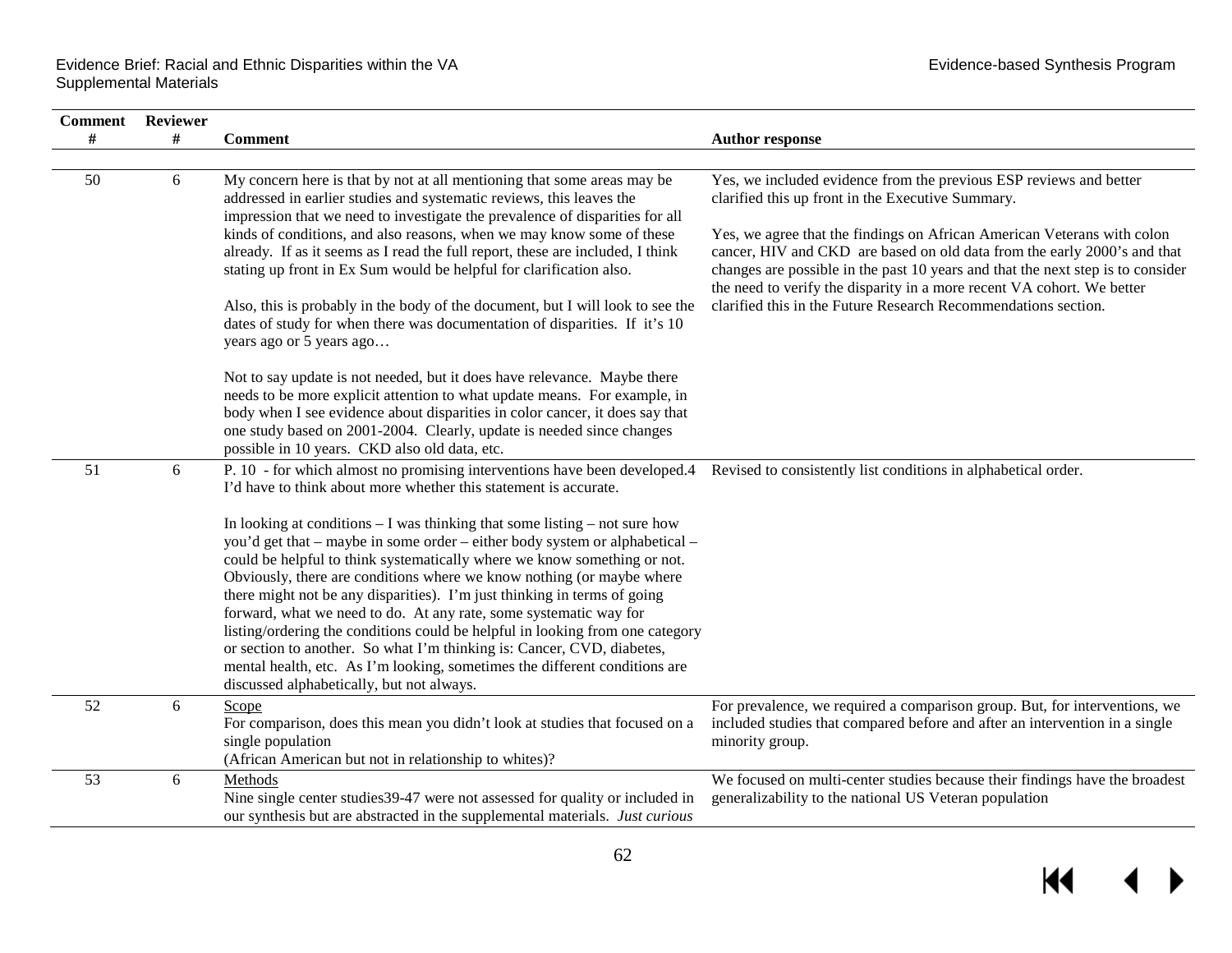| <b>Comment</b> | Reviewer |                                                                                                                                                                                                                                                                                                                                                                                                                                                                                                           |                                                                                                                                                                                                                                                                                                                                                                                                                                                                                                                                    |
|----------------|----------|-----------------------------------------------------------------------------------------------------------------------------------------------------------------------------------------------------------------------------------------------------------------------------------------------------------------------------------------------------------------------------------------------------------------------------------------------------------------------------------------------------------|------------------------------------------------------------------------------------------------------------------------------------------------------------------------------------------------------------------------------------------------------------------------------------------------------------------------------------------------------------------------------------------------------------------------------------------------------------------------------------------------------------------------------------|
| #              | #        | <b>Comment</b>                                                                                                                                                                                                                                                                                                                                                                                                                                                                                            | <b>Author response</b>                                                                                                                                                                                                                                                                                                                                                                                                                                                                                                             |
|                |          | $why - something about single center?$ ?<br>Later saw reference to only multicenter studies included.                                                                                                                                                                                                                                                                                                                                                                                                     |                                                                                                                                                                                                                                                                                                                                                                                                                                                                                                                                    |
| 54             | 6        | Table 1<br>I like this table a lot. Again, not sure of logic of order.<br>What is RR on last column?<br>So for African-American vs. white – nothing on mental health other than 1<br>PTSD and preterm birth? Nothing in what other categories? I thought there<br>was a recent PTSD study - Spoont.                                                                                                                                                                                                       | RR=rapid review, but this was changed to 'brief'<br>Yes, Spoont and colleagues published a PTSF study in Depression and<br>Anxiety in 2014 showing that African Americans and Latino Veterans were<br>less likely to receive treatments. We provided data abstraction of this<br>process measure study in an appendix, but in the report only synthesized<br>findings of mortality/morbidity outcomes.                                                                                                                             |
| 56             | 6        | In Table 1, are these the same studies that look at different racial/ethnic<br>groups compared to whites? I guess I'd like to know that at some point in<br>the text narrative.                                                                                                                                                                                                                                                                                                                           | Yes, Table 1 reflects comparisons of minority groups to white groups.<br>Added clarification to the table.                                                                                                                                                                                                                                                                                                                                                                                                                         |
| 57             | 6        | When you say # of new process/access measures studies and types of<br>outcomes identified in RR - I understand the process measures, not sure<br>what you're looking at in terms of access (I'm not sure if all of this is<br>defined somewhere) and by types of outcomes - you mean treatment, time<br>between diagnosis and drug initiation, etc.                                                                                                                                                       | Added examples of both process measures (i.e., offer and uptake of care,<br>guideline adherence, etc.) and access (e.g., wait times)                                                                                                                                                                                                                                                                                                                                                                                               |
| 58             | 6        | Table 2<br>There's no discussion/column for 2007 report, intervention etc. because<br>these are low-strength evidence studies?                                                                                                                                                                                                                                                                                                                                                                            | We felt that evidence about potential causes and interventions were not<br>relevant because Table 2 reflects evidence suggesting similar or better<br>mortality for minority groups.                                                                                                                                                                                                                                                                                                                                               |
| 59             | 6        | Question<br>Except for pre-term birth – there are no studies that address racial/ethnic<br>disparities in females?                                                                                                                                                                                                                                                                                                                                                                                        | Yes.                                                                                                                                                                                                                                                                                                                                                                                                                                                                                                                               |
| 60             | 6        | Maybe Category $E$ – no studies on disparities. Like if really none on PTSD,<br>other mental health, other than stroke, nothing on CVD? Breast cancer?                                                                                                                                                                                                                                                                                                                                                    | Added clear statement to results that we found no studies in spinal cord<br>injury, polytrauma and blast-related injuries and added recommendation for<br>more studies in less well-researched racial/ethnic minority groups and for<br>OHE PEC's other priority conditions including HIV, hepatitis C, mental<br>illness, spinal cord injury, substance use disorders, polytrauma and blast-<br>related injuries                                                                                                                  |
| 61             | 6        | Limitations<br>Additionally, due to the exclusion of studies published in languages other<br>than English, and because we only synthesized evidence from multicenter<br>studies, we may have missed additional studies of important disparities or<br>interventions. $I$ guess this is why the single center studies were not<br>included.<br>We did not evaluate studies of the sources of differences in health care<br>quality (eg, patient, provider, patient-provider, and system factors). You list | We focused on multi-center studies because their findings have the broadest<br>generalizability to the national US Veteran population.<br>Regarding excluded studies, added: "Among the 76 excluded studies, the<br>majority were excluded for being in non-Veteran populations $(N=18)$ ,<br>involving an ineligible study design (e.g., cross-sectional) (N=16), or having<br>ineligible outcomes ( $N=26$ ). Types of ineligible outcomes included<br>intermediate clinical outcomes such as glucose or blood pressure control, |

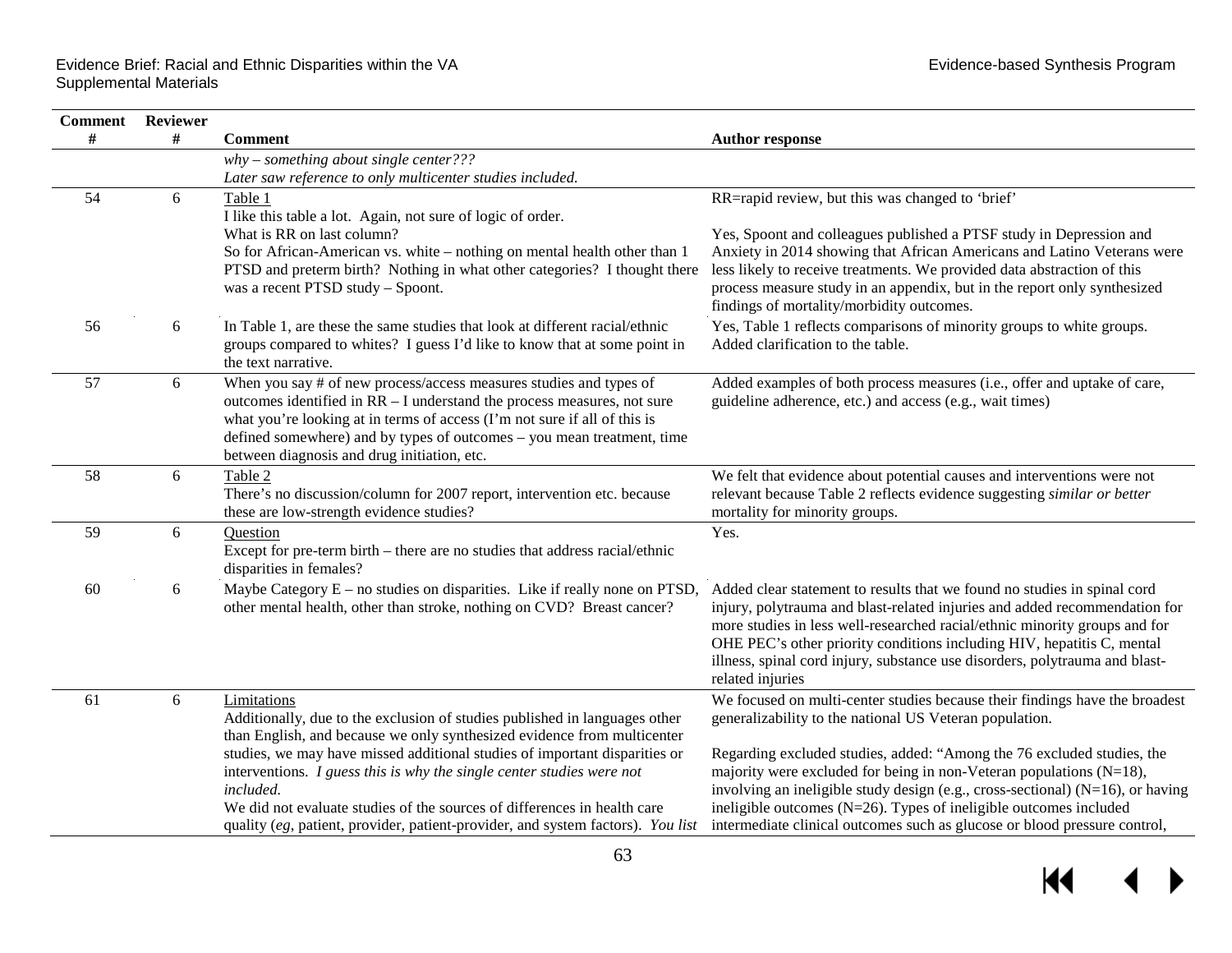| <b>Comment</b> | <b>Reviewer</b> |                                                                                                                                                                                                                                                                                                                                                                                                                                                                                                                                                                          |                                                                                                                                                                                                                                                                                                                                                                                                                                                                                                                                                                                                                                                                                                                                                                                                                                                                                                                                                                                                                     |
|----------------|-----------------|--------------------------------------------------------------------------------------------------------------------------------------------------------------------------------------------------------------------------------------------------------------------------------------------------------------------------------------------------------------------------------------------------------------------------------------------------------------------------------------------------------------------------------------------------------------------------|---------------------------------------------------------------------------------------------------------------------------------------------------------------------------------------------------------------------------------------------------------------------------------------------------------------------------------------------------------------------------------------------------------------------------------------------------------------------------------------------------------------------------------------------------------------------------------------------------------------------------------------------------------------------------------------------------------------------------------------------------------------------------------------------------------------------------------------------------------------------------------------------------------------------------------------------------------------------------------------------------------------------|
| #              | #               | <b>Comment</b>                                                                                                                                                                                                                                                                                                                                                                                                                                                                                                                                                           | <b>Author response</b>                                                                                                                                                                                                                                                                                                                                                                                                                                                                                                                                                                                                                                                                                                                                                                                                                                                                                                                                                                                              |
|                |                 | studies not included. Maybe there should be a few sentences that describe<br>what types of studies these are $-$ since they could examine factors that may<br><i>impact morbidity and mortality.</i>                                                                                                                                                                                                                                                                                                                                                                     | which could contribute to mortality or morbidity disparities, but which were<br>outside of the scope of this brief."                                                                                                                                                                                                                                                                                                                                                                                                                                                                                                                                                                                                                                                                                                                                                                                                                                                                                                |
| 62             | 6               | <b>Evidence Tables</b><br>Split of conducting                                                                                                                                                                                                                                                                                                                                                                                                                                                                                                                            | Corrected.                                                                                                                                                                                                                                                                                                                                                                                                                                                                                                                                                                                                                                                                                                                                                                                                                                                                                                                                                                                                          |
| 63             | 6               | Chapko study is officially completed. Not sure if publications.                                                                                                                                                                                                                                                                                                                                                                                                                                                                                                          | Thank you for your comment. We contacted Dr. Chapko and he confirmed<br>that they are still analyzing their data. This is captured in the status listed in<br>the supplemental materials.                                                                                                                                                                                                                                                                                                                                                                                                                                                                                                                                                                                                                                                                                                                                                                                                                           |
| 64             | 6               | Supplemental materials<br>This is likely the format you always use, but I find it cumbersome to have to<br>consult end list of references to see study. It would be helpful to me to have<br>first author and date in the table. This is Page 34 on. I see earlier ones do<br>have author and year.                                                                                                                                                                                                                                                                      | Added Author and Year to tables.                                                                                                                                                                                                                                                                                                                                                                                                                                                                                                                                                                                                                                                                                                                                                                                                                                                                                                                                                                                    |
| 65             | 8               | Good report- some major comments:<br>I would distinguish mortality studies by users of VA care versus Veteran<br>non-VA care users (it was not clear whether study populations only<br>constituted VA users, which differ than the general Veteran population).<br>Were there disparities in HIV -realated outcomes apparent beyond ESRD?<br>This conclusion seems too specific to generalize to the larger HIV<br>population. This also points to the need for fewer disease-specific studies<br>and more population-based analyses that do not parse out by diagnosis. | Added clarification that the majority of studies reflected VA care use only,<br>with only 24% supplemented with Medicare data to more completely<br>capture the totality of care across the general VA population. Also added<br>recommendation that future studies should supplement VHA data with<br>Medicare data whenever possible to more completely capture the totality of<br>patients' care.<br>For HIV, yes, the 2007 ESP review found higher mortality for African<br>Americans with HIV.<br>Regarding the limitation of evaluating rarer morbidities such as ESRD in<br>HIV, added to the Future Research Recommendations: "For morbidity<br>outcomes, to maximize generalizability to the broadest disease populations,<br>studies should examine multiple relevant outcomes, not just a single rare<br>outcome in isolation. For example, future studies of rates of ESRD in HIV<br>should be done in the context of other more common outcomes, such as<br>severe bacterial infections or AIDS events |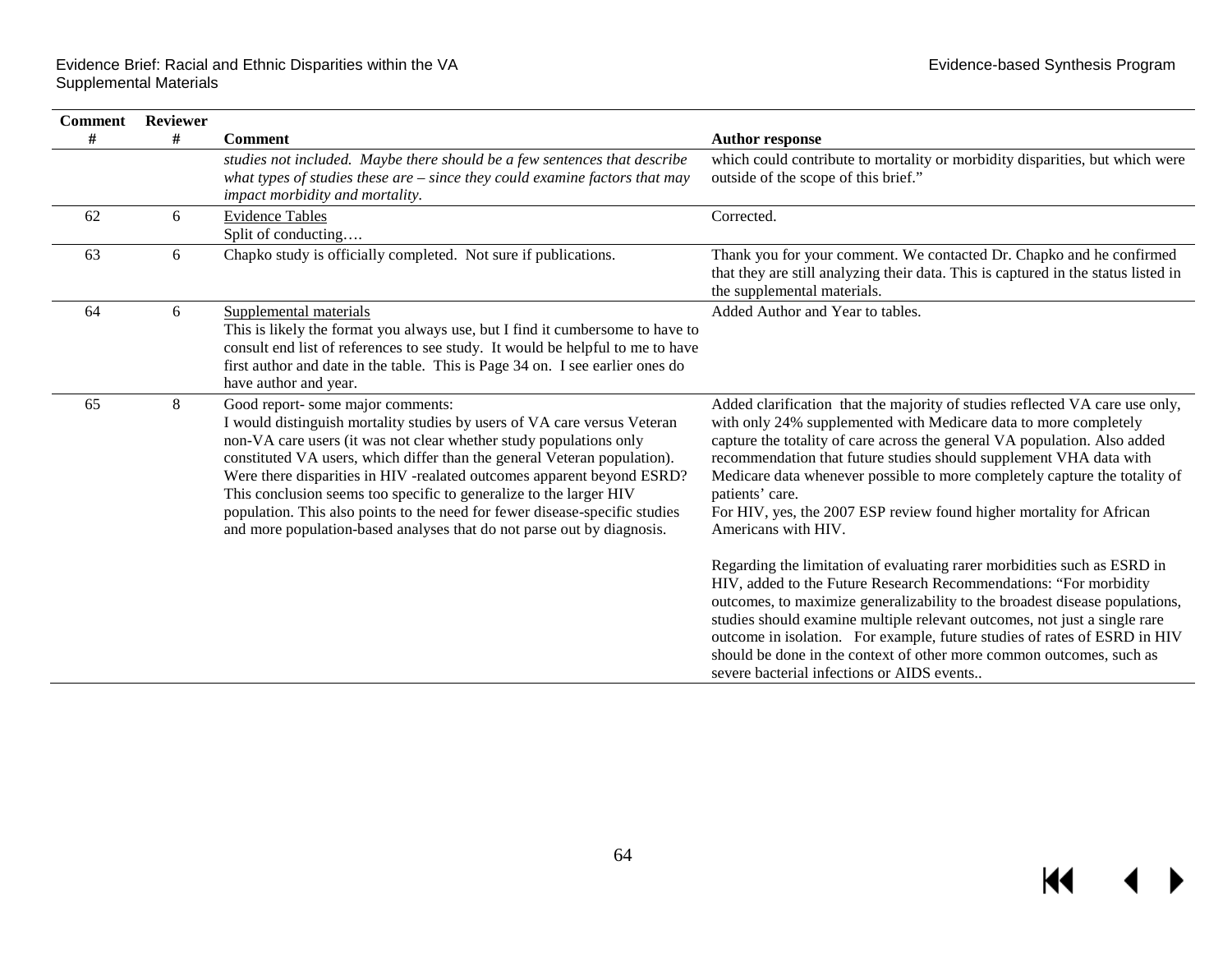KI

# <span id="page-66-5"></span><span id="page-66-4"></span><span id="page-66-3"></span><span id="page-66-2"></span><span id="page-66-1"></span><span id="page-66-0"></span>**REFERENCES**

- <span id="page-66-6"></span>**1.** Alvord LA, Henderson WG, Benton K, Buchwald D. Surgical outcomes in American Indian veterans: a closer look. *J Am Coll Surg.* 2009;208(6):1085-1092 e1081.
- <span id="page-66-7"></span>**2.** Alvord LA, Rhoades D, Henderson WG, et al. Surgical morbidity and mortality among American Indian and Alaska Native veterans: a comparative analysis. *J Am Coll Surg.*  2005;200(6):837-844.
- <span id="page-66-8"></span>**3.** Aujesky D, Long JA, Fine MJ, Ibrahim SA. African American race was associated with an increased risk of complications following venous thromboembolism. *J Clin Epidemiol.*  2007;60(4):410-416.
- <span id="page-66-9"></span>**4.** Ayotte BJ, Hausmann LR, Whittle J, Kressin NR. The relationship between perceived discrimination and coronary artery obstruction. *Am Heart J.* 2012;163(4):677-683.
- <span id="page-66-10"></span>**5.** Choi AI, Rodriguez RA, Bacchetti P, Bertenthal D, Hernandez GT, O'Hare AM. White/black racial differences in risk of end-stage renal disease and death. *Am J Med.*  2009;122(7):672-678.
- <span id="page-66-11"></span>**6.** Choi AI, Rodriguez RA, Bacchetti P, Bertenthal D, Volberding PA, O'Hare AM. Racial differences in end-stage renal disease rates in HIV infection versus diabetes. *J Am Soc Nephrol.* 2007;18(11):2968-2974.
- <span id="page-66-12"></span>**7.** Daskivich TJ, Kwan L, Dash A, Litwin MS. Racial parity in tumor burden, treatment choice and survival outcomes in men with prostate cancer in the VA healthcare system. *Prostate Cancer Prostatic Dis.* 2015.
- <span id="page-66-13"></span>**8.** Egede LE, Dismuke C, Echols C. Racial/Ethnic disparities in mortality risk among US veterans with traumatic brain injury. *Am J Public Health.* 2012;102 Suppl 2:S266-271.
- **9.** El-Serag HB, Kramer J, Duan Z, Kanwal F. Racial differences in the progression to cirrhosis and hepatocellular carcinoma in HCV-infected veterans. *Am J Gastroenterol.*  2014;109(9):1427-1435.
- <span id="page-66-15"></span><span id="page-66-14"></span>**10.** Freeman VL, Durazo-Arvizu R, Arozullah AM, Keys LC. Determinants of mortality following a diagnosis of prostate cancer in Veterans Affairs and private sector health care systems. *Am J Public Health.* 2003;93(10):1706-1712.
- <span id="page-66-16"></span>**11.** Frei CR, Mortensen EM, Copeland LA, et al. Disparities of care for African-Americans and Caucasians with community-acquired pneumonia: a retrospective cohort study. *BMC Health Serv Res.* 2010;10:143.
- **12.** Fudalej S, Bohnert A, Austin K, Barry K, Blow F, Ilgen M. Predictors of injury-related and non-injury-related mortality among veterans with alcohol use disorders. *Addiction.*  2010;105(10):1759-1766.
- **13.** Ganti AK, Subbiah SP, Kessinger A, Gonsalves WI, Silberstein PT, Loberiza FR, Jr. Association between race and survival of patients with non--small-cell lung cancer in the United States veterans affairs population. *Clin Lung Cancer.* 2014;15(2):152-158.
- **14.** Graham-Steed T, Uchio E, Wells CK, Aslan M, Ko J, Concato J. 'Race' and prostate cancer mortality in equal-access healthcare systems. *Am J Med.* 2013;126(12):1084-1088.
- **15.** Hou JK, Kramer JR, Richardson P, Mei M, El-Serag HB. Risk of colorectal cancer among Caucasian and African American veterans with ulcerative colitis. *Inflammatory bowel diseases.* 2012;18(6):1011-1017.
- **16.** Jha AK, Stone R, Lave J, Chen H, Klusaritz H, Volpp K. The concentration of hospital care for black veterans in Veterans Affairs hospitals: implications for clinical outcomes. *J Healthc Qual.* 2010;32(6):52-61.

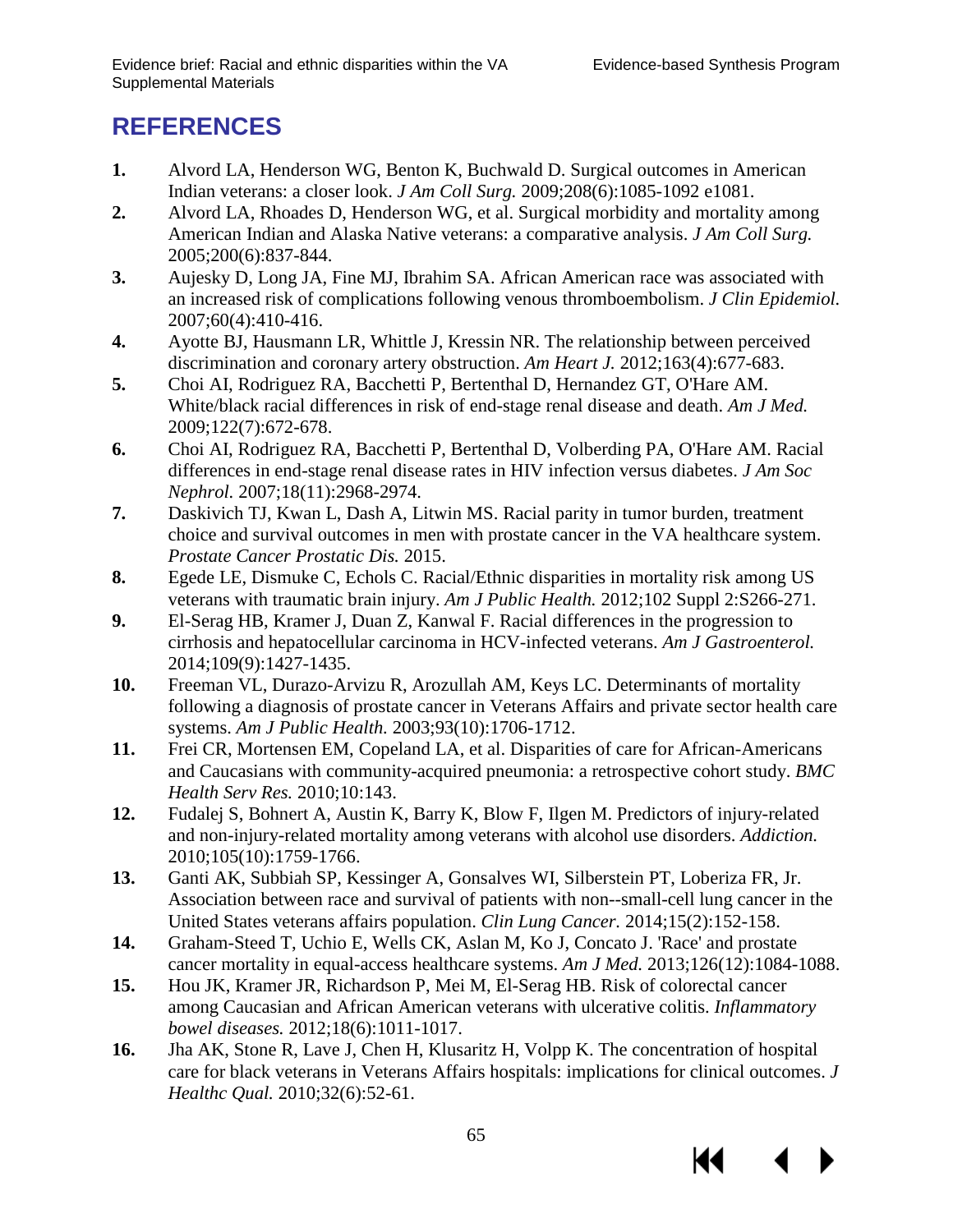К

- <span id="page-67-5"></span><span id="page-67-4"></span><span id="page-67-3"></span><span id="page-67-2"></span><span id="page-67-1"></span><span id="page-67-0"></span>**17.** Jones LG, Sin MK, Hage FG, et al. Characteristics and Outcomes of Patients with Advanced Chronic Systolic Heart Failure Receiving Care at the Veterans Affairs vs. Other Hospitals: Insights from the BEST Trial. *Circ Heart Fail.* 2014.
- <span id="page-67-7"></span><span id="page-67-6"></span>**18.** Kamalesh M, Shen J, Tierney WM. Stroke mortality and race: does access to care influence outcomes? *Am J Med Sci.* 2007;333(6):327-332.
- **19.** Kokkinos P, Myers J, Nylen E, et al. Exercise capacity and all-cause mortality in African American and Caucasian men with type 2 diabetes. *Diabetes Care.* 2009;32(4):623-628.
- <span id="page-67-8"></span>**20.** Kovesdy CP, Quarles LD, Lott EH, et al. Survival advantage in black versus white men with CKD: effect of estimated GFR and case mix. *Am J Kidney Dis.* 2013;62(2):228-235.
- <span id="page-67-9"></span>**21.** Kressin NR, Glickman ME, Peterson ED, Whittle J, Orner MB, Petersen LA. Functional status outcomes among white and African-American cardiac patients in an equal access system. *Am Heart J.* 2007;153(3):418-425.
- <span id="page-67-10"></span>**22.** Lynch CP, Gebregziabher M, Zhao Y, Hunt KJ, Egede LE. Impact of medical and psychiatric multi-morbidity on mortality in diabetes: emerging evidence. *BMC Endocr Disord.* 2014;14:68.
- <span id="page-67-11"></span>**23.** Meyers JF, Robbins AS, Gildengorin GL, Grayson JK. Racial differences in mortality among men hospitalized in military hospitals. *Mil Med.* 2008;173(6):539-543.
- <span id="page-67-12"></span>**24.** Optenberg SA, Thompson IM, Friedrichs P, Wojcik B, Stein CR, Kramer B. Race, treatment, and long-term survival from prostate cancer in an equal-access medical care delivery system. *JAMA.* 1995;274(20):1599-1605.
- <span id="page-67-13"></span>**25.** Polsky D, Lave J, Klusaritz H, et al. Is lower 30-day mortality posthospital admission among blacks unique to the Veterans Affairs health care system? *Med Care.*  2007;45(11):1083-1089.
- <span id="page-67-14"></span>**26.** Polsky D, Jha AK, Lave J, et al. Short- and long-term mortality after an acute illness for elderly whites and blacks. *Health Serv Res.* 2008;43(4):1388-1402.
- **27.** Samuel CA, Landrum MB, McNeil BJ, Bozeman SR, Williams CD, Keating NL. Racial disparities in cancer care in the Veterans Affairs health care system and the role of site of care. *Am J Public Health.* 2014;104 Suppl 4:S562-571.
- <span id="page-67-16"></span><span id="page-67-15"></span>**28.** Sarrazin MV, Cannon KT, Rosenthal GE, Kaldjian LC. Racial differences in mortality among veterans hospitalized for exacerbation of chronic obstructive pulmonary disease. *J Natl Med Assoc.* 2009;101(7):656-662.
- **29.** Shaw JG, Asch SM, Kimerling R, Frayne SM, Shaw KA, Phibbs CS. Posttraumatic stress disorder and risk of spontaneous preterm birth. *Obstet Gynecol.* 2014;124(6):1111-1119.
- **30.** Shimada SL, Montez-Rath ME, Loveland SA, Zhao S, Kressin NR, Rosen AK. *Racial Disparities in Patient Safety Indicator (PSI) Rates in the Veterans Health Administration Advances in Patient Safety: New Directions and Alternative Approaches (Vol. 1: Assessment)*. Rockville MD2008.
- **31.** Tseng CL, Rajan M, Miller DR, Lafrance JP, Pogach L. Trends in initial lower extremity amputation rates among Veterans Health Administration health care System users from 2000 to 2004. *Diabetes Care.* 2011;34(5):1157-1163.
- **32.** Volpp KG, Stone R, Lave JR, et al. Is thirty-day hospital mortality really lower for black veterans compared with white veterans? *Health Serv Res.* 2007;42(4):1613-1631.
- **33.** Zullig LL, Carpenter WR, Provenzale DT, et al. The association of race with timeliness of care and survival among Veterans Affairs health care system patients with late-stage non-small cell lung cancer. *Cancer Manag Res.* 2013;5:157-163.